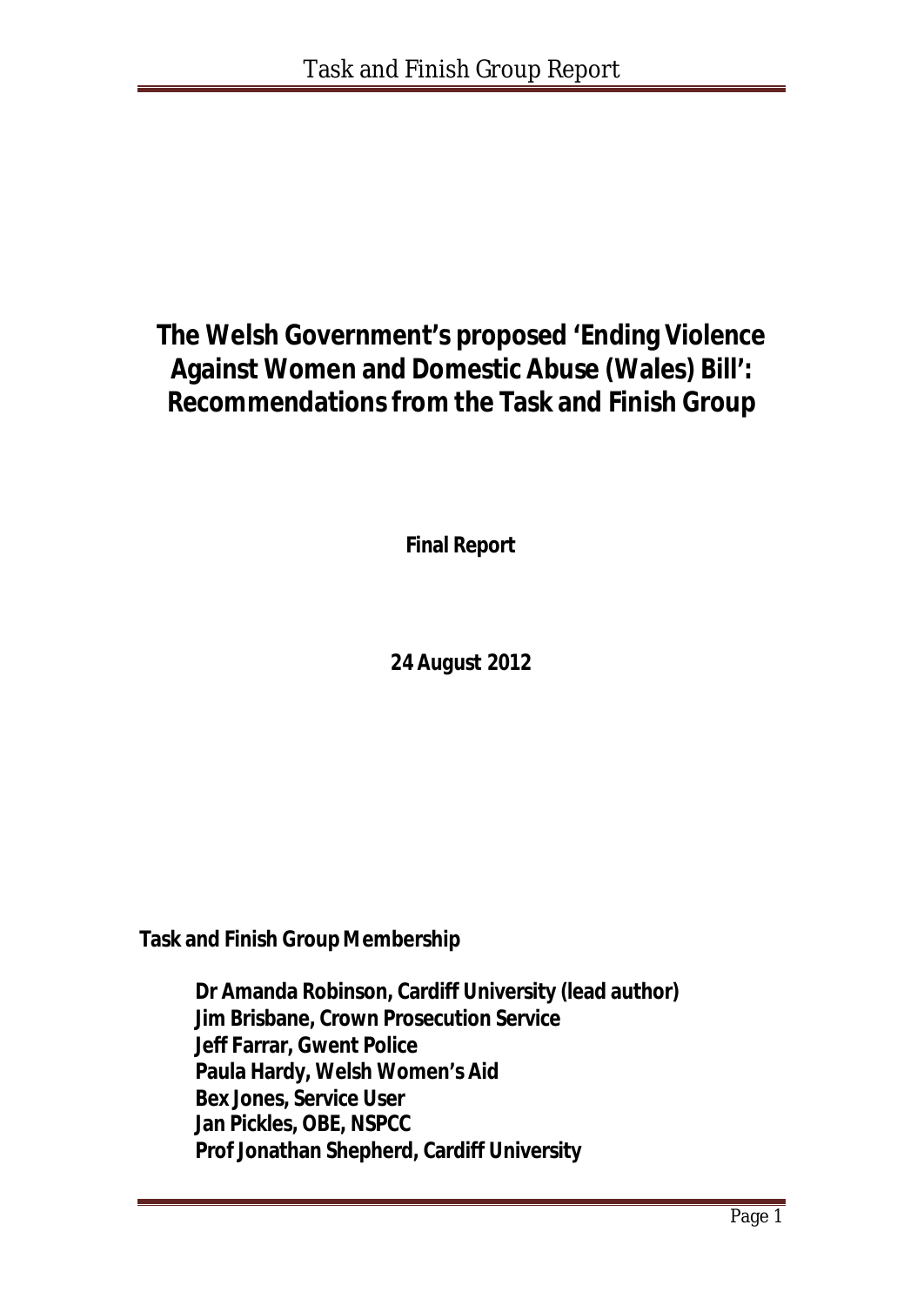#### **Terms of Reference**

The role of the group is to:

- Use their knowledge and expertise to support the Policy Lead in the development of the policy content of the Bill, including delivery and enforcement mechanisms;
- Use their networks to consult as widely as possible on policy content of the Bill;
- Provide and inform the commissioning (if appropriate) of a sound rationale and evidence base for any recommendations;
- Prioritise the issues to be addressed by the Bill; and
- Produce a report that will inform the drafting of the White Paper.

The group was appointed in March 2012 and has agreed to serve until September 2013.

#### **Acknowledgements**

In addition to all of those individuals who participated in the consultation events, the Task and Finish Group would like to acknowledge the following individuals who contributed valuable information to the preparation of this report:

- Hannah Austin, Welsh Women's Aid
- Maya Bhudia, Crime Statistics Office, Office for National Statistics
- Simon Borja, former manager of the Cardiff HomeSafe project and currently Dyn Project Coordinator (Safer Wales)
- Sheung-Yee Chan, Violence Against Women and Girls (VAWG) Strategy Team, Home Office
- Nanya Coles and Victoria Hill, Coordinated Action Against Domestic Abuse (CAADA)
- Nicolas Gonzalvez Gallego, Directorate General for Gender-Based Violence Prevention, Spain
- Gabriela Guzman, Office of the UN High Commissioner for Human Rights
- Roxanne Hammonds, Cardiff and Vale UHB, Sexual Assault Referral Centre
- Det. Supt. John Hanson, North Wales Police
- Jacqueline Healy, National Women's Council of Ireland
- Dr. Emma Howarth, Bristol University
- Dr. Holly Johnson, University of Ottawa
- Megan Mathias and Irwin Turbitt, Kafka Brigade UK
- Det. Supt. Stephen Mogg, Gwent Police
- Joanne Payton, PhD student at Cardiff University and Policy Officer for the Iranian and Kurdish Women's Rights Organisation (IKWRO)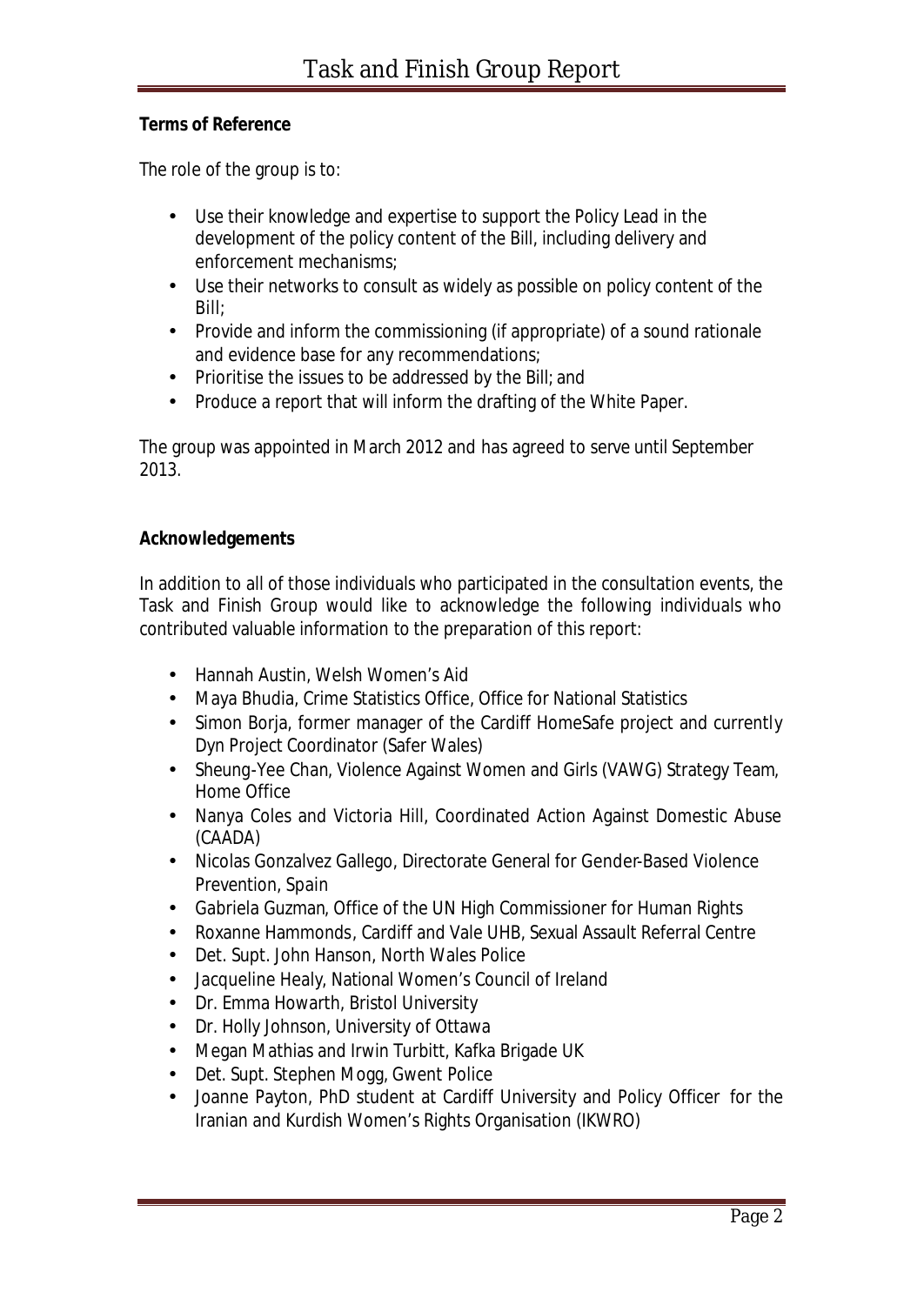# **TABLE OF CONTENTS**

| 1.3.3 Evidence for Our Approach: Violence and Abuse in Wales 12  |  |
|------------------------------------------------------------------|--|
|                                                                  |  |
| <b>Chapter 2. RECOMMENDATIONS FOR IMPROVING LEADERSHIP AND</b>   |  |
|                                                                  |  |
|                                                                  |  |
|                                                                  |  |
|                                                                  |  |
|                                                                  |  |
|                                                                  |  |
|                                                                  |  |
| Chapter 3. RECOMMENDATIONS FOR BETTER EDUCATION AND AWARENESS 27 |  |
|                                                                  |  |
|                                                                  |  |
|                                                                  |  |
|                                                                  |  |
|                                                                  |  |
|                                                                  |  |
|                                                                  |  |
| Chapter 4. RECOMMENDATIONS FOR STRENGTHENING SERVICES38          |  |
|                                                                  |  |
|                                                                  |  |
|                                                                  |  |
|                                                                  |  |
|                                                                  |  |
|                                                                  |  |
|                                                                  |  |
|                                                                  |  |
|                                                                  |  |
|                                                                  |  |
|                                                                  |  |
|                                                                  |  |
|                                                                  |  |
|                                                                  |  |
|                                                                  |  |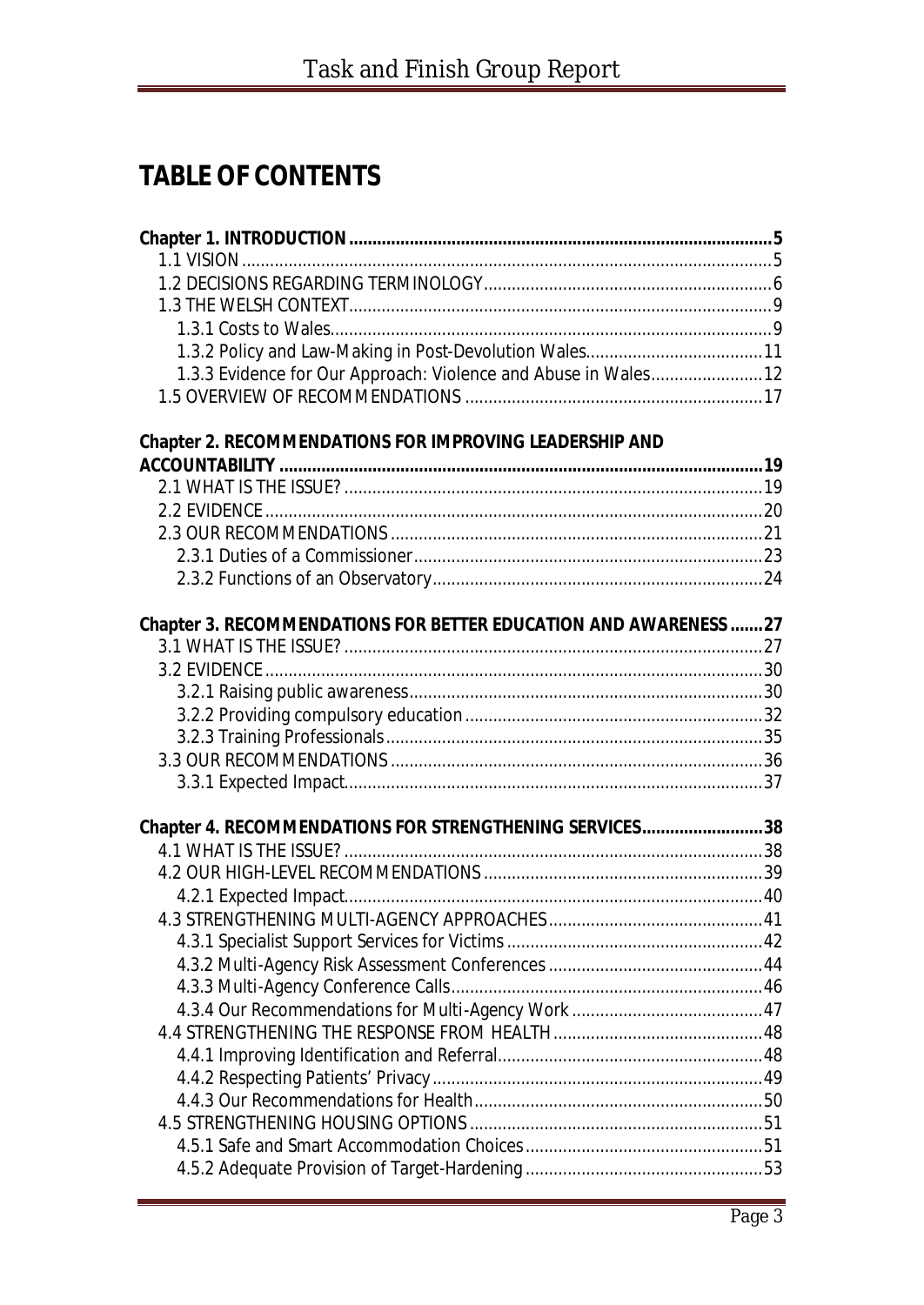| APPENDIX C: Alternative models of Commissioner/observatory arrangements84 |  |
|---------------------------------------------------------------------------|--|
|                                                                           |  |
|                                                                           |  |
|                                                                           |  |
|                                                                           |  |
|                                                                           |  |
|                                                                           |  |
|                                                                           |  |
|                                                                           |  |
|                                                                           |  |
|                                                                           |  |
|                                                                           |  |
|                                                                           |  |
|                                                                           |  |
|                                                                           |  |
|                                                                           |  |

۳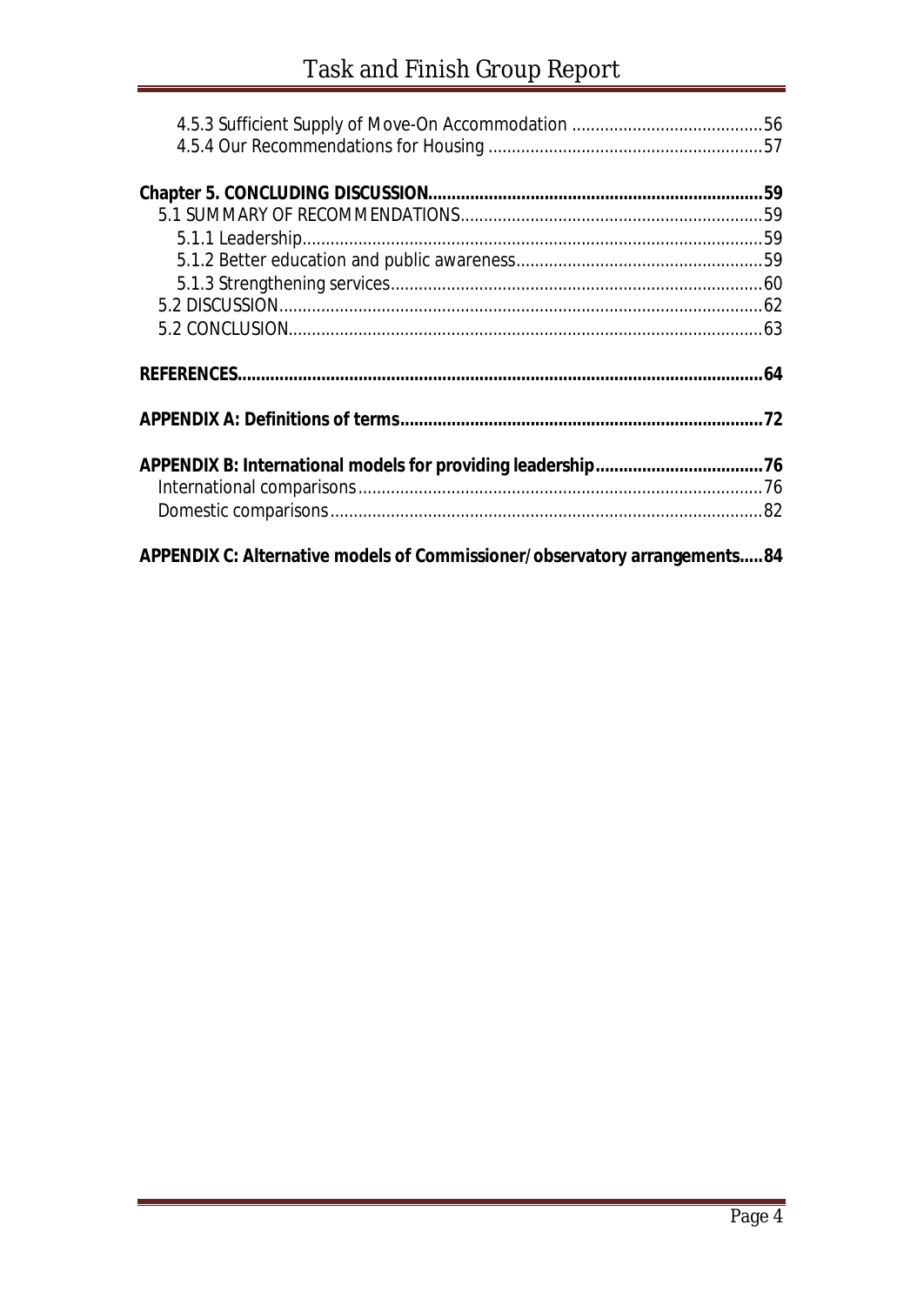# **Chapter 1. INTRODUCTION**

The Task and Finish Group Report will set out the group's recommendations for the Welsh Government's new legislation to 'end violence against women and domestic abuse'. It will draw on the engagement events that have been conducted across Wales with stakeholders and service users; and provide a synthesis of research evidence to support the recommendations.

This introductory chapter includes the following sections: (1) vision for the new legislation, (2) decisions regarding terminology, (3) the Welsh context, and (4) overview of our recommendations.

This chapter is followed by three chapters, one for each of our thematic groups of recommendations: Chapter 2 (leadership), Chapter 3 (education), Chapter 4 (strengthening services). We provide a concluding discussion in Chapter 5.

## **1.1 VISION**

The VAW Team within Welsh Government, in collaboration with the Task & Finish Group, has developed the following 'vision' for the proposed legislation. This vision sets out the content and scope of the proposed legislation, and as such can serve as an introduction to the report.

First, however, it is important to make explicit the fact that the Task and Finish Group does not speak for the Welsh Government. The aim of the group is to provide expert advice and information to the Welsh Government, so that Welsh Government may take informed and evidence-based decisions on how to address these complex issues. Thus, the vision reflects the Welsh Government's intention for the legislation whereas this report represents the Task & Finish group's vision.

#### *The Vision for the Legislation [excerpt]*

*The vision of Welsh Government is for Wales to be a self confident, prosperous, healthy nation and society which is fair to all. This can only be achieved if our communities are resilient, safe places that provide an equal opportunity for everyone to contribute. The enduring social problems of violence against women, domestic and sexual violence have no place in our communities and must be eliminated. These forms of violence and abuse, which predominantly affect women and girls, remain significant barriers to Wales becoming a fair and prosperous society.* 

*The purpose of the Bill, as stated by the First Minister in 2011 when he announced the legislative programme, is to address the social issues within the elements of prevention, protection and support. The Bill will not seek to address criminal justice issues but will complement existing criminal law.*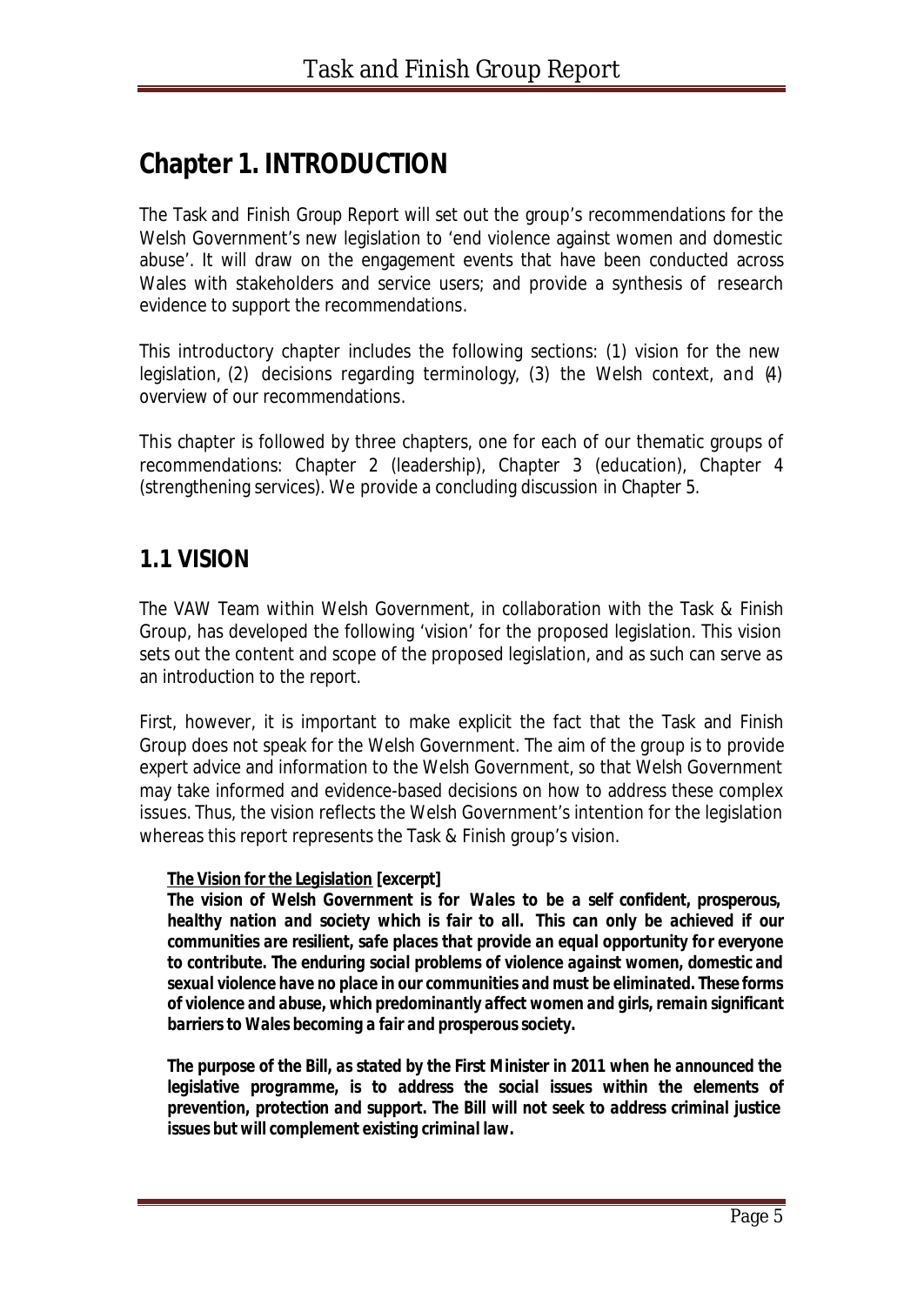#### *The policy intent for this legislation will be consistent with and underpin the Right to be Safe Strategy which was introduced in 2010…*

Having established the vision of the Welsh Government, the report of the Task and Finish Group now follows. Before proceeding, however, the Group would like to state its support for taking a rights-based approach to this issue, as well as one that recognises the health and well-being impacts of violence and abuse on women, children, and men. The Group also would like to acknowledge the need for significantly improved and long-term targeted efforts at prevention.

## **1.2 DECISIONS REGARDING TERMINOLOGY**

#### **What do we mean?**

For this report to deliver valuable advice and recommendations, terminological choices must be clearly stated. Commonly understood definitions of terms such as 'gender-based violence', 'violence against women', 'intimate partner violence', 'domestic violence', 'domestic abuse' and 'sexual abuse/violence' are provided in Appendix A.

It is essential to have clarity regarding the scope of the Bill, including a sensible rationale for the types of violence/abuse that it should attempt to respond to versus those that are addressed by other government policies and laws. Decisions regarding terminology are important because it is vital to ensure that all service providers are working from the same definitions when designing and delivering interventions to respond to and prevent violence/abuse, and when measuring the scope of the problem. It is also key that there is clarity that creates understanding of *why* women and girls are disproportionately affected in order to begin to challenge and change attitudes.

The terminology employed to describe the proposed legislation has shifted somewhat from when it was first mentioned in the WG's programme for government 2011-16. In that document, under actions designed to 'reduce domestic abuse and violence against women' the statement was made that a 'Domestic Abuse Bill' would be introduced, and that government would continue to take forward the *Right to Be Safe* strategy, which was described as a 'violence against women strategy' (p. 26). More recently, the proposed legislation has been described by the First Minister as the 'Ending Violence Against Women and Domestic Abuse (Wales) Bill'.

Because of the complexity and shifting nature of the definitions of these concepts, the Task & Finish Group has endeavoured to provide advice on the risks and benefits of various possible titles for Bill (see Table 1). The T&F Group is not recommending a title for the proposed legislation, but rather attempting to describe what they perceive to be the likely pros and cons of different terminological choices.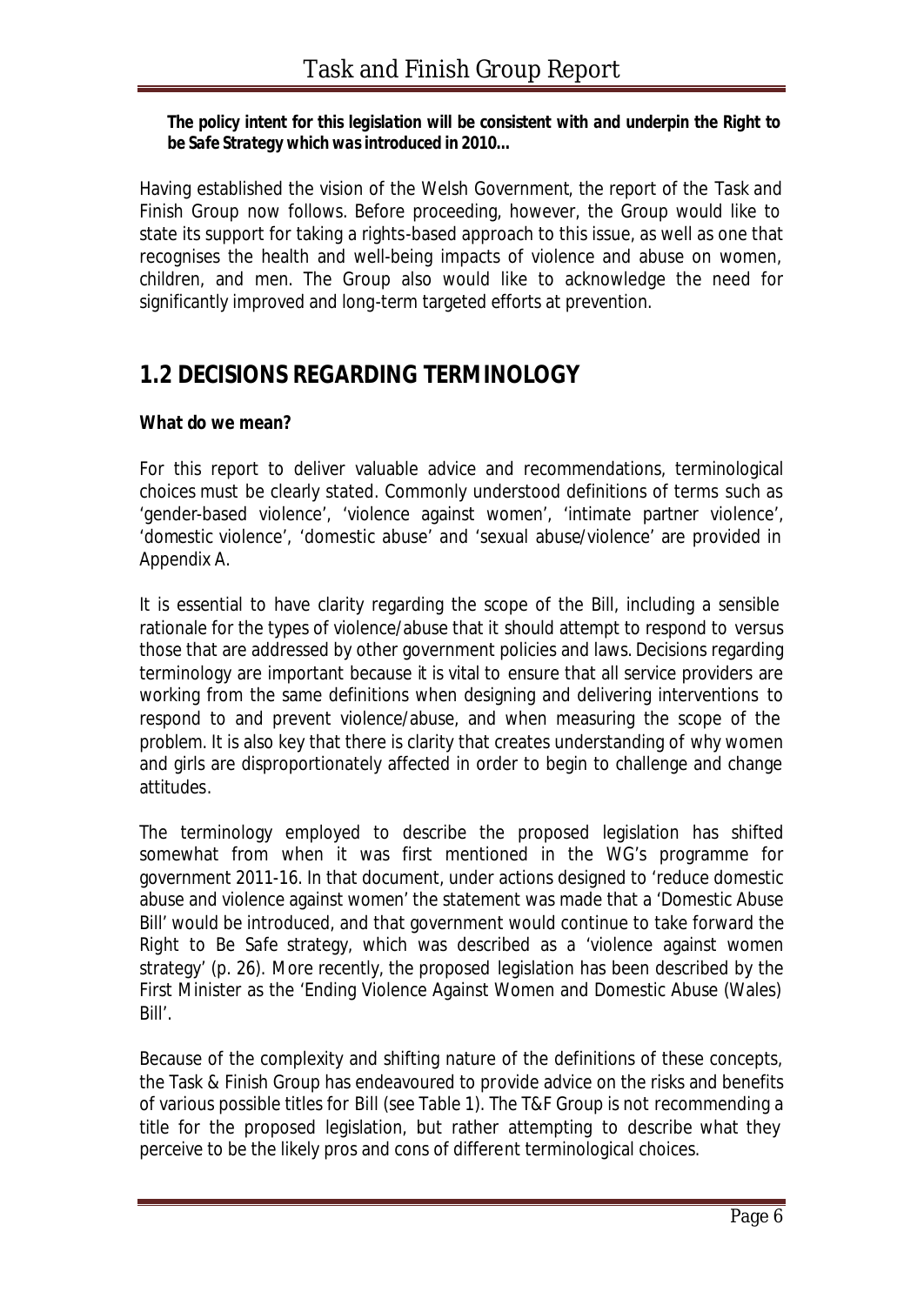| Table 1A. Likely implications of different terminological choices.                                                                                                                                                                                                                                                                                                                                                                                                                                                                                                                                                                                                                                                                                                                                                                                                                                                                                                                                                                                                                                                                                                                                                                                                                       |                                                                                                                                                                                                                                                                                                                                                                                                                   |  |  |  |  |
|------------------------------------------------------------------------------------------------------------------------------------------------------------------------------------------------------------------------------------------------------------------------------------------------------------------------------------------------------------------------------------------------------------------------------------------------------------------------------------------------------------------------------------------------------------------------------------------------------------------------------------------------------------------------------------------------------------------------------------------------------------------------------------------------------------------------------------------------------------------------------------------------------------------------------------------------------------------------------------------------------------------------------------------------------------------------------------------------------------------------------------------------------------------------------------------------------------------------------------------------------------------------------------------|-------------------------------------------------------------------------------------------------------------------------------------------------------------------------------------------------------------------------------------------------------------------------------------------------------------------------------------------------------------------------------------------------------------------|--|--|--|--|
| 'Ending Violence Against Women"                                                                                                                                                                                                                                                                                                                                                                                                                                                                                                                                                                                                                                                                                                                                                                                                                                                                                                                                                                                                                                                                                                                                                                                                                                                          |                                                                                                                                                                                                                                                                                                                                                                                                                   |  |  |  |  |
| Pros:<br>Correctly signals the focus of the<br>$\bullet$<br>legislation being on ending all forms<br>of violence against women<br>'Violence against women' is a term<br>that is clearly understood, naming<br>those most often victimised (women)<br>VAW is consistent with WG's Right to<br>٠<br>be Safe strategy and UK policy,<br>which has been gender-specific for<br>some time<br>VAW is the term most often chosen<br>by governments to name their offices<br>/policies on this issue (also see<br>Appendix B)<br>Avoids the issue of separating out<br>other forms of VAW e.g. DA, SV,<br>which are internationally understood<br>to be the most prevalent forms of<br>VAW<br>Enables and reinforces that<br>prevention work must come from a<br>strongly gendered focus in order to<br>reduce prevalence.<br>Fulfils requirements of the Council of<br>٠<br><b>Europe Convention on Preventing</b><br>and Combating Violence Against<br>Women and Domestic Violence,<br>'based on a gendered understanding<br>of violence against women and<br>domestic violence' (Article 18).<br>Will make it clear 'on the ground'<br>(e.g., to service commissioners) that<br>commissioning specialist gender-<br>specific services is not only ok but<br>often preferable to meet victims' | Cons:<br>Only naming 'women' risks<br>alienating 'men', stirring unhelpful<br>debate (i.e., 'where are the men?')<br>Only naming 'women' time-limits the<br>legislation, risks making the<br>legislation not fit-for-purpose in<br>future years<br>Misses out 'girls', not consistent with<br>UK strategy 'Violence Against<br>Women and Girls'. This could be<br>easily rectified by calling it 'Ending<br>VAWG' |  |  |  |  |
| needs                                                                                                                                                                                                                                                                                                                                                                                                                                                                                                                                                                                                                                                                                                                                                                                                                                                                                                                                                                                                                                                                                                                                                                                                                                                                                    |                                                                                                                                                                                                                                                                                                                                                                                                                   |  |  |  |  |
| 'Ending Violence Against Women and Domestic Abuse'                                                                                                                                                                                                                                                                                                                                                                                                                                                                                                                                                                                                                                                                                                                                                                                                                                                                                                                                                                                                                                                                                                                                                                                                                                       |                                                                                                                                                                                                                                                                                                                                                                                                                   |  |  |  |  |
| Pros:<br>All benefits of the term 'VAW'<br>$\bullet$<br>mentioned above<br>'Domestic abuse' is a term that<br>captures a range of experiences that<br>should be addressed in the<br>legislation (e.g., honour-based<br>violence)<br>Includes all victims of domestic                                                                                                                                                                                                                                                                                                                                                                                                                                                                                                                                                                                                                                                                                                                                                                                                                                                                                                                                                                                                                     | Cons:<br>All risks related to 'VAW' mentioned<br>above<br>VAW sector dislikes separation of<br>'DA' as this is the most common form<br>of 'VAW' - implies 'VAW' does not<br>include DA<br>'Domestic abuse' is a broad term<br>with shifting meanings (e.g., UK                                                                                                                                                    |  |  |  |  |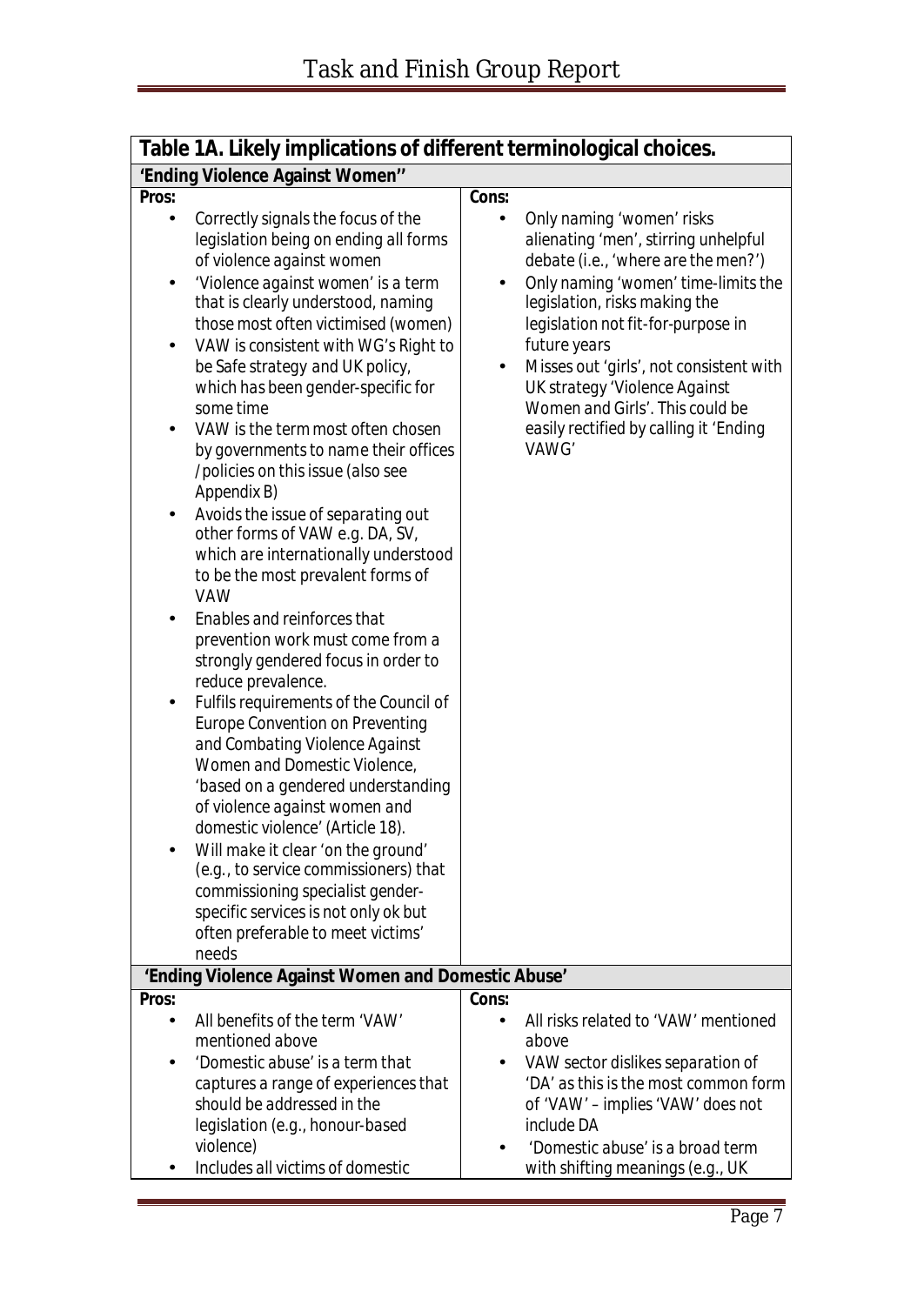| abuse (e.g., men)<br>$\bullet$<br>option)                                                                                                 | The First Minister has already<br>announced this new title, which is<br>the preferred one in the opinion of<br>the VAW sector out of these options<br>(if simply 'Ending VAW' is not an                                                                                                                                                                                                                                                                                                                                                                                                                          | $\bullet$              | government's consultation)<br>Excludes sexual violence against men<br>that is not perpetrated in the context<br>of an intimate relationship (e.g.,<br>male victims of stranger rape) -<br>negative implications for service<br>provision (e.g., SARCs/RCCs/ISVAs)<br>SV remains an 'invisible' issue<br>compared to DA; alienates SV sector                                                                                                                                                                                                                                                                                                                                                                                            |
|-------------------------------------------------------------------------------------------------------------------------------------------|------------------------------------------------------------------------------------------------------------------------------------------------------------------------------------------------------------------------------------------------------------------------------------------------------------------------------------------------------------------------------------------------------------------------------------------------------------------------------------------------------------------------------------------------------------------------------------------------------------------|------------------------|----------------------------------------------------------------------------------------------------------------------------------------------------------------------------------------------------------------------------------------------------------------------------------------------------------------------------------------------------------------------------------------------------------------------------------------------------------------------------------------------------------------------------------------------------------------------------------------------------------------------------------------------------------------------------------------------------------------------------------------|
|                                                                                                                                           | 'Ending Violence Against Women, Domestic Abuse and Sexual Violence'                                                                                                                                                                                                                                                                                                                                                                                                                                                                                                                                              |                        |                                                                                                                                                                                                                                                                                                                                                                                                                                                                                                                                                                                                                                                                                                                                        |
| Pros:<br>$\bullet$<br>mentioned above<br>$\bullet$<br>mentioned above<br>(e.g., men)<br>(e.g., stranger rape)                             | All benefits of the term 'VAW'<br>All benefits of the term 'DA'<br>Includes all victims of sexual violence<br>Includes all forms of sexual violence<br>Makes SV as an issue just as visible<br>as DA; welcomed by the SV sector                                                                                                                                                                                                                                                                                                                                                                                  | Cons:                  | All risks related to 'VAW' and 'DA'<br>mentioned above<br>VAW sector dislikes separation of<br>'DA' and 'SV' as these are the most<br>common forms of 'VAW' - implies<br>'VAW' does not include DA or SV<br>Also VAW sector concerned that the<br>separation runs the risk of not<br>addressing the gendered nature of<br>VAW                                                                                                                                                                                                                                                                                                                                                                                                          |
|                                                                                                                                           | 'Ending Domestic, Sexual and Gender-Based Violence'                                                                                                                                                                                                                                                                                                                                                                                                                                                                                                                                                              |                        |                                                                                                                                                                                                                                                                                                                                                                                                                                                                                                                                                                                                                                                                                                                                        |
| Pros:                                                                                                                                     |                                                                                                                                                                                                                                                                                                                                                                                                                                                                                                                                                                                                                  | Cons:                  |                                                                                                                                                                                                                                                                                                                                                                                                                                                                                                                                                                                                                                                                                                                                        |
| $\bullet$<br>Irish Government)<br>'Gender-based violence' is<br>(e.g., alienating men)<br>domestic violence<br>sexual violence<br>society | This phrase has been tested<br>elsewhere (entire phrase usedby the<br>considered synonymous with VAW,<br>yet doesn't have the risks associated<br>with exclusively naming women<br>GBV including 'gender' recognises<br>the 'gendered' nature of violence,<br>and is used elsewhere in strong<br>laws/policies aimed at protecting<br>women and girls (Spain, US)<br>Includes all victims and all types of<br>Includes all victims and all types of<br>Would be fit-for-purpose in years to<br>come as it is a broad, flexible phrase<br>to describe a complex social problem<br>which can affect all members of | $\bullet$<br>$\bullet$ | Does not make visible the primary<br>victims (women, girls)<br>'Gender-based violence' as a term<br>might not be understood as not in<br>wide usage in Wales/UK<br>GBV not consistent with terminology<br>used in UK strategy 'Violence Against<br>Women and Girls' or WG Right to be<br>Safe strategy<br>GBV could be considered to include<br>hate crimes perpetrated against<br>LGBT people<br>Risks being seen as 'gender-neutral'<br>(in a bad way, i.e., gender inequality,<br>gender oppression not recognised<br>because 'women' are not named);<br>alienates VAW sector<br>Linked to above, this could result in<br>possible negative impacts in relation<br>to Gender Equality Duty and<br>protection of women-only services |

In conclusion, our view is that the proposed legislation should focus on those types of abuse and violence that are *usually* committed within the context of close social relationships, and that *predominantly* affect women and girls. For example, it should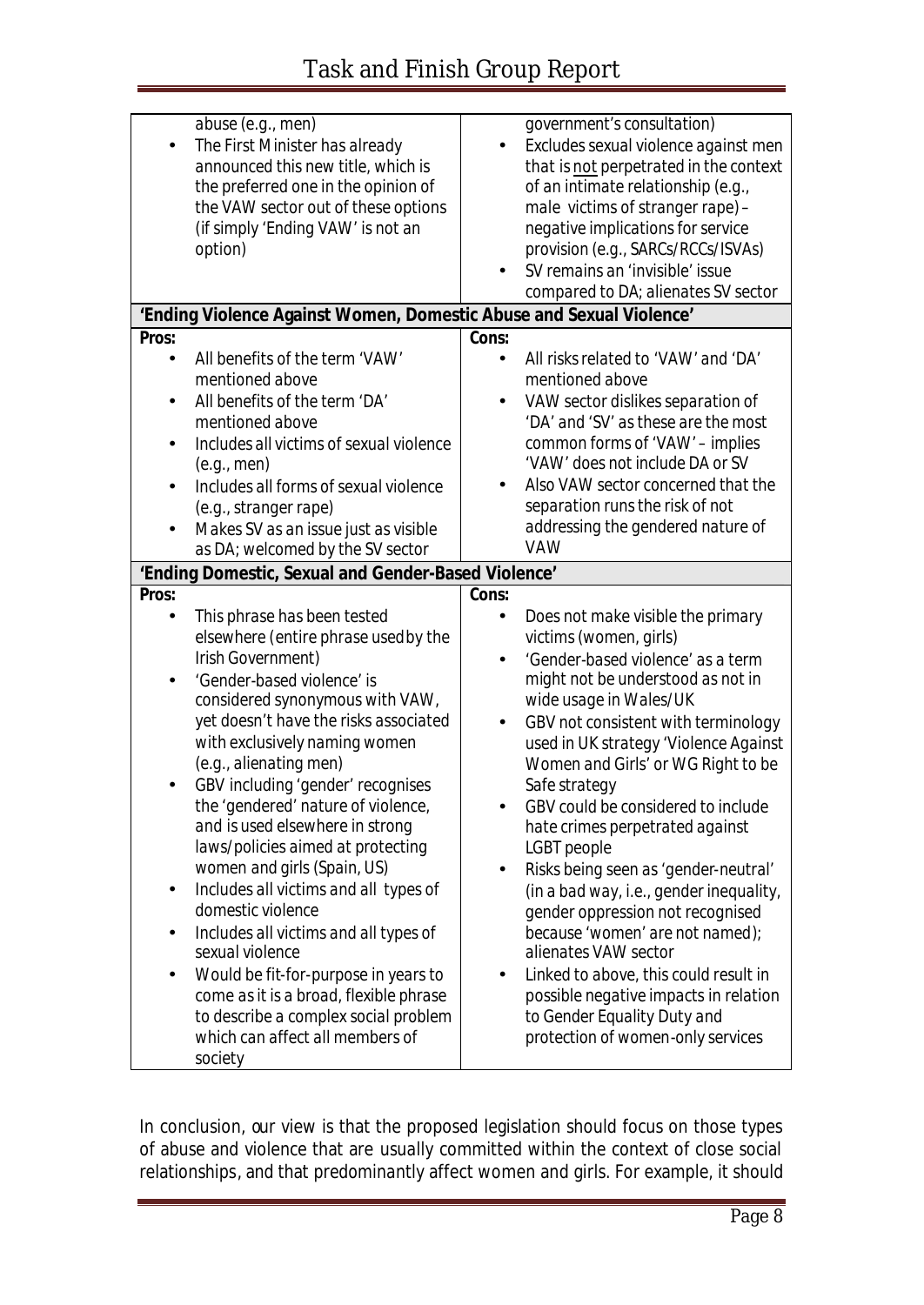encompass 'sexual violence/abuse' which is mostly perpetrated against women and girls by people known to them such as family members and partners, but this is not to say that other forms of 'sexual violence/abuse' should be excluded from the proposed legislation (e.g., stranger rape, drug-assisted sexual assault, male victims of sexual assault, etc.). Likewise, the proposed legislation should aim to tackle 'domestic abuse', which is primarily committed against women by men in the context of an intimate relationship, whilst not ignoring other, less prevalent forms of 'domestic abuse' (e.g., honour-based violence committed by extended family members).

We feel that the proposed legislation should not attempt to address violence or abuse that is primarily directed at children by adults (e.g., maltreatment, abuse, or neglect of children by parents), as the response to those issues is covered in child protection and safeguarding legislation. However, under-18s should feature in the proposed legislation in terms of education and prevention, as they are witnesses to domestic violence in the home and they may experience these intimate forms of violence and abuse within their own relationships. Furthermore, excluding under-18s would be inconsistent with the UK Government's adoption of the 'Violence Against Women and Girls' definition and would therefore cause complications when dealing with intimate violence suffered by under-18s, such as female genital mutilation (FGM) and forced marriage. We want to see Welsh Government committed to the 'prevention agenda', implementing initiatives designed to prevent children and young people from growing into 'perpetrators' and 'victims', such as better education and public awareness campaigns (see our recommendations along these lines in Chapter 3).

## **1.3 THE WELSH CONTEXT**

### *1.3.1 Costs to Wales*

l

The work of Sylvia Walby<sup>1</sup>, in the UK, on the cost of domestic violence is generally considered the best source of information for estimating the financial costs of domestic abuse to society. Her recent estimates indicate that domestic abuse costs the British economy £5.8bn a year, made up of the estimated costs to business through absence, loss of productivity and rapid turnover of employees costing around £2.7bn; and the estimated cost to the public sector, in terms of medical and social services, which represents around a further £3.1bn.

Population-based estimates<sup>2</sup> applied to the work of Sylvia Walby suggest an annual cost in Wales amounting to £303.5 million. It is important to acknowledge that these figures do not include any element of human and emotional costs, estimated in the research as an additional £522.9 million in Wales. Furthermore, these figures do not

<sup>1</sup> http://www.ndvf.org.uk/files/document/1299/original.doc

<sup>&</sup>lt;sup>2</sup> http://www.avaproject.org.uk/media/60461/costs%20of%20dv%20by%20local%20authority.pdf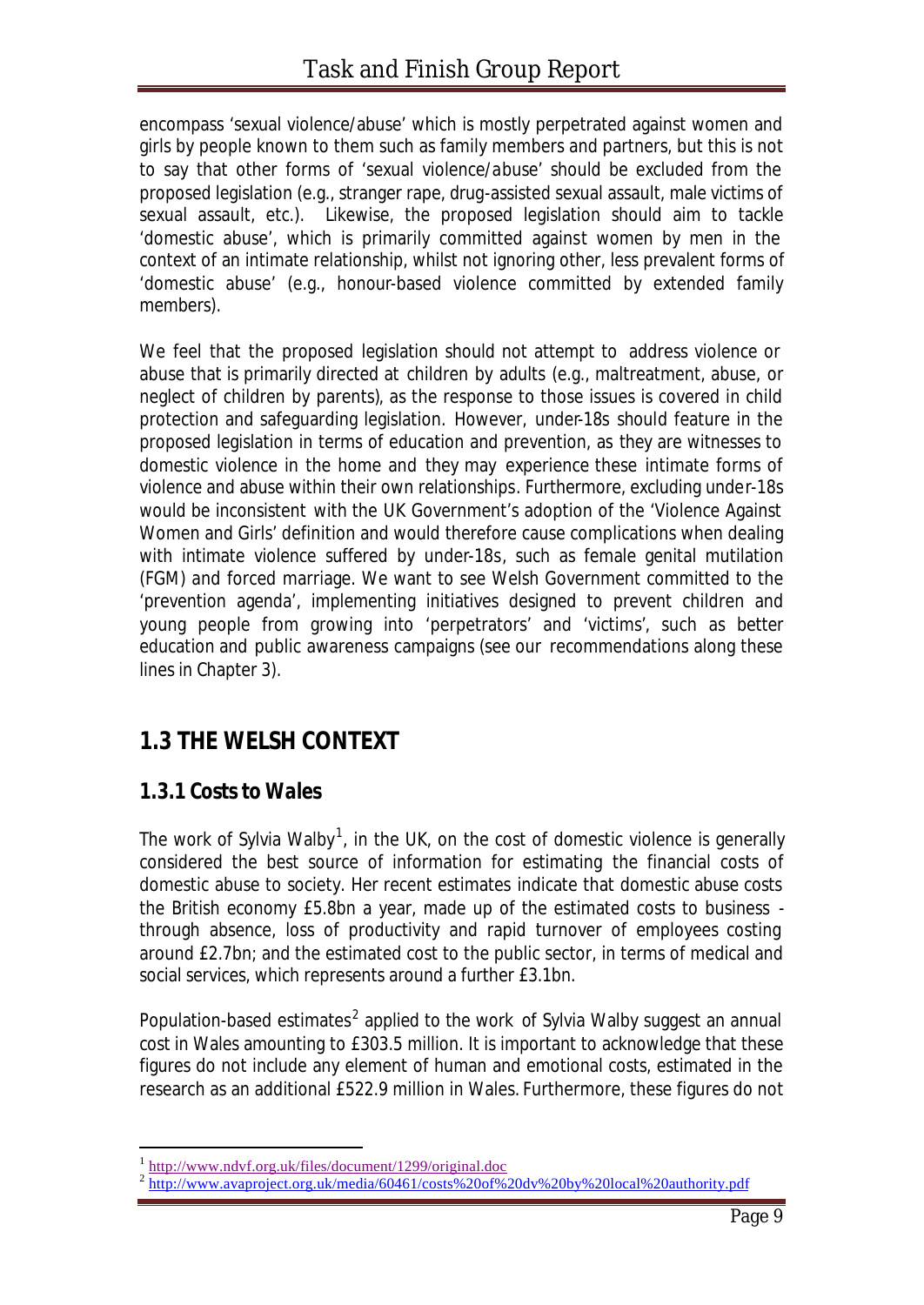include other forms of gender-based and sexual violence that also produce enormous human and emotional costs for society.

These figures are so dramatic that it can be difficult to appreciate how these economic impacts operate at the individual level. Table 1A (next page) establishes the link between exposure to domestic violence as a child and educational attainment as a teenager, and consequently income earned as an adult. Obviously, exposure to other forms of violence and abuse would undoubtedly have a detrimental impact on children's development; however, research on these other forms is not available.

Recent research conducted in the US shows that a child's exposure to domestic violence (as a witness), has the same detrimental effect on their IQ as directly experiencing maltreatment (Enlow et al., 2012). Infants aged 0-2 are particularly vulnerable. IQ and educational attainment are highly correlated (Dreary et al., 2007). Educational attainment, and in particular the key outcome of Level 2 qualifications, is clearly linked to employability and the amount of income earned (i.e., in 2007 the Learning and Skills Council found that '*good GCSEs equal a £2,000 salary boost*'). Thus, the economic reality is that exposure to domestic violence reduces the educational potential, and subsequently the income and earning potential, of a significant number of Welsh girls and boys each year.

| Table 1A. The link between exposure to domestic violence as a child<br>and loss of income as an adult |                                                                                                                                                                                                                                                      |  |  |
|-------------------------------------------------------------------------------------------------------|------------------------------------------------------------------------------------------------------------------------------------------------------------------------------------------------------------------------------------------------------|--|--|
| 1)                                                                                                    | A child born who is exposed to domestic violence during infancy (aged<br>0-2) has, by age 8, a 7-point reduction in their IQ compared to a child<br>who was not exposed to domestic violence during infancy (Enlow et al.,<br>$2012$ ). <sup>3</sup> |  |  |
| 2)                                                                                                    | IQ is correlated with educational attainment in that a pupil with an<br>average cognitive ability test score (IQ=100) has a 58% chance of                                                                                                            |  |  |

- **obtaining a Level 2 qualification (5 GCSEs), a standard deviation increase (IQ=115) or decrease (IQ=85) altered the values to 91% and 16%, respectively (Dreary et al., 2007).**
- **3) Exposure to domestic violence thus reduces IQ by one-half of one standard deviation; as a consequence the odds of a pupil achieving the Level 2 qualification are significantly reduced.**
- **4) Qualifications are related to levels of employment and income earned as adults. For example, 1 in 4 people aged 25 to 29 with no GCSEs at grade C or above lacked but wanted paid work in 2010 compared to 1 in 15 of those with degrees or equivalent. Adults without the minimum set of qualifications (5 GCSEs) earn on average £55 a week less.<sup>4</sup>**

<sup>3</sup> Reductions in IQ held even after controlling for socio-demographic factors, maternal IQ, birth complications, birth weight and cognitive stimulation in the home.

<sup>4</sup> See www.poverty.org.uk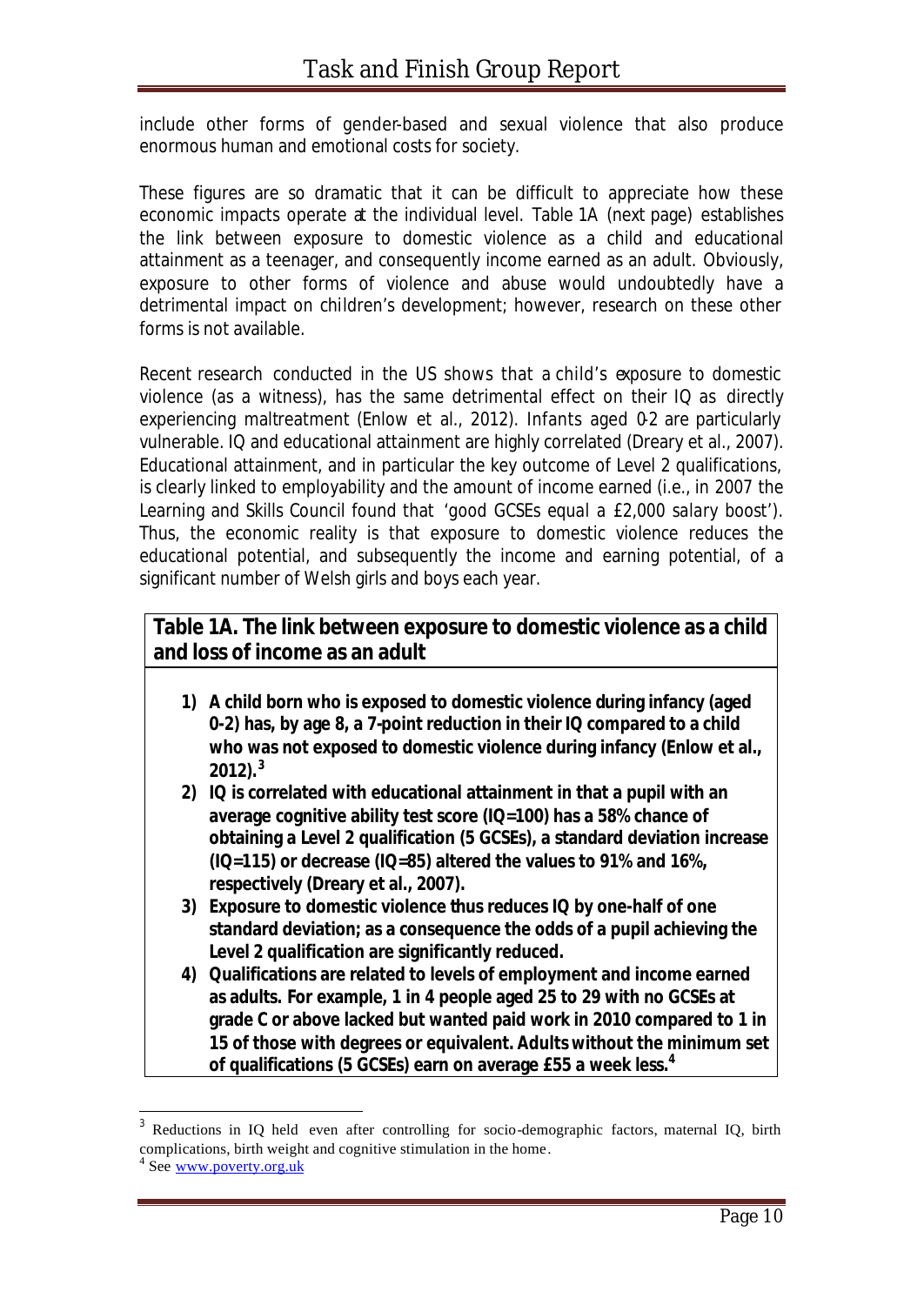Although domestic violence has a major impact upon children's intellectual development, as shown above (also see review of research in Section 3.1), it is important to remember that domestic violence is *one of many* detrimental life experiences that impacts upon children's cognitive development. Domestic violence, low IQ, truanting, and offending are *all* associated with chaotic, anti-social lifestyles. Interventions designed to support families and children need to be broad enough to recognize the role that domestic violence plays without disregarding other important influences on children.

In conclusion, research shows that gender-based violence, domestic and sexual abuse have devastating consequences for the individual victim, their family and wider society. They drain the resources of employers, public and voluntary services, causing untold pain and suffering to those who are abused. Such issues are everyone's problem and we all have a part to play in their eradication. Victims of gender-based violence, domestic and sexual abuse are more likely to experience homelessness, alcohol misuse, social exclusion, low educational attainment, crime and ill-health (both mental and physical). These strong correlations support the socio-economic arguments to suggest that prioritising and integrating services to address this at an early stage, would not only positively impact the citizens of Wales but also make economic sense; public bodies cannot afford not to address it. If Wales is to be a self-confident, prosperous, healthy nation the Welsh Government must take effective action to tackle gender-based violence, domestic and sexual abuse.

### *1.3.2 Policy and Law-Making in Post-Devolution Wales*

There are significant international differences in the prevalence of gender-based violence, domestic and sexual abuse and the responses crafted by individual governments to address it. These responses have not developed in a vacuum, but are the products of specific socio-political and legislative contexts.

Wales has a unique socio-political context, established by its history, bilingual status, varied geography, small size, and devolution settlement. Unlike Scotland and Northern Ireland, Wales continues to share a single legal jurisdiction with England. Consequently, Westminster retains control over some agendas relevant to responses to domestic and sexual abuse in Wales (policing and criminal justice) while others are devolved to Cardiff (health, education, public services). All parties must be committed to working together, across the boundaries of devolved and non devolved responsibilities, to tackle this important agenda. There are new opportunities posed by devolution for policy and law-making with regard to tackling gender-based violence, domestic and sexual abuse in post-devolution Wales but also challenges in terms of an added layer of complexity. This must be borne in mind as it has affected the scope and to some extent the content of the recommendations of the Task & Finish Group.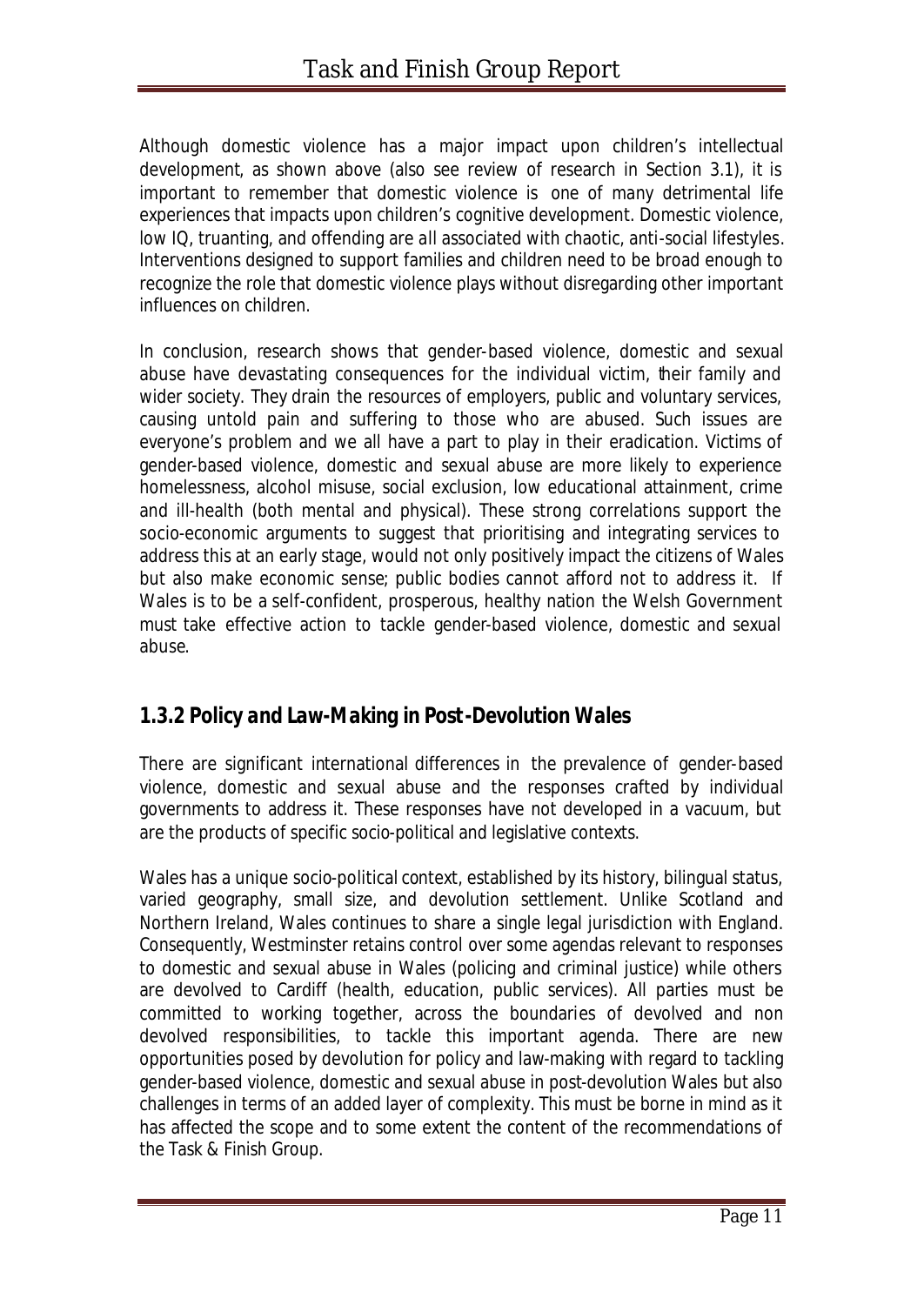### *1.3.3 Evidence for Our Approach: Violence and Abuse in Wales*

The aim of this section is to provide a discussion of: (a) recent trends in Wales, (b) disproportionate impact on women, and (c) male victims. First, we will show evidence suggesting decreases in the prevalence of *some* of these forms of violence over time, which suggests that the multi-agency and preventative approaches that have been put in place over the past decade may be working. This informs our recommendations to bolster these types of approaches as effective methods for addressing violence.

Data discussed in this section also make it clear that, although disproportionately affecting women and girls, domestic and sexual violence does also affect men and boys. This is the evidence underpinning our position that the legislation must take a gender-inclusive approach, whilst recognising women and girls are most often the victims.

*Recent trends in Wales.* Official sources of data (e.g., the British Crime Survey, police data, and health data) have their limitations. They are products of particular perceptions and definitions of violence, and are unreliable for a host of reasons (Maguire, 2012). Despite their limitations, they do give us a picture of the numbers of people who are willing to report having been victimized each year, and the levels of injuries they sustained. They are also useful for indicating changes over time as the measures and collection methods remain fairly constant. Official statistics appear to indicate declines in violence and abuse over recent years. The most recent British Crime Survey (2010/11) found that estimated levels of domestic abuse were at the lowest levels since 2004/05 when the self-completion module<sup>5</sup> was first included. The main limitations with regard to the BCS, that is relevant to this report, is that it measures *incidents* when domestic violence is better understood as a *pattern* of behaviour. The gendered nature of domestic violence can be obfuscated by a focus on incidents, where as examining repeated and more severe domestic violence clearly shows a disproportionate impact on women, as we discuss in the next subsection.

According to the BCS, for both men and women, there has been a decline with most of the headline measures of intimate violence. Specifically, 3 of the 4 main categories (non-sexual partner abuse, non-sexual family abuse and stalking) have all shown statistically significant decreases between the 2004/05 and 2010/11 (Britton, 2012). Police recorded violence against the person offences have also decreased over this period. Supporting this finding is Professor Walby's 2009 update to her

 $<sup>5</sup>$  The under-reporting of crime to the police is known to be particularly acute for intimate violence</sup> offences and one of the strengths of the BCS is that it covers many crimes that are not reported to the police. Figures on prevalence of domestic violence based on face-to-face BCS interviews are regularly published but the issue of willingness to disclose incidents in face-to-face interviews means that this crime type is particularly liable to under-reporting using this method. Prevalence rates for domestic violence from the self-completion module are around five times higher than rates obtained from faceto-face interviews on the main BCS (see Walby and Allen, 2004).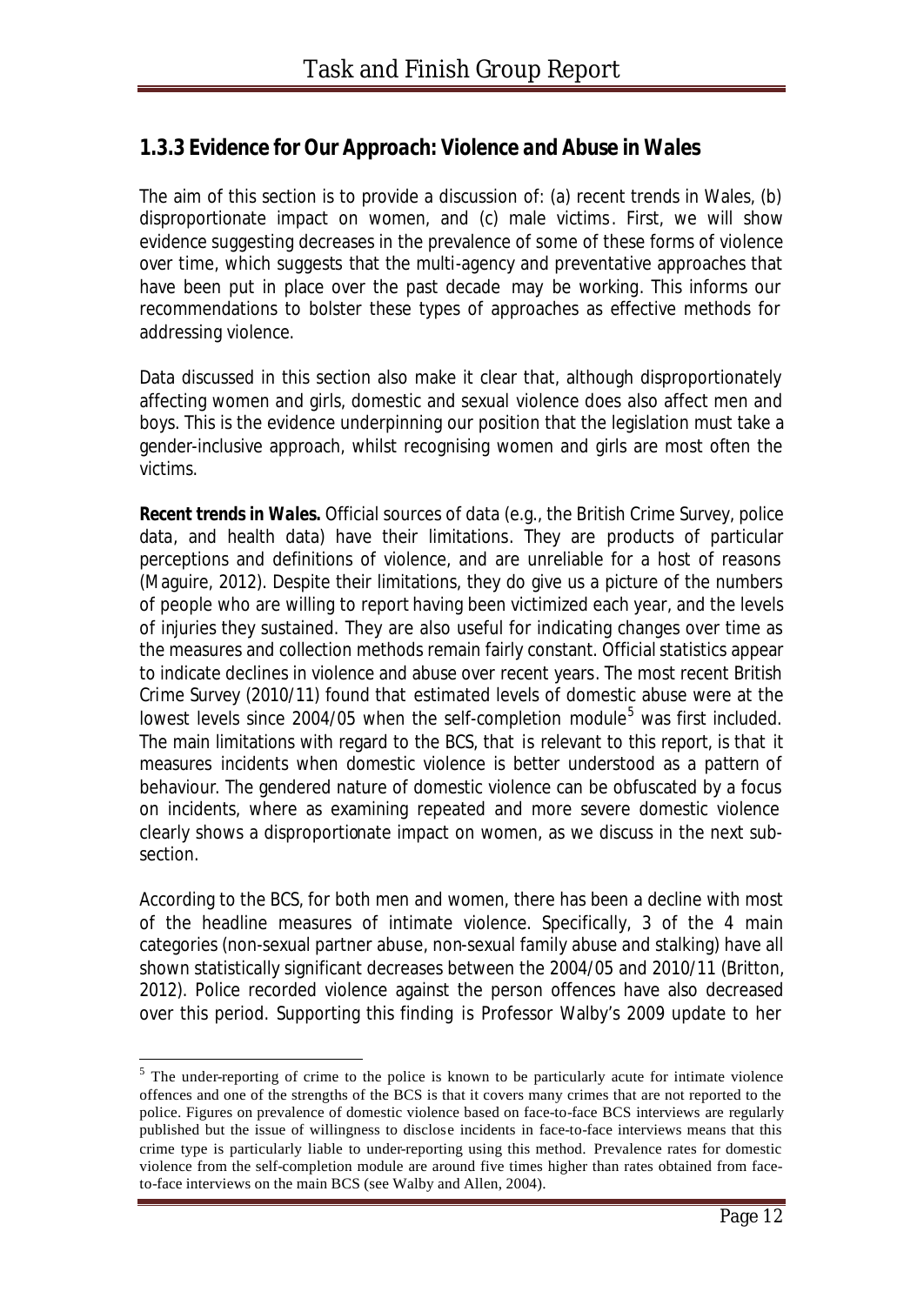2004 research which showed that the total cost of domestic violence has *fallen* by £23 billion to around £16 billion per year. She found that this decrease had been partly achieved by the development and increased utilisation of public services. She concluded that investment in public services to reduce domestic violence has been cost effective.

Longitudinal trends using BCS data specific to Wales were not available at time of writing, so it is not possible to establish the existence of similar or different trends in recent years.<sup>6</sup> During 2011-12 Welsh police recorded 48,576 incidents of domestic violence across Wales. Roughly one-third of incidents turn into crimes, resulting in 13,821 domestic violence crimes over the same period. For the two forces providing data, it can be seen that men represent less than one-fifth of victims of domestic violence crimes (14% in Gwent, 22% in North Wales).

Data from Emergency Departments (EDs) across England and Wales also portrays a complicated picture. Measuring violence from injury records is not without its limitations, however, as violence leading to hospital treatment represents the most serious violence and does not include violence which leads to no injury or injury deemed not to require hospital treatment. Sivarajasingam et al. (2011) showed that the annual violence-related injury rate in England remained relatively consistent over the period 1995-2009, whereas for Wales it decreased substantially after 2001, all but eliminating the disparity between the two countries. As the authors explain, reasons for this will be complex and multifaceted, yet they note that "*It is also possible that community level violence prevention has been more effective in Wales than in England and over a longer period, reflecting the development, for example, of anonymised information sharing between EDs and other community partners which began in Wales and which was implemented across the country by the Welsh Government before it became a UK coalition commitment*." However, data from Welsh Emergency Departments (see Figure 1A, next page) also shows that reductions in the prevalence of violence over time have not been as pronounced for women as they have for men, indicating the need to continue and further develop robust responses to preventing and responding to the forms of violence most often experienced by women (e.g., domestic and sexual violence).

 $6$  Although a request was made, and accepted, by the Home Office to produce the headline figures specifically for Wales in June 2012, these were not able to be delivered in time to include in this report.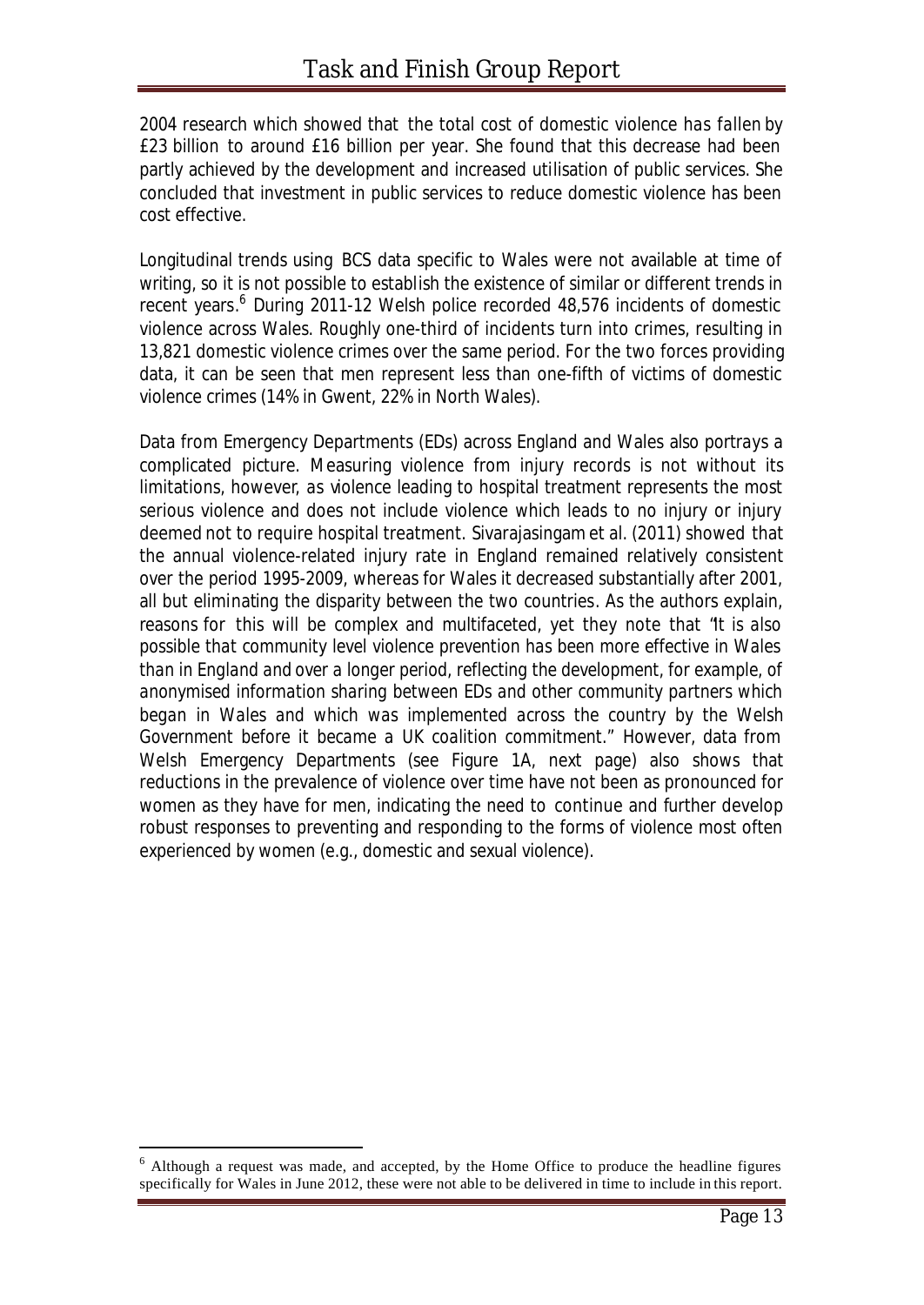



*Source: Page & Shepherd (2012)*

Moreover, evidence about other types of violence against women possibly suggests a different picture. Sexual assault has not shown the same declines domestic violence, according to either BC S or police data. Regarding honour-based violence, data from three quarters of the 52 police forces responding to a FOI request showed that over 2,800 cases of HBV were recorded in 2010 (Payton, 2012a). Among the 12 forces which also provided data for previous years, there was an average *increase* of 42% from the previous year. Data was particularly sparse from Wales: Gwent did not provide data; Dyfed Powys reporting no instances of HBV; North Wales reported 2 incidents; South Wales reported 43 incidents. It is highly likely that these figures do not represent the full extent of honour-based violence in Wales given the demographics of the region and the experiences of organisations working with women and girls from ethnic minorities in Wales.

In conclusion, the overall conclusion from these data sources is difficult to assess as each shows only a partial glimpse of the overall picture, affected by its own unique set of limitations. Regardless of whether recent trends are stable, decreasing, or increasing, the total volume of people affected means that a strong and coordinated approach from government must be implemented.

*Disproportionate impact on women and girls*. It is impossible to understand the risk of violent victimisation without considering gender (Brookman & Robinson, 2012). For example, the 2009/10 British Crime Survey showed that men had higher levels across all the legally defined categories of violent crime (wounding, assault, etc). On the other hand, women were at greater risk of domestic violence (4.6% compared to 2.6%). Furthermore, the data show that women suffer both *more serious* and *more frequent* domestic assaults than men; for example, 1 in 9 women reported having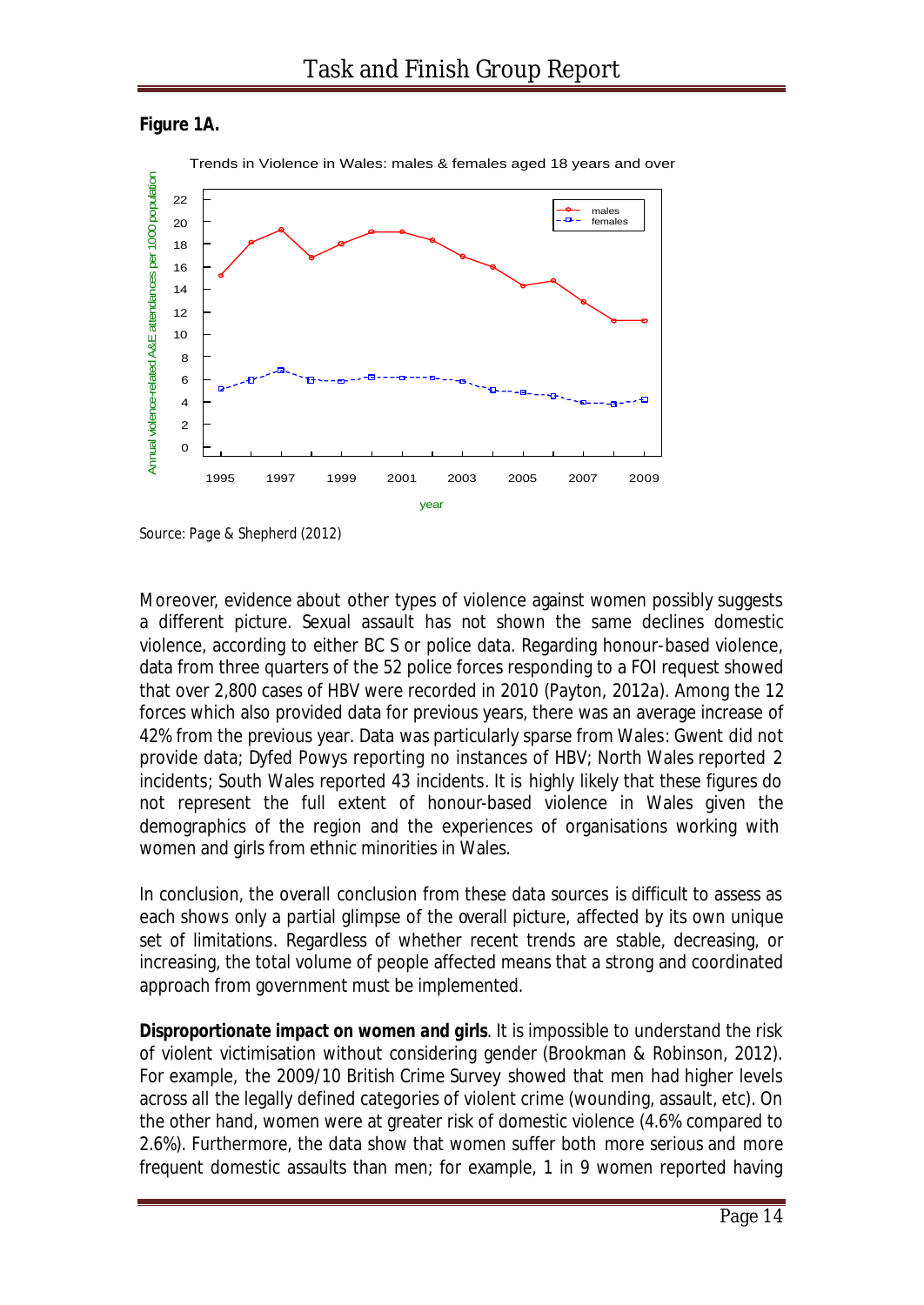experienced 'severe force' from a partner since the age of 16, compared to 1 in 20 men. Risk of serious sexual assault was also found to be far greater for women (1 in 20 women compared to 1 in 331 men). A similar gendered pattern is apparent in homicide, in that, although men have a higher risk overall, women are at a much higher risk of domestic homicide: in 2009/10, 54% of female victims aged 16 or over had been killed by their partner, ex-partner or lover compared to 5% of male victims Coleman *et al.* 2011).<sup>7</sup> Women indicated twice the level of mental or emotional problems, due to domestic violence, than men (33% and 14% respectively) (Hoare & Jansson, 2008). There are strong correlations between the incidence of domestic abuse and other forms of violence against women, with victims often experiencing multiple forms and types of violence and abuse across the lifespan.

The most recent BCS data (2011/12), disaggregated for Wales $^8$ , shows that women experienced twice the levels of 'any domestic abuse' (defined as partner or family non-physical abuse, threats, force, sexual assault or stalking) within the past year (11.1% compared to 5.1%). Rates of 'any sexual assault (including attempts)' (which includes serious sexual assaults, rapes, assault by penetration and less serous sexual assaults) were also significantly higher for women (3.2% compared to .7%). Similarly, rates of stalking were also much higher for women (7.8% compared to 3.5%).

The recent Kafka Brigade-led work in Rhondda Cynon Taf provides further compelling evidence of the disproportionate impact on women and girls in one area of Wales:

- 86% of all reported incidents were against women;
- the majority of victims were aged between 20 and 29 years old;
- the majority were unemployed;
- 55% had children:

l

- 71% of victims' children had witnessed the abuse;
- 81% of victims were pregnant at the time of the abuse;
- 71% of incidents occurred in the home;
- 67% of abuse was between intimate partners;
- on average, a victim would present to Accident and Emergency 11 times before action was taken;
- domestic abuse accounted for 25% of all violent crime in RCT;
- the Merthyr Tydfil and RCT Community Safety Partnerships were trying to deal with between 300 and 500 referrals each month; and
- some estimates suggest that as few as 2% of domestic abuse incidents are reported to the Police.

To date the consultation events with stakeholders and service users<sup>9</sup> has shown widespread understanding of the disproportionate impact suffered by women and girls. However, evidence from many sources, including the perspectives of those

 $<sup>7</sup>$  By contrast, the overall homicide rate for men was 16 per million population and 7 for women.</sup>

<sup>&</sup>lt;sup>8</sup> Many thanks to Maya Bhudia at the Crime Statistics Office for providing these figures.

<sup>&</sup>lt;sup>9</sup> Three consultation events were held across Wales (South/West/North) during the Spring of 2012 to inform the work of the Task & Finish Group and the development of the Welsh Government's White Paper which will go out for public consultation during the Autumn 2012.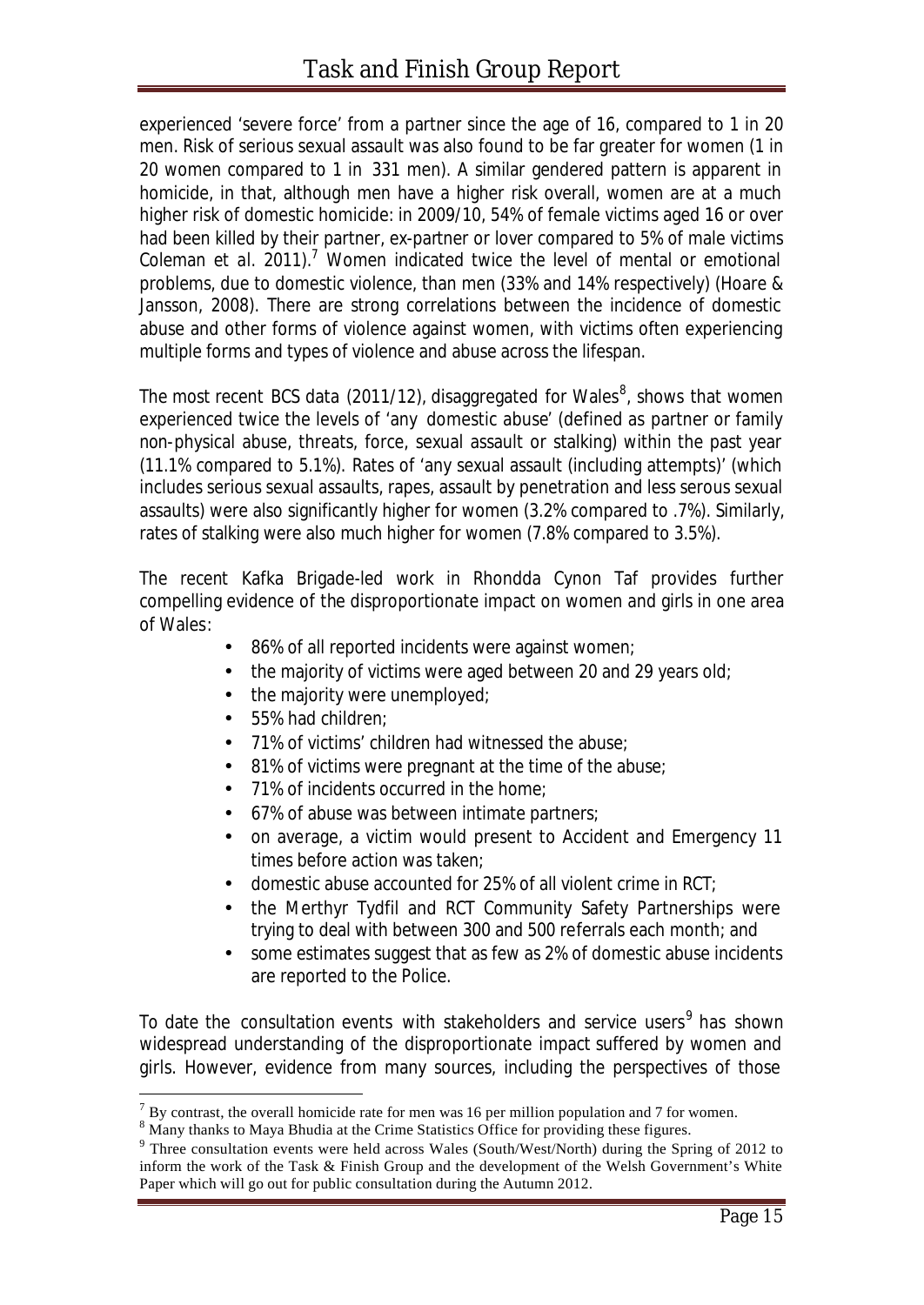attending the consultation events, shows that anyone can be affected by these forms of intimate violence and abuse, as victims can be from across the whole spectrum of society, including older people, all ethnicities, religions and beliefs, people with disabilities and people from the Lesbian Gay Bisexual and Transgender (LGBT) community.

*Male victims*. Every year, Home Office statistics remind us that, while women are most often the victims, men are also subject to domestic and sexual violence. As previously indicated, proportionately, men are much less likely to be victimized by these types of intimate crimes, yet even for a small country such as Wales the percentages translate into significant numbers of men desiring a professional and empathetic response to the trauma they have experienced.

Data from the Dyn Project<sup>10</sup>, an initiative developed to provide support to male victims located in Cardiff as well as an all-Wales helpline and website, has gathered much national and international attention as a recommended model for addressing the unique issues faced by male victims of domestic abuse (both heterosexual and GBT). Operational since January 2005, the project has received a steadily increasing number of referrals: 417 referrals in 2011/12, representing a 207% increase over the 201 referrals received in 2009/10. The project also received 706 calls to the helpline (a 36% increase from the previous year). There were a further 34,863 visits to www.dynwales.org, the website set up to provide online information and advice to male victims. It should be noted that the website indicates a large volume of interest in the subject but does not necessarily indicate levels of victimization.

Referrals to the Dyn Project tend to be, on average, 70% heterosexual and 30% gay/bi-sexual. Key lessons learned from providing services to male victims include: a) male victims do not want the same services as female victims, and b) many male 'victims' are also 'perpetrators'. For example, both independent evaluations of the Dyn Project revealed that nearly half of heterosexual clients had a history or were currently known to be perpetrating abuse against their female partners (Robinson & Rowlands, 2006; Nolan, 2011). Thus, the existence of the Dyn Project provides much needed attention to the issues faced by male victims of domestic abuse, whilst also highlighting the complex reality of providing services based on need. Wales is at the forefront by attending to this issue rather than shying away from it, and this important work needs to be sustained. Furthermore, the responses crafted by governments have to be able to respond to long-term changes in societal norms which will impact upon people's willingness to identify, report, and respond to violence and abuse. While it is hard to imagine men ever coming to represent a majority of victims, at some point they might represent more than only a small fraction of service users.

As stated previously, women are much more likely to fall victim to the most serious and damaging levels of domestic and sexual violence. Implementing a model to respond to the most high-risk cases further reinforces the gendered nature of these

<sup>&</sup>lt;sup>10</sup> Current figures kindly provided by the Dyn Project Coordinator, Simon Borja. Also see Robinson, A. L. and Rowlands, J. (2006) and Nolan, J. (2011) for independent evaluations of the Dyn Project.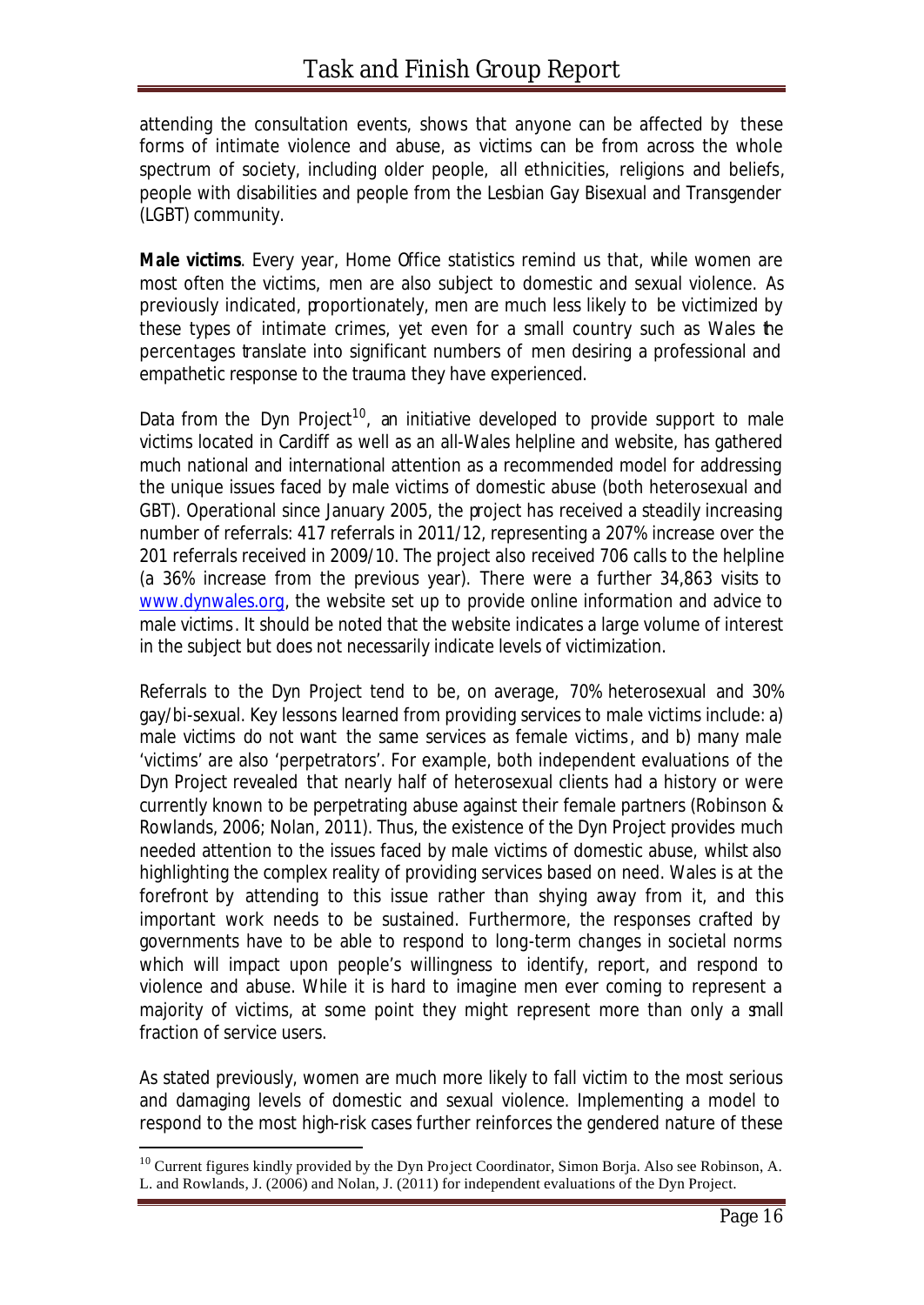crimes, as data for England and Wales shows that on average 97% of referrals to Multi-Agency Risk Assessment Conferences (MARACs, see also section 4.3.2) are for women.<sup>11</sup> Although only 3.83% of victims going through Welsh MARACs are male (compared to 3.47% nationally), this still represents approximately 200 Welsh men deemed to be at very high risk of repeat violence who are gaining multi-agency support each year (CAADA, 2012).

Sexual violence is another issue that is much more likely to affect women and girls, yet the impact on men and boys cannot be ignored. For example, since Cardiff's Sexual Assault Referral Centre (named 'Ynys Saff', Welsh for 'Safe Island') opened in 2009, 181 male clients have accessed services, compared to 1285 female clients over the same period. The SARC seems to be a particularly important service for boys and young men as the age profile of male clients is younger. Specifically, a greater proportion of male clients were younger than 18 years old at the time of referral (33% of male clients were children aged 3-10 and 25% were young people aged 11- 17) compared to female clients (9% were children and 28% were young people). LGBT clients are more likely to be male, and male young people coming to the SARC were more likely to be considered vulnerable due to mental health factors, compared to female young people (aged 11-17) (Robinson et al.,2012). It is notable that, regardless of the victim's sex, *nearly all perpetrators are men,* <sup>12</sup> a pattern that is true of SARCs nationally.

In conclusion, this section has illustrated the importance of providing services based on need, which are available to all that need them. A gendered perspective is also required when interpreting these statistics. Masculinity is associated with violence in most cultures and Wales is no exception; thus, all preventative work and interventions must be designed to address *men's violent behaviour*, while at the same time recognizing that both men and women may be the victims of violence that is overwhelmingly perpetrated by men.

## **1.5 OVERVIEW OF RECOMMENDATIONS**

Our recommendations fall into three high level themes that cut across issues of prevention, protection and support. They respond to gaps identified by stakeholders, service providers and extant research for a number of years. They are designed to improve the response taken to all victims who have experienced one or more of any of the forms of gender-based violence, domestic and sexual abuse. In brief, they are:

- **Stronger leadership** across public services in Wales that is independent, can monitor and challenge, providing a strategic overview;
- **Better education and awareness** across the lifetime, that includes the public and professionals;

<sup>&</sup>lt;sup>11</sup> See http://www.caada.org.uk/marac/MARAC\_data\_and\_performance.html

 $12$  Since Ynys Saff opened on  $1<sup>st</sup>$  Oct 2008, there has been less than 10 female perpetrators out of approximately  $1,800$  cases  $( $0.006\%$ ).$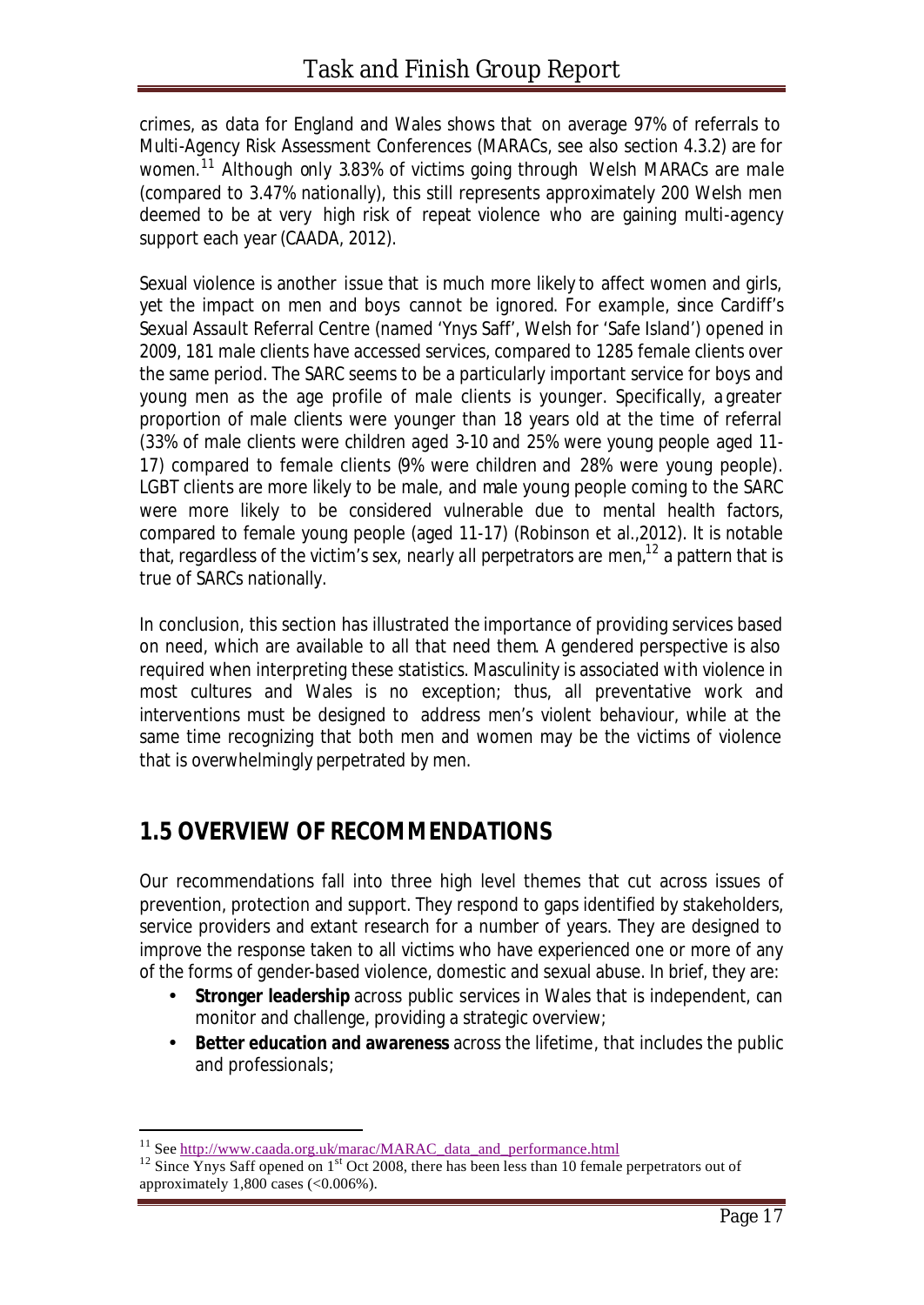• **Strengthening and integrating services** that are timely, consistent, effective and of a quality standard.

Evidence from the Welsh Government's 10,000 Safer Lives project is consistent with these three thematic areas of recommendations, as that research identified the following as priorities for action:

- Strategic direction and leadership;
- Improved multi-agency training;
- Effective information-sharing;
- Prevention (with an emphasis on early intervention and education for children and young people); and
- Consistent, high quality services.

Wales is internationally recognised as being innovative in providing services to victims of domestic abuse and violence against women and in public awareness raising campaigns about these issues; however, this recognition is now in danger of being lost. Service provision is far from uniform, and local government funding and support is inconsistent across Wales. Delivery of services is patchy with no consistent, strategic oversight of the issue. The issue is further compounded by the many different forms of abuse and violence that are considered 'gender-based violence', 'violence against women', 'domestic abuse' and 'sexual abuse'. The development of responses to each has produced many policies, procedures, care pathways, and bespoke interventions. There is now a need for integration, coordination, and rationalisation of services to produce a better response for victims. We feel that, considered as part of an integrated whole rather than a pick-nmix toolkit, our recommendations will achieve better prevention, protection and support for those affected by gender-based violence, domestic and sexual abuse, than is currently the case in Wales.

We draw upon a number of sources of evidence to support the recommendations we make in this report, including:

- Existing published research evidence (e.g., academic papers, evaluation reports, grey literature, etc.);
- Evidence from meeting with stakeholders and practitioners during three public consultation events held across Wales in May-June 2012. These events were attended by members of the T&F Group and information was obtained from participants via roundtable discussions and individual feedback forms.
- Data obtained for the purposes of this report (e.g., BCS data, police data, performance monitoring data on Welsh MARACs, etc.).

The various sources of data informing our recommendations are described and discussed in Chapters 2, 3 and 4, where we explain and make our recommendations. In Chapter 5 we provide a summary of our recommendations along with a discussion of our view that these recommendations should be adopted in total as, taken together, they represent a comprehensive, integrated approach.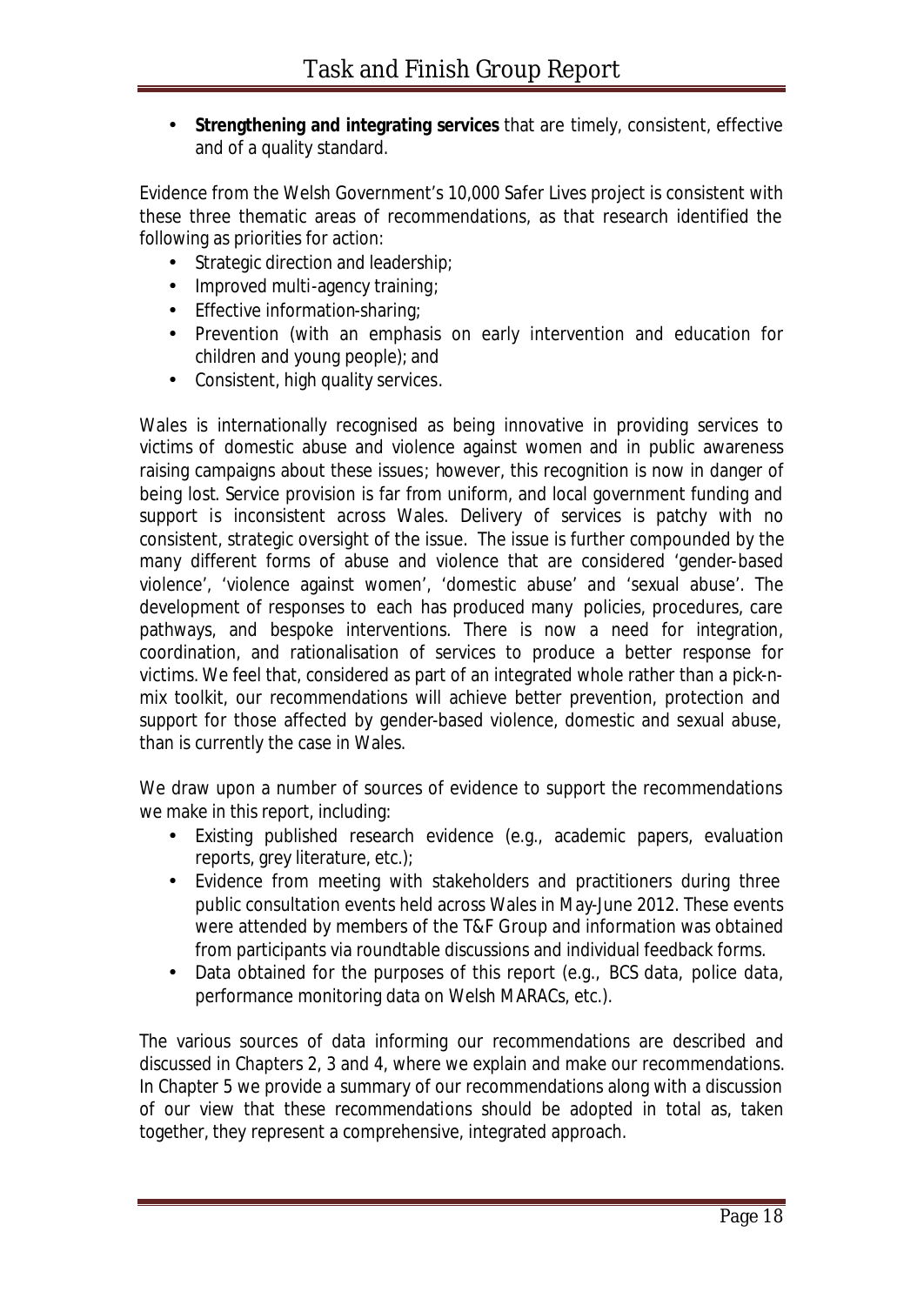# **Chapter 2. RECOMMENDATIONS FOR IMPROVING LEADERSHIP AND ACCOUNTABILITY**

*"A strong and independent monitoring mechanism is of utmost importance to ensure that an adequate response to this problem is given.***" (Council of Europe, 2011)** 

## **2.1 WHAT IS THE ISSUE?**

The Welsh story is one of innovative operational change at the local level influencing strategy at the national level. But more needs to be done. Our view is that strong, strategic leadership will be necessary to deliver improved frontline service delivery that is effective, sustainable, and consistent across Wales as well as to coordinate interventions that create attitudinal change.

There is a lack of coherence at the national level which translates into a lack of consistency and effectiveness at the local level. Wales is not unique in this regard but the issue is complicated by how Welsh Government is devolved in some, but not all, areas of Government that have a responsibility for dealing with violence and abuse within Welsh communities. The issue is further compounded by the fact that the issue of 'violence against women and domestic abuse' encompasses many different forms of abuse and violence, each spawning their own cluster of policies, procedures, care pathways, and bespoke interventions (e.g., Sexual Assault Referral Centres, Domestic Abuse Coordinators, All-Wales Anti-Human Trafficking Coordinator, FGM Health and Safeguarding Community Based Project set up by BAWSO, Independent Domestic Violence Advisors, ACPO Honour-Based Violence Strategy, Dyn Project for male victims of domestic abuse, All Wales Domestic Abuse and Sexual Violence Helpline, One Stop Shops, Safer Wales' Streetlife project for sex workers, etc. just to name a few).

Leadership is essential for making progress in terms of a) prevention, b) protection and c) support for these victims. The following list is by no means exhaustive, but does provide *a few examples* of how effective leadership is essential for tackling this complex problem:

**Prevention:** Who makes sure that **every** child/young person in Wales receives evidence-based, age-appropriate education that empowers them to choose healthy relationships, stay safe and advice about what to do if they can't?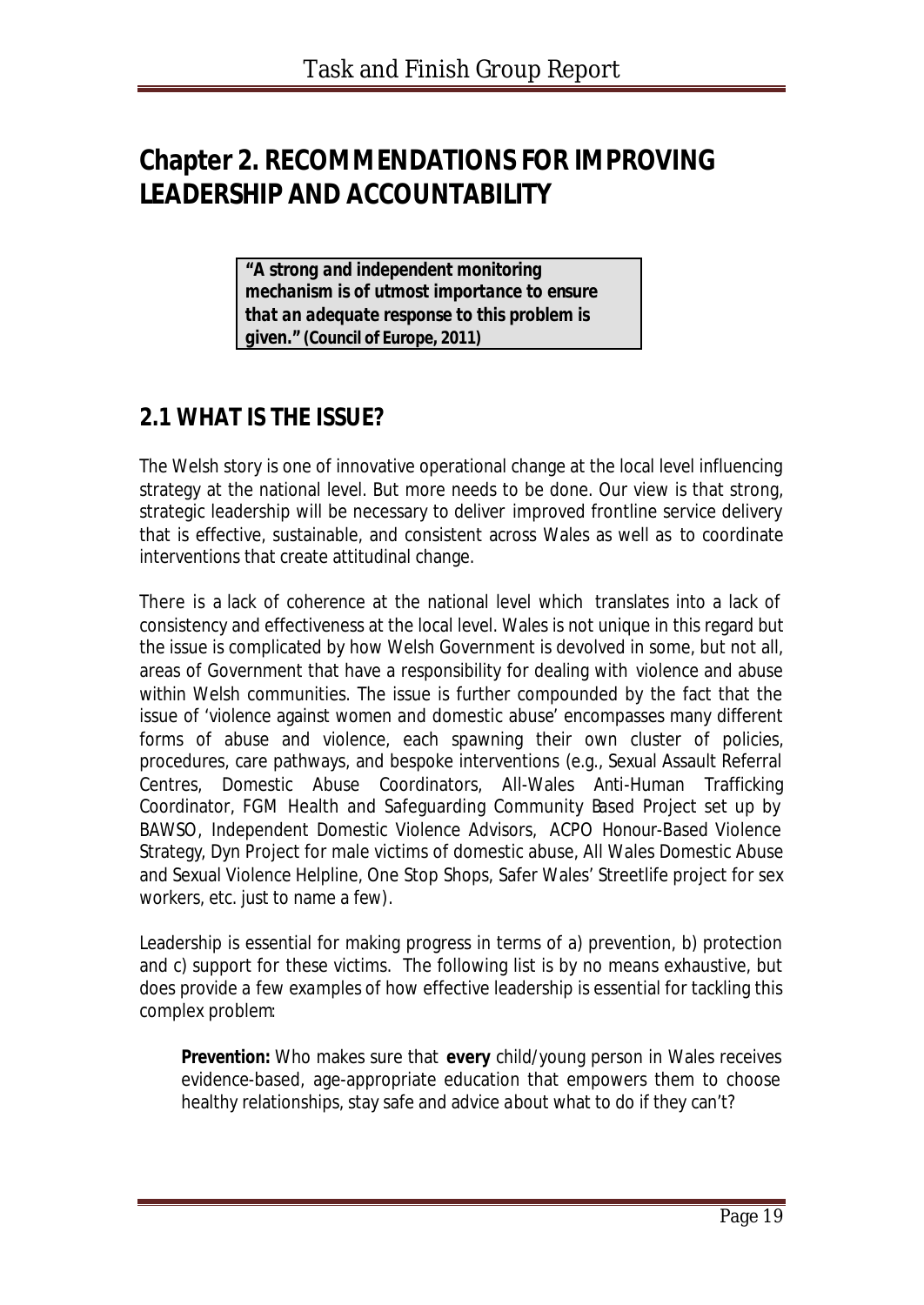*Protection*: Who has responsibility for monitoring the performance of the MARACs that are operating in **every** Welsh Local Authority? Who has the strategic overview across Wales?

**Support:** Who ensures that all victims have access to effective and quality services that improve their wellbeing and safety, regardless of where they live in Wales?

Leadership is essential if our aim is to achieve lasting cultural change in Wales. In other words, where no one accepts the use of violence or abuse within relationships, and everyone knows where to turn for help if it should be needed.

Consider the case of child abuse and neglect: it used to be overlooked, nobody's business. Today a range of professionals consider child protection 'core business' and know what to do to help a child in need. Leadership was crucial for driving this change forward, and as noted in Professor Munro's (2010) review, the provision of overall leadership and direction remains essential to promote effective interagency working on behalf of children.

Today the same leadership is required on behalf of individuals and families affected by domestic abuse and violence against women. Even within agencies that have a duty to help, even amongst staff in receipt of specialist training, it remains the case that adult victims (and their children) of intimate violence and abuse pose a challenge to service providers. Even if individual frontline professionals are committed to helping an individual victim, they might encounter systemic barriers that get in the way of providing the most effective, timely assistance to the person standing before them. Strategic leadership is necessary to identify and remove the systemic barriers negatively impacting upon the practice of frontline staff.

## **2.2 EVIDENCE**

The Welsh Government's 10,000 Safer Lives project indicated that '*strategic direction and leadership*' should be considered one of five priority areas for action. Specifically, the report noted that "*where domestic abuse is a strategic issue for the Local Service Board, this has led to effective changes across public services through strategic direction, as demonstrated in the Cwm Taff region*." Strategic leadership was seen to be necessary to "*unblock barriers to information sharing*" and to "*ensure that training is attended by key frontline staff across public services*". Ironically, it was noted that senior leaders across Wales "*did not engage*" with the regional workshops organised to inform the 10k Safer Lives report.

Other evidence highlights the importance of leadership and strategic direction. For example, the 2010 report prepared by the Kafka brigade found that "*management of services for domestic violence victims is typically through relatively low level coordination, and goodwill*", whereas "*genuine, active leadership from senior managers and politicians is crucial to improvement*". Likewise, the Map of Gaps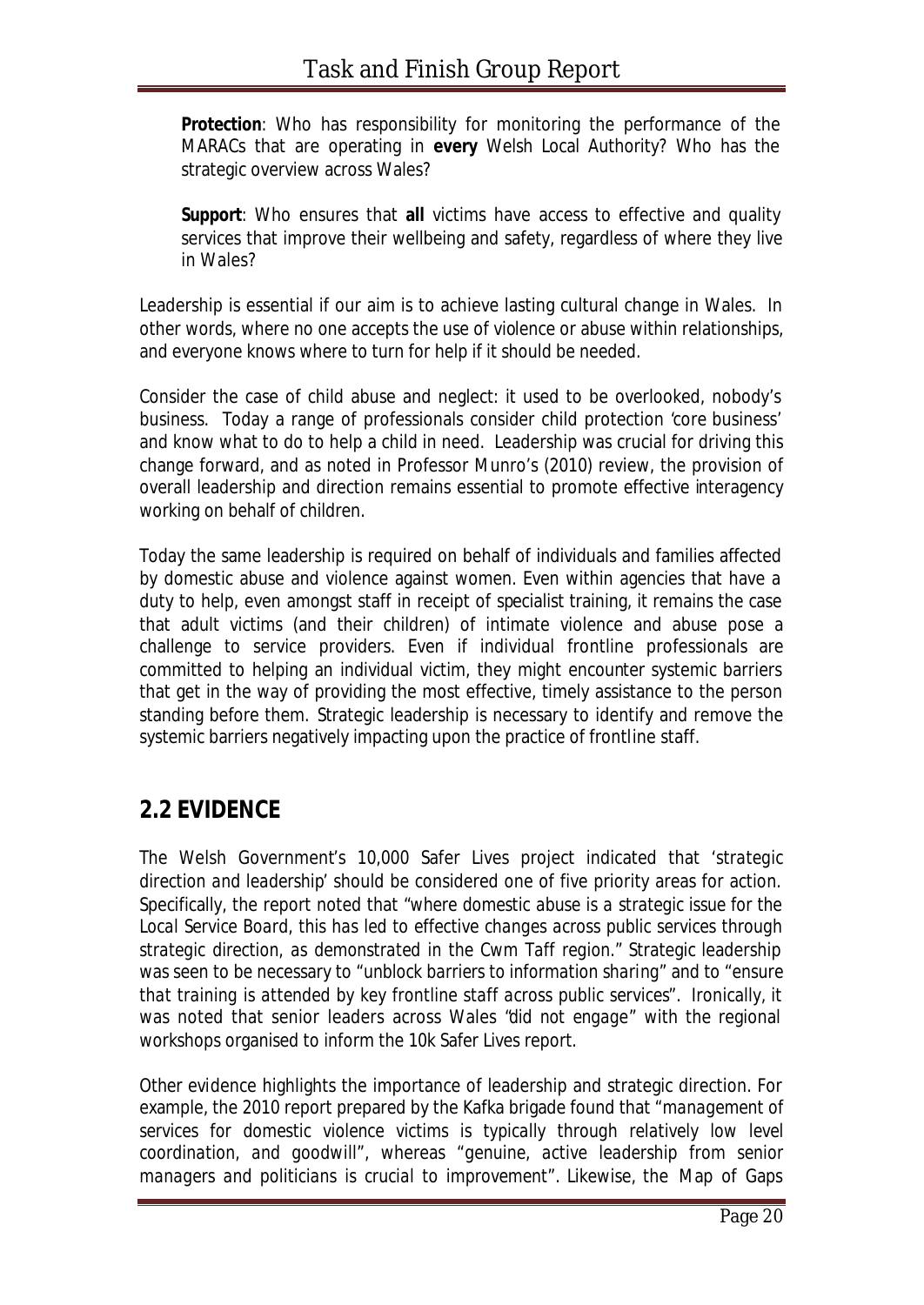report (Coy et al., 2009) noted that leadership from Government is crucial to because '*where decisions are left to localised decision-making the postcode lottery is reinforced*'.

If the 'leadership gap' is apparent for domestic abuse, a relatively high-profile issue where much progress is made in recent years, then it will come as no surprise that leadership is also lacking for other aspects of VAW. For example, within the sexual violence sector, a lack of strategic direction is attributed with rape and sexual abuse being seen as '*below the radar*' of relevant agencies (Robinson, 2009a). Accordingly, Baroness Stern's recent review recommended that 'local machinery' was put in place to '*ensure a strategic approach to victims of rape'* and also that *'Government reports annually to Parliament on progress made*' (HM Government, 2010). Leadership is also seen to be missing in relation to honour-based violence. The Iranian and Kurdish Women's Rights Organisation (IKWRO) recently noted that "*the national HBV forum – previously chaired by ACPO – has not been convened since 2009 and there has been no public reporting on the progress made against commitments contained in ACPO's HBV strategy*" (IKWRO briefing, 2011).

To conclude, the issue is that leadership and strategic direction are known to be lacking. There is ample evidence demonstrating that this is the reality in Wales. Leadership is sorely needed because there is evidence of good practice but no one at senior level to take responsibility for embedding this across Wales. Leadership is required because many of the issues are sensitive, disturbing and 'below the radar' of both frontline professionals and most citizens. Leadership is essential for translating policies and strategies into the sorts of services that will make a difference on the ground, through effective planning, supporting and resourcing frontline professionals. Finally, leadership is required because the Welsh Government's commitment in this area, as indicated by this legislative initiative, *must* lead to an effective and sustainable programme of change.

## **2.3 OUR RECOMMENDATIONS**

Wales is internationally recognised as being innovative in this field. Services and strategies designed in Wales are considered 'best practice' the world over. One notable example is the Council of Europe's *Convention for Preventing and Combating Violence Against Women and Domestic Violence (2011)*, in which Article 51 promotes the use of multi-agency risk management conferences for high risk victims (MARACs first originated in Cardiff in 2003). However this is now in danger of being lost, as delivery is patchy and oversight of the issue is absent.

Strategic direction and leadership is necessary for:

- a) Promoting cross-policy responses on all forms of domestic abuse and violence against women (e.g. SV, HBV, trafficking, FM, FGM);
- b) Monitoring performance and holding agencies to account (institutional advocacy);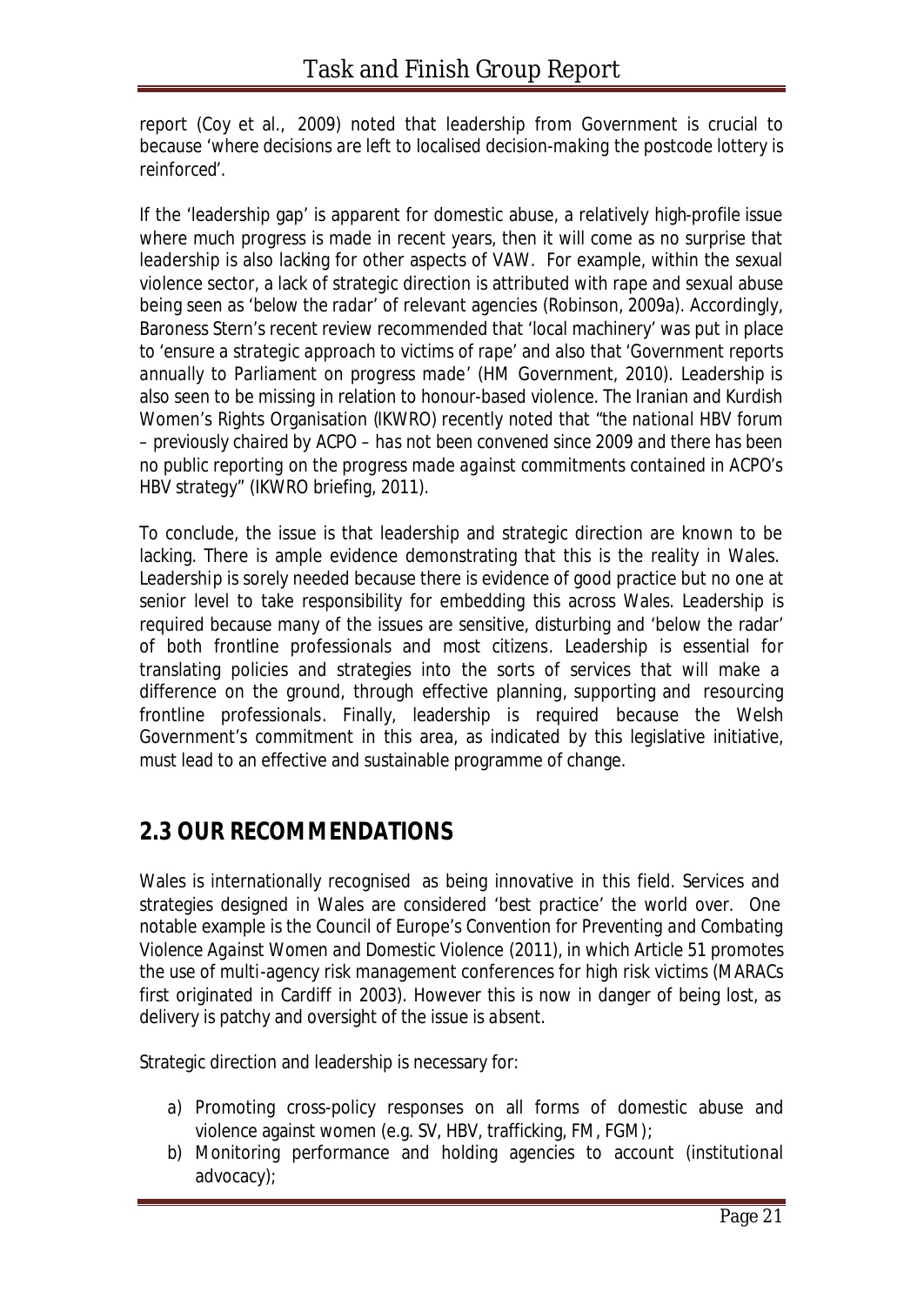- c) Identifying and promoting best practice (driving up standards); and
- d) Benchmarking progress (regionally, across Wales, within the UK and internationally).

We are proposing a champion who is independent and has the power to fill the leadership gap, with a particular emphasis on those disproportionately affected.

#### **We propose a 'Commissioner for Ending Violence against Women**'.

The creation of a new, high profile position is essential to provide ownership of the issue at a senior level (strategically) while also enabling improved joint-working across government departments (operationally) and the identified regional structures. The Commissioner would be appointed by ministers and work closely with government, but we believe this role must include an *independent monitoring function*.

As we envision it, the role would need to be one with some *real authority*, if it is to work. The Commissioner's authority would need to be based on a foundation of structured accountability for those who deliver public services in this area. There are two obvious levers to make this a reality. Firstly, by the Commissioner having a direct input into funding issues. Secondly, by the Commissioner being able to hold individuals and public bodies to account for service delivery (e.g., through a requirement on the public bodies to publish annual reports against standards, and/or through the Commissioner's own investigations and reports). The Commissioner needs to have sanctions available to use (e.g., financial penalties) to deal with failing local services and these will need to be considered and defined.

The Commissioner would need to complement (not duplicate) other existing national offices and structures. Most notably, we see the Commissioner sitting on the National Independent Safeguarding Board for vulnerable adults, as proposed in the Social Services (Wales) Bill. Another core function of the Commissioner's role would be to participate in existing inspectorates (e.g., CCSIW).

Our review of international practices (see Appendix B for further details) has indicated that, to our knowledge, there are no other countries that have appointed Commissioners with duties relating to violence against women, gender-based violence, domestic or sexual abuse. There are a few examples of national champions (e.g., the White House Advisor on VAW in the US) and national observatories (e.g., Spain and Ireland most notably) but, to our knowledge, no other country has implemented both of these strategies to provide national leadership on VAW.

Both a Commissioner and an Observatory provide an independent critical voice about the performance of government. They would each undertake a distinct, yet interlinked set of responsibilities.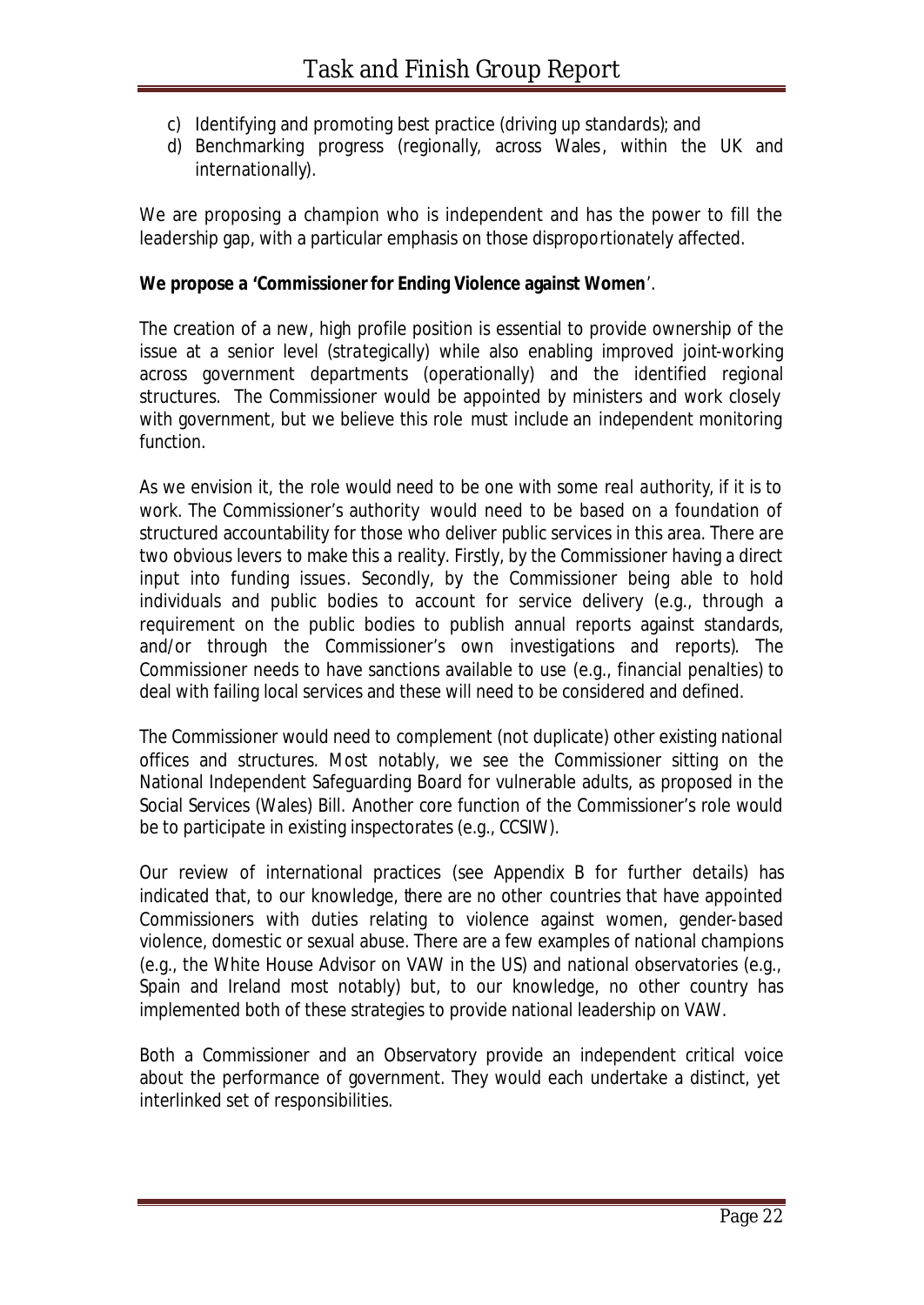### *2.3.1 Duties of a Commissioner*

#### **The duties of a 'Commissioner for Ending Violence Against Women' would include:**

- Establishing a coherent 'All-Wales VAW Agenda' that includes a strong outcomes framework for sustainable intervention, with a sharp focus on local implementation, so the Commissioner can enforce high-quality standards in service delivery for victims and perpetrators (as part of our 'high level proposals for strengthening services', discussed in Section 4.2).
- Holding Welsh Government, Local Authorities, Education, Health and voluntary sector organisations to account whilst challenging the impact of non-devolved functions from the Home Office and Ministry of Justice;
- Providing leadership and demonstrating authoritative expertise on all forms of violence against women, domestic and sexual violence;
- Being a liaison between Welsh Government, UK Government and the specialist VAW sector to ensure cross-departmental cooperation and commitment;
- Coordinating with Government departments to ensure the successful implementation of the *Right to be Safe* strategy (and all relevant UK and Welsh legislation);
- Developing strategies, standards for service delivery and training programmes to address the issue of violence against women, domestic and sexual violence in line with best international practice;
- Driving the development of new initiatives and policy aimed at combating violence against women, domestic and sexual violence;
- Development and implementation of awareness raising campaigns to ensure that victims are aware of the availability of services in their locality and that people are made aware of the extent and impact of these crimes across Wales, with attitudinal change as the overriding objective.

Although independent, we envision that the Commissioner would be appointed by, and accountable to, Ministers and work closely with Welsh Government and the UK Government on non-devolved functions. To accomplish their duties most efficiently and effectively the Commissioner would be supported by a 'national observatory' (research and analysis unit), described further below. If the Commissioner is to deliver a comprehensive all-Wales approach of a high standard then he or she will need to receive timely, robust analyses on a wide and changing spectrum of issues in order to challenge ineffective policies and practices (e.g., housing needs of vulnerable young women; changing rates of disclosure amongst elderly victims in healthcare settings; number of Welsh primary schools adopting a 'whole schools' approach and what this looks like; monitoring rates of referrals of BME victims to MARACs, etc.) at various levels (e.g., Local Authorities, spatial regions, or particular agencies or systems delivering services within Wales).

A 'national observatory' is understood to be a group, centre, or office (virtual or otherwise) designed to collect, process, and analyze data on a particular topic, with a view to drawing up reports to help understand the current situation, developments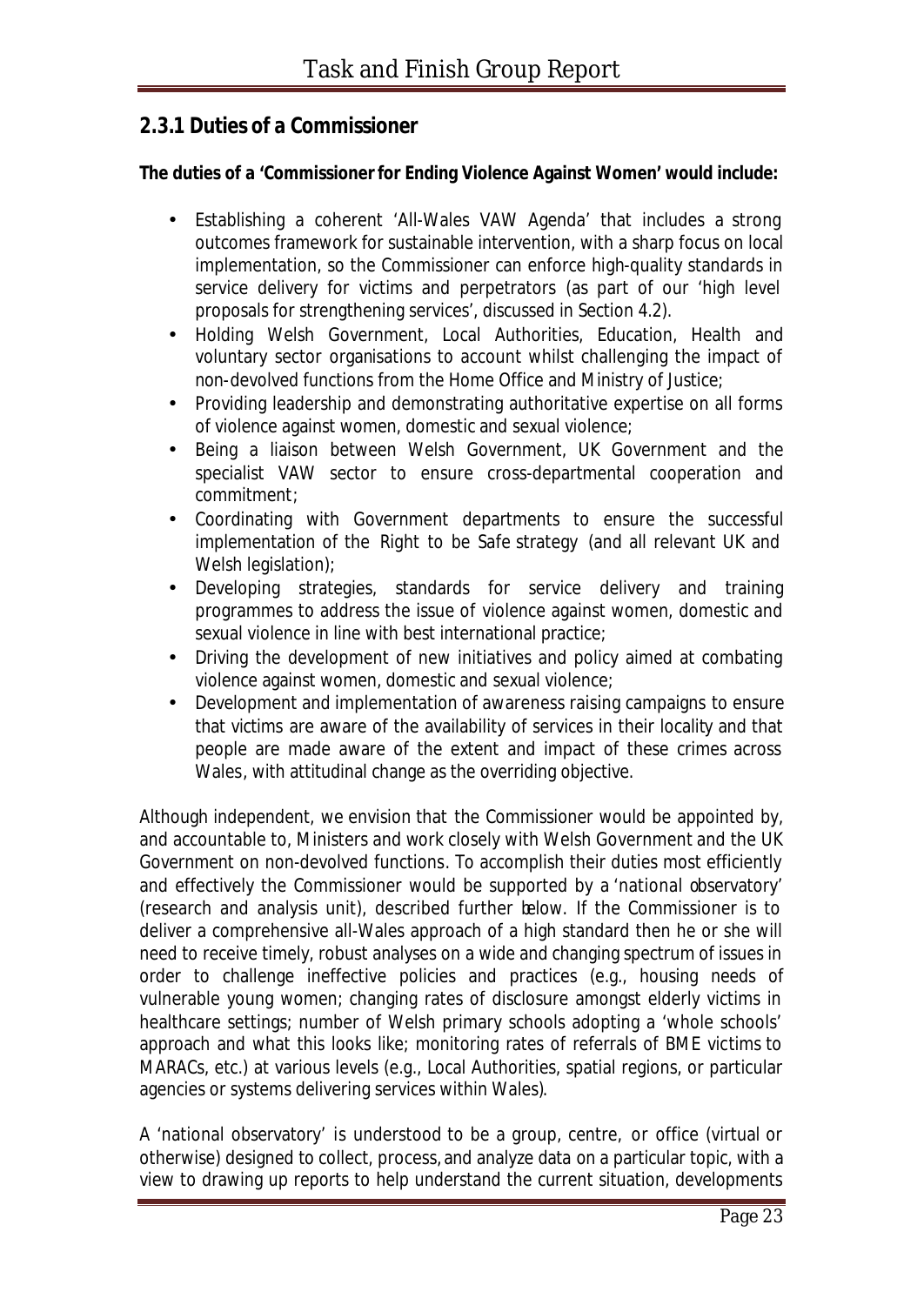and achievements around a particular topic (e.g., public health, crime, drugs, violence against women), as well as challenges and progress achieved, so that evidence can be used to input into planning and implementing public policies. The specific form the observatory takes, both administratively and structurally, as well as its scope of operations, will depend on the characteristics and needs of each country.<sup>13</sup>

The term 'observatory' resonates in the international arena, particularly with respect to violence against women. However there was concern within the Task & Finish Group that the term 'observatory' might be too passive and/or reflective and an alternative that suggests a more dynamic/interactive role might be preferable. Some possible alternatives include:

- VAW Data Task Force
- Commissioner's Monitoring and Research Unit
- Welsh Centre for VAW Research
- Ending VAW Research Unit

For the remained of the report, however, we will use 'observatory' as this is the established term for this sort of office.

#### *2.3.2 Functions of an Observatory*

#### **The functions of a 'Welsh Observatory on Violence Against Women' would include:**

- To provide bespoke analyses of specific streams of evidence in order to support the Commissioner to deliver his or her objectives;
- Working to establish a body of Welsh research evidence alongside a continuously updated synthesis of international evidence to inform the Commissioner's strategic policy directions;
- Providing a single gateway and signposting service to a wide range of highquality evidence and expertise to support both the Commissioner and frontline professionals;
- Assisting the Commissioner in monitoring Government performance in relation to commitments and outcomes of policies, actions and international commitments on violence against women, domestic and sexual violence;
- In consultation with the Commissioner, drafting a national report on violence against women that offers an independent, critical, yet helpful document from which Welsh Government can formulate responses to continually refine and improve performance.

Experience from other countries suggests that Observatories can provide an important, independent resource providing benefits to many (citizens; individual service providers, policy-makers and politicians; statutory agencies; NGOs; regional

<sup>13</sup> For further information see

http://www.oas.org/dsp/alertamerica/documents/ManualforNationalObservatories.pdf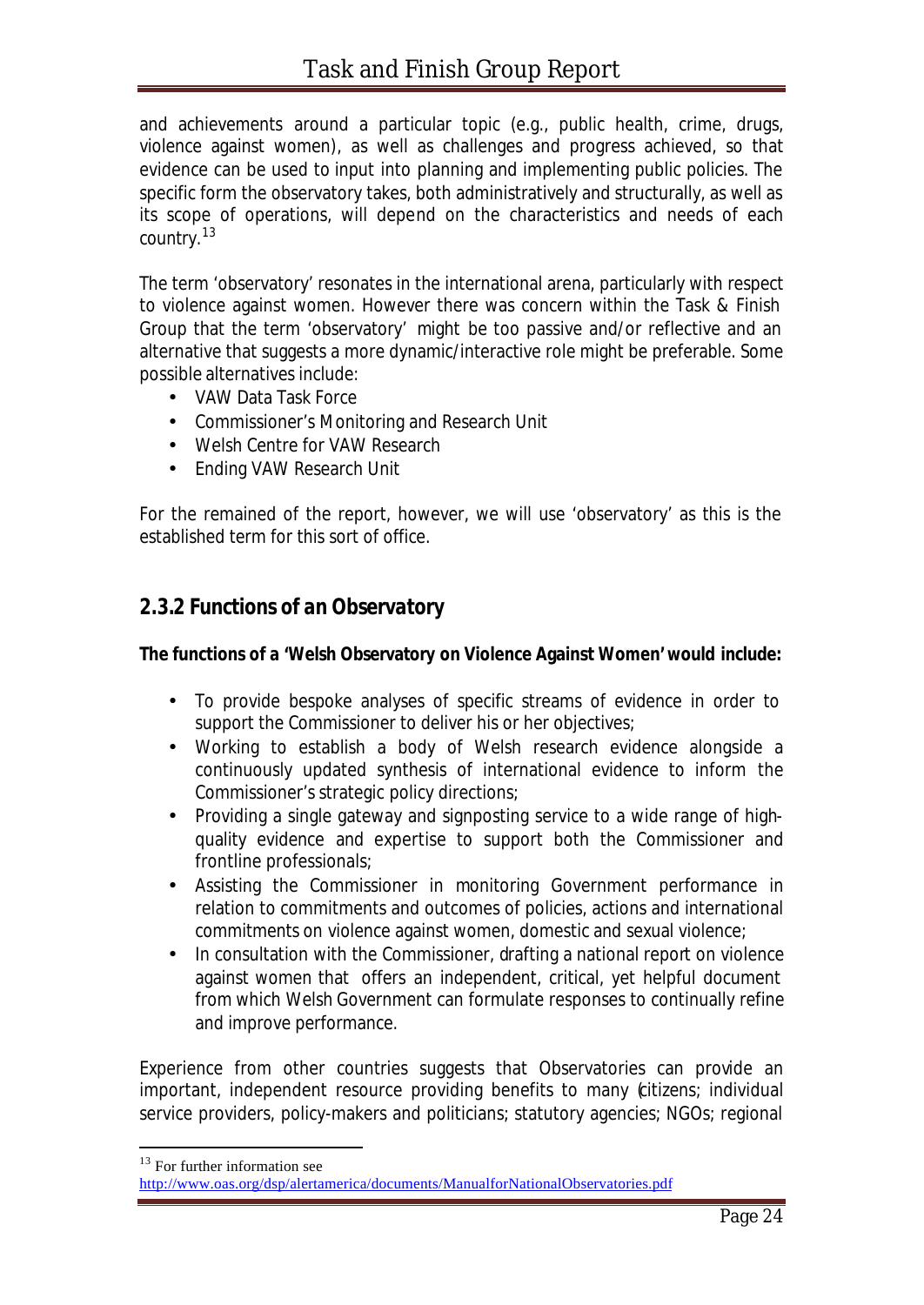and national government offices and groups). Observatories are usually located outside of government ('nongovernmental observatories'); for example, in NGOs (Ireland) or universities (Canada, Sweden). However they can also be attached to government, such as in Spain ('governmental observatories'). Depending on their location and the objectives they aim to achieve, they may be funded by government, research councils, universities, or a combination of these sources. Their funding and placement also depends on what existing leadership mechanisms are available within a country, along with what research and analysis units that are currently available. Therefore the design of an observatory is influenced by what existing structures it is supposed to complement or replace. For example, it could replace some existing structures that are currently publicly funded but whose roles are no longer necessary, or justifiable, or could be subsumed. The aim is to have a new support structure for the Commissioner that builds on existing capacity to provide more than what is currently available. In short, the various possible options will need careful consideration to identify the most effective and cost-effective model.

CEDAW's most recent review for the UK (2008) recommended such an observatory be established. Following a conference earlier this year organised by the Wales Violence Against Women Action Group (WVAWAG) entitled 'Progress, Not Process: Making Sure the Violence Against Women Bill Delivers for Women in Wales', the post-conference report noted: "*There was widespread support among delegates for an independent observatory on violence against women, a women's champion, and/or a Special Rapporteur on Violence Against Women, which/whom should have a regulatory and observatory role and whose responsibilities should include to monitor the legislation, report on its impact, enforce duties, raise awareness of the legislation and issue, oversee services, ensure minimum standards, and collect evidential and prevalence data*." Furthermore, there was considerable support for the introduction of such a leadership role from participations in the consultation events. The common view is reflected by this quote from one participant: "*The ideas of 'championing' women's rights to prevent VAWG should be extended to AT LEAST local authorities and public bodies, or ideally aross the Welsh Government. This needs to be a person of authority who can actually make things happen… (e.g., by imposing sanctions)."*

Some basic details of the more visible observatories on the international stage are provided below. It can be seen that most have a combination arrangement with both government and nongovernmental actors contributing in terms of their funding and location.

- **Denmark**: *Danish National Observatory on Violence* (located in NGO, funded initially by EU Daphne project)
- **Ireland**: *Observatory on Violence Against Women* (located in NGO, funded initially by EU Daphne project) [ www.nwci.ie/whatwedo/violence-againstwomen-and -children/]
- **Spain**: *State Observatory of Violence Against Women* (located in NGO, funded exclusively by Govt, implemented as part of the Spanish Organic Act 2004) [www.observatorioviolencia.org]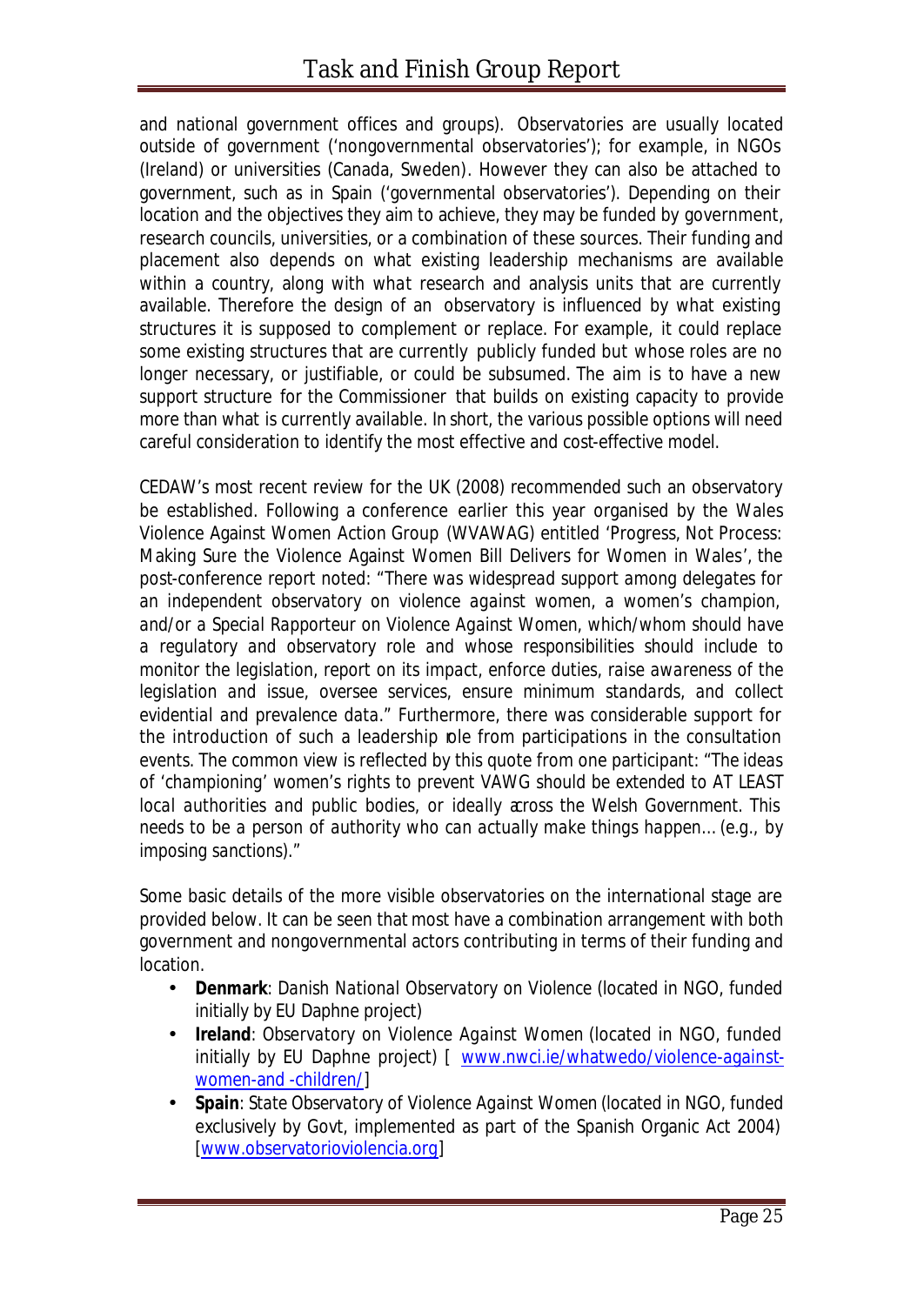- **Canada**: *Canadian observatory on the justice system response to intimate partner violence* (located within university, funded by Social Sciences and Humanities Research Council) [http://www.unb.ca/observ/ ]
- **Sweden**: *National Centre for Knowledge on Men's Violence Against Women* (located within university, commissioned by Govt) [http://nck.uu.se/en/]
- **Australia**: *Australian Centre for the Study of Sexual Assault* (funded by Govt, hosted by Australian Inst of Family Studies, a Govt statutory agency) [http://www.aifs.gov.au/acssa/about.html]

There is no single model for an observatory. There is no precedent in terms of a leadership model that includes both a commissioner and an observatory. Thus, there is an opportunity to be creative and design something that is both cutting-edge and fit-for-purpose for Wales. Some alternative models of commissioner/observatory arrangements are provided in Appendix C.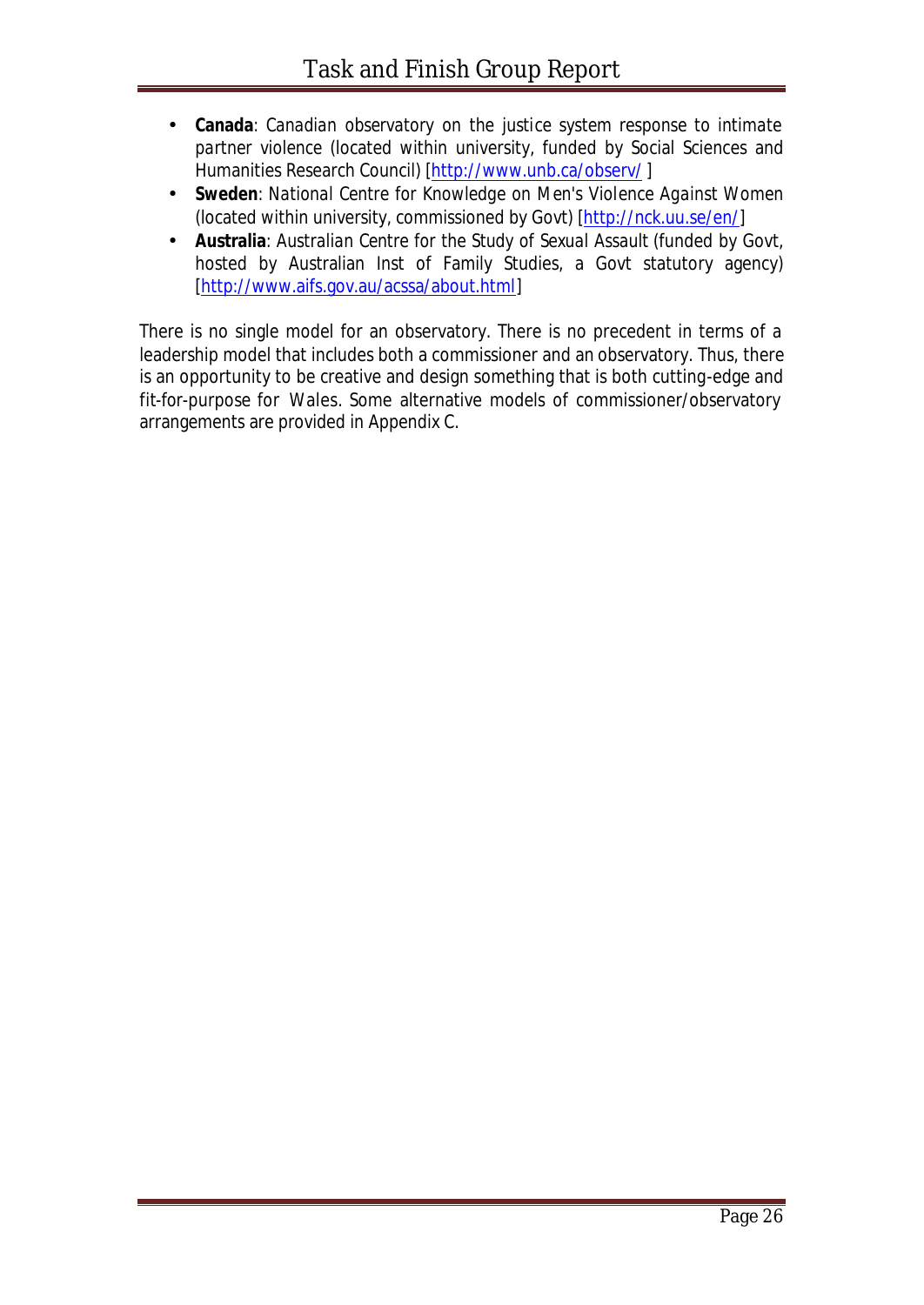# **Chapter 3. RECOMMENDATIONS FOR BETTER EDUCATION AND AWARENESS**

*"Changing people's attitude and mentality towards women will take a long time - at least a generation, many believe, and perhaps longer. Nevertheless, raising awareness of the issue of violence against women, and educating boys and men to view women as valuable partners in life, in the development of a society and in the attainment of peace are just as important as taking legal steps to protect women's human rights."* **(United Nations)**

## **3.1 WHAT IS THE ISSUE?**

We believe that preventing violence against women, domestic abuse and sexual violence before it starts should be a key aim of the proposed legislation. To accomplish this we need to improve people's awareness of the harm caused by violent and abusive behaviour, in whatever form it manifests, as well as challenge the damaging attitudes and stereotypes that often accompany the acceptance and use of violence. Another way to approach this is to ensure that adults, young people and children understand key concepts such as respect, fairness, and consent, the cornerstones of healthy relationships. Further, these must drive their everyday decisions, and underpin their expected standards of interpersonal relations.

It is widely accepted that there are dramatic and serious effects of children witnessing violence and abuse in the home. Exposure to domestic abuse is linked to a wide range of trauma-related symptoms in children, which can affect their physical, psychological and social health and well-being. Several meta-analyses have established a link between children's exposure to domestic violence and emotional and behavioural problems (Kitzmann, et al., 2003; Wolfe et al., 2003) as well as poor peer relationships, low academic attainment and engagement in risky health behaviours. A more recent review of literature found that children and adolescents living with domestic violence are at increased risk of experiencing emotional, physical and sexual abuse, of developing emotional and behavioural problems and of increased exposure to the presence of other adversities in their lives (Holt et al., 2008).

Although domestic abuse is known to adversely affect children of all ages, exposure to traumatic experiences during the early years can be particularly disruptive to children's emotional, behavioural and social development (Kitzmann, et al., 2003).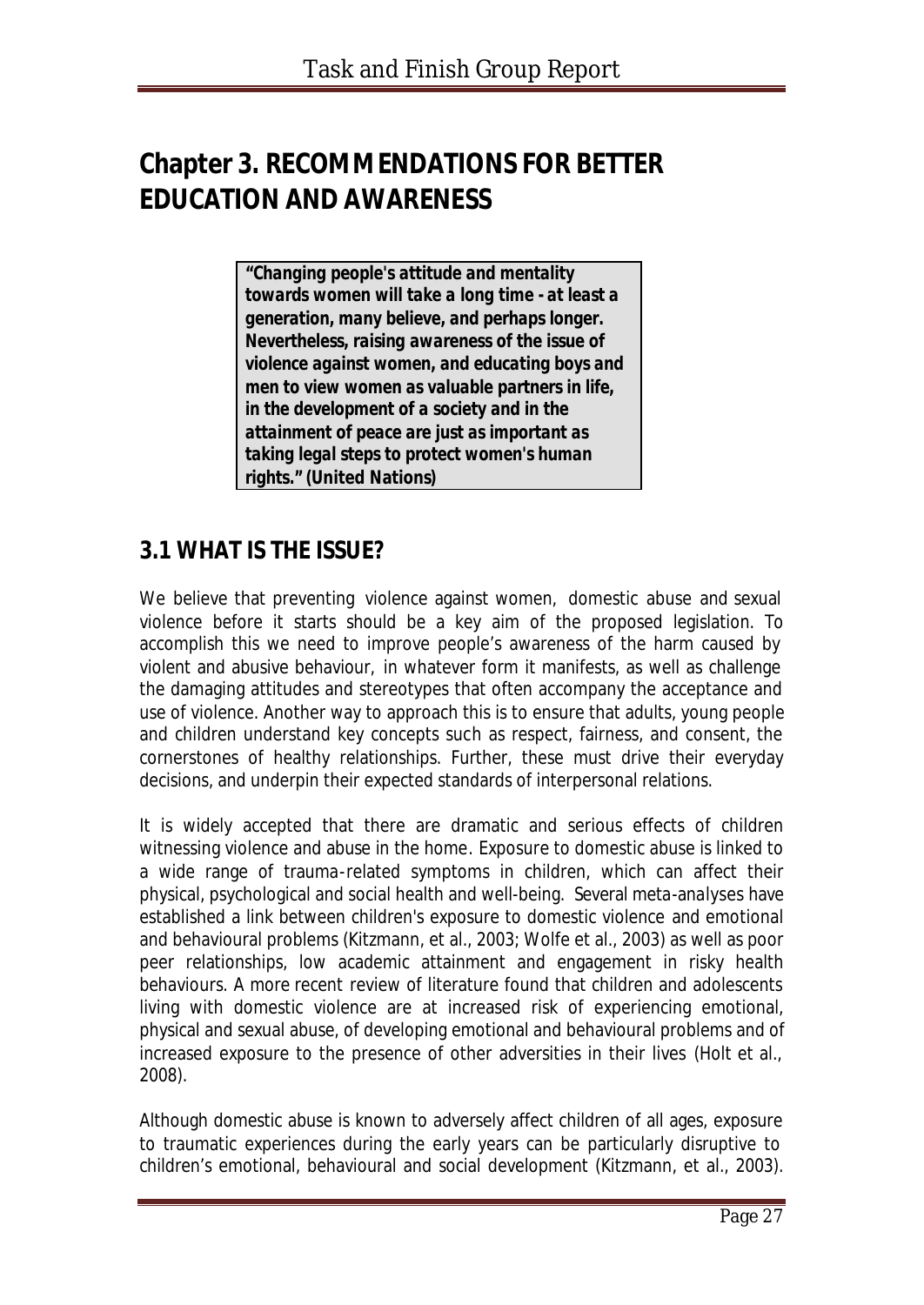Infants and small children exposed to domestic abuse experience distress which can harm brain development (Osofsky, 2003). Babies under one tend to have poor health, poor sleeping habits and to cry excessively (Jaffe et al., 1990). Children under five years may blame themselves for the adult behaviour and display more problem behaviour than any other age group (Carlson, 2000; Davies & Cummings, 1994; Hughes & Luke, 1998). A cohort study that followed pregnant women and their babies found that experiencing antenatal domestic violence was associated with postnatal violence, and both of these were linked to future behavioural problems in children at 42 months (Flach et al., 2011).

Children's intellectual abilities may be particularly damaged by living in violent homes. As indicated in Chapter 1, exposure to domestic violence has a pronounced suppression effect on IQ (Enlow et al., 2012). Other research has confirmed that exposure to violence is associated with lower cognitive functioning (Rossman, 1998; Rossman & Rea, 2005), with witnesses performing as poorly as children experiencing multiple forms of family violence (Huth-Bocks et al., 2001; Rossman, 1998; Rossman & Rea, 2005). The findings of Huth-Bocks et al. (2001) appear to suggest that children's verbal abilities are particularly vulnerable to developmental delays, with witness children performing significantly worse than a comparison group, even after controlling for the effects of socio-economic status and child abuse. A study of 3-5 year olds also showed that those children exposed to domestic violence had lower verbal functioning than did their non-exposed peers (Ybarra et al., 2007).

In the longer term, development delay linked to the experience of domestic abuse can lead to poor educational performance, disrupted schooling, concentration difficulties and memory problems. Domestic abuse can also affect a child's social skills, since it can limit the ability to feel empathy, make a child feel isolated and unable to make friends. Research has revealed increased aggressive behaviour in children who have had these experiences at home (Fantuzzo et al., 1997). A US study of a school-based sample of 10- to 12-year olds, canvassing a range of victimizations (e.g., child maltreatment, sexual victimization, witnessing, and indirect victimization, peer victimization), found that multiply victimized youth had higher levels of psychological distress and lower academic grades than minimally victimized youth and those primarily victimized by their peers (Holt et al., 2007). A study of 14-17 year olds found that exposure to interparental violence increased the likelihood of girls engaging in risky sexual behaviour (Elliott et al., 2002a).

Witnessing violence in the home also increases the chances of living with violence in later life. A frequently reported finding in the literature is that men who reported witnessing domestic violence as children, or who experienced physical abuse themselves as children, are more likely to commit domestic violence later in life (Hines & Saudino, 2002). Following a sample of 543 children over a 20-year period found that childhood exposure to parent-to-parent violence tripled the odds of using any violence toward a partner as an adult (Ehrensaft et al., 2003). A prospective longitudinal study of 213 individuals followed from adolescence into adulthood showed that exposure to physical and verbal aggression at age 12-14 were each positively associated with perpetration of abuse and victimisation at age 32 (Cui et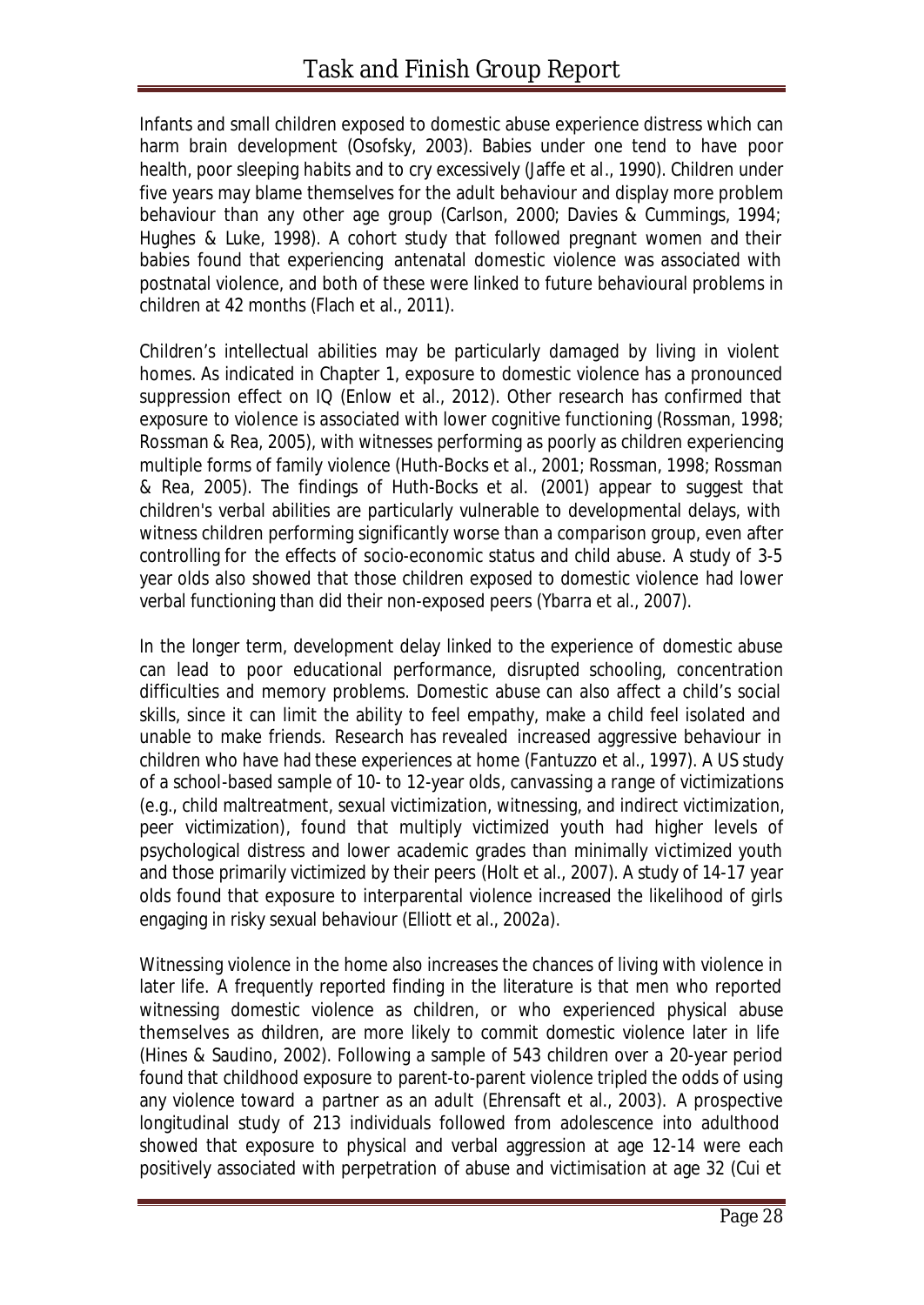al., 2010), even after taking into account the effects of maltreatment by a parent in childhood. However, while that relationship has been repeatedly documented, it is probably small (i.e., 20-30% of current perpetrators were raised in violent families); therefore it is one important part of the story but not the 'whole story' (Cares, 2009). Furthermore, more must be learned about the damaging effects of witnessing other forms of violence against women on the development of children.

Aligned to the issue of 'better education and awareness' is the need for frontline professionals to understand *what* constitutes violence against women, domestic abuse, and sexual violence, as well as to understand *why* women and girls are disproportionately affected. They must know how to identify when people are experiencing these forms of violence and abuse, and what to do about it following a disclosure. This is true for employers, educational and health professionals, and frontline service providers (e.g., police and social workers, among others). Obviously, ensuring continuing education and training for professionals is essential for delivering our measures for 'strengthening services', discussed in Chapter 4 and for making progress in terms of a) prevention, b) protection and c) support for victims of domestic, sexual, and gender-based violence. For example:

**Prevention:** Education and public-awareness campaigns to promote healthy relationships for children, young people and adults and challenge the acceptance and use of violent and abusive behaviour within interpersonal relationships.

**Protection:** Continuing education and training for frontline professionals to ensure they play their appropriate part in single and multi-agency interventions designed to protect victims and hold offenders to account.

*Support***:** Effective and quality service provision for victims, delivered by highlyskilled professionals working to the highest standards.

Internationally, in Britain, and in Wales the issue of 'prevention' has been identified as fundamental to efforts to combat and reduce gender-based violence, domestic and sexual abuse. 'Prevention' encompasses many activities at many levels. International best practice includes all of the following strands:

- (1) *Raising public awareness* through general campaigns (e.g., respecting human rights, VAW identified as a manifestation of inequality) and specific campaigns (e.g., to heighten knowledge of laws, services available);
- (2) *Providing compulsory education* at all ages that promotes gender equality, including the rights of women and girls to be free from violence and abuse; and,
- (3) *Training professionals* across agencies to consistent standards (e.g., education professionals, frontline service providers, employers, media).

In the following sections we will discuss the evidence and make recommendations in each of these areas.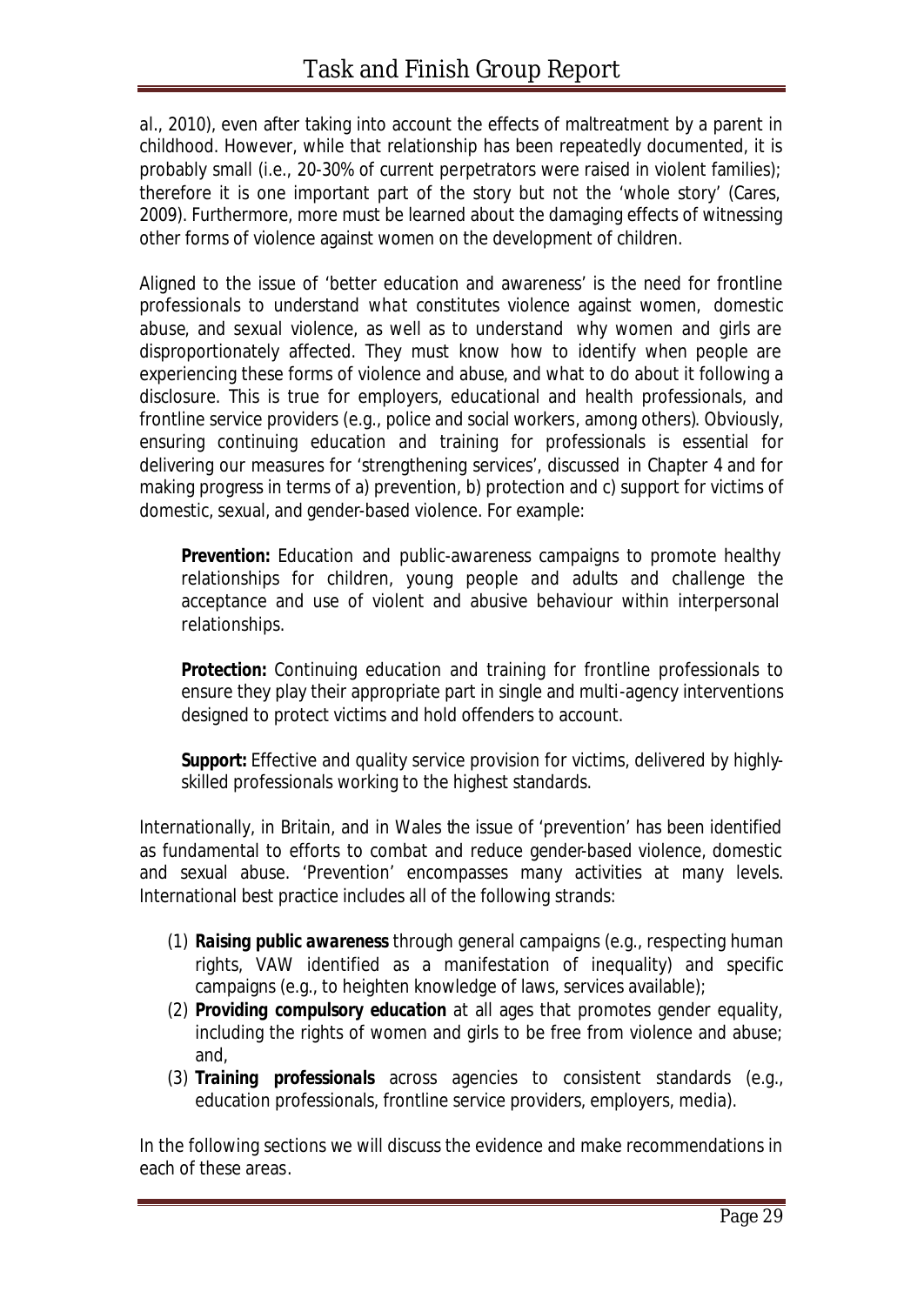## **3.2 EVIDENCE**

#### *3.2.1 Raising public awareness*

*"Preventing violence against women and domestic violence requires far-reaching changes in attitude of the public at large, overcoming gender stereotypes and raising awareness. Local and regional authorities can be essential actors in implementing these measures by adapting them to specific realities."* **Council of Europe (2011)**

Challenging negative gender stereotypes and attitudes about violence and abuse through public awareness campaigns is a key area of preventative work. Research has shown that men with more sexist and misogynistic attitudes are more likely to be sexually aggressive and to perpetrate violence against women (Flood et al., 2009). Victim-blaming is alive and well, as recent research that found nearly a third of people in the UK believe that a woman is partially or wholly responsible for being raped if she was drunk (Home Office, 2009). Public commentary on Twitter about the victim sexually assaulted by the Welsh footballer Ched Evans is a particularly nasty expression of these attitudes. Young people also have a worryingly high level of experience with, and acceptance of, violence and abuse within intimate relationships. For example, research undertaken by the NSPCC showed that one in three teenage girls (aged 13-17) experienced unwanted sexual acts while in a relationship, and one in four had suffered physical violence (Barter et al., 2009).

The Kafka (2010) report also raised issues that highlight the importance of increasing people's understanding and awareness of violence against women and domestic abuse. Firstly, Jenna (the Kafka case) herself did not perceive her situation as 'domestic abuse' for many years, and this held her back from accessing specialist support. Secondly, a number of opportunities to refer Jenna to specialist domestic abuse support were missed by statutory and third sector agencies.

The UK government's current communication strategy is premised on the idea of the public consisting of four attitudinal groups (Government Equalities Office, 2011):

- 1. '**Eyes closed**'. This group are 'mainly perpetrators' whose attitudes are 'entrenched', who perceive violence against women as a 'right' and who have 'no desire to change'.
- 2. '**Blinkered'** people including some victims and some perpetrators who perceive violence against women and girls as a 'private matter', and those who have 'made a decision to support unequal gender practices due to religious, moral or practical beliefs' (ibid: 16) . Although 'open to change' and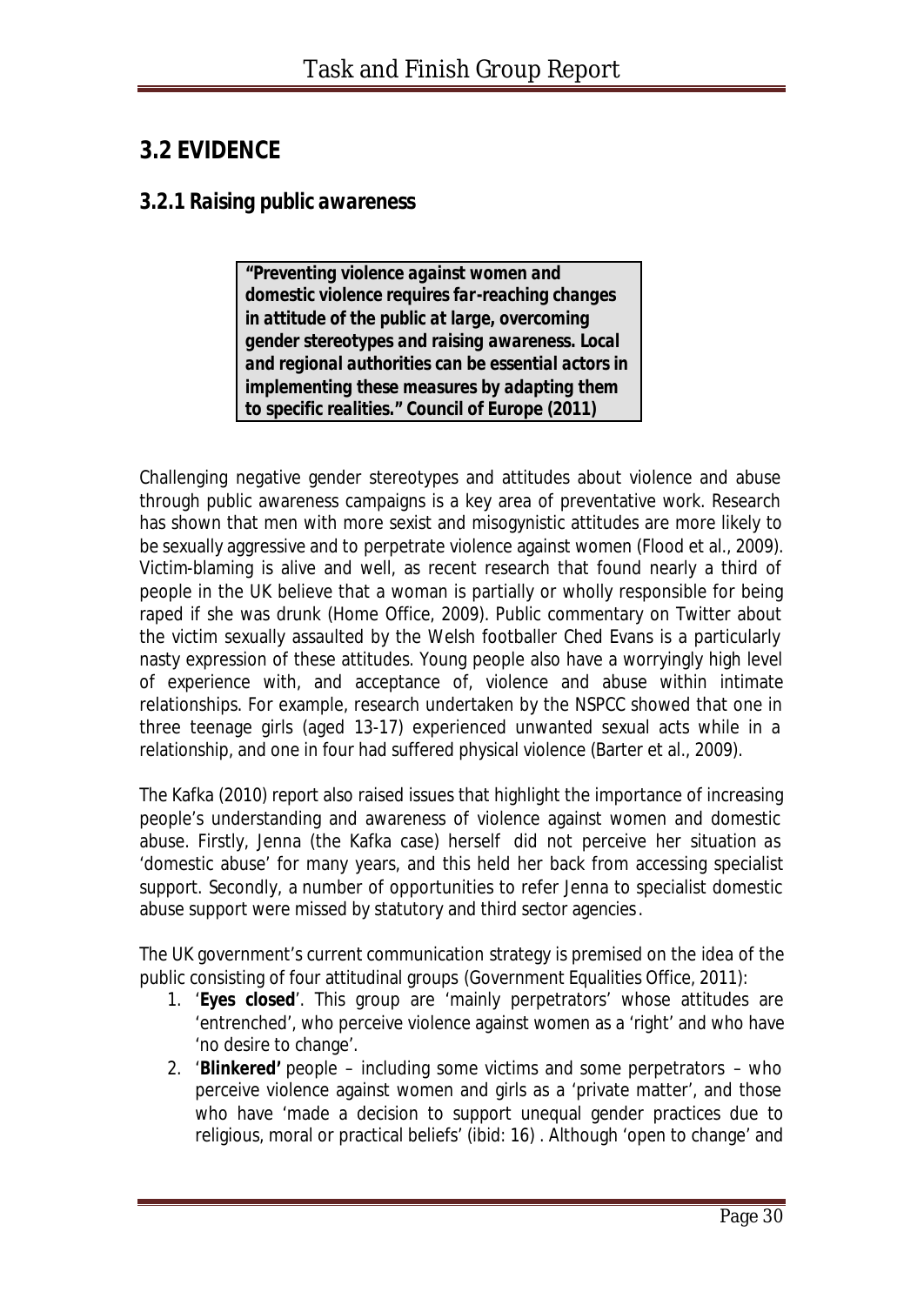'challenge', members of this group are likely also to endorse arguments about 'shared culpability' and/or arguments about cultural causation.

- 3. '**Half-Light'** people are those who are 'largely supportive of women', but either do not know how, or do not feel it is their business, to actively challenge those who are violent. This group can also include perpetrators who are 'actively considering and seeking change' (ibid: 14), men and women who think rape is wrong but who sometimes attribute blame to sexual assault victims who are drunk, and women who 'put up with occasional violence from a partner because most of the time he is a good husband and father' (ibid: 16).
- 4. '**Enlightened'** people who 'vocally' disapprove of violence against women and girls and are supportive of 'women's equality' (ibid: 16). This group of people act on these beliefs to challenge perpetrators and help victims.

The government's assumption is that some viewers, at least, can be persuaded over the longer term to accept the attitudinal values of the neighbouring group (e.g., following exposure to a good campaign, some 'blinkered' people might shift into the 'half-light' group, some 'half-light' people might become increasingly 'enlightened', etc.). The authors of the Government Equalities Office's (2011) *Guide to Good Practice* are, however, less optimistic about the possibility of changing those deemed 'eyes closed' through social marketing alone.

Government-led attempts to change attitudes about harmful behaviours can be successful, as evidenced by campaigns on smoking cessation and drink driving, and more needs to be to raise public awareness about domestic, sexual and genderbased violence. Evaluations of such campaigns indicate that they appear to have most impact on informing victims/survivors that domestic violence is a crime, as well as informing them where they can get help and support. As a consequence, they frequently result in increased reporting to the police and greater demand for domestic violence services in local areas (Harne & Radford, 2008).

One recent high-profile example of a public awareness campaign was the *This is Abuse* campaign which ran in 2010 (www.thisisabuse.direct.gov.uk). Home Office research found that 9 out of 10 of those who watched the film agreed that it had made an 'impact' on them (Roberts and Charlesworth, 2011); however, only 1 in 4 said they would, having seen the video, seek advice about an abusive relationships and/or visit the campaign website. It is unclear what the longer term outcomes from this type of public awareness campaign might be, either positive or negative, and there does not appear to be an evidence base aimed at addressing this question. The findings highlight the importance of public awareness campaigns being delivered as part of a 'package' that also includes education and zero tolerance messages.

It should be noted that media campaigns are needed to raise awareness for *all* forms of violence against women (i.e., not 'just' domestic abuse). The Welsh Government's recent campaigns ('One step too  $far'^{14}$  and 'Stop blame'<sup>15</sup>) were well received

<sup>14</sup> See http://www.youtube.com/watch?v=GdWXOo7wZ7g

<sup>15</sup> See http://www.youtube.com/watch?v=yGI-b60BWN4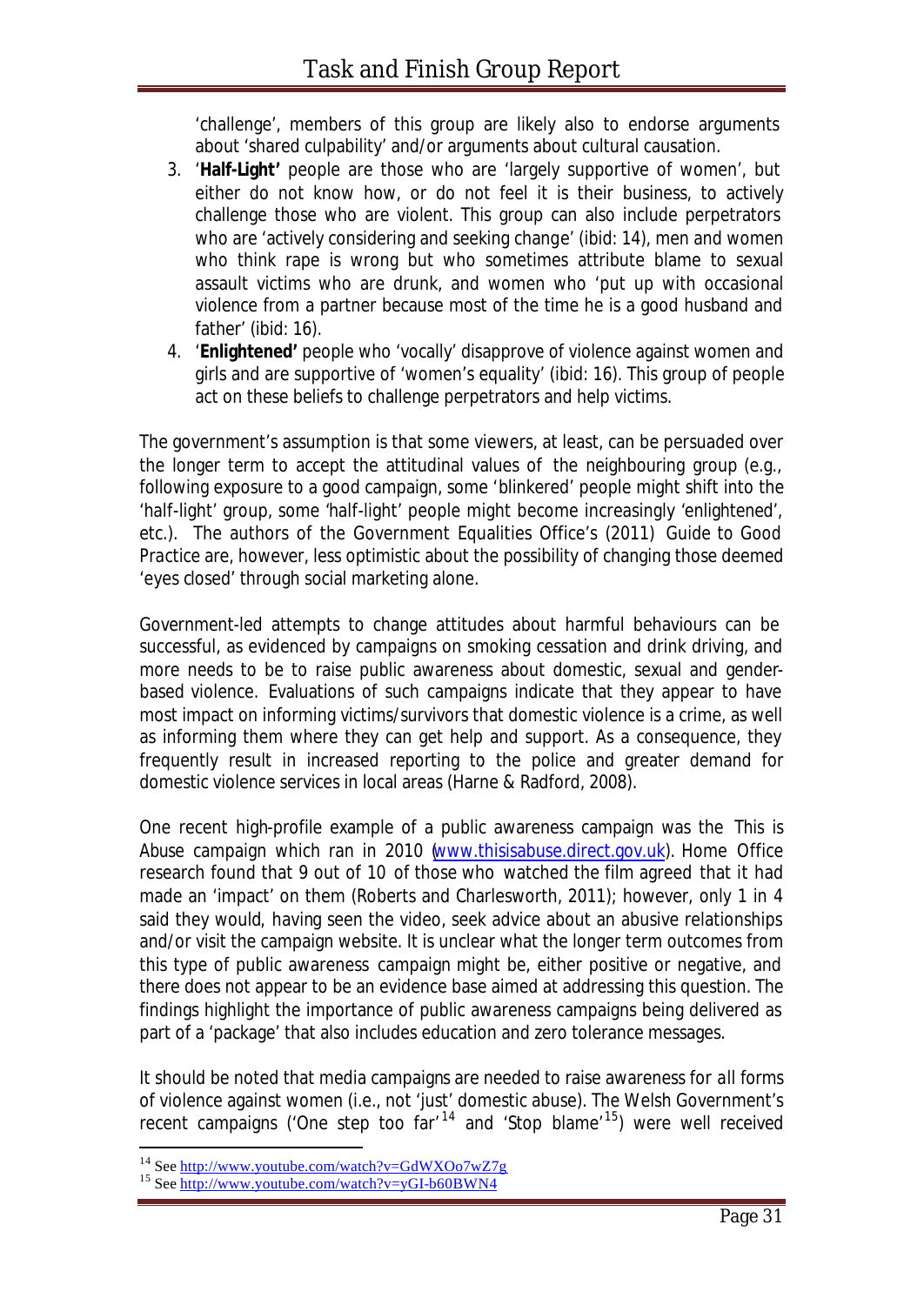internationally and within Wales as they challenged underlying beliefs and values about gender roles and women. Creating a public discussion managed on social networking sites, as part of the campaign, was acknowledged as a creative approach. Materials embedded in 'YouTube' from the campaigns have been used by some schools and other agencies in Wales delivering preventative education and training.

### *3.2.2 Providing compulsory education*

*"Attitudes, convictions and behavioural patterns are shaped very early on in life. The promotion of gender equality, mutual respect in interpersonal relationships and non-violence must start as early as possible and is primarily a responsibility of parents. Educational establishments, however, have an important role to play in enhancing the promotion of these values."* **Council of Europe (2011)**

Recognising the importance of the 'prevention agenda', the Labour government proposed that compulsory preventative education was to be embedded in schools through the national curriculum. Since the change of UK government in May 2010, however, the commitment to national curriculum content has been relinquished in favour of freeing schools to *choose* the kinds of PSHE (personal, social and health) education they regard as best, and/or best value.

In Wales, differing priorities and commissioning arrangements have further contributed to an inconsistent approach to embedding this type of learning within the school environment. For example, the All Wales Schools Programme has for the last two years delivered inputs on domestic abuse for the PSHE leads in schools but, as it is voluntary, it depends on schools having a motivated teacher running the PSHE who then delivers ad hoc sessions. Other schools buy in limited inputs from Hafan Cymru and other providers. The 10,000 Safer Lives workshops clearly acknowledged a need to educate and raise awareness amongst children, and identified promising programmes (e.g., those delivered in schools by the third sector, such as Hafan Cymru and Atal Y Fro).

As Table 3A (next page) shows, most educational programs in Wales are delivered in secondary schools. Little provision is made for primary school pupils, even though experts recognize that ''*Primary schools should be supporting children to learn about safe touch, risky relationships and where to get help*" (Lewis & Martinez, 2006). Most are of short duration (less than six sessions), when evidence suggests a minimum of six sessions is necessary, along with one-to-one drop in sessions afterwards (NFER, 2011, p. 60). Research has shown that taking a 'whole school approach' produces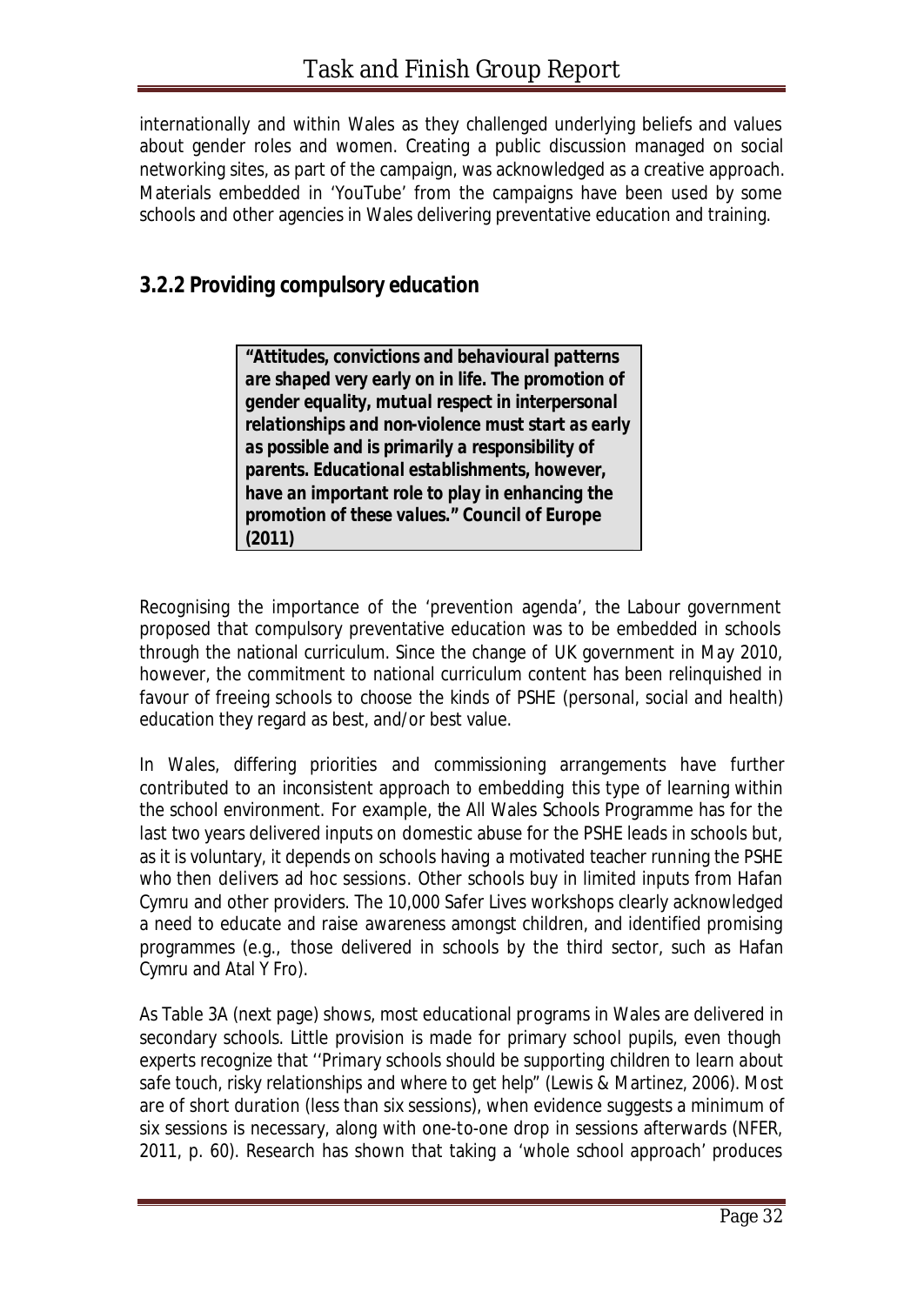| Table 3A. Preventative education vs Exposure to domestic<br>violence among Welsh school children |                                                 |                                         |  |
|--------------------------------------------------------------------------------------------------|-------------------------------------------------|-----------------------------------------|--|
|                                                                                                  | <b>Secondary</b><br><b>Schools</b><br>$(11-17)$ | Primary<br><b>Schools</b><br>(Under 11) |  |
| Number of school children in Wales <sup>16</sup>                                                 | 201,230                                         | 259,189                                 |  |
| <b>Estimated number witnessing DV in</b>                                                         | 35,215                                          | 31,103                                  |  |
| their lifetimes <sup>17</sup>                                                                    | (17.5%)                                         | $(12.0\%)$                              |  |
| <b>Estimated number witnessing DV each</b>                                                       | 5,030                                           | 8,294                                   |  |
| year <sup>18</sup>                                                                               | (2.5%)                                          | (3.2%)                                  |  |
| Estimated number experiencing DV each<br>year <sup>19</sup>                                      | 10,061<br>(5%)                                  |                                         |  |
| <b>Estimated number receiving education</b>                                                      | 47,897                                          | 6,350                                   |  |
| about DV in school each year                                                                     | (24% of all<br>pupils)                          | (2% of all<br>pupils)                   |  |

more significant attitudinal change than does 'one-off' initiatives (Hester & Westmarland, 2005).

Table 3A takes a very conservative estimate of the number of school aged children that will be exposed to domestic violence as witnesses, or that will experience it themselves. Thus, existing provision in Wales is not sufficient in scope to reach those children *known* to be affected by domestic violence, let alone to send a preventative message to the majority of school children 'unaffected' by domestic abuse. Furthermore, education about other forms of intimate violence and abuse that disproportionately affect girls and young women remains absent.

The Welsh Government recently commissioned the NPER to provide an evaluation of the scope and content of preventative education across Wales (NPER, 2011). Known as 'Domestic Abuse Initiatives' (DAIs), the report found that a total of 22 DAIs are currently being delivered across Wales in schools and other educational settings which have "*both differences and similarities in terms of their content and foci, range and location, methods and characteristics of delivery, and monitoring and evaluation processes*." Welsh schools vary considerably in terms of their attitudes to DAIs, with some being '*far less willing*' to have DAIs delivered in their institutions than others. DAIs not being *compulsory* or delivered in all schools was viewed by respondents as a key factor associated with less effective delivery of DAIs.As one respondent stated, '*DAIs should be made part of the curriculum in schools. The government should push* 

<sup>&</sup>lt;sup>16</sup> 2010/11 Welsh Government figures.

<sup>17</sup> Radford, L., Corral, S., Bradley, C., Fisher, H., Bassett, C., Howat, N., & Collishaw (2010). *Child abuse and neglect in the UK today*. NSPCC. (see page 89)

 $18$  Ibid.

<sup>&</sup>lt;sup>19</sup> Ibid, see page 90. Under 11s are not asked about domestic abuse within their own intimate relationships.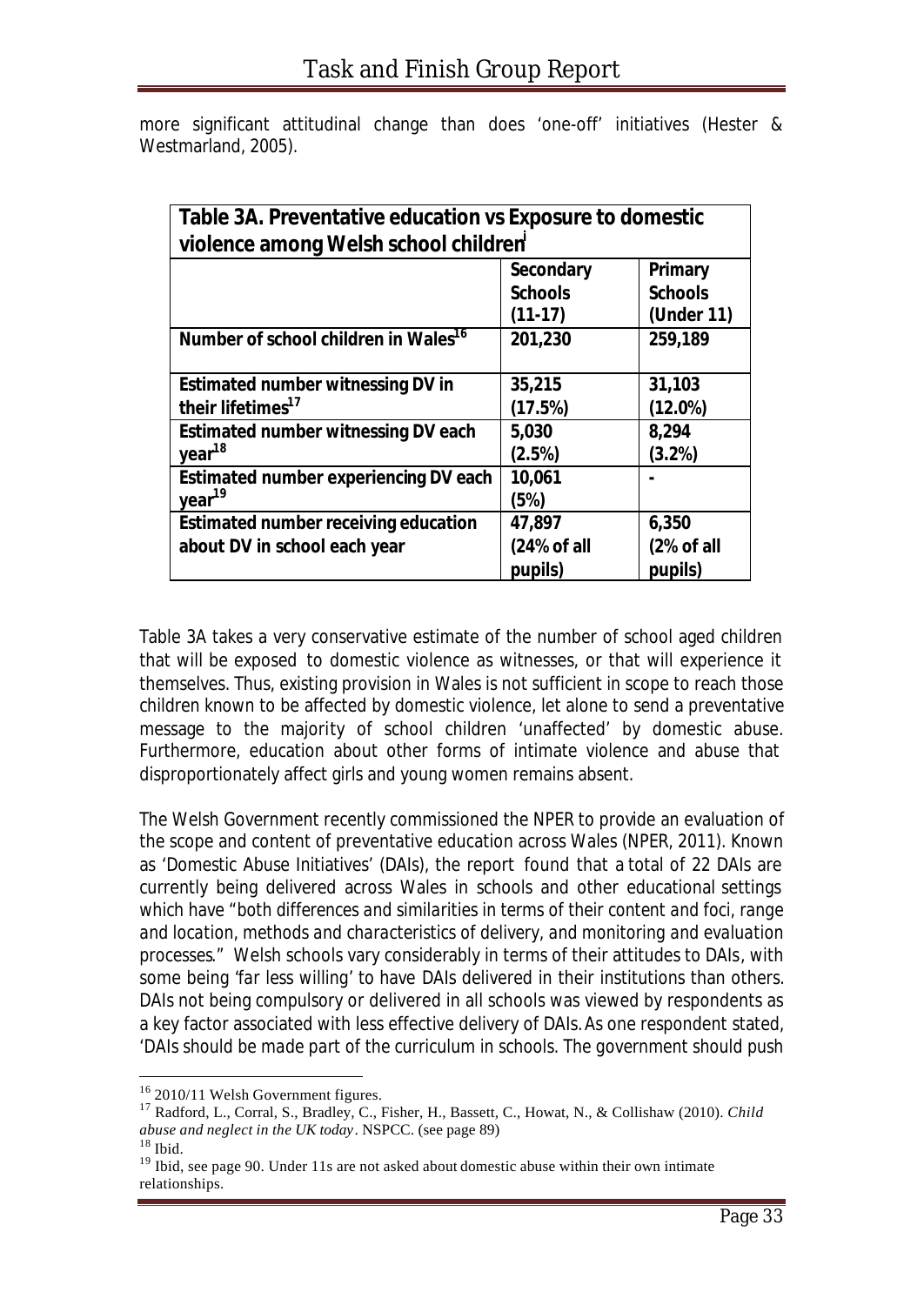*for this. There needs to be a top down directive*' (NPER, 2011, p. 37). Not surprisingly, a commonly held view by DAI providers was that there should be greater consistency in the nature of what is delivered, how it is presented on the curriculum, and how it is monitored and evaluated. Finally, the NPER report highlighted that teachers in Wales have insufficient training in domestic abuse awareness to deal with disclosures of domestic abuse, even though they represent a natural choice for children and young people to turn to for help if they are experiencing it within their relationships or witnessing it at home.<sup>20</sup>

Although effectiveness of preventative educational programmes is difficult to assess, the most commonly reported finding in the literature is that young people gain increased knowledge (Barron & Topping, 2008). For example, the majority of young people participating in the Scottish programme run by the Zero Tolerance charitable trust believed that they had learned more about respect, communication, equality, power, violence and abuse (Mullender, 2001). Most felt that they had gained new information and learned to know what to do and where to seek help. Bell and Stanley's (2006) research on the Healthy Relationships programme also demonstrated that pupils had developed their understanding of domestic violence, and this increased awareness was sustained over time. The main messages of this programme are about helping young people develop caring and respectful relationships, consistent with promoting positive messages (.e., the social norms approach, see De Silva & Blake, 2006). Research has also indicated that young people want to see such programmes integrated into the school curriculum (Mullender, 2001). Most Welsh DAIs lacked rigorous evaluation; for example, that included follow-up to measure longer-term impacts of these programmes on students. However it is reasonable to expect similar results for Welsh children exposed to similar programmes.

In conclusion, we feel that the lack of a systemic approach to delivery and failure to link with the safeguarding agenda in schools is of great concern; thus, we recommend that preventative education about gender equality, healthy relationships, safety and respect should be made statutory within the Welsh PSHE curriculum. Similarly, there was considerable support for providing compulsory education from participations in the consultation events. The common view is reflected by this quote from one participant: *"Healthy relationships should be made a mandatory subject in schools. The current curriculum… is out-dated and optional."* Furthermore, the view was often expressed that schools should be held to account for delivering these messages to children. As one participant expressed, *"Ofsted inspections should include details of a school's response to sexual violence, sexual harassment and sexual bullying."* National oversight of this issue is required, and the Commissioner we have proposed would be the person with responsibility for establishing and enforcing the delivery of preventative education to Welsh schoolchildren.

 $20$  It is reassuring to learn that the Master's in Educational Practice (MEP), a new compulsory qualification for new teachers in Wales commencing in September 2012, will include content on how to recognise and deal with disclosures of domestic abuse within schools.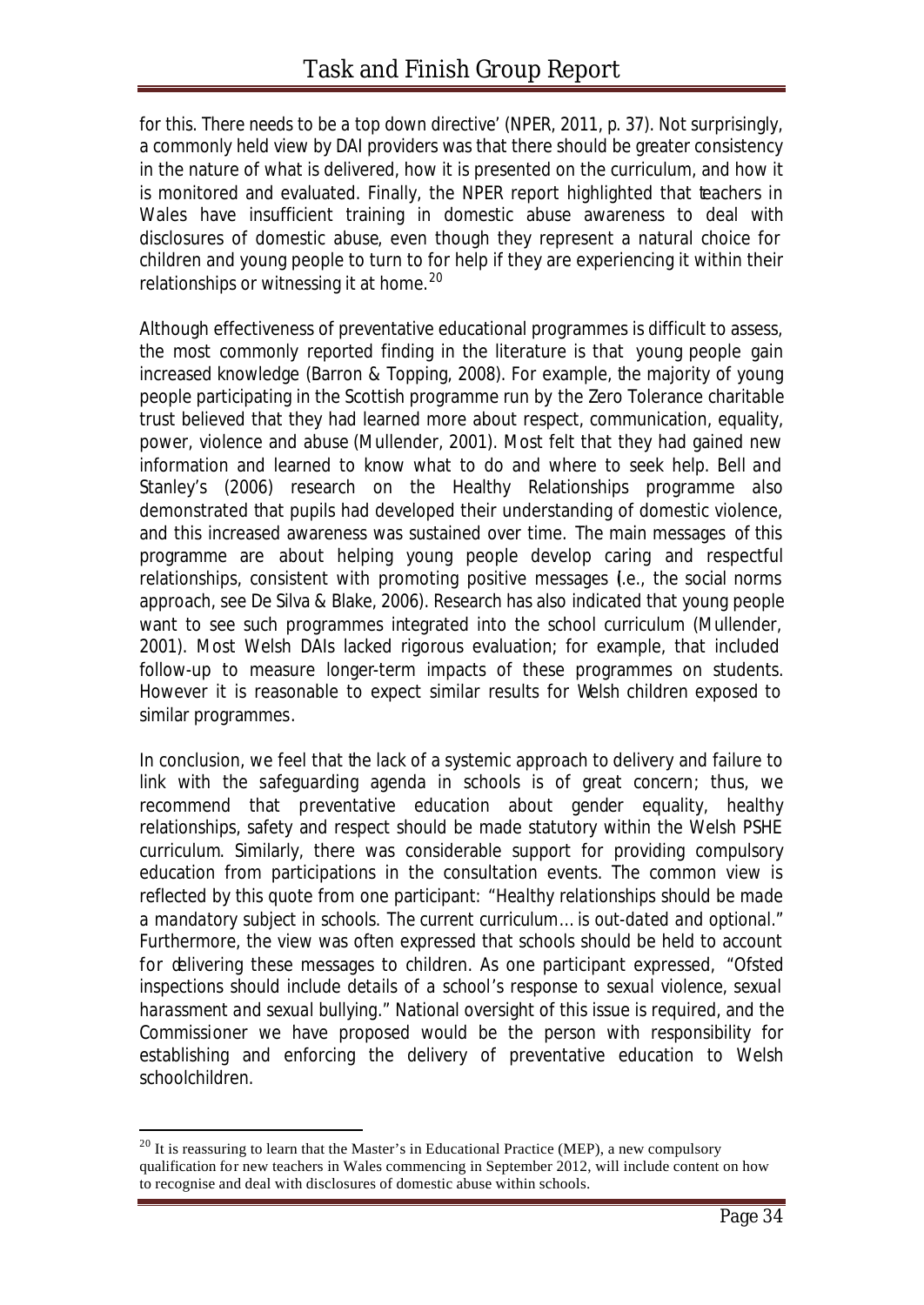### *3.2.3 Training Professionals*

*"Training not only… raises awareness among professionals on violence against women and domestic violence, but contributes to changing the outlooks and the conduct of these professionals with regard to the victims. Furthermore, it significantly improves the nature and quality of the support provided to victims." Council of Europe (2011)*

Frontline staff within all public bodies need to recognise and understand the implications of experiencing gender-based violence, domestic abuse and sexual violence. To illustrate the importance of training, in this section we focus on the specific example of healthcare professionals, although the messages are applicable to all frontline professionals.

Treating physical injuries and mental health problems resulting from gender-based violence, domestic and sexual abuse is estimated to cost the NHS almost £1.7bn a year (Walby, 2009). In spite of this, awareness about the issue among mainstream health practitioners is low (Department of Health, 2005).

The provision of training for health care practitioners has been advocated for a number of years. Studies have identified that training programs: (1) increase selfefficacy to identify and help victims, (2) increase endorsement of the role of health care practitioners and settings to help victims, and (3) increase comfort in making referrals (Hamberger et al., 2004; Salmon et al., 2006). However over the years the overriding objective of training has changed: from training all practitioners to respond to domestic violence, to training all practitioners to be nonjudgmental and refer patients to the experts such as specialist support providers (Williamson, 2009). We discuss one effective model for increasing the identification and referral of victims within primary care settings (the IRIS model, Feder et al., 2009) in Section 4.4.1, as one mechanism to strengthen the response from health.

Speakers of minority languages face extra barriers in seeking help. Rather than use interpreters, some agencies use a family or community member to carry out interpretation. As noted by IKWRO, in such cases the interpreter may be abusing the woman, or may wish to prevent disclosure of any abuse the woman is suffering at the hands of others. The provision of professional interpreters is essential for the identification of those experiencing intimate forms of violence and abuse. IKWRO recommends that all interpreters working with women receive appropriate training, as has been done in the London borough of Hackney (Payton, 2012b).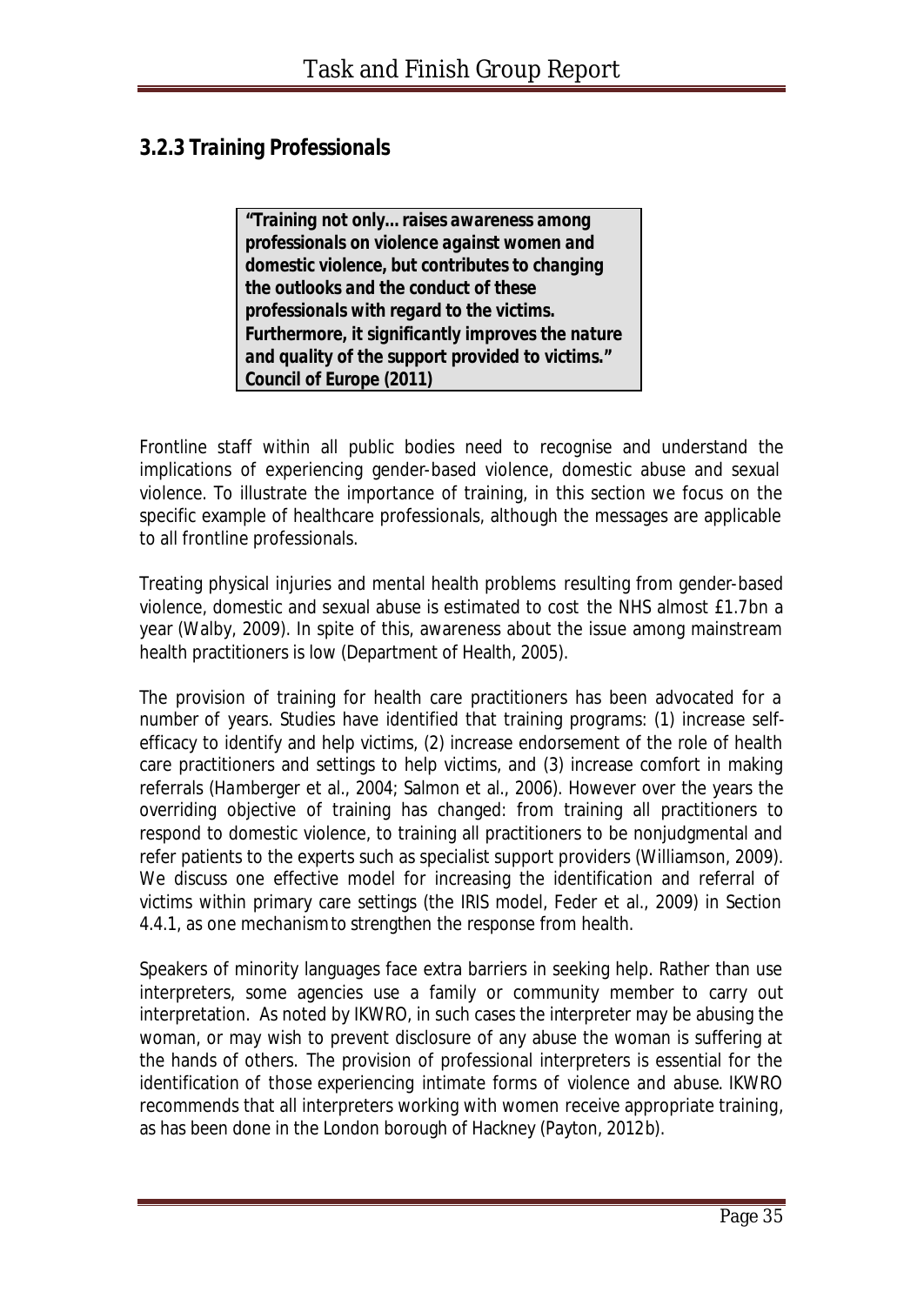### **3.3 OUR RECOMMENDATIONS**

The evidence clearly shows that increasing public awareness and improving education about these issues – for school aged pupils, adults in the community as well as frontline professionals – is essential for preventing, and eventually eliminating, gender-based violence, domestic and sexual abuse in Wales. We propose three groups of recommendations that we believe will produce both short and long-term benefits for Welsh society. Ensuring these proposals are implemented would form an important plank within the Commissioner's platform of work:

1. We believe that **every** person in Wales has a right to access information from government-led attitude campaigns about the positive attributes of relationships (e.g., fairness, respect, consent) as well as negative (e.g., violence, coercive control, abuse). Therefore we recommend:

- Implementing a duty on public bodies to provide public awareness campaigns (national and local) on all forms of intimate violence that predominantly affect women and girls (domestic violence; sexual violence; honour-based violence; female genital mutilation; forced marriage; trafficking). These should be developed in consultation with specialist service providers for accuracy and proper messaging.
- Information about the 'All-Wales Domestic Abuse and Sexual Violence Helpline' should be displayed prominently within agencies across the public, voluntary and private sectors.

2. We believe that **every** child/young person in Wales has a right to access evidencebased, age-appropriate education that empowers them to choose healthy relationships, stay safe and provides advice about what to do if they are experiencing or witnessing violence or abuse. Therefore we propose:

- Preventative education about gender equality, healthy relationships, safety and respect should be made statutory within the Welsh PSHE curriculum in order to tackle all forms of violence against women and girls;
- Statutory guidance should be issued to schools to promote a 'whole school' approach, linked to the safeguarding agenda; and
- In addition to schools, preventative programmes should be delivered in other settings to reach all children/young people across Wales, including those who are not in mainstream education (e.g., young people not in employment or education, NEETs), again linked to the safeguarding agenda.

We wish to commend the Welsh Government for including a component on recognising and responding to children's experiences of abuse within the new qualification for teachers in Wales (the Master's in Educational Practice, MEP).

3. We believe that **every** professional, regardless of the agency in which they work, has a right and an obligation to access high-quality training and information about how to ask, identify, and refer someone to specialist support. Therefore we propose:

• Mandatory training for frontline service providers that is sector specific and nationally developed so the message is consistent across Wales. This training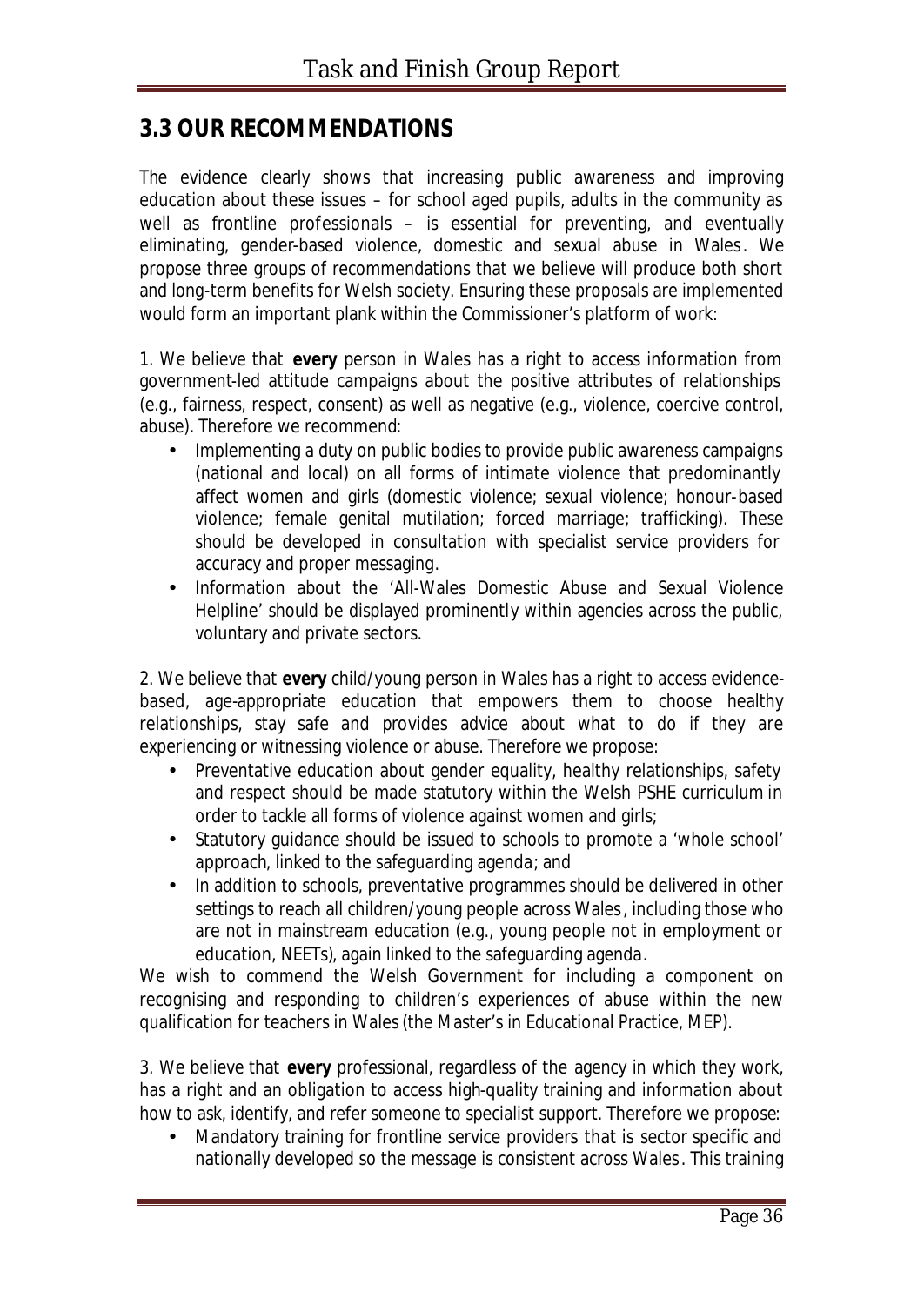should be linked to a CPD qualification. Only evidence-based training should be delivered, and ideally the training would be combined with other mandatory training (e.g., diversity or safeguarding).

- Provide a summary of evidence-based approaches for frontline professionals. This summary would need to be commissioned and employers should take responsibility for circulating it to their employees.
- Agencies should ensure that funding is allocated and used to provide professional interpreters, or should use trustworthy services such as language line (http://www.languageline.co.uk/). Agencies should be required to demonstrate that the interpreters they have procured are bound by an appropriate code of conduct and have undergone relevant training.

#### *3.3.1 Expected Impact*

Improved confidence to teach about healthy relationships, gender equality, violence

Improved ability to effectively deal with disclosures and make safe referrals

Teachers/school staff Health professionals Service providers **Employers** Public sector workers

Improved public awareness

Knowledge and understanding of different types of abuse Knowledge of how and where to seek help Knowledge of unacceptability of VAW and the attitudes which normalise it

Improved attitudes amongst children, young people, adults Less acceptance of violence Less acceptance of damaging gender stereotypes Less victim-blaming More respect towards women and girls

Improved referrals/access to specialist services Service providers more likely to ask/ identify/ refer Public more likely to identify/ seek help/ accept help Increased confidence in relation to consistent, good quality service providers Increased awareness of services available Increased ability to identify gaps in provision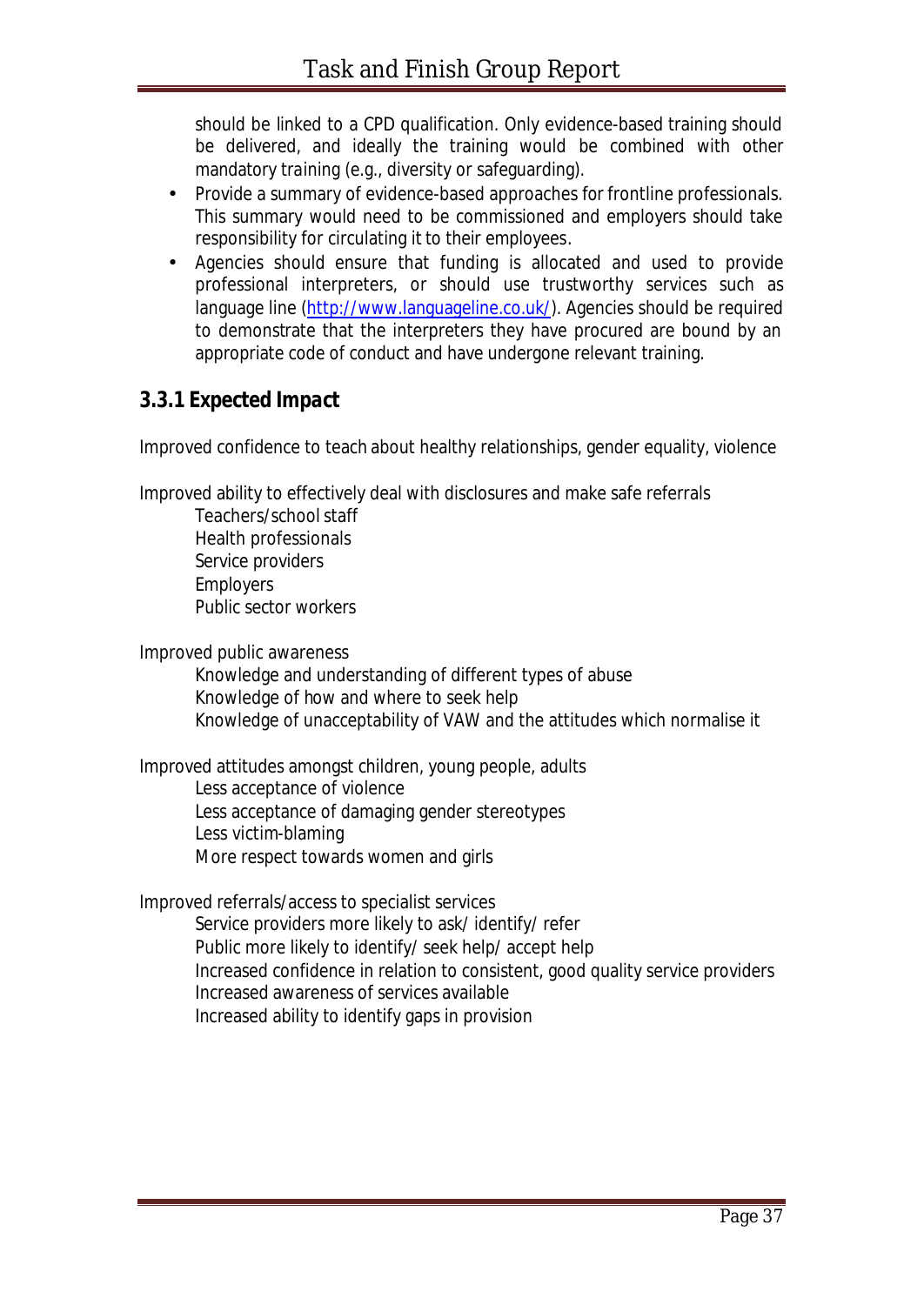# **Chapter 4. RECOMMENDATIONS FOR STRENGTHENING SERVICES**

*"Eliminating violence requires extensive multiagency co-operation as part of an integrated approach… The term 'integrated approach' refers to the integrated human rights based approach addressed as the 'three P approach', aiming to integrated prevention, protection and prosecution."* **Council of Europe (2011)**

## **4.1 WHAT IS THE ISSUE?**

Service provision needs to be enhanced: a) made more sustainable in terms of funding, b) made more consistent in its delivery by frontline staff, c) made to reach all areas of Wales, and d) provided routinely across a broader spectrum from prevention to crisis intervention.

Many different services come into contact with those affected by gender-based violence, domestic and sexual abuse. Interventions with victims might range from routine enquiry in hospital or Primary Care settings which aim to facilitate disclosure, to direct service provision to victims, such as assistance with safe accommodation (emergency, temporary, refuge), counselling and medical attention, to relief provided through the civil and criminal justice process as part of multi-agency partnership approaches.

The proposed legislation aims to strengthen services by helping and supporting frontline practitioners to deliver the full spectrum of relevant interventions to a more consistent, quality standard. Strengthening services will in turn lead to service users having better experiences and improved outcomes. Strengthened services are required for effective *prevention* of violence and abuse, appropriate *protection* and high-quality *support* for all those subjected to violence and abuse.

Our proposals for strengthening services must be considered in relation to the proposals we have already made in Chapter 2 (leadership) and Chapter 3 (education). For example, our proposal for training to ensure all relevant service providers and organisations are able to identify the signs of gender-based violence, domestic and sexual abuse is essential for improving service delivery. Strategic leadership and independent monitoring is necessary to ensure high-quality standards are maintained.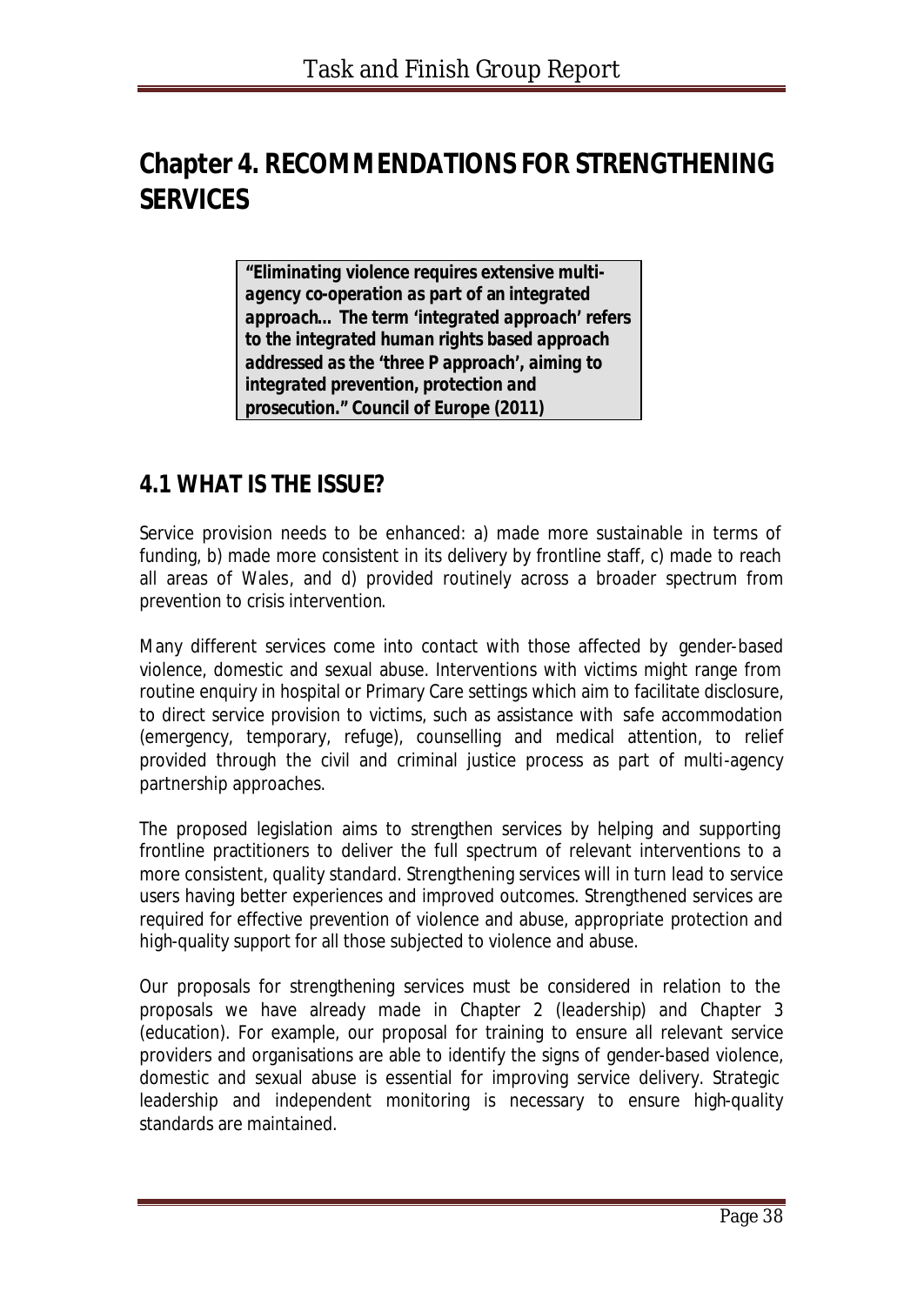**Sustainability**. Funding arrangements for specialist services for victims of violence against women, domestic abuse and sexual violence are reactive rather than strategic. They tend to be made on a short-term basis meaning that even established, effective services must use their time re-applying for funding rather than delivering services. In addition, there is often an impact on recruitment and retention of staff as only short-term contracts can be issued, this can lead to high turnover of staff and loss of expertise. Regular turnover of staff and loss of expertise inhibits the development of productive working relationships between agencies, making them less effective than they would be otherwise.

*Inconsistent delivery*. When good practice exists it is not always delivered in a consistent way, even when staff have received the appropriate training. For example, health professionals do not consistently carry out routine enquiry, relevant agencies do not always attend MARACs. There is also inconsistency in the delivery of sexual violence services as not all SARCs are meeting the All Wales SARC Service Specification. Individuals who have experienced these profoundly intimate and traumatic forms of violence and abuse deserve to receive an appropriate, informed response from a trained professional.

**Postcode lottery**. A 'postcode lottery' in service provision has been a complaint for many years; some areas of Wales simply do not have the types and levels of services that are required to adequately protect and support those citizens who have been identified as victims. This is true even when considering the type of abuse that receives the most attention and funding (domestic abuse); the gaps are more pronounced when we consider other types of violence and abuse (e.g., honourbased violence, female genital mutilation). As the WVAWAG noted in their 2009 report, '*there remain significant gaps in provision and many vulnerable women who have suffered violence either remain in dangerous situations or are not being given the assistance they require to rebuild their lives*.'

## **4.2 OUR HIGH-LEVEL RECOMMENDATIONS**

Innovative services were developed in Wales to address gender-based violence, domestic and sexual abuse, and have become established as best practice for Britain and across Europe. Despite this, service provision is far from uniform, and local government funding and support for these initiatives is inconsistent across Wales. The proposed changes are expected to lead to higher standards of service provision, more consistent implementation and more effective partnership working on behalf of those citizens subjected to violence and abuse.

What actions can Welsh Government take to strengthen services? To make existing services: more sustainable, more consistently delivered, and available to all citizens in Wales (no matter where they live)?

To achieve this reality we have a number of high-level proposals (see Table 4A, next page). These proposals would form a core area of work for the 'Commissioner for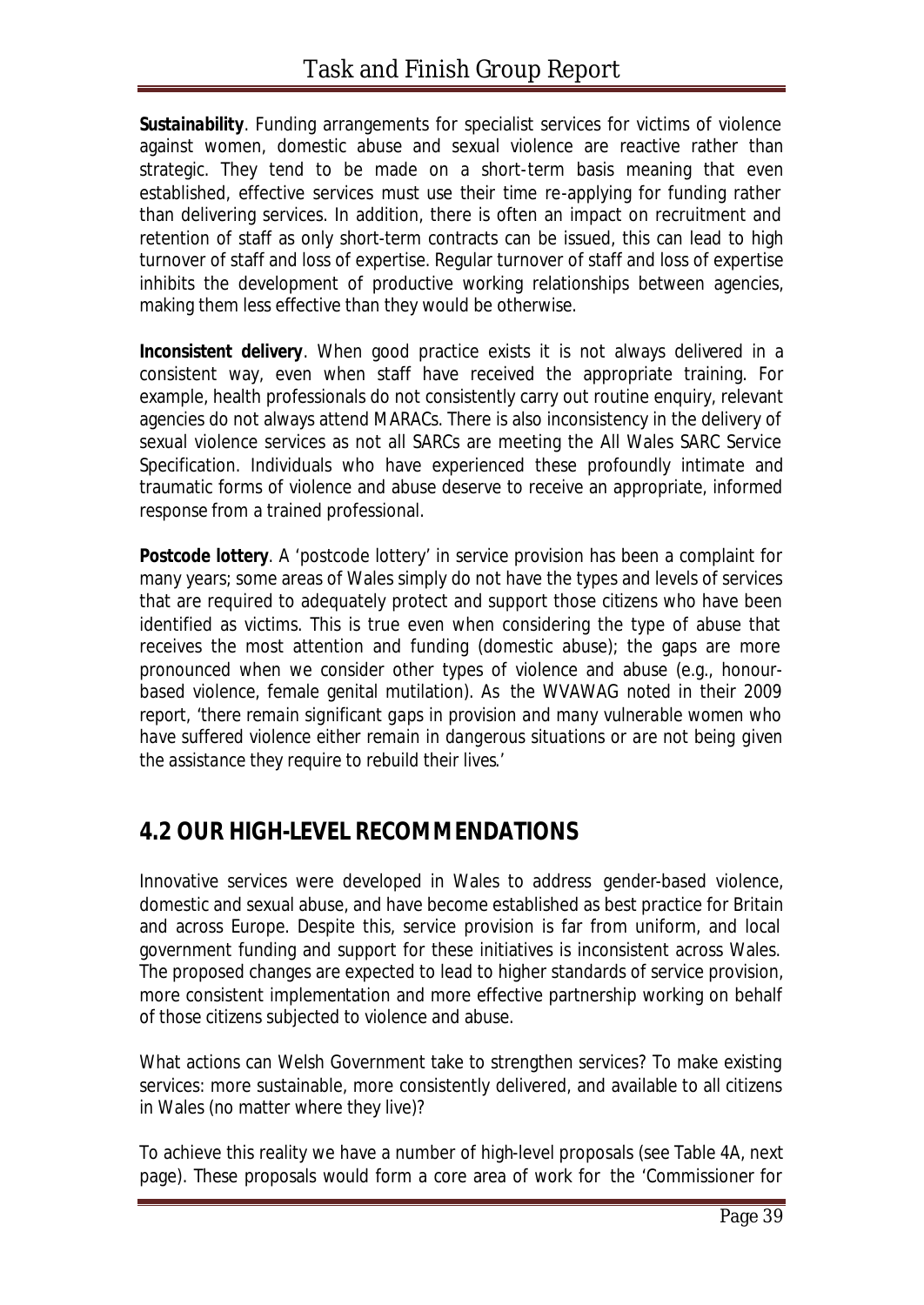Ending Violence Against Women in Wales'. The following changes would provide the overarching framework for strengthening services:

#### **Table 4A. High-level proposals for strengthening services.**

**(1) Establish a coherent all-Wales VAW agenda.** An all-Wales VAW outcomes framework will be developed by the Commissioner which includes regional<sup>21</sup> and local outcomes. The development of a strong framework for sustainable intervention, with a sharp focus on local implementation, is necessary for the Commissioner to enforce high-quality standards in service delivery for victims and perpetrators.

**(2) Develop Regional VAW plans.** These plans will be informed by a needs assessment of the region's population, and by localised plans, and must indicate how the Commissioner's outcomes framework will be achieved. These plans will have to be submitted and approved by the Commissioner, as they will provide the foundation for evidence-based monitoring and holding areas to account.

**(3) Promote multi-agency working on VAW.** It will be necessary for public bodies to work together and not at cross-purposes to make progress on their Regional VAW plan. The actions taken by public bodies will be monitored by the Commissioner, who will ensure they are held accountable for delivery high-quality services.

**(4) Develop a sustainable all-Wales commissioning framework.** There will be a duty to provide services in accordance with the needs assessment. Service provision must be based on demand rather than implementing all services to the same level in all areas. Prioritising the use of effective services that are good value for money and are consistent with a prevention agenda (e.g., target-hardening rather than over-reliance on refuge) is essential. Adopting service delivery standards to ensure high quality specialist services are commissioned.

### *4.2.1 Expected Impact*

l

Service users will be provided with an effective and consistent service, no matter where they live in Wales.

<sup>&</sup>lt;sup>21</sup> Welsh Government has created six Spatial Area Plans for Wales: North West, North East, Central, Pembrokeshire, Swansea Bay, and South East. We propose that these provide a useful regional structure to complement the local structure (22 Local Authorities) and the all-Wales level. See http://wales.gov.uk/location/strategy/spatial/?lang=en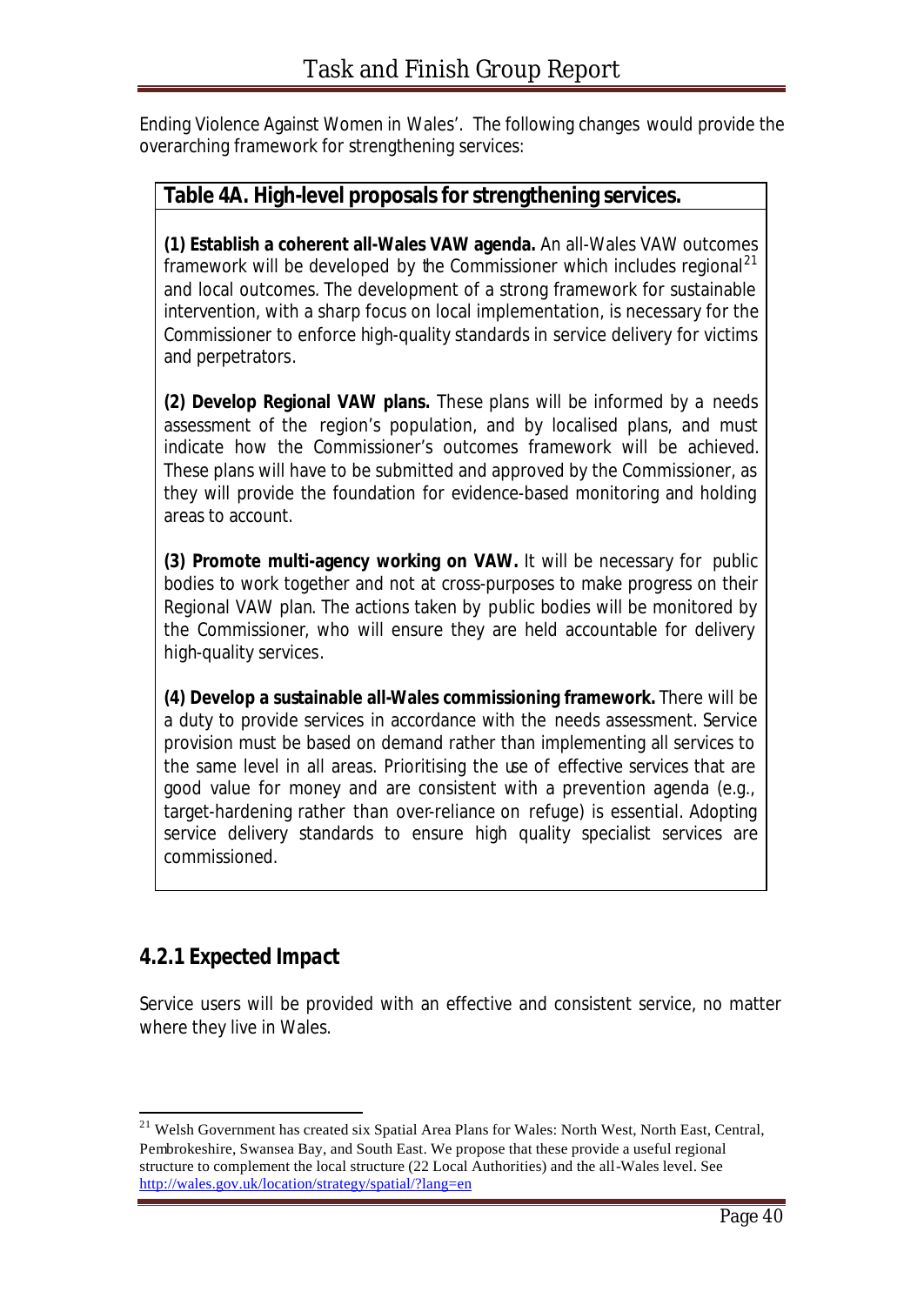Higher standards of service provision, more consistent implementation, greater accountability, and more effective partnership working.

Maintenance of specialist service provision that is based on evidenced need, with a focus on multi-agency approaches.

We also have a number of proposals that are specific to particular areas, including: (1) strengthening multi-agency approaches and responses, (2) strengthening the response from Health, and (3) strengthening the housing options. These, along with discussion of the evidence that underpins our proposals, are discussed in the following sections.

## **4.3 STRENGTHENING MULTI-AGENCY APPROACHES**

In this section we discuss the evidence to support our proposals for strengthening multi-agency approaches to gender-based violence, domestic and sexual abuse. There is much evidence in support of taking a multi-agency approach to these issues. Multi-agency approaches are seen to be 'visions of effective policy' across Europe with regard to gender-based violence (Hagemann-White, 2008). In the UK, the Home Office concluded that '*local policy and practice has been transformed in some areas by multi-agency domestic violence work*' and the Home Affairs Select Committee (2008) reaffirmed this by stating that '*multi-agency responses are needed to respond effectively to domestic violence*' (p. 110). Many local and national governments have explicitly endorsed multi-agency approaches for domestic violence and have linked funding to interventions that are consistent with this ethos (Robinson & Maxwell, 2008). Multi-agency approaches are necessary because any comprehensive strategy that is truly victim-focussed will include many types of support (e.g., advocacy, counselling, criminal justice advice, practical assistance with housing or benefits, medical attention, etc.), offered in varied locations (e.g., community-based, police, medical), by different personnel (e.g., IDVAs or ISVAs, specialist support workers, counsellors, specialist police, forensic medical examiners, etc.). Thus, many agencies have a role to play, including non-statutory agencies that represent the 'victim's voice' (i.e., the individual victim's unique needs and concerns). Commonly referred to as 'specialist support services for victims', these initiatives have been identified as absolutely essential for successful multi-agency partnership work on all forms of violence against women (e.g., SARCs for sexual violence, Streetlife project for sex workers, POPPY project for trafficked women, etc.), in addition to domestic violence. These important services are described in the next section.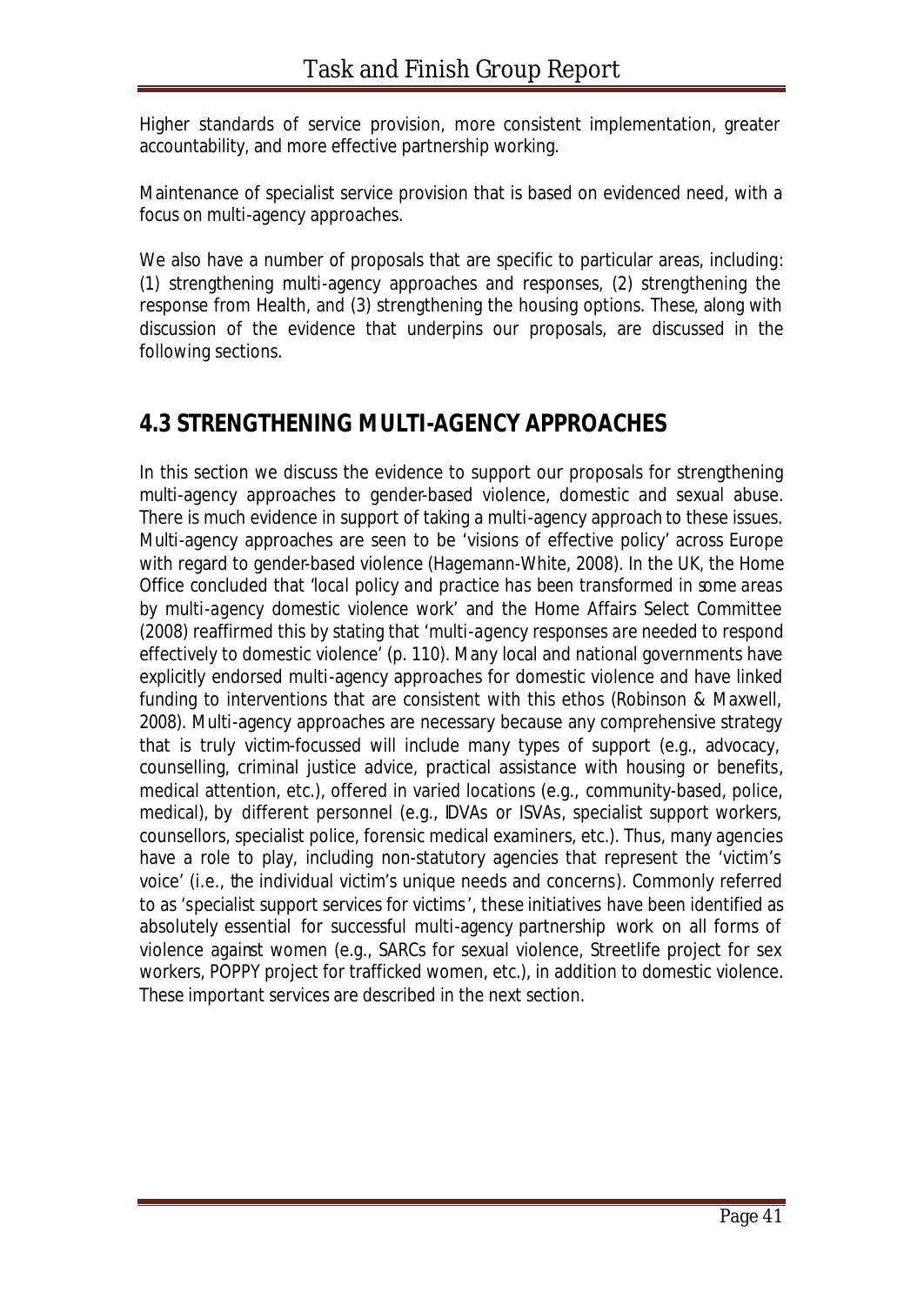### *4.3.1 Specialist Support Services for Victims*

*"… specialist support services have specialised in providing support and assistance tailored to the – often immediate – needs of victims of specific forms of violence against women or domestic violence and are not open to the general public…. Parties to the Convention [are required] to set up or arrange for a well-resourced specialist support sector."* **Council of Europe (2011)**

A substantial body of research has investigated the provision of specialist advice and support to victims of domestic violence in the UK, which draws on work conducted in the US pointing to the benefits of providing advocacy to women in community-based settings (Cook et al., 2004; Howarth, Stimpson, Barran and Robinson, 2009; Parmar et al., 2005; Robinson, 2003, 2006; Sullivan, 1991; Sullivan and Bybee, 1999; Vallely et al., 2005;). For example, an evaluation of one such project in Cardiff showed how providing a central point of access for victims improved the type and range of services they received, including their access to advice, advocacy, information, counselling, legal services, housing services, and 'target-hardening' (the latter is discussed further in Section 4.5) (Robinson, 2003). A similar project in Glasgow also provided a range of services in a 'one-stop-shop' style, leading to enhanced multiagency responses and similar positive outcomes amongst victims (Robinson, 2006). Providing victims with an effective, immediate and consistent range of support services at one referral point is one of the strengths of community-based advocacy. These projects, by being responsive to the unique needs of each individual, deliver 'woman-defined' rather than 'service-defined' advocacy, which is the recommended approach (Davies, Lyon, & Monti-Catania, 1998).

Providing community-based support and advice for victims of domestic violence is not a new concept, originating in refuges in the 1960s. In these refuges, women willing to flee their homes were able to access support. The next stage was to offer services to women living in the community via 'outreach' or 'floating support' units that were *not* based within refuges. 'Advocacy' emerged in several areas in the 1990s to provide support and advice to *all* types of victims in the community, even those still in relationships with the perpetrator. The workers who provide advocacy services to victims of domestic violence have come to be known (since circa 2005), via current government policies and funding arrangements, as Independent Domestic Violence Advisors or 'IDVAs'. Their role has further developed as one focussed on very high-risk victims of domestic violence. IDVAs navigate multiple systems and are crucial contributors to multi-agency initiatives, especially Multi-Agency Risk Assessment Conferences (MARACs, discussed in the next section).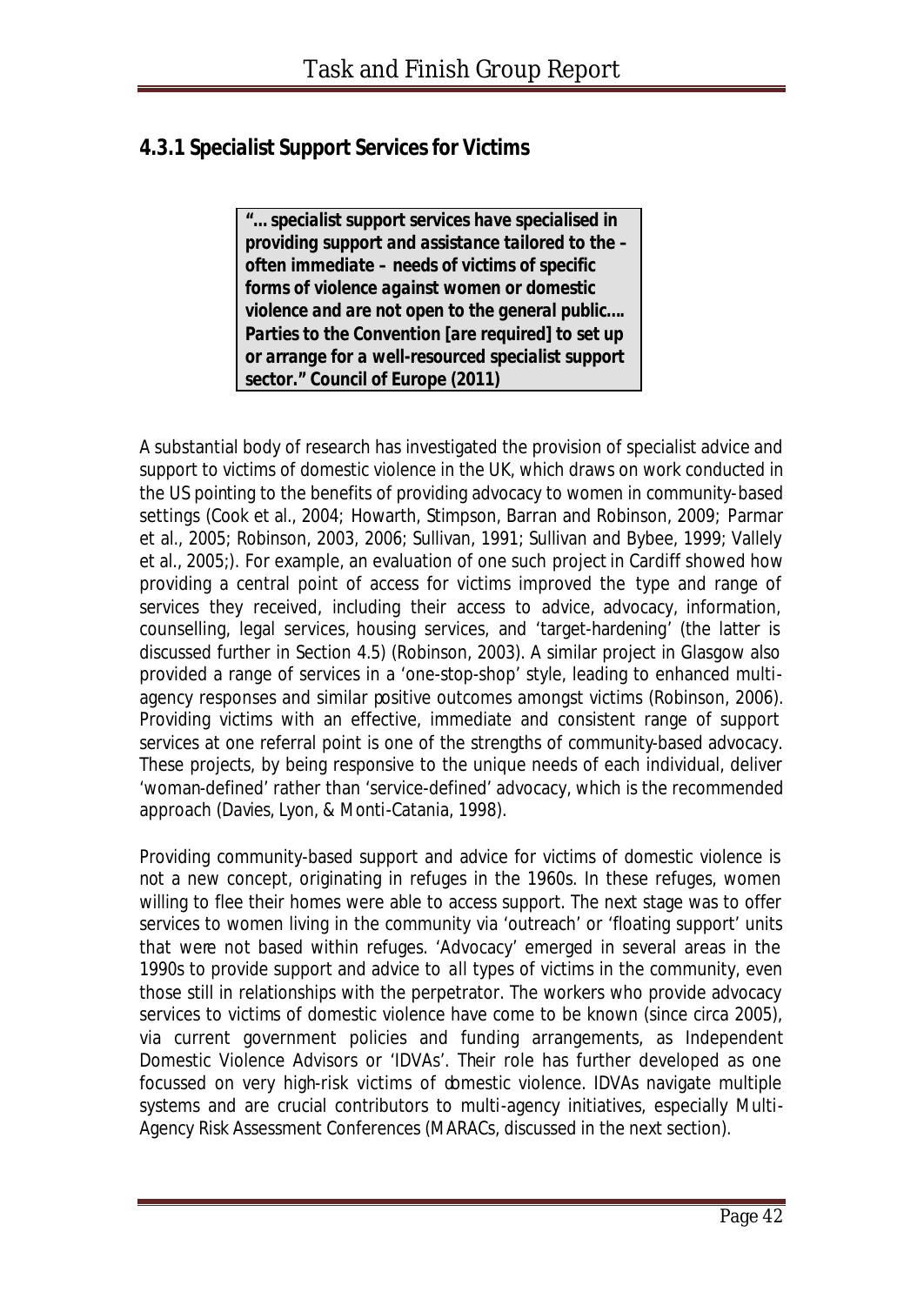These developments in the domestic violence sector have been applied to services for victims of sexual violence. This resulted in the Home Office's decision to provide funding and assistance to test the utility of a new type of specialist support worker to assist victims of sexual violence: the Independent Sexual Violence Advisor (ISVA). ISVAs assist victims of sexual violence and work out of Sexual Assault Referral Centres (SARCs) or Rape Crisis Centres. The UK Government recently re-stated the need to '*improve how we support the provision of services to victims of sexual violence to ensure they have access to adequate support*' (HM Government, 2011).

Specialist support providers such as IDVAs are vital contributors to the 'coordinated community response' model, yet they are only one part: their success depends on the local availability of other necessary support services (e.g., outreach, long-term support, etc.). National research has indicated their effectiveness. IDVAs' specialist skills and ability to provide both individual and institutional advocacy are shown to be very highly valued by victims and by partner agencies (Robinson, 2009). These workers also produce demonstrably positive outcomes for victims, improving their safety and well-being. Specifically, the national evaluation of IDVAs found that 57% of 1,247 high-risk victims experienced a complete or near cessation in the abuse they were suffering following the support of an IDVA (Howarth et al., 2009). This outcome varied as a function of intensity of support and multiple interventions mobilised: from 67% for those receiving intensive support and multiple interventions to 44% for those who did not. This wassupported by 76% of victims reporting improved feelings of safety, confirmed in turn by IDVAs reporting reduced risk in 79% of cases. Importantly, less than 1% of victims reported that they felt less safe following support from an IDVA.

Despite the evidence of the centrality of specialist support services for victims to both the UK government's current strategy and the Welsh Government's *Right to be Safe* strategy, funding of these services remains problematic. We know that a range of services will be needed and these should be supplied in a routine, consistent way. Unfortunately, however, in the past year there has been a 31% decrease in funding of the domestic violence and sexual abuse sector by local authorities, a reduction of £2.4m from £7.8m in 2010/11 to £5.4m in 2011/12 (Towers & Walby, 2012). Further compounding the future instability of funding arrangements for specialist support services, the UK government recently announced in its '*getting it right for victims and witnesses strategy*' (MoJ, 2012) the intention to devolve the commissioning of local victim support services to Police and Crime Commissioners. Similarly, national research on MARACs found that respondents were concerned that local efficiency challenges may have a significant negative impact on participation in MARACs (see also next section) (Steel et al., 2011). These developments will more than likely reinforce the 'postcode lottery' of service provision and the Welsh Government should take effective action within the proposed legislation to remedy this situation.

The long-term consequences of 'under-serving' victims have to be recognised and addressed by Local Authorities, Welsh Government, and the UK government, if the multi-agency initiatives they promote in their strategies are to have any meaningful effect.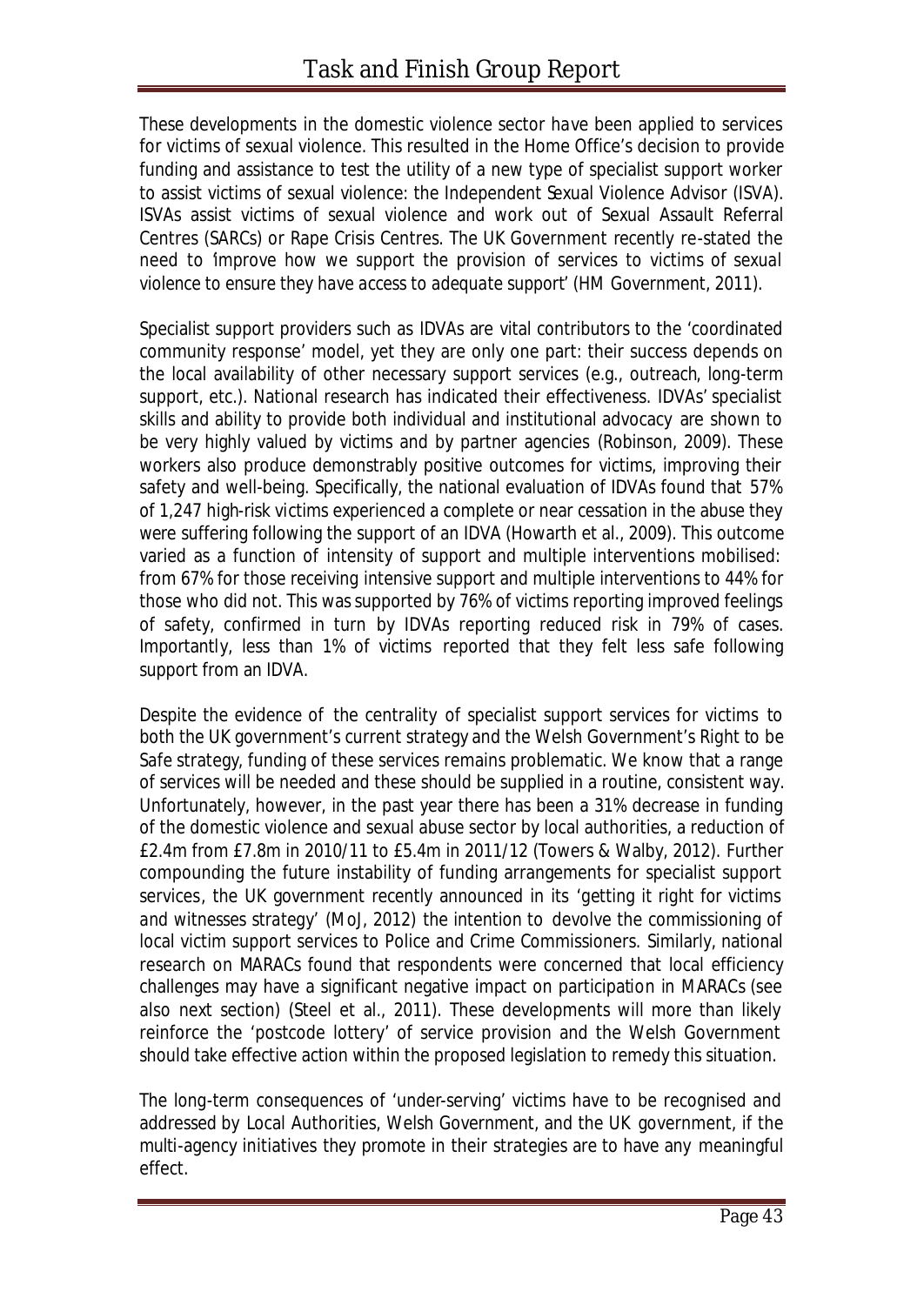### *4.3.2 Multi-Agency Risk Assessment Conferences*

The evidence base on MARACs is very limited, given their widespread implementation across Britain. The national review of the MARACs completed by the Home Office (Steel et al., 2011) confirmed that the original evaluation of the Cardiff MARACs remains the only outcome evaluation of the MARACs (Robinson, 2004). This is nearly 10 years old. However there is much support for both continuing and strengthening the MARAC process, as evidenced by the consultation events across Wales. For example, a commonly expressed sentiment amongst the consultation participants was that MARACs should be placed on statutory footing.<sup>22</sup>

This view of Welsh stakeholders is consistent with the national research on MARACs which found that the vast majority of respondents (83%) to a survey (targeted at MARAC Chairs; IDVAs; and DV/ MARAC coordinators) supported the view that it would be beneficial to place MARACs on a statutory footing (Steel et al., 2011). Advantages from such a change were perceived to be: better agency representation; stronger accountability; and improved continuity and consistency. Interviews with that NMSG (National MARAC Steering Group) and case study interviews similarly suggested that placing MARACs on a statutory footing would give the arrangements '*more weight*' providing a stronger justification for agencies in allocating resources to MARAC participation. Linked to this was the suggestion that it could lead to improved accountability which in turn could improve agency attendance and facilitate the successful follow-up of actions by making it easier to challenge agencies that were not participating fully.

Some potential drawbacks from placing MARACs on a statutory footing were expressed by the NMSG. First, it was suggested that whilst placing MARACs on a statutory footing may increase attendance levels it would not necessarily lead to people buying into the process but rather '*just doing it because they have to*'. There were also concerns expressed over possible increased bureaucracy; greater burden on agencies; and concern that victim's views may be lost or victim engagement would decline.

Given the importance of MARACs in the response to violence against women and domestic violence, and the priority within the proposed legislation to strengthen and improve service delivery, it seems crucial to take a closer look at the performance of

l

<sup>&</sup>lt;sup>22</sup> MARACs are not a statutory requirement. Similar arrangements for offenders known as Multiagency public protection arrangements (MAPPA) entail a statutory requirement for the prison service, the police and probation to work together to 'manage the risks posed by dangerous offenders in the community' and can involve police surveillance, regular home visits, and other control measures (Maguire *et al*. 2001; Kemshall 2001, 2008). Placing MARACs on a 'statutory footing' would thus make attendance at these meetings a statutory obligation for the devolved agencies in Wales (i.e., education, health, and social services but not police or criminal justice practitioners). Research has shown that MARACs could not function effectively without the participation of police, who usually chair the meetings and deliver many of the actions required to address the safety needs of the victims; thus, devolution poses a particular challenge in terms of how the proposed legislation could strengthen the MARACs.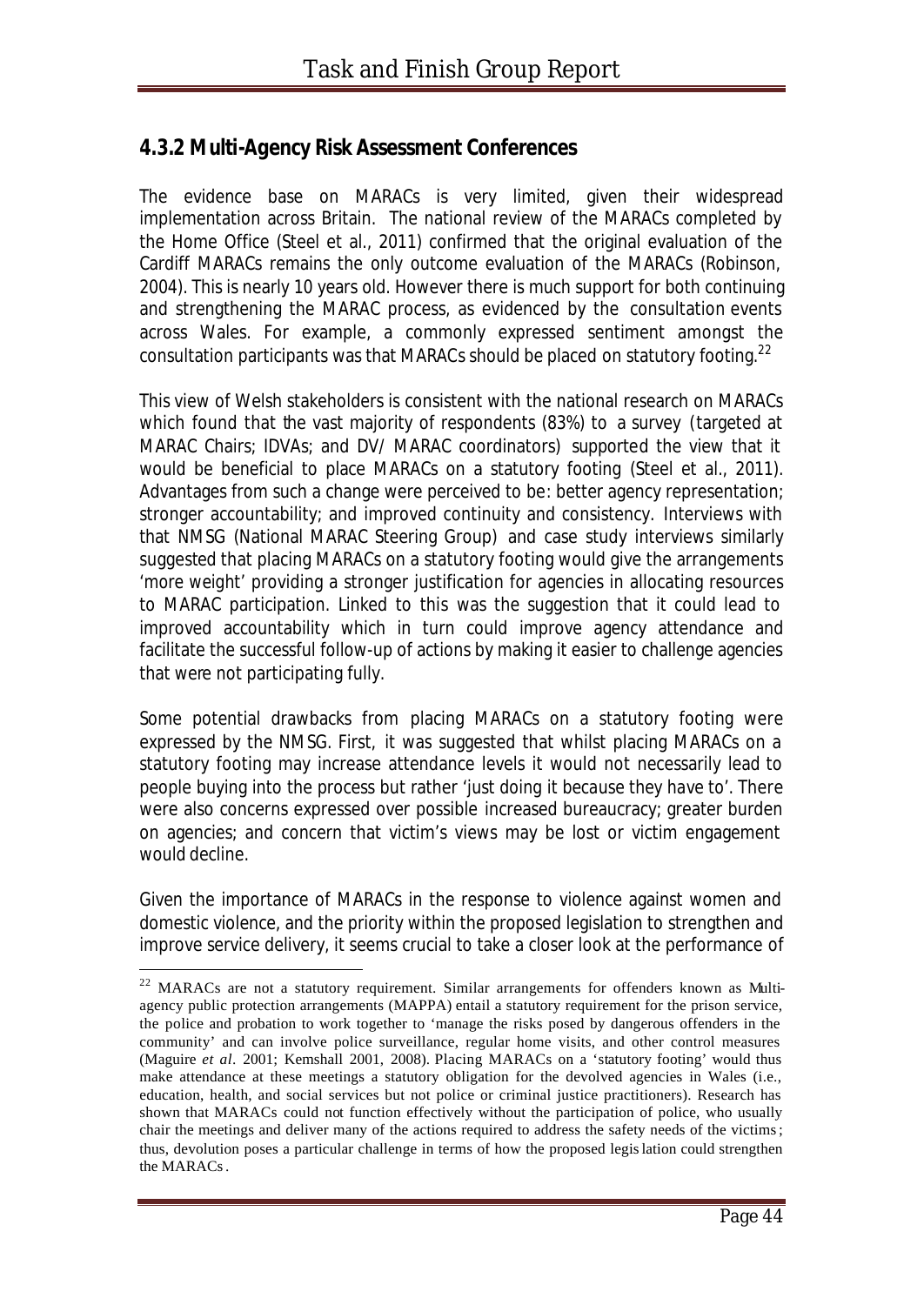MARACs in Wales. CAADA collects and disseminates some aggregate performance data on 261 of the 264 MARACs currently in operation, on behalf of the Home Office (see Table 4B, next page). The key indicators used to assess performance are: (1) repeat victimisation (as measured by police); (2) proportion of referrals coming from agencies other than the police; and, (3) diversity indicators such as proportion of referrals that are BME victims.

| Table 4B. Overview of Welsh MARACs vs National MARACs <sup>23</sup> |              |                 |
|---------------------------------------------------------------------|--------------|-----------------|
|                                                                     | <b>Wales</b> | <b>National</b> |
|                                                                     | $(n=22)$     | $(n=261)$       |
| <b>Volume of cases</b>                                              |              |                 |
| <b>Number of cases</b>                                              | 5,194        | 55,489          |
| <b>Number of children</b>                                           | 6,545        | 73,005          |
| <b>Sources of referrals</b>                                         |              |                 |
| Percentage of referrals from Police                                 | 72.65%       | 62.49%          |
| Percentage of referrals from IDVAs                                  | 6.33%        | 14.60%          |
| Percentage of referrals from Probation                              | 3.94%        | 2.66%           |
| Percentage of referrals from Vol. Orgs.                             | 6.07%        | 6.61%           |
| <b>Diversity indicators</b>                                         |              |                 |
| <b>Percentage BME</b>                                               | 3.06%        | 13.64%          |
| <b>Percentage LGBT</b>                                              | 0.65%        | 0.66%           |
| <b>Percentage with Disability</b>                                   | 1.77%        | 1.77%           |
| <b>Percentage Male</b>                                              | 3.83%        | 3.47%           |
| Key performance indicator                                           |              |                 |
| <b>Repeat victimisation rate</b>                                    | 25.86%       | 22.99%          |

What is notable from Table 4B is that Welsh MARACs rely much more heavily on referrals from police. Increasing the number of non-police referrals and improving agency representation were the most commonly identified priority areas for future development for MARACs (Steel et al., 2011). By this measure, Welsh MARACs are performing less well. It seems particularly worrying that in Wales IDVAs are making half the referrals as IDVAs nationally. However, more in-depth research is necessary to investigate and fully understand the drivers of MARAC performance, both nationally and for Wales.

Another key performance indicator (police data on repeat victimisation) also indicates that Welsh MARACs are slightly less effective (26% repeats compared to 23% nationally). Amongst the four Welsh police forces, the rates ranged from 25% to 28%, but variation amongst MARACs themselves shows variation from 13% to 39% repeats. Although there are many caveats with this measure (most notably that victims might choose not to contact the police following a MARAC, even though they might be experiencing further abuse or violence), it is worth interrogating further.

l

 $^{23}$  For the 12 month period to March 2012. Data kindly supplied by CAADA.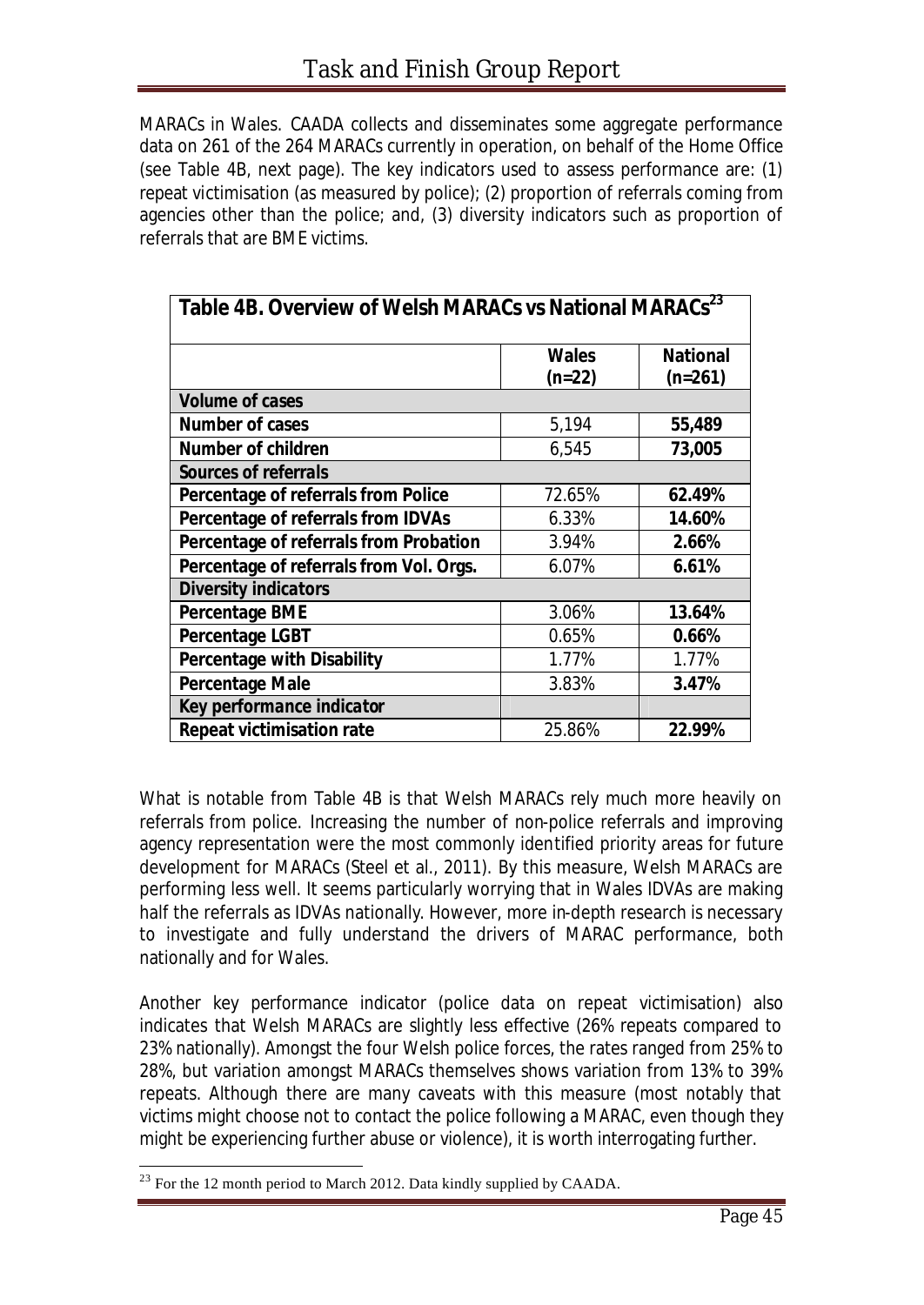In conclusion, there is evidence to suggest that shifting MARACs from a voluntary to a statutory obligation would be beneficial, and there exists widespread stakeholder support in Wales for such a change, as it was a commonly expressed view by participants in the consultation events. As one participant stated, "*Ensuring that MARAC continues to improve performance, consistent governance and monitoring is needed. MARAC needs to be statutory to ensure partner agencies are engaged in the process and are held accountable for lack of compliance."* Whilst we do recommend placing a statutory duty on public bodies to participate in multi-agency processes, such as the MARACs, we also believe that more detailed research is needed into the drivers of performance in Welsh MARACs (in particular, *what* constitutes good performance and *why* some MARACs perform better than others). We believe that the approaches employed to strengthen MARACs should be evidence-based.

Finally, although our view is that strengthening the MARAC process is an essential priority for Welsh Government, we must not lose sight of the fact that the MARAC model is a response to only a fraction of victims requiring an integrated, professional response. Those victims at 'low' or 'medium' risk are missed by the MARAC model. This is a big gap and one that must be addressed. One promising model to address this gap has been identified and is discussed in the next section. However there are many other models that capitalize on the demonstrable benefits of multi-agency working (e.g., the SARC paediatric review group; Gwent 'hub'; 'one-stop-shops' that have been funded via capital grants) and whilst they are not all discussed here, we feel that the principle of multi-agency working should be adhered to and should underpin all existing service delivery arrangements as well as those that are developed in future.

#### *4.3.3 Multi-Agency Conference Calls*

One method to facilitate earlier intervention in cases of domestic abuse (i.e., before they become high risk and are referred to MARACs) has been implemented in Gwent, known as Domestic Abuse Conference Calls. A recent evaluation of the DACCs provides some information about this new multi-agency process and its associated outcomes (Thomas & Allen, 2012). The DACC process includes the following stages: a) all Gwent Police domestic abuse incident logs are automatically transferred to a shared website, b) all agencies across Gwent are invited to log on securely to the website and, using the information disclosed by the police, access their own systems to research the named persons to determine what information they hold on the parties in question, c) a standard time for the conference call is arranged for particular areas of Gwent for each weekday morning, d) agency representatives dial in and attend the call (which is chaired by the Domestic Violence Officer), sharing their own information, expertise and view points of the current and historic situation, and e) actions are agreed and the DVO records the actions on the share website.

The agreed overarching multi-agency outcomes from DACCs include: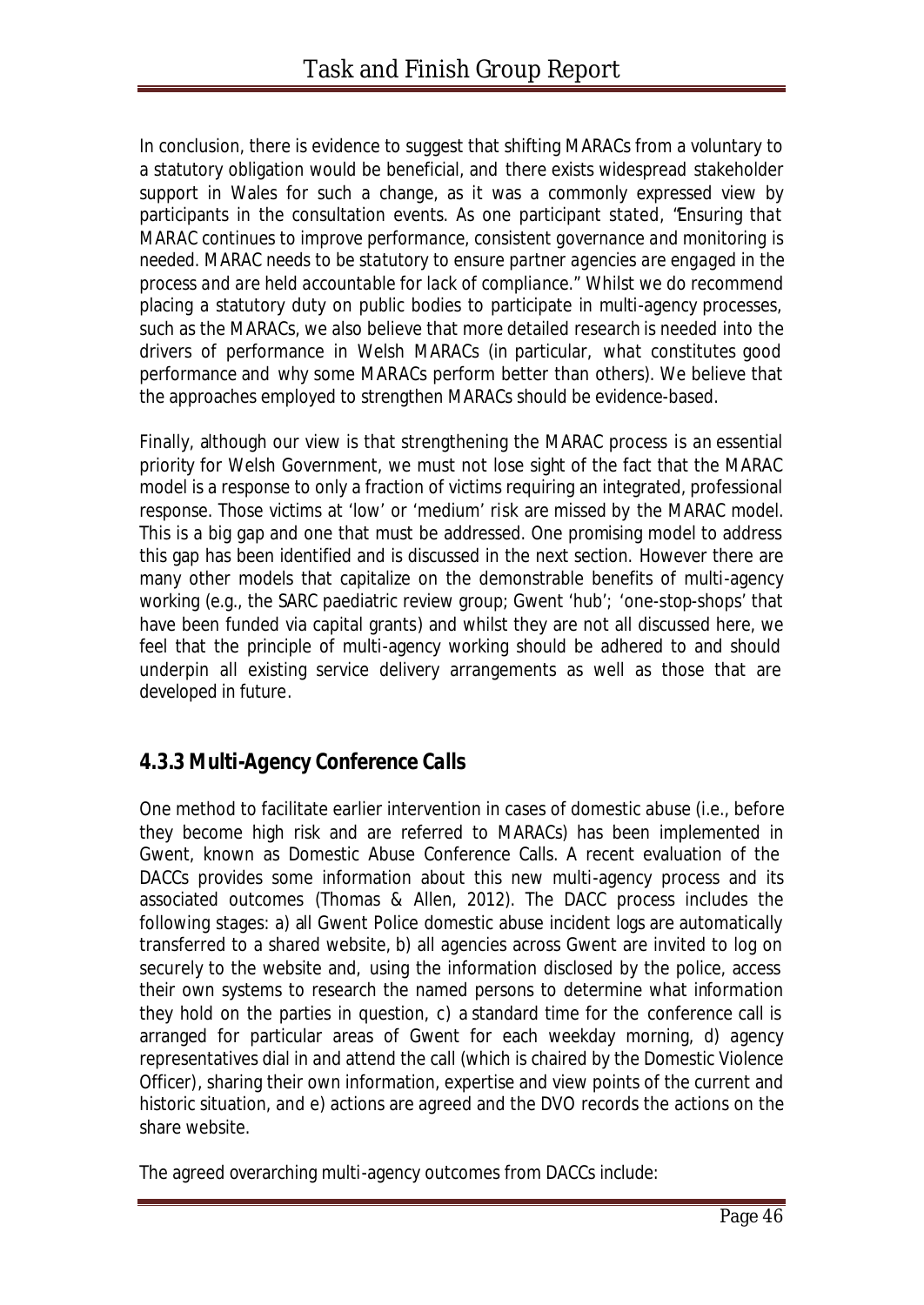- 1. People discussed at the DACC receive a rapid response and early intervention
- 2. People discussed at the DACC are less at risk of domestic abuse
- 3. Domestic abuse perpetrators discussed at the DACC are identified and held accountable.

Several headline findings emerged from the evaluation. First, agency representatives found the DACC to be highly beneficial, as they would not have been privy to the information obtained via the call in any other way. The DACCs also increased the identification and referral of victims to specialist services. For example, Blaenau Gwent Domestic Abuse Service (BGDAS) identified a 54% increase 10/11 versus 11/12 in referrals to their service as a direct result of the DACC. Second, it was felt that the interventions offered to victims at all levels of risk were smarter, as they were more timely and appropriate to the specific needs of the individuals. Agencies were more aware of serial perpetrators and victims, therefore were felt to be in a better position to offer more holistic interventions. in conclusion, this preliminary research suggests that the DACC is a useful model to improve rapid response and early intervention and as such, could be considered as a useful complement to the MARAC process. Like MARACs, it could also be applied to other forms of genderbased violence and abuse if this was considered to be appropriate by partner agencies.

### *4.3.4 Our Recommendations for Multi-Agency Work*

#### **Our recommendations for strengthening and supporting existing multi-agency approaches and responses:**

- Place a statutory duty on devolved public sector bodies to contribute to a multi-agency process that manages risk and improves safety for victims (e.g., Multi-Agency Risk Assessment Conferences or MARACs).
- Provide routine, consistent long-term funding for specialist support services for victims.
- Strengthen services for low and medium-risk victims through the introduction of a common assessment and care pathway utilising the national helpline to support other professionals manage a disclosure, risk assessment, safety plan, and referral.
- Place a statutory requirement on public bodies to share relevant information though agreed multi-agency information sharing protocols.
- Strengthen standards of one-stop-shops and support the co-location of services.
- Support the consistent implementation of RESPECT accredited perpetrator programmes across Wales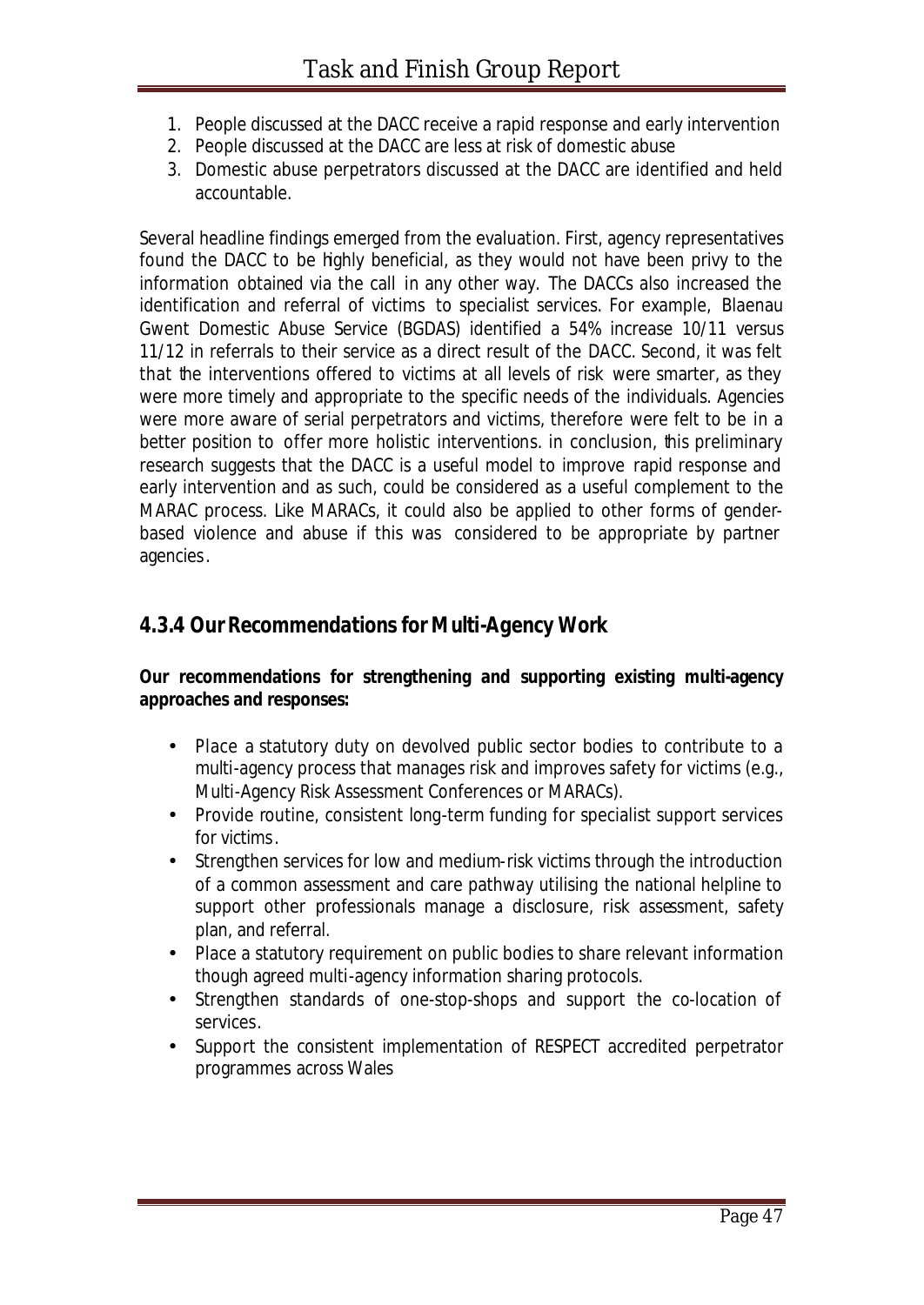## **4.4 STRENGTHENING THE RESPONSE FROM HEALTH**

There are numerous physical and mental health effects from experiencing violence and abuse that have been documented in the literature. For example, in the US, domestic violence accounts for between a quarter and half of all women presenting for treatment in emergency rooms (US Department of Justice, 1998). The British Medical Association (BMA) stated that there is growing evidence to confirm that domestic violence 'has serious and long-lasting consequences on the health and wellbeing of the victim and their family members', such as chronic pain, arthritis, hearing or sight deficits, seizures or frequent headaches, stress, stomach ulcers, and hypertension (BMA, 2007). Mental health effects from domestic violence have been extensively documented in the literature; for example, anxiety, depression, posttraumatic stress disorder (PTSD), low self-esteem and suicide ideation (Hastings & Kantor, 2004). Women with a history of physical or sexual abuse are at increased risk for unintended pregnancy, sexually transmitted infections and miscarriages (Campbell et al., 2000; Campbell et al., 2002). Furthermore, a recent study found that sexual victimization increased the rate of (completed) suicide by 14-fold in a population-based study of Danish women (Gradus et al., 2012).

Between 6% and 23% of women attending general practice will have experienced physical or sexual abuse from their partner or a previous partner in the preceding year. Yet only around 15% of women with a history of domestic violence have any reference to violence in their medical record in primary care (Health Foundation, 2010). Although routine enquiry about domestic abuse amongst female patients has been advocated the Department of Health in the UK and the American Medical Association in the USA for some time, research shows that on average only 10% of physicians screen female patients for intimate partner violence (Rodriguez et al., 1999; Elliott et al., 2002b). In a study by Shepherd et al. (1999) only 24% of nurses felt able to discuss this subject with patients even though they did view it as part of their professional remit. Many reasons have been identified in the literature as to why health care practitioners fail to enquire about domestic or sexual abuse, even when there is evidence to suggest that their patient is being abused, including: (1) fear of offending the patient, (2) lack of self-confidence, (3) inadequate training and (4) lack of time in clinical situations (see Keeling, 2008 for a review).

### *4.4.1 Improving Identification and Referral*

Very recently, a particularly effective remedy for this situation has been identified and subject to rigorous evaluation in the UK. The Identification and Referral to Improve Safety (IRIS) trial is a primary care training and support programme to improve the management of women experiencing domestic violence (Feder et al., 2011). The Health Foundation (2010) described IRIS as aiming "*to provide training and support for staff to bridge the gap between the voluntary sector and primary care, to harness the strengths of each, and to provide an improved domestic violence*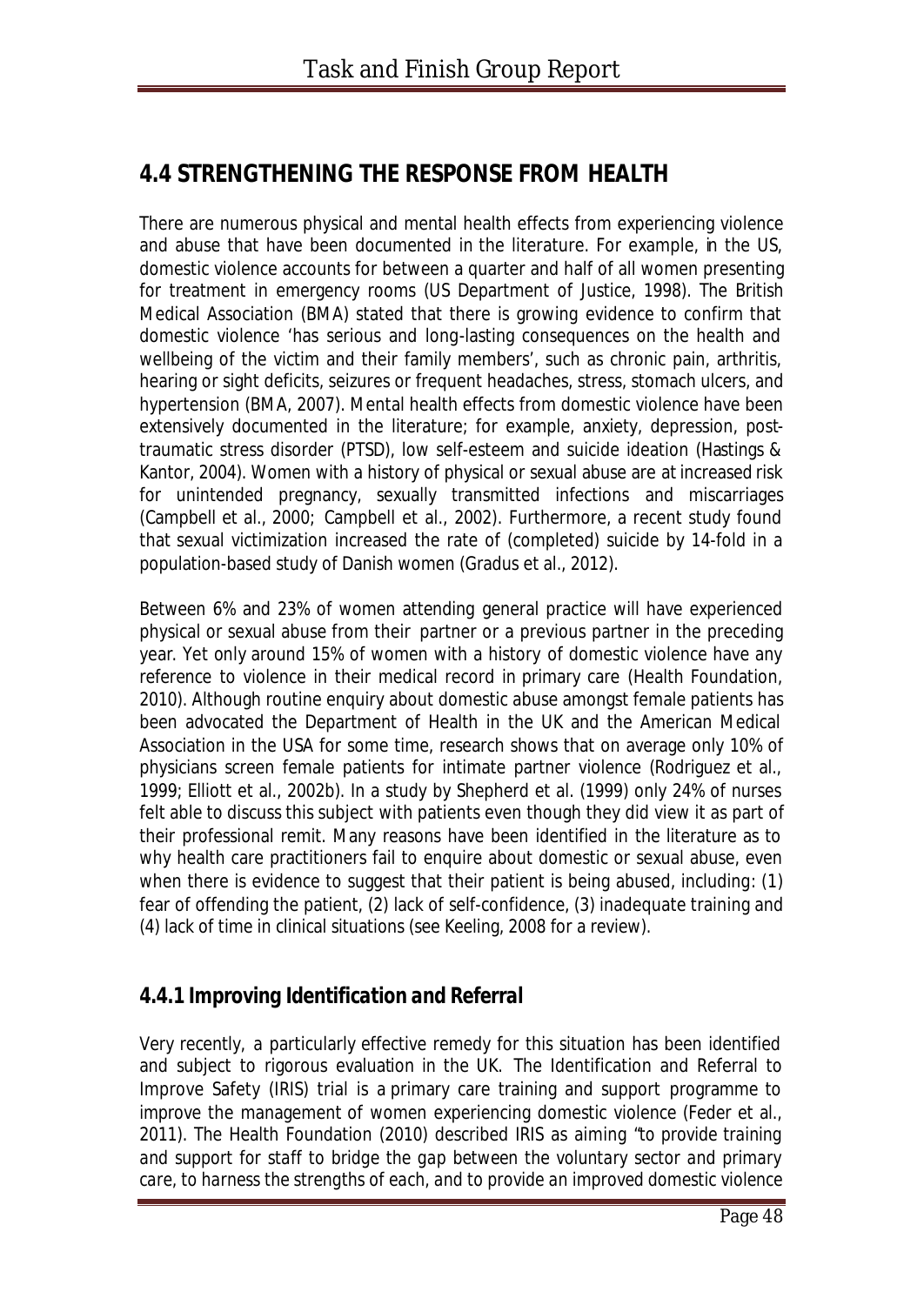*service*." In the trial, 24 practices received the IRIS programme and a further 24 practices were controls and did not receive the intervention. The IRIS programme made a significant impact on the number of disclosures obtained (641 versus 236 in the control group). The number of referrals of patients to advocacy services based in specialist domestic violence agencies was also substantially higher (223 referrals versus only 12 in the control group). This work supports the findings of Wong et al. (2006) whose research demonstrated that training was the most significant determinant of improved awareness and identification of intimate partner violence amongst family doctors, especially their active questioning of patients when there were non-obvious signs of abuse. IRIS has also been shown to be cost-effective (Norman et al., 2010). Thus, it represents a very tangible and distinctive intervention which, when implemented correctly, demonstrably strengthens the response from health professionals to those experiencing domestic abuse. In our view such a model could also be expanded to include other forms of gender-based and sexual violence, although research evidence supporting this view is not currently available.

It is important to highlight that specialist support services for victims play an essential role in the IRIS programme and therefore the sustainability of these types of services (or otherwise) will directly impact upon the successful implementation and delivery of the IRIS programme.

Another example of delivering improved identification and referral is by health boards with an A&E having a specific mechanism and process in place to identify people injured in domestic violence and then to work with them. A recommended model of such an information-gathering process has been incorporated into the College of Emergency Medicine's (2009) *Guideline for Information Sharing to Reduce Community Violence* and it is our view that this should be adopted across Wales. This categorises the location of violence as 'own home' and 'someone else's home' for example. This process should be supported by a specific nurse post dedicated to identifying, supporting and protecting those women and girls who have been injured in violence. Furthermore, more effective management of the mental health effects from exposure to violence is recommended and one evidence-based model for achieving this has recently been published by the Royal College of Psychiatrists (Shepherd & Bisson, 2012).

### *4.4.2 Respecting Patients' Privacy*

Another noteworthy intervention for improving the response from health relates to the use of additional screens and arrangements to give patients privacy when registering the purpose of their visit in healthcare settings. In a randomised controlled trial, Shepherd et al. (2005) found that patients valued privacy when speaking to receptionists in A&E and Primary Care settings. Providing screens or other small adjustments to enable a private conversation facilitated the disclosure of sensitive information, as the information could be provided confidentially. Based on the findings from their research, Shepherd et al. (2005) recommended that adjustments be made across health services, as they would be straightforward to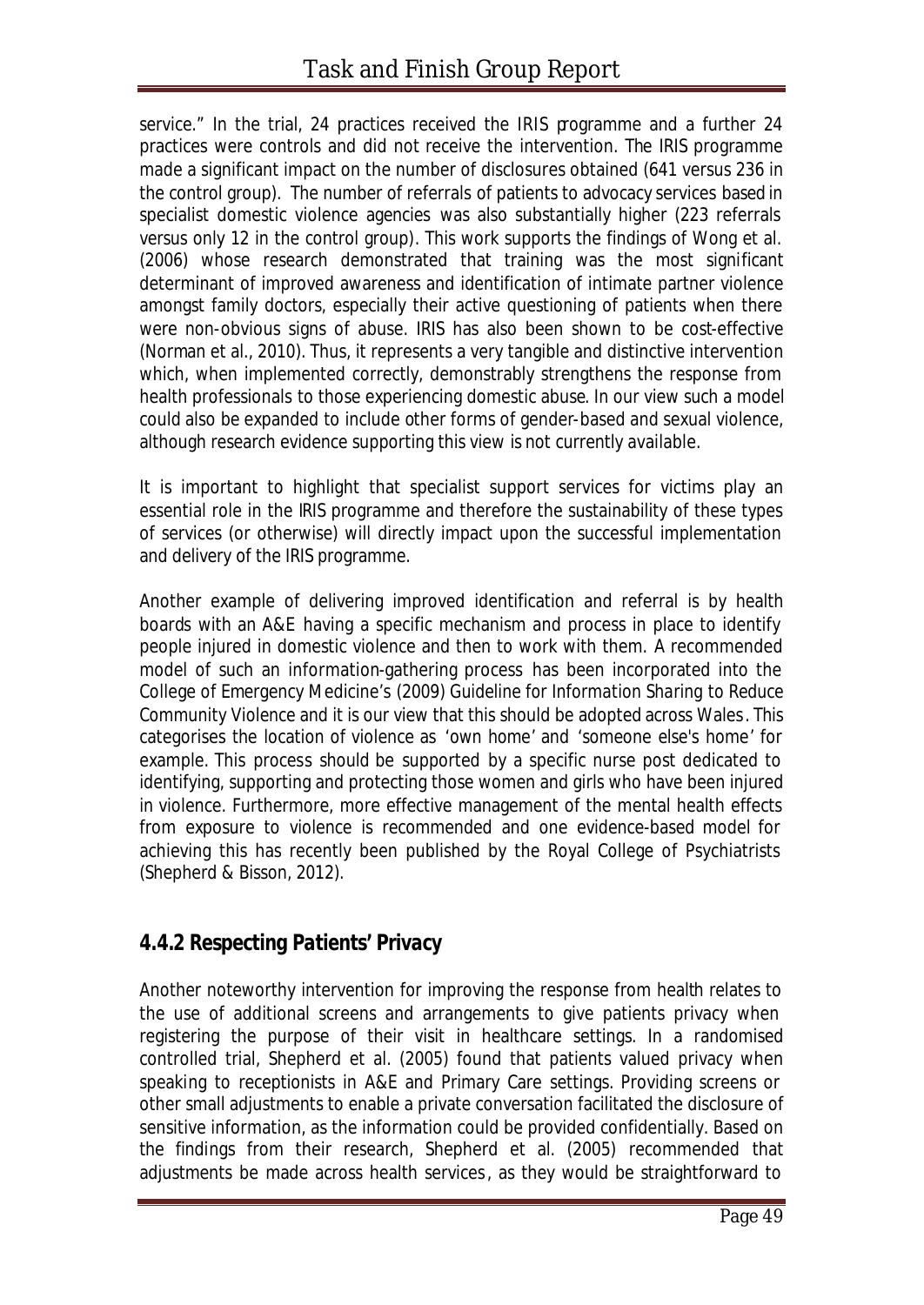provide and would have benefits for patients across the NHS in Wales. As their research reminds us, human rights legislation safeguards the privacy and dignity of patients. Making improvements to the infrastructure of healthcare settings to ensure confidential communication between receptionists and patients appears warranted. This would bring healthcare settings b the same standards for confidentiality as banks and Post Offices, where people expect to be able to confidentially communicate their needs and concerns.

#### *4.4.3 Our Recommendations for Health*

#### **Our recommendations for strengthening the response from health:**

- Linked to our recommendations for compulsory training for frontline practitioners ('lifelong education'), we recommend implementing a multiagency model to facilitate routine enquires across Wales (e.g., IRIS scheme).
- All health boards with an A&E should have a specific mechanism and process in place to identify people injured in domestic violence and then to work with them (e.g., College of Emergency Medicine guideline). This process should be supported by a specific nurse post dedicated to identifying, supporting and protecting those women and girls who have been injured in violence.
- Implement a multi-agency care pathway across Wales to more effectively manage the mental health effects from exposure to violence (e.g., Royal College of Psychiatrists guideline).
- Improve existing building infrastructure to support patient's confidential disclosure (e.g., privacy screens/arrangements within surgeries), to support health professionals in fulfilling their duty 'to ask and to act' across Wales. All new buildings must conform to this requirement.
- The NHS should adopt policies to ensure it can adequately identify and respond to health complications and adverse effects from experiencing forms of violence such as female genital mutilation (FGM), including the provision of reconstructive surgery. <sup>24</sup>

l

<sup>&</sup>lt;sup>24</sup> See for example http://www.bbc.co.uk/news/health-18900803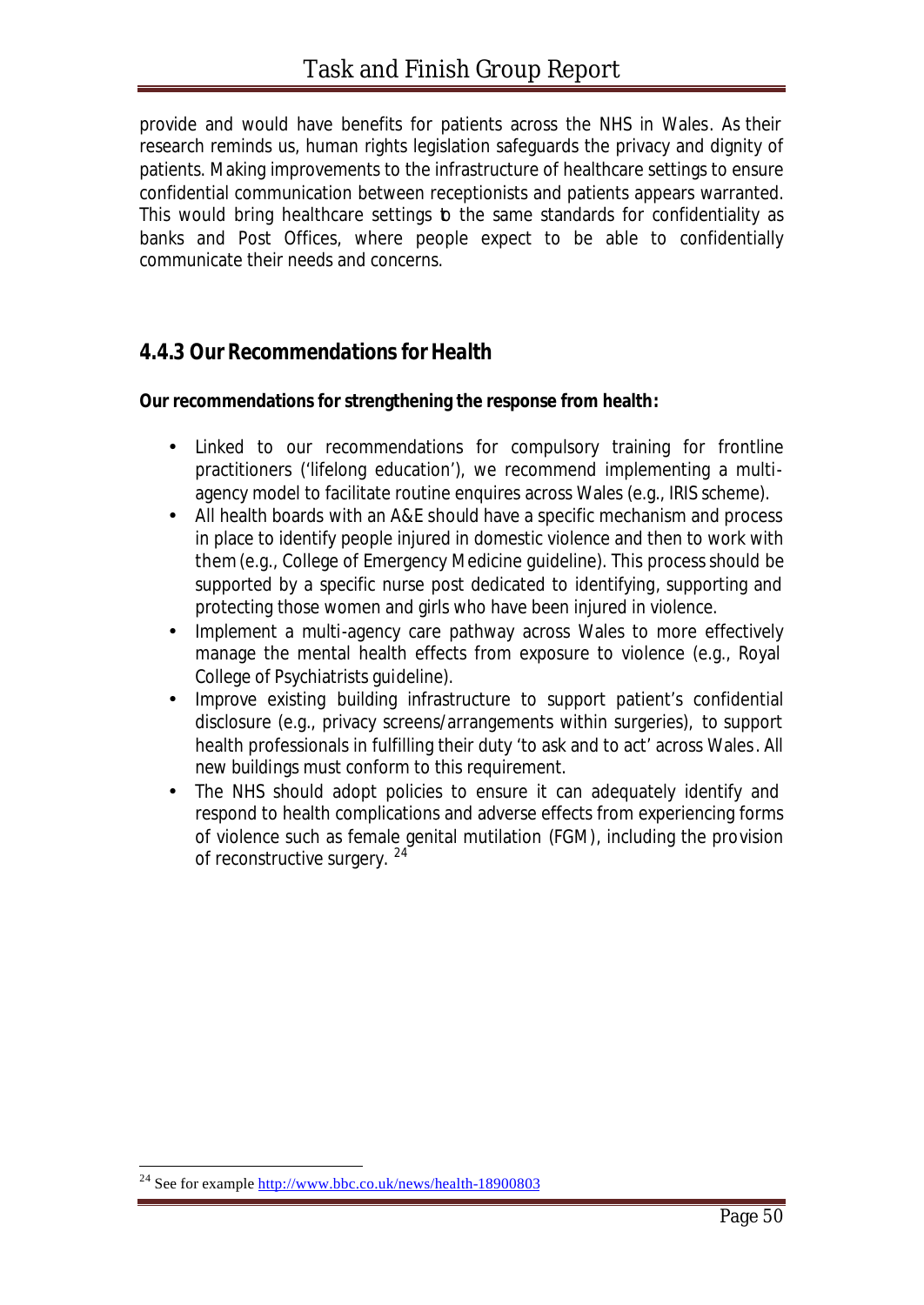## **4.5 STRENGTHENING HOUSING OPTIONS**

*"We want the first choice for people who have experienced domestic abuse to be to remain in their own homes. Where necessary, we want the further development of services that can make it safe for them to do so."* **(WAG, 2009)**

*"….wherever possible, victims should be kept safe in their own homes by the perpetrator having to leave not the victim."* **(WAG, 2010)**

Domestic violence-related homelessness represents a small but significant contributing factor behind homelessness in the UK. As noted by the Welsh Government in their *Domestic Abuse Guidance: Supporting People and Multi-Agency Working,* 'domestic abuse is a major cause of family homelessness and has an adverse impact on family health and wellbeing' (2007; p. 5). Of the 6,255 Welsh households accepted as homeless during the last year, 700 were fleeing domestic violence or the threat of domestic violence (11%). Of these, 270 had dependent children. However, these figures mask regional differences. For example, in Cardiff for the period April-June 2010 there were 175 households accepted as eligible and of these, 40 (23%) indicated that the main reason for the loss of their last settled home was the violent breakdown of a relationship. As noted by Crisis (2008), "*traumatic life experiences, such as sexual abuse and violence, regularly feature in the causes of women's homelessness*." Indeed, 87 of 89 housing applications made in Cardiff during 2009/10 which were due to loss of home as a result of domestic violence were for female applicants (Robinson et al., 2012). In 61 of these cases, the female applicant was a single mother with dependent children.

The housing needs of people made vulnerable or homeless by gender-based, domestic and sexual violence poses a complex service delivery issue involving both statutory and voluntary organisations. Much progress has been made in recent decades in order to meet the needs of these clients; however, gaps and challenges remain that signal the need for a new, smarter, coherent all-Wales approach.

### *4.5.1 Safe and Smart Accommodation Choices*

Emergency temporary accommodation (refuge) has long been a cornerstone of specialist domestic abuse service provision offered in Wales and across the UK by a range of providers. The trauma that women and their children experience as a result of intimate violence and abuse, and the high level of risk that they experience when leaving the perpetrator, mean that women needs safe supported accommodation in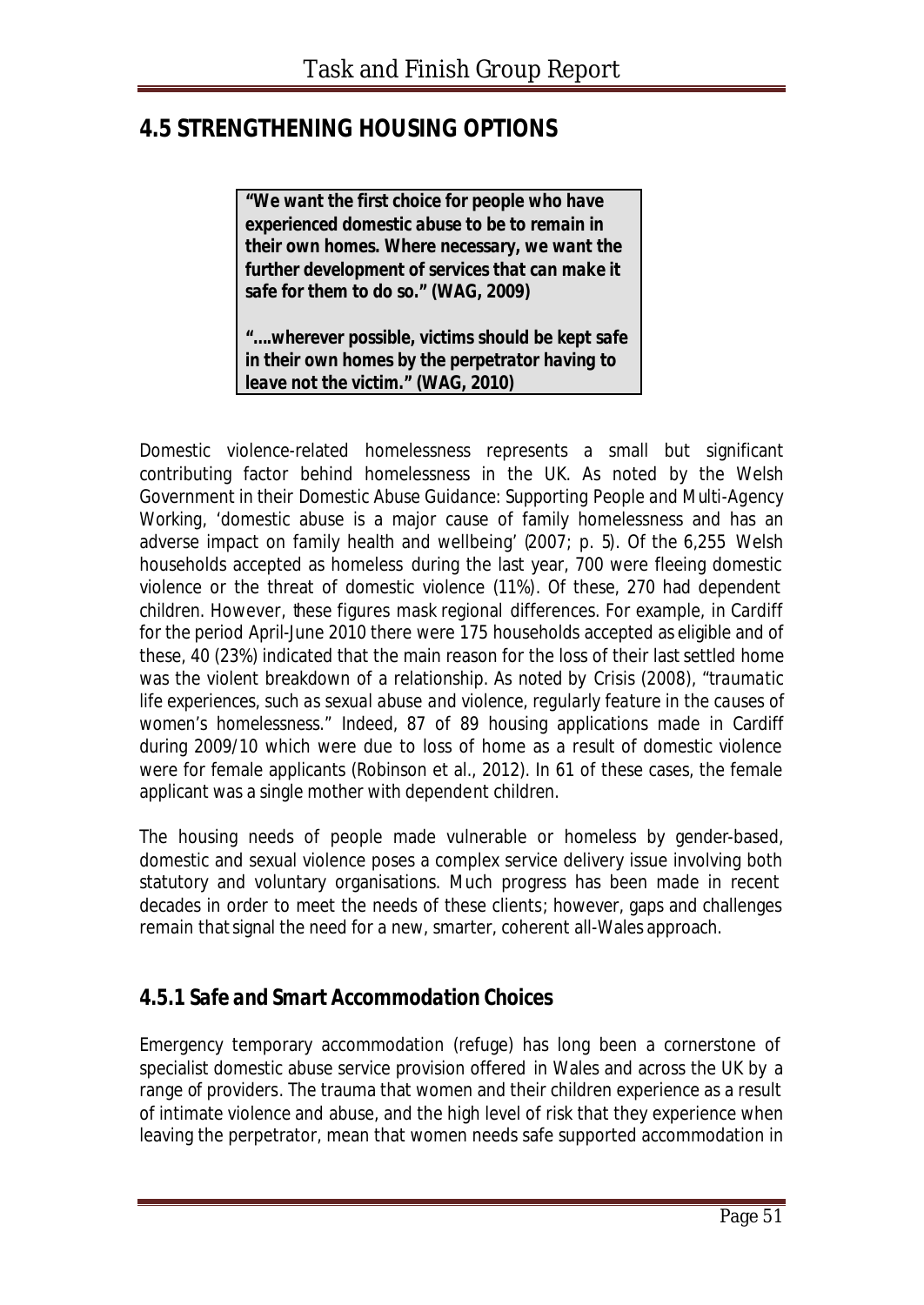which to live before being ready to move to more independent accommodation, or able to return home.

In Wales there are 277 refuge bed spaces available to women fleeing domestic abuse; 271 of these are available to women with children. Thus, a small number of bed spaces are made available for men fleeing domestic abuse. In 2011/12, Women's Aid groups across Wales supported nearly 2000 women and over 1500 children and young people. Women-only safe spaces (Refuges) combine emergency access accommodation with a range of support services, enabling victims (usually women and their children) to have a safe place to live, away from the perpetrator, while they receive specialist support to address their emotional, housing, health and financial needs. The emphasis take by refuge providers is on safety and security, including: physical security; confidentiality of location; and security measures such as CCTV, strengthened doors and panic alarms.

Safety is also paramount in emotional terms. Emotional support is provided within refuges by specially trained workers. Support is also received from peers (i.e., other families within refuge who share similar experiences). Refuge is a safe space where those fleeing domestic abuse can stay while receiving specialist support for dealing with the trauma that they have experienced at the hands of the perpetrator, and receive support while considering their options for the future, including receiving advice about housing and making arrangements for longer-term accommodation. Information and practical support on legal issues, benefits, housing, children's issues and other matters related to the experience of domestic abuse are also provided within refuges. Clearly, refuge provides many benefits to those affected and, in all likelihood, this type of housing option will be needed for many years to come in order to safeguard the most vulnerable at-risk women and children.

However, this Bill provides an opportunity to radically change how refuge is provided within Wales. In England the model has been to widen the number of refuge providers in order to drive down the cost; this has resulted in a de-skilling of the workforce. We believe the opposite strategy should be pursued in Wales; skilling up the workforce for a reduced flow into refuge. Refuge must be viewed as the 'expensive option', both in terms of financial and emotional costs. Our view, therefore, is that refuge should be used as a last resort, and in a proportionate way.

The 'Oxford model' is relevant here in that it manages admissions to acute healthcare by reducing demand. In terms of meeting the housing needs of victims, we propose that the provision of timely, consistent target-hardening to all areas, which is not dependent on the nature of the tenancy, would reduce demand for refuge. Our belief is that only those people that are so at risk that they cannot be made safe in their own homes should access refuge accommodation. Refuge should be provided as a last resort, and time-limited, with a date for move-on accommodation being allocated as soon as is safely possible. The systemic 'Oxford' approach applied to planned admissions into hospitals has resulted in better use of limited resources and better outcomes for patients. This model could be applied equally well to the provision of refuge: clients in emergency situations can be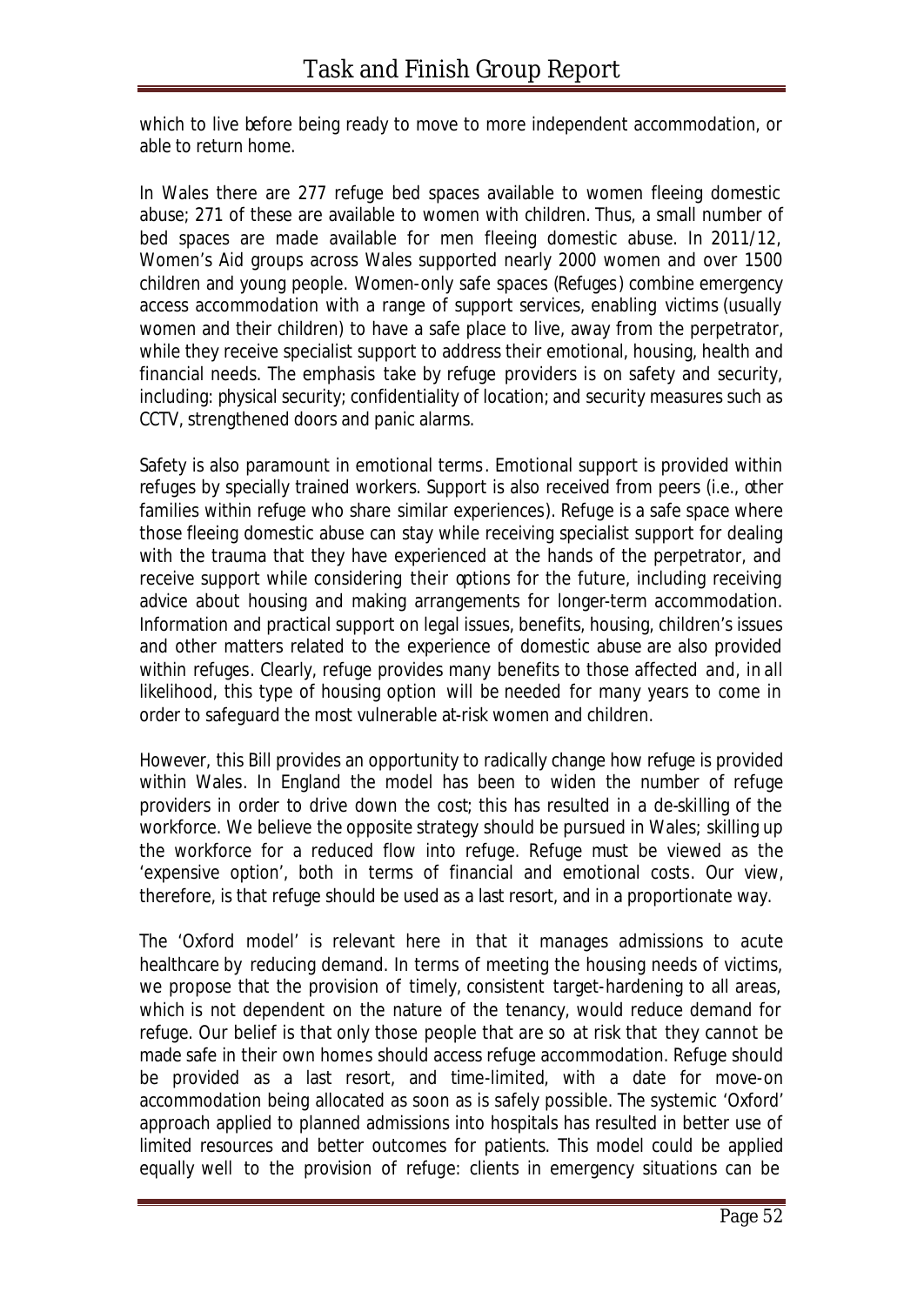accommodated safely, whilst those clients with planned moves into refuge know exactly when they will leave. The model implemented by Cardiff Women's Aid, for example, illustrates how adopting this approach enables more women to move into more appropriate accommodation in a planned and coordinated manner (although the applicability of this model to rural areas has not yet been demonstrated). Such an approach reduces the de-skilling of women victims that we know occurs once they stop being 'in charge/responsible' of their own homes. It reduces the number of children that are moved out of their familiar environments, away from their friends and the things they know, and into refuge.

The report from the Gwent pilot in the *Welsh Domestic Abuse Modernisation Project* found that there was significant 'bed-blocking' in refuge due to families having to stay longer than is required because of a lack of move-on options, further increasing the scarcity of refuge space (Nicholas, 2012). Likewise, consultation with service providers indicated that staying in refuge longer than desired was a concern (often due to re-housing delays and when a woman had no recourse to public funds), and felt that moving from refuge into self-contained supported housing was preferred to staying for a longer period in refuge.

Refuge, by not being integrated into move-on accommodation due to a restricted volume of homes available, has become part of a blocked system. Refuge needs to be seen and treated as an expensive and valuable resource and used in a targeted and skilled way. Thus, smarter use of refuge is interlinked with a sufficient supply of target-hardening services and move-on accommodation, which are discussed in the following sections.

### *4.5.2 Adequate Provision of Target-Hardening*

In the UK, government attempts to prevent homelessness have shifted in recent years from supporting the victim through removing them from their home (i.e., providing refuge accommodation) to looking at solutions to ensure that the victim can remain in their property. This indicates a will to keep the victim and her children in their own home, going to the schools and clubs they know, and close to supportive family and friends. This strategic shift was followed by an enhancement of existing support provision with the introduction of schemes focusing on keeping victims in their homes. These have been developed across the UK with the introduction of the Sanctuary Scheme in England and the HomeSafe scheme in Wales as two examples of target-hardening services. Target-hardening can be defined as the "*installation of physical security measures to a property*" that are undertaken to allow the person to remain safe in their own home and reduce the risk of further crime (Borja, 2009).

Past research on initiatives that include target-hardening provision has shown clear benefits (see also Table 4C, next page). For example, research on Specialist Domestic Violence Courts (SDVC) indicated how victims felt that the inclusion of practical support measures, such as providing new locks and panic buttons, were especially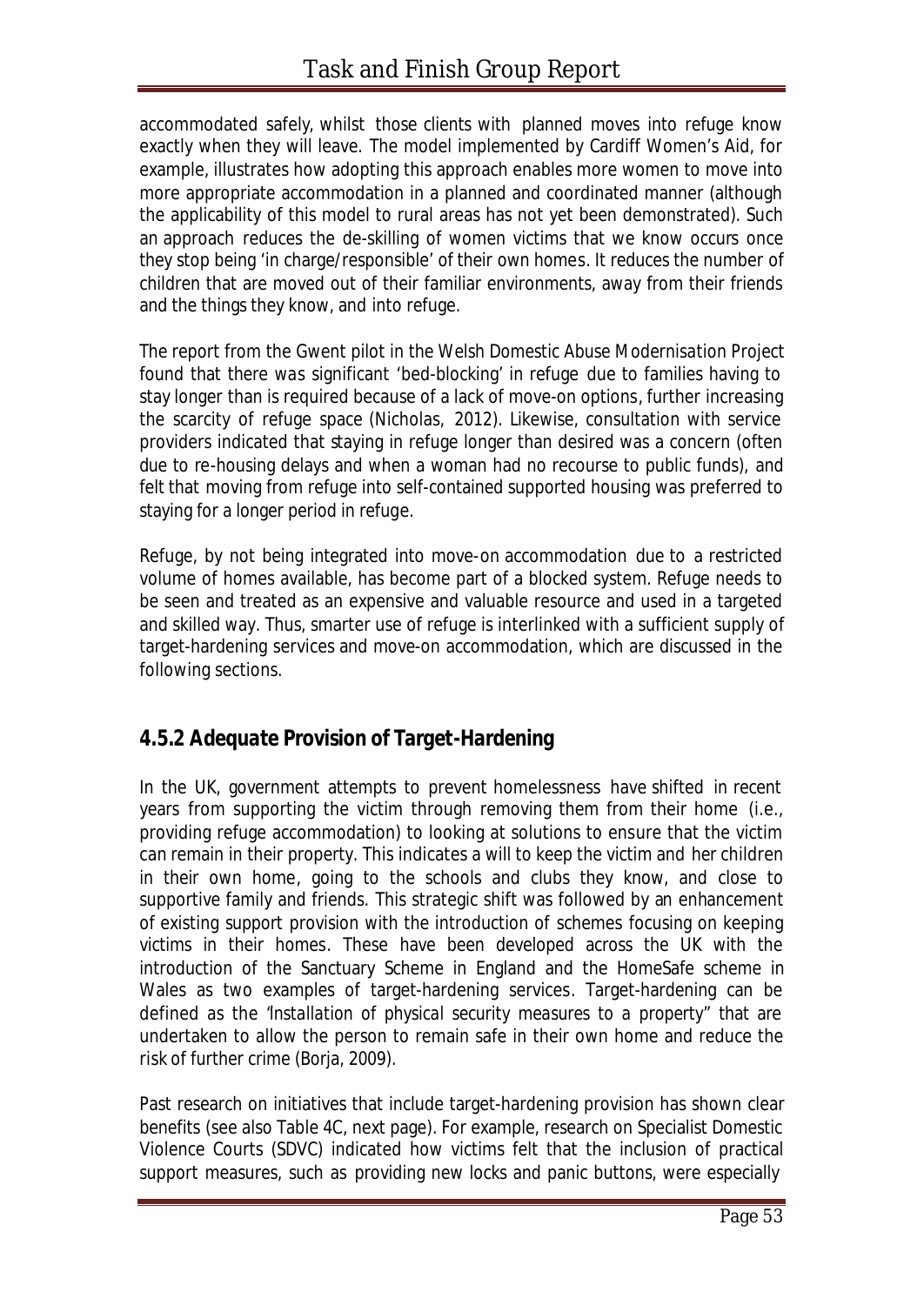invaluable in increasing their feelings of safety (Vallely et al., 2005). Similarly, research on Multi-Agency Risk Assessment Conferences (MARACs), initiated for very high-risk victims of domestic violence, found that the practical assistance undertaken as a result of these multi-agency meetings, in particular having their locks changed, was highly valued. In fact, it was the most often noted service mentioned by the women interviewed (Robinson & Tregidga, 2005). In a recently concluded large multi-site evaluation of providing advocacy services to victims of domestic violence, nearly half of 1247 high-risk victims were provided access to some form of housing security and most victims cited these changes in their housing as facilitating their safety (Howarth et al., 2009). Further evidence illustrating the positive impact of providing target-hardening (free of charge, and by specially trained lock-fitters) from the evaluation of the Cardiff HomeSafe project is provided in Table 4C below.

#### **Table 4C. Keeping victims safe in their own home.**<sup>25</sup>

**Responses from victims of domestic abuse about receiving target-hardening services:**

- **99% felt safer as a result of the service;**
- **87% felt the service would help reduce the violence or threat of violence; and**
- **49% stated they would have had to leave their home without the service.**

*"Anything that helps someone stay in their own accommodation is a winner all round. Some women and children are re-housed in an area where they don't know anyone, on council estates; the kids change schools…and all because the individual is a victim of violence. So if you can encourage the person to stay and it can work for them then…it shows that DV doesn't necessarily have to change your life." [Practitioner]*

*"I think the HomeSafe scheme is a brilliant idea… I am scared to death of my ex-husband and he has forced his way into my home before now. But I know he can't now and my son and I are most safe. Thank You to HomeSafe." [Service User]*

*"We would have had to go into refuge if not for the service, which would have been upsetting for the children". [Service User]*

Currently, target-hardening indicatives are variable across Wales, in relation to availability and who is funding the project. A recent study found that targethardening was provided to victims of domestic abuse in 21 out of 22 local authority

l

<sup>25</sup> Robinson et al. (2010) *Final Evaluation Report on the Cardiff HomeSafe Project*.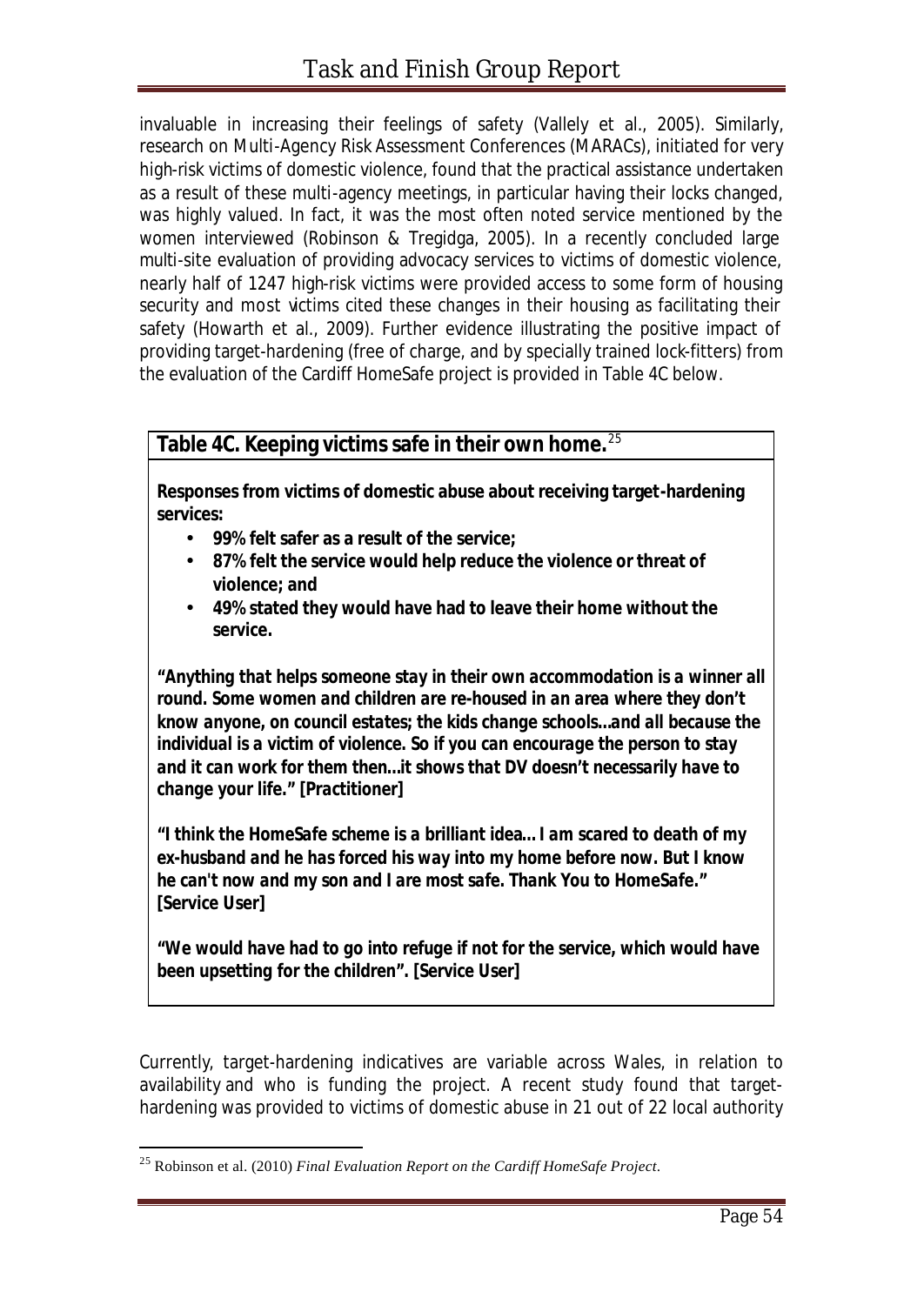areas in Wales (Borja, 2009). Although this might suggest that the provision of target-hardening is mainstreamed in Wales, these services are only able to respond to a fraction (<10%) of the total number of victims of domestic abuse who might benefit from them (Borja, 2009). Furthermore, the unfortunate reality is that many of these schemes have lost their funding since the 2009 report, including the very highly commended and respected Cardiff HomeSafe scheme which had been in operation since 1995.

Wales has never had a systematic approach to target-hardening; it was dependent on where you lived and the nature of your tenancy. This is highly problematic. Welsh Government along with Local Authorities are not living up to the promises made in the *10-Year Homelessness Plan* nor the *Right to be Safe* strategy. Target-hardening should be provided to adequate levels and embedded into supportive multi-agency responses such as Cocoon Watch, DACCs and MARACs. By integrating targethardening into all Housing Association maintenance functions, an all-Wales service could be provided at low cost. Thus, target-hardening would be delivered both to tenants (as part of tenancy agreements) and to non-tenants (as part of their community responsibility, to develop wider community stability). The cost of this would be balanced with the cost savings from reducing refuge demand.

Research evidence along with extensive practitioner experience indicates that there are many women who wish to stay in their own homes and target-hardening initiatives would enable this to happen with increased confidence. If we wish to sure that all women are safe from harm and are able to exercise control over the choices they make in relation to their lives, then the provision of target-hardening must play an important part (but only if the risk posed by staying in the property is not deemed by trained professionals to be too great, in which refuge accommodation would be the more appropriate intervention).

Furthermore, we feel that basic target-hardening initiatives such as changing locks on properties should be an integral part of ALL landlords' responsibilities and should be available to ALL victims regardless of their (current) level of risk. Such basic target-hardening of a property to reduce the chances of the perpetrator returning and letting themselves back in could be the most appropriate response, coupled with police action if necessary. It is not unusual for the woman to be rendered helpless to stop him returning and for the violence and abuse to be re-established for the sake of the cost of a new lock. Evidence from specialist providers shows that women will state that it was safer to "let" the perpetrator back into the property as she then knew where he was rather than face the uncertainty of when he may "appear" again without warning.

Actions such as changing the locks, installing a panic alarm in premises, or putting a police marker on the property can serve as a deterrent to the offender whilst increasing feelings of safety and well-being for the victim. Target-hardening, however, *must* be part of a coordinated multi-agency response to ensure that it is deployed professionally as well as safely.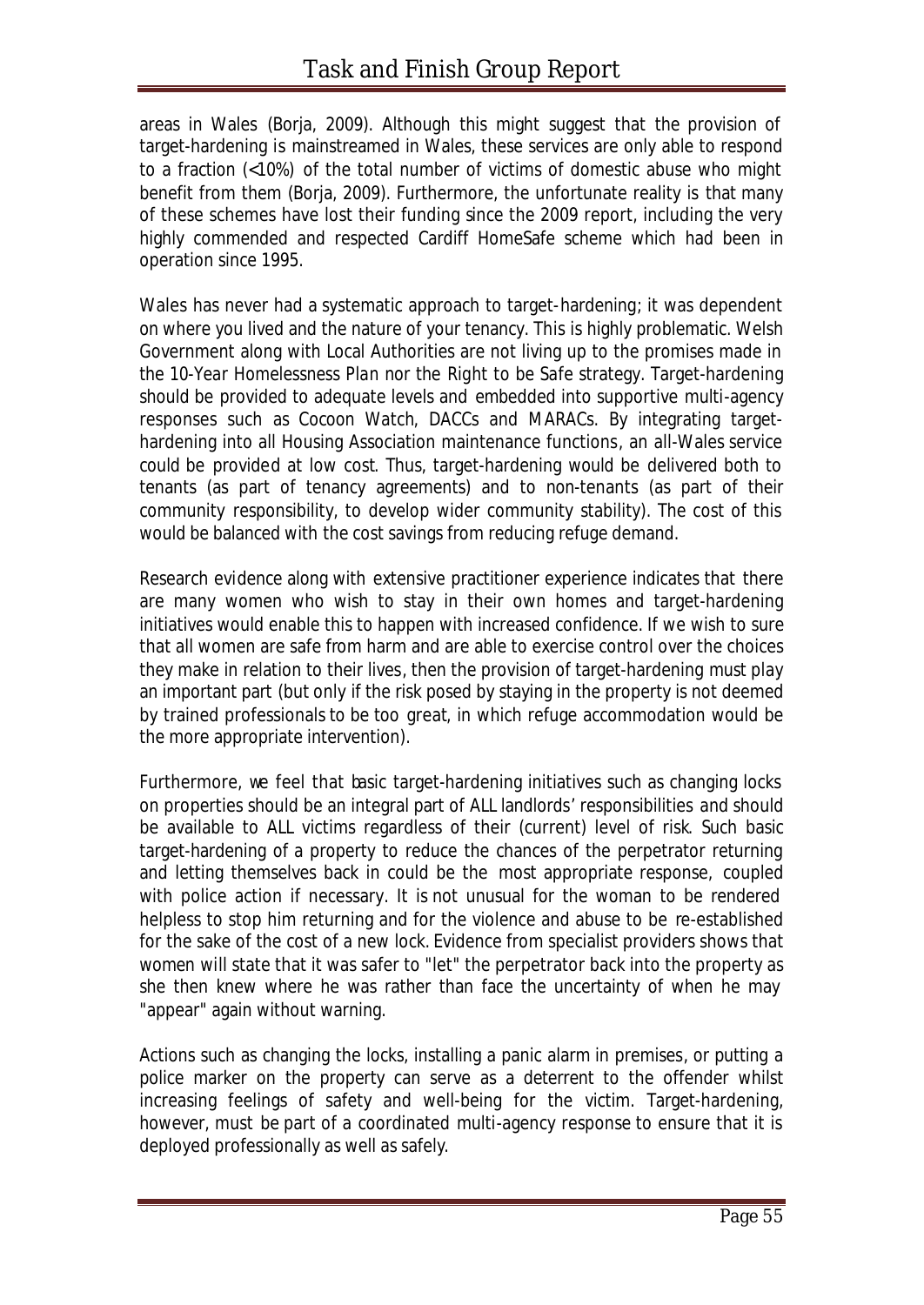#### *4.5.3 Sufficient Supply of Move-On Accommodation*

In Wales there is a lack of move-on accommodation (i.e., accommodation for women and their children who have experienced domestic abuse following their stay in emergency temporary (refuge) accommodation) primarily due to lack of availability in relation to social housing. Consequently, private rented accommodation is becoming more of an option for move-on accommodation, rather than local authority or social housing. There is an urgent need for increased availability and quality of move-on accommodation, as noted within the Welsh Government's violence against women strategy, *The Right to be Safe* (2010) and its latest (2010/11) Annual Report. The current lack of suitable move-on accommodation results in refuges being unable to fulfil their intended purpose of emergency, temporary accommodation, because women and their children stay for longer periods due to a lack of move-on accommodation. Therefore, we feel that addressing the lack of move-on social housing through the private rented sector must be viewed as a positive option, so long as there are regulatory controls in place.

The report from the Gwent pilot in the *Welsh Domestic Abuse Modernisation Project* found that most housing officers felt that development of second stage move-on and alternatives to refuge accommodation-based provision were priority issues (Nicholas, 2012). The report suggested that social landlords have both the capacity and scope to develop policies and practice that increases the choice, protection and housing options for their tenants who are suffering from, or at risk of domestic abuse. Landlords could do more for tenants who are experiencing domestic abuse, look at all options especially target-hardening and tenancy transfer, to avoid homelessness presentations and the disruption this causes to families. A notable example of good practice in this regard was provided by Bron Afon Community Housing in Torfaen (Gwent).

Most women are reluctant to move into private rented sector accommodation for a number of reasons, but ultimately this is reflective of concerns in relation to the standard of the property, the insecurity of tenure (concerns around settling for 6 months and having to move again), and that some private landlords are less scrupulous than social housing landlords. The *Homes for All* consultation has allowed for providers to express their thoughts on how the private sector can be held accountable so that tenants can be afforded peace of mind. It is worth noting that Shelter report that most of their casework is in relation to private landlords so the concept of regulating private landlords should be seen as a viable option.

Another pressing issue concerns women's experiences with frontline staff that deal with applications of homelessness. There is an urgent need for the Housing (Wales) Bill to mandate training housing staff on the dynamics and realities of domestic abuse, so that they can deal with this client group with sensitivity and find solutions that will meet their specific, and often broad-ranging, needs.

Finally, the Welsh Government should ensure that the Housing (Wales) Bill commits to maintaining specialist, women-only support services for women and their children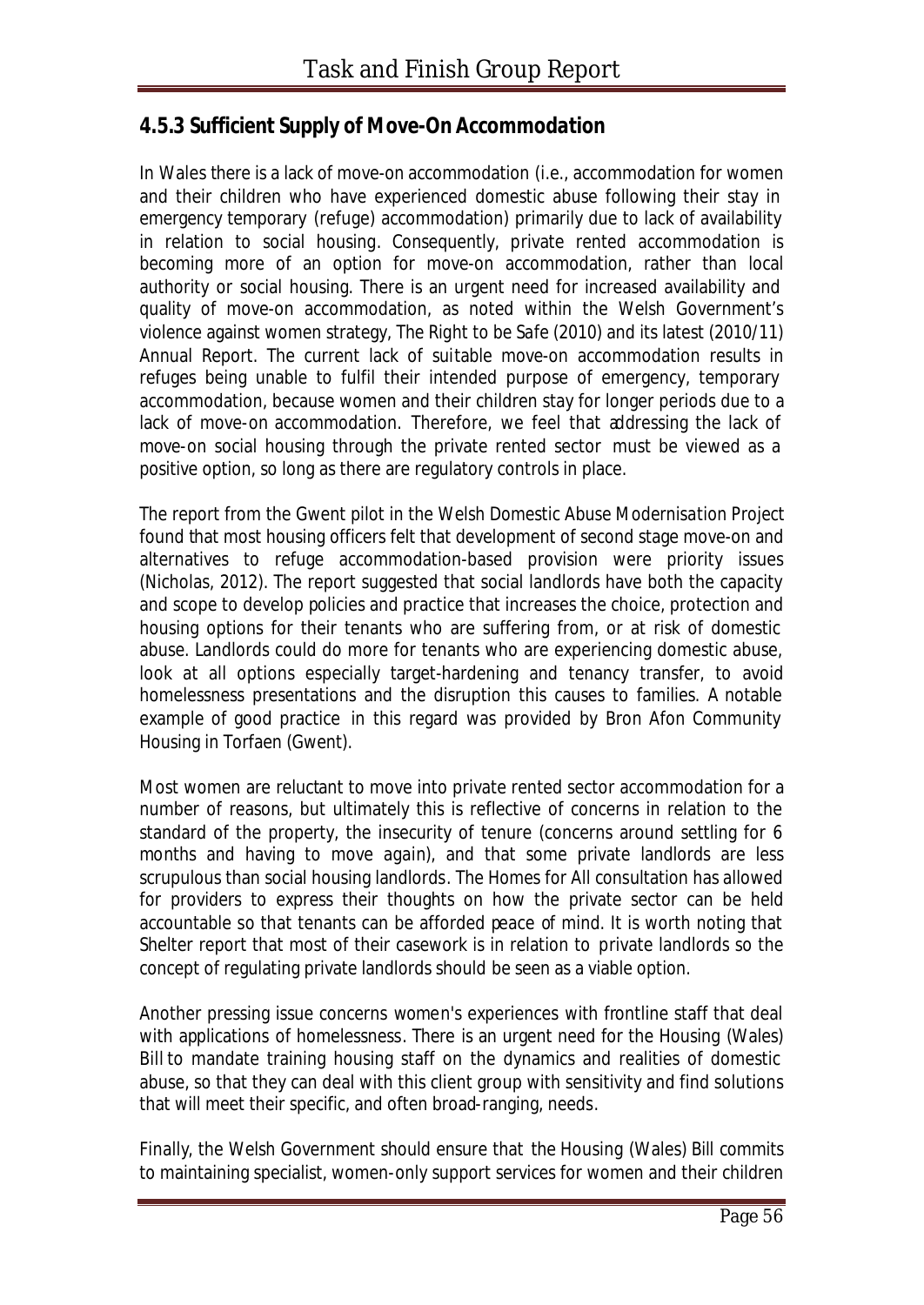who have experienced domestic abuse. Recently, there has been a worrying trend of moving away from commissioning women-only specialist services to the commissioning of gender-neutral contracts. We feel that this does not assist in the understanding of the gendered nature of domestic abuse nor does it ensure that men who are victims receive a service that is based on their specific needs as a client group. The Commissioner could play a very important role in this regard, by ensuring that women-only specialist services continue to be funded.

#### *4.5.4 Our Recommendations for Housing*

#### **Our recommendations for strengthening housing options include:**

- Make available a fast and effective target-hardening service to all, regardless of tenancy/owner occupation status, which is linked to police watch and police drive by models to ensure that a priority response is provided to victims who have received target-hardening.
- Integrate target-hardening into all Housing Association maintenance functions, so that an all-Wales service can be provided at low cost.
- Refuge must be used as intended: as temporary emergency safe accommodation (for those most at risk of harm or in need of a safe place), for short periods and as the last resort, with more resources over time (as the prevention and early interventions begin to affect change) being directed to keeping the victim in their own home or locality.
- Multi-agency targets should be set that aim to: a) reduce admissions to refuge and b) reduce time spent in refuge, whilst not placing women and children at increased risk of harm.
- Provide open access to refuge for local women and their children which may be short term, whilst the home is target-hardened or the perpetrator arrested or managed/recalled.
- Increased options for move-on accommodation should be available to meet the needs of victims who have to be moved from their homes permanently.
	- o Provide an adequate supply of social housing and/or private rented accommodation that is safe and subject to regulatory controls (e.g., a Code of Practice for private sector landlords).
	- o Re-housing must be achieved in a timely way, and informed by an assessment of the victim's risk.
	- o Consider developing 'move-on panels' across Wales to facilitate the deployment of appropriate housing options.
- Mandatory training for housing officers to ensure a sensitive and professional response to those experiencing violence and abuse.
- Implement robust eviction and removal-from-tenancy procedures for perpetrators, using the civil standard of proof. New tenancies should state clearly that any form of violence against women or domestic abuse constitutes a breach of tenancy by the perpetrator so that, in the case of joint tenancies, one party can be evicted.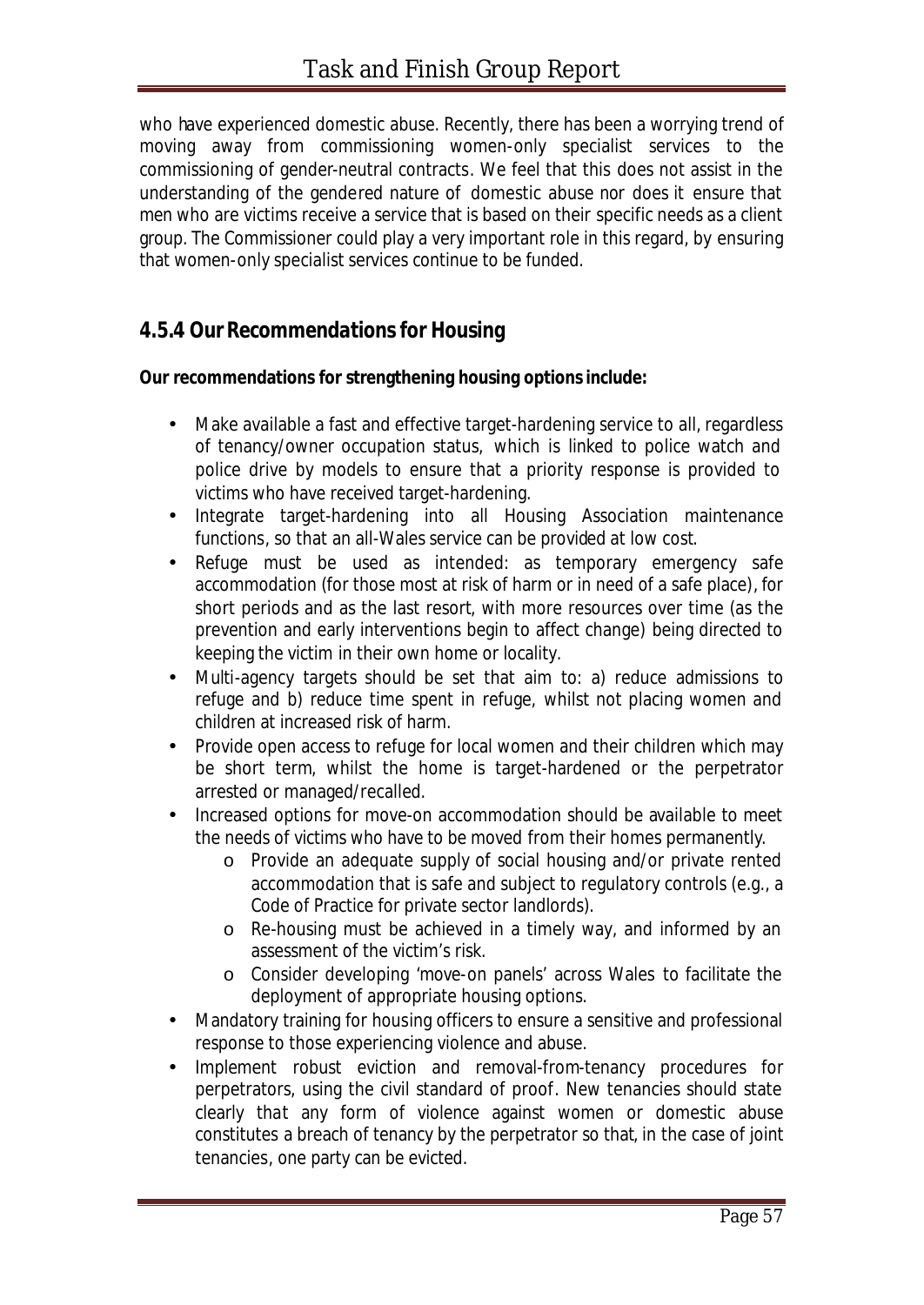• Ensure the long-term work of enabling victims/survivors to recover and face the world, able to make good choices for themselves and their children, goes on, but is no longer intrinsically linked with housing provision.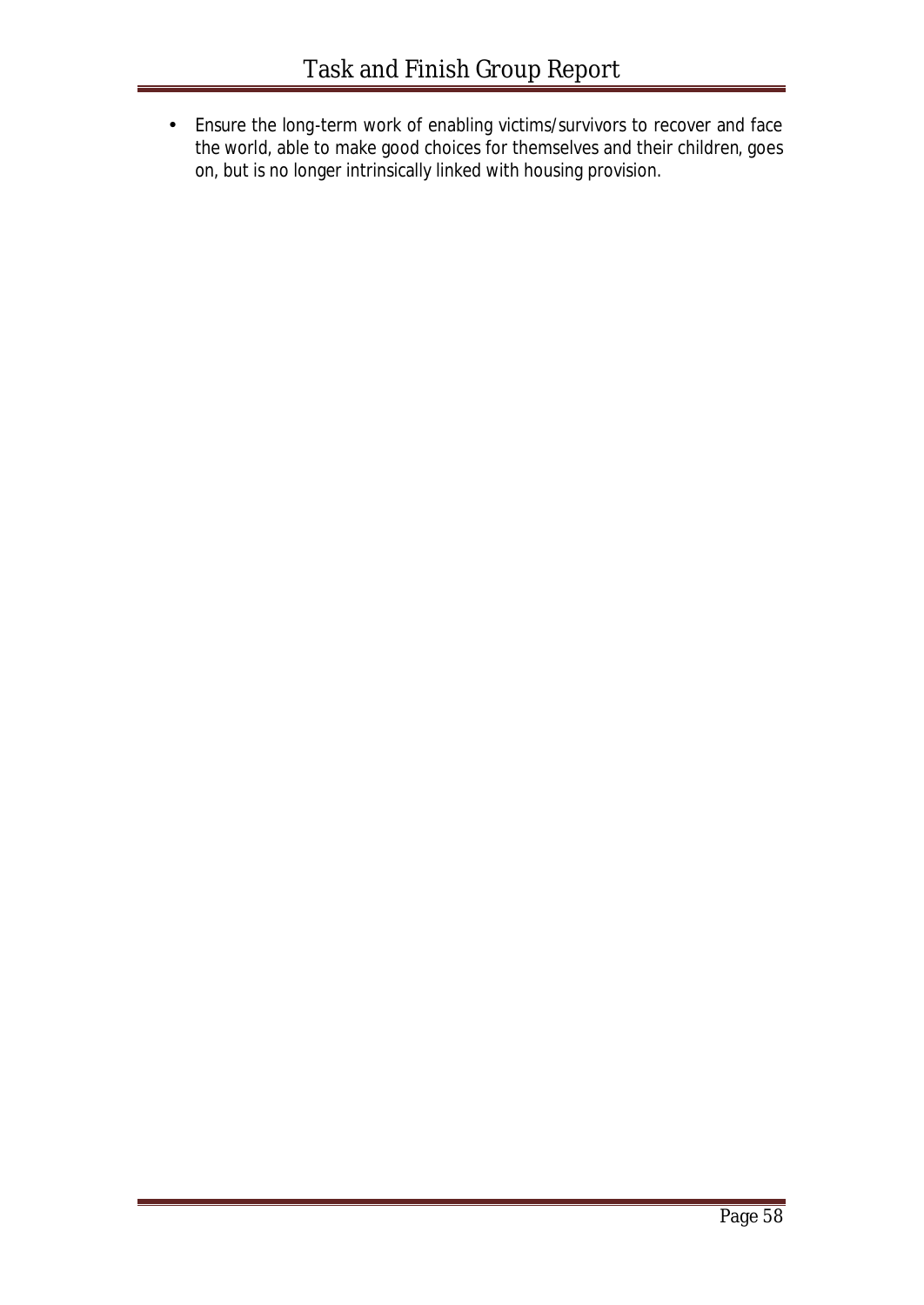# **Chapter 5. CONCLUDING DISCUSSION**

This final chapter provides a summary of the recommendations we have made, followed by a brief discussion and concluding statement.

## **5.1 SUMMARY OF RECOMMENDATIONS**

#### *5.1.1 Leadership*

- Establish a new mechanism for strategic leadership and holding public services to account (e.g., a 'Commissioner for Ending Violence Against Women').
- Establish a supportive structure, with a focus on research and analysis, to enable the Commissioner to achieve his or her stated objectives (e.g., a 'Welsh Observatory on Violence Against Women').

#### *5.1.2 Better education and public awareness*

Public awareness

- Implement a duty on public bodies to provide public awareness campaigns (national and local) on all forms of intimate violence that predominantly affect women and girls (domestic violence; sexual violence; honour-based violence; female genital mutilation; forced marriage; trafficking). These should be developed in consultation with specialist service providers for accuracy and proper messaging.
- Information about the 'All-Wales Domestic Abuse and Sexual Violence Helpline' should be displayed prominently within agencies across the public, voluntary and private sectors.

Compulsory education

- Preventative education about gender equality, healthy relationships, safety and respect should be made statutory within the Welsh PSHE curriculum in order to tackle all forms of violence against women and girls.
- Statutory guidance should be issued to schools to promote a 'whole school' approach, linked to the safeguarding agenda.
- In addition to schools, preventative programmes should be delivered in other settings to reach all children/young people across Wales, including those who are not in mainstream education (e.g., young people not in employment or education, NEETs), again linked to the safeguarding agenda.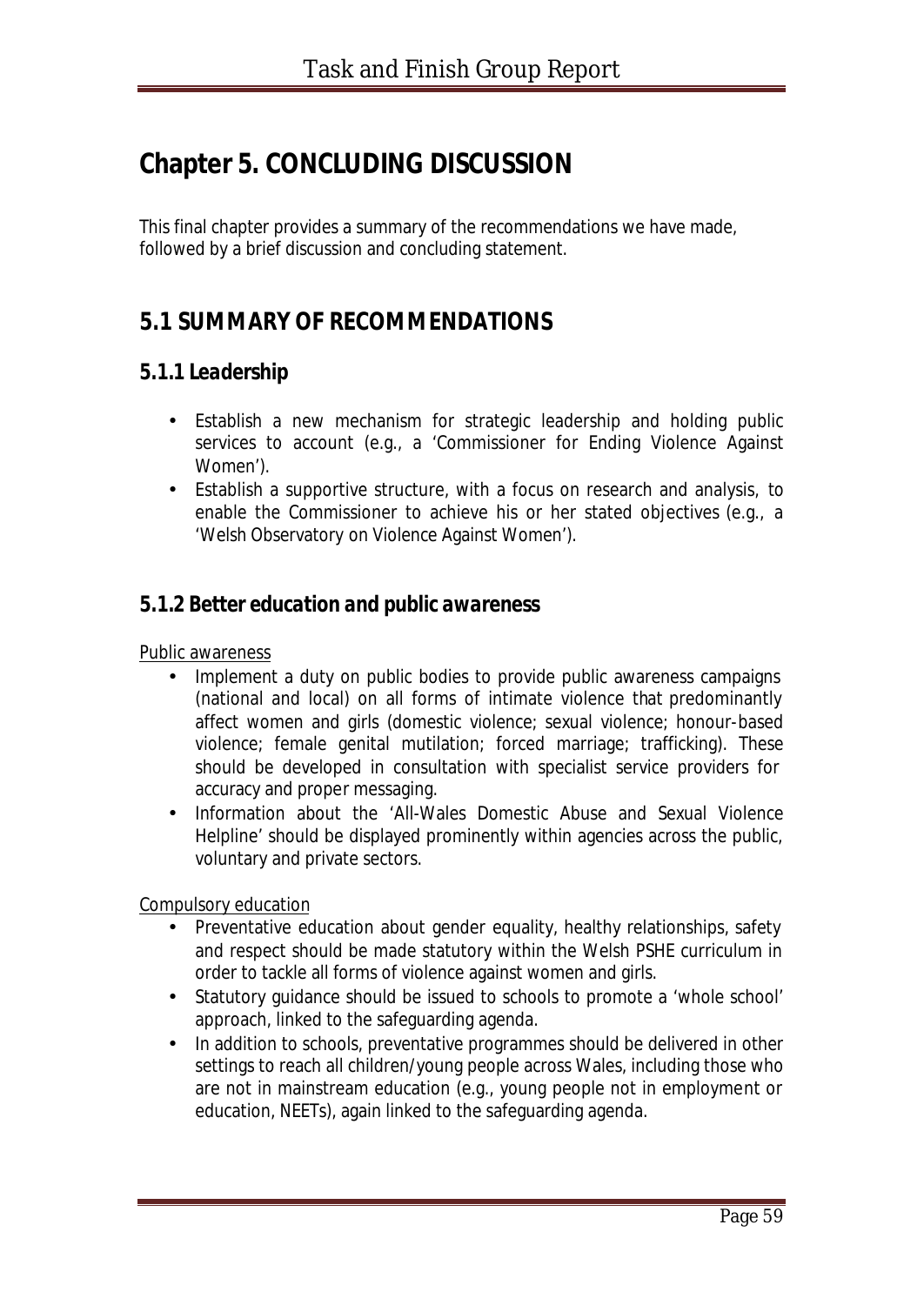#### Training professionals

- Mandatory training for frontline service providers that is sector specific and nationally developed so the message is consistent across Wales. This training should be linked to a CPD qualification. Only evidence-based training should be delivered, and ideally the training would be combined with other mandatory training (e.g., diversity or safeguarding).
- Provide a summary of evidence-based approaches for frontline professionals. This summary would need to be commissioned and employers should take responsibility for circulating it to their employees.
- Agencies should ensure that funding is allocated and used to provide professional interpreters, or should use trustworthy services such as language line (http://www.languageline.co.uk/). Agencies should be required to demonstrate that the interpreters they have procured are bound by an appropriate code of conduct and have undergone relevant training.

#### *5.1.3 Strengthening services*

#### Multi-agency work

- Place a statutory duty on devolved public sector bodies to contribute to a multi-agency process that manages risk and improves safety for victims (e.g., Multi-Agency Risk Assessment Conferences or MARACs).
- Provide routine, consistent long-term funding for specialist support services for victims.
- Strengthen services for low and medium-risk victims through the introduction of a common assessment and care pathway utilising the national helpline to support other professionals manage a disclosure, risk assessment, safety plan, and referral.
- Place a statutory requirement on public bodies to share relevant information though agreed multi-agency information sharing protocols.
- Strengthen standards of one-stop-shops and support the co-location of services.
- Support the consistent implementation of RESPECT accredited perpetrator programmes across Wales

#### Health

- Linked to our recommendations for compulsory training for frontline practitioners ('lifelong education'), we recommend implementing a multiagency model to facilitate routine enquires across Wales (e.g., IRIS scheme).
- All health boards with an A&E should have a specific mechanism and process in place to identify people injured in domestic violence and then to work with them (e.g., College of Emergency Medicine guideline). This process should be supported by a specific nurse post dedicated to identifying, supporting and protecting those women and girls who have been injured in violence.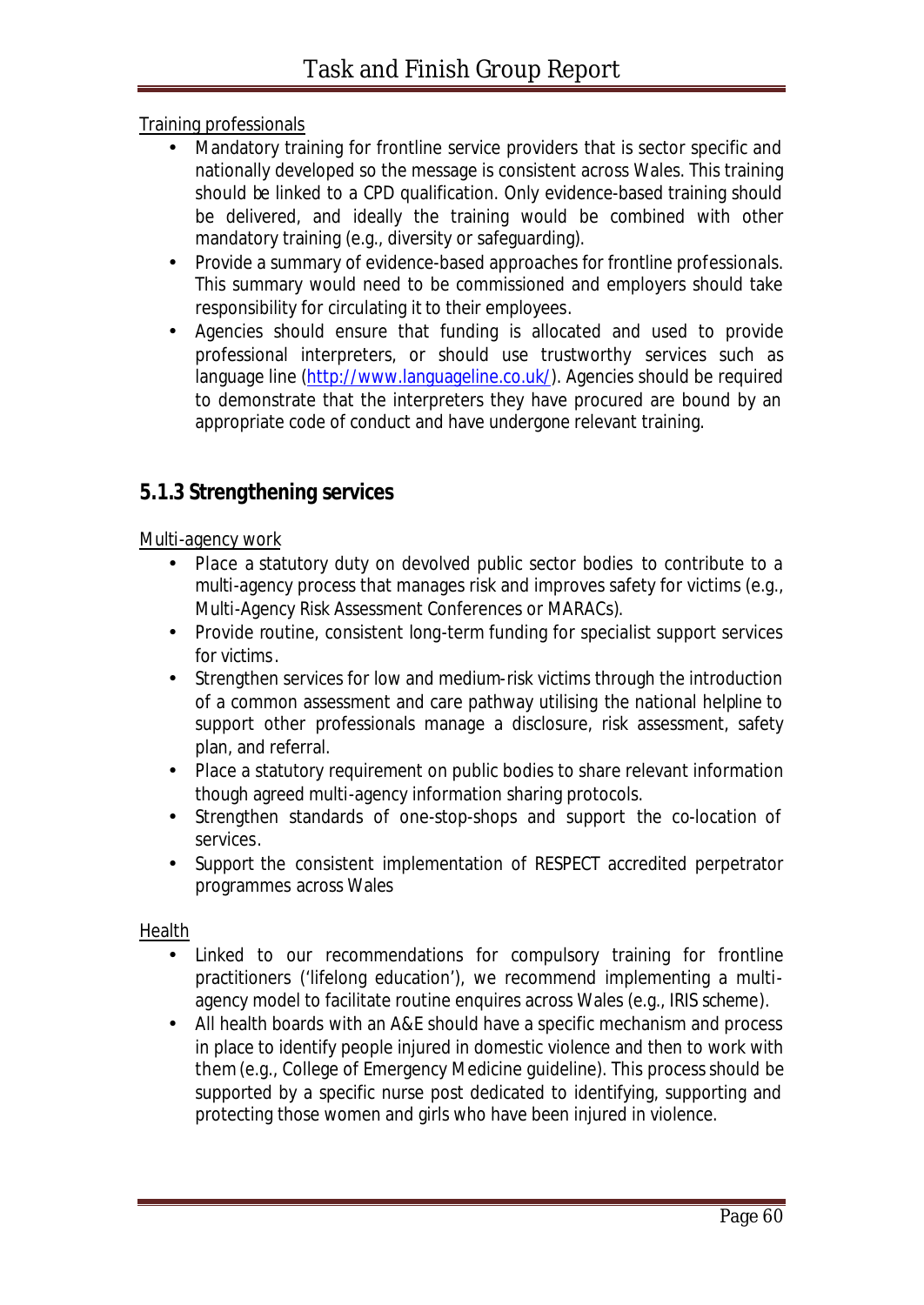- Implement a multi-agency care pathway across Wales to more effectively manage the mental health effects from exposure to violence (e.g., Royal College of Psychiatrists guideline).
- Improve existing building infrastructure to support patient's confidential disclosure (e.g., privacy screens/arrangements within surgeries), to support health professionals in fulfilling their duty 'to ask and to act' across Wales. All new buildings must conform to this requirement.
- The NHS should adopt policies to ensure it can adequately identify and respond to health complications and adverse effects from experiencing forms of violence such as female genital mutilation (FGM), including the provision of reconstructive surgery.

#### Housing

- Make available a fast and effective target-hardening service to all, regardless of tenancy/owner occupation status, which is linked to police watch and police drive by models to ensure that a priority response is provided to victims who have received target-hardening.
- Integrate target-hardening into all Housing Association maintenance functions, so that an all-Wales service can be provided at low cost.
- Refuge must be used as intended: as temporary emergency safe accommodation (for those most at risk of harm or in need of a safe place), for short periods and as the last resort, with more resources over time (as the prevention and early interventions begin to affect change) being directed to keeping the victim in their own home or locality.
- Multi-agency targets should be set that aim to: a) reduce admissions to refuge and b) reduce time spent in refuge, whilst not placing women and children at increased risk of harm.
- Provide open access to refuge for local women and their children which may be short term, whilst the home is target-hardened or the perpetrator arrested or managed/recalled.
- Increased options for move-on accommodation should be available to meet the needs of victims who have to be moved from their homes permanently.
	- o Provide an adequate supply of social housing and/or private rented accommodation that is safe and subject to regulatory controls (e.g., a Code of Practice for private sector landlords).
	- o Re-housing must be achieved in a timely way, and informed by an assessment of the victim's risk.
	- o Consider developing 'move-on panels' across Wales to facilitate the deployment of appropriate housing options.
- Mandatory training for housing officers to ensure a sensitive and professional response to those experiencing violence and abuse.
- Implement robust eviction and removal-from-tenancy procedures for perpetrators, using the civil standard of proof. New tenancies should state clearly that any form of violence against women or domestic abuse constitutes a breach of tenancy by the perpetrator so that, in the case of joint tenancies, one party can be evicted.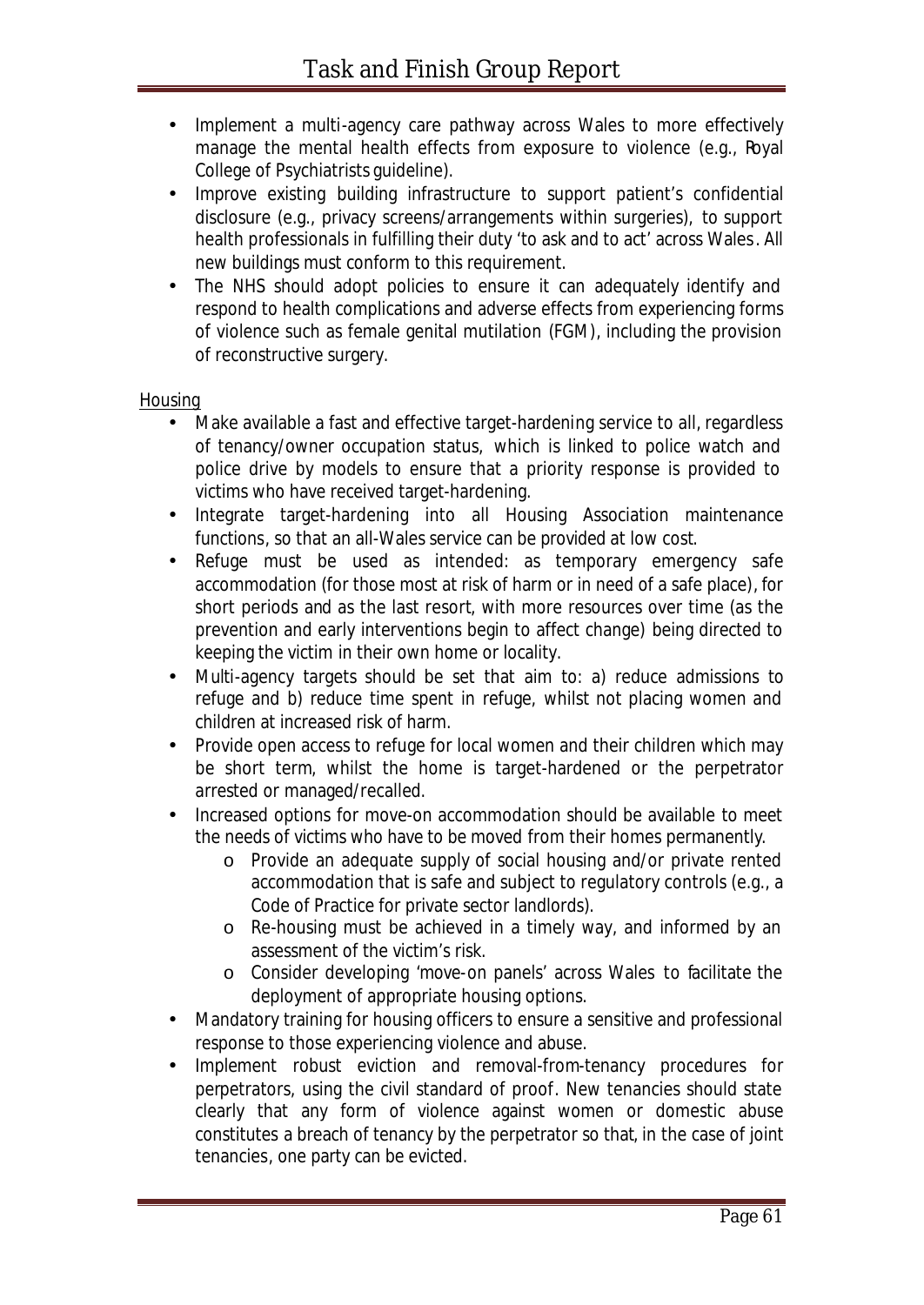• Ensure the long-term work of enabling victims/survivors to recover and face the world, able to make good choices for themselves and their children, goes on, but is no longer intrinsically linked with housing provision.

## **5.2 DISCUSSION**

Our view is that the recommendations contained in this report reflect an *integrated* approach. For example, our recommendations related to the provision of refuge accommodation are linked to our recommendations that target-hardening services be provided, along with an adequate supply of safe and appropriate move-on accommodation. Likewise, our recommendation that a professionally recognised qualification be established for frontline service providers has a direct bearing on the success of rolling out a model for routine enquiry by health providers across Wales.

As each chapter contains recommendations that are interdependent on each other, it would be unwise to 'pick and choose' from our recommendations. Instead, they should be adopted as a comprehensive, coordinated approach. We believe that our recommendations, taken as a whole and rigorously and faithfully implemented, represent the best chance of achieving the Welsh Government's vision for a '*self confident, prosperous, healthy nation and society which is fair to all*'.

One of the key ingredients identified within our recommended approach is the introduction of a new 'Commissioner for Ending Violence Against Women in Wales'. The Commissioner's role is essential if Welsh Government is to successfully develop and implement the recommendations we propose for *preventing* VAW (lifelong education, whole schools approach, uniform practitioner training, public awareness campaigns, etc). The Commissioner's role is equally vital if Welsh Government is to effectively *respond* to VAW (improved multi-agency working, a better response from health, smarter housing options for those affected by violence and abuse, etc). We envision the Commissioner as a short-term appointment (perhaps 5 or 7 years); the investment of a few years to lay the foundation stones for a lasting change in Wales. Rather than adding an unnecessary layer of bureaucracy, he or she will provide a focus for leadership and strategic direction in the short term, facilitating the implementation of a coherent and consistent nation-wide approach that will last for the long term. We do not envision that the broad spectrum of recommended changes outlined in this report could be successfully implemented without a dedicated position of leadership at a national level to drive them forward.

Furthermore, we do not think it likely that a 'Commissioner for Ending VAW' could be effective in their role without the support of an office dedicated to research and analysis of VAW. This 'national observatory' would support the Commissioner by ensuring that decisions are evidence-based. If the Commissioner is to deliver a comprehensive all-Wales approach of a high standard then he or she will need to receive timely, robust analyses on a wide and changing spectrum of issues in order to challenge ineffective policies and practices.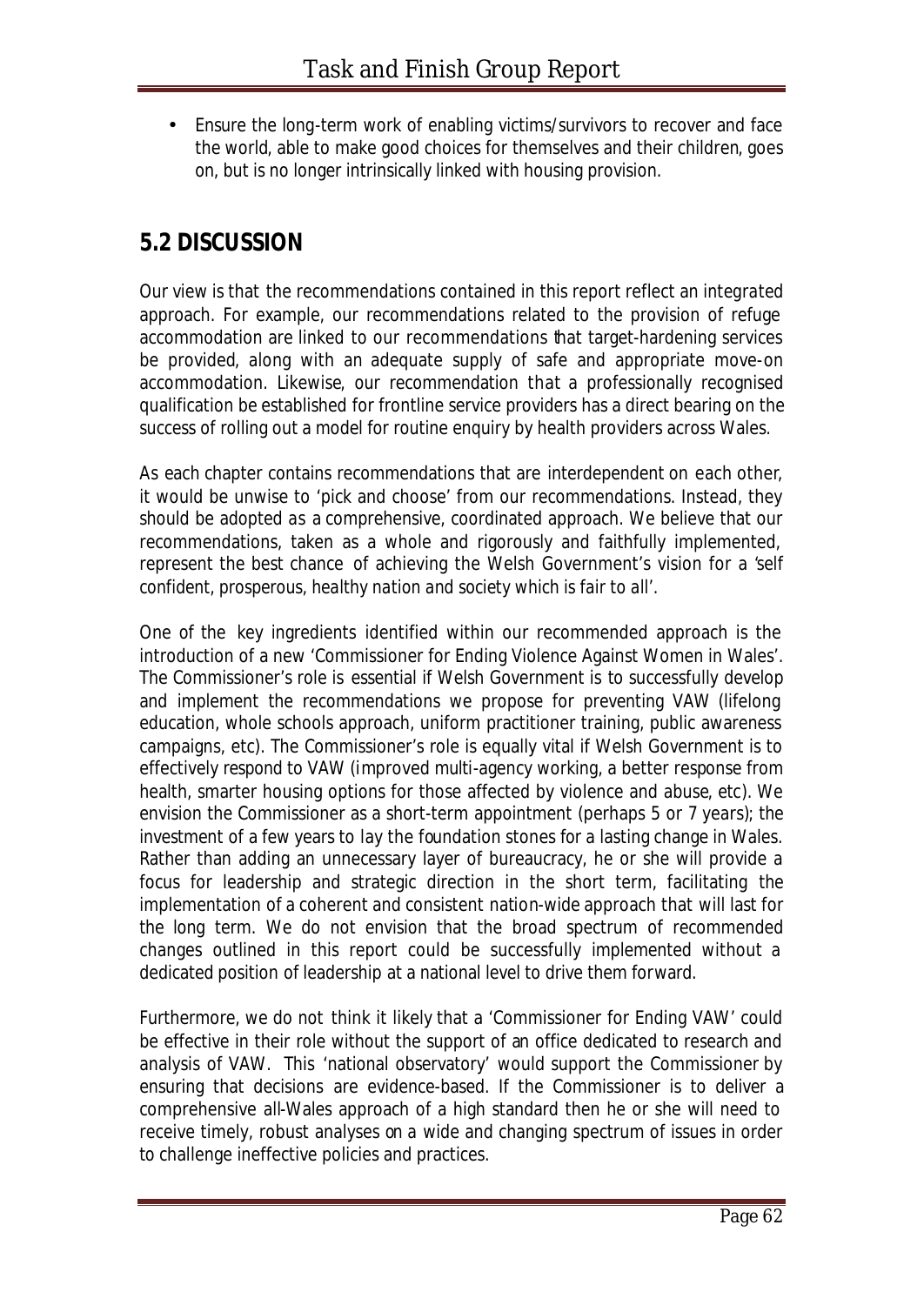## **5.2 CONCLUSION**

This Bill represents an opportunity for real change in Wales. Judging from the level of attention paid to the Spain's *Organic Act on Integrated Protection Measures against Gender Violence* (2004), with its wide-ranging reforms for tackling violence against women, there is no doubt that the Bill will thrust Wales into the international spotlight. The Bill is widely anticipated across the UK, Europe and beyond, both for its symbolic value and its practical content. The Welsh Government has an opportunity to demonstrate inspired vision and strong leadership, and to tread a clear path for future nations by demonstrating how a developed and forwardthinking country responds to this significant and far-reaching issue.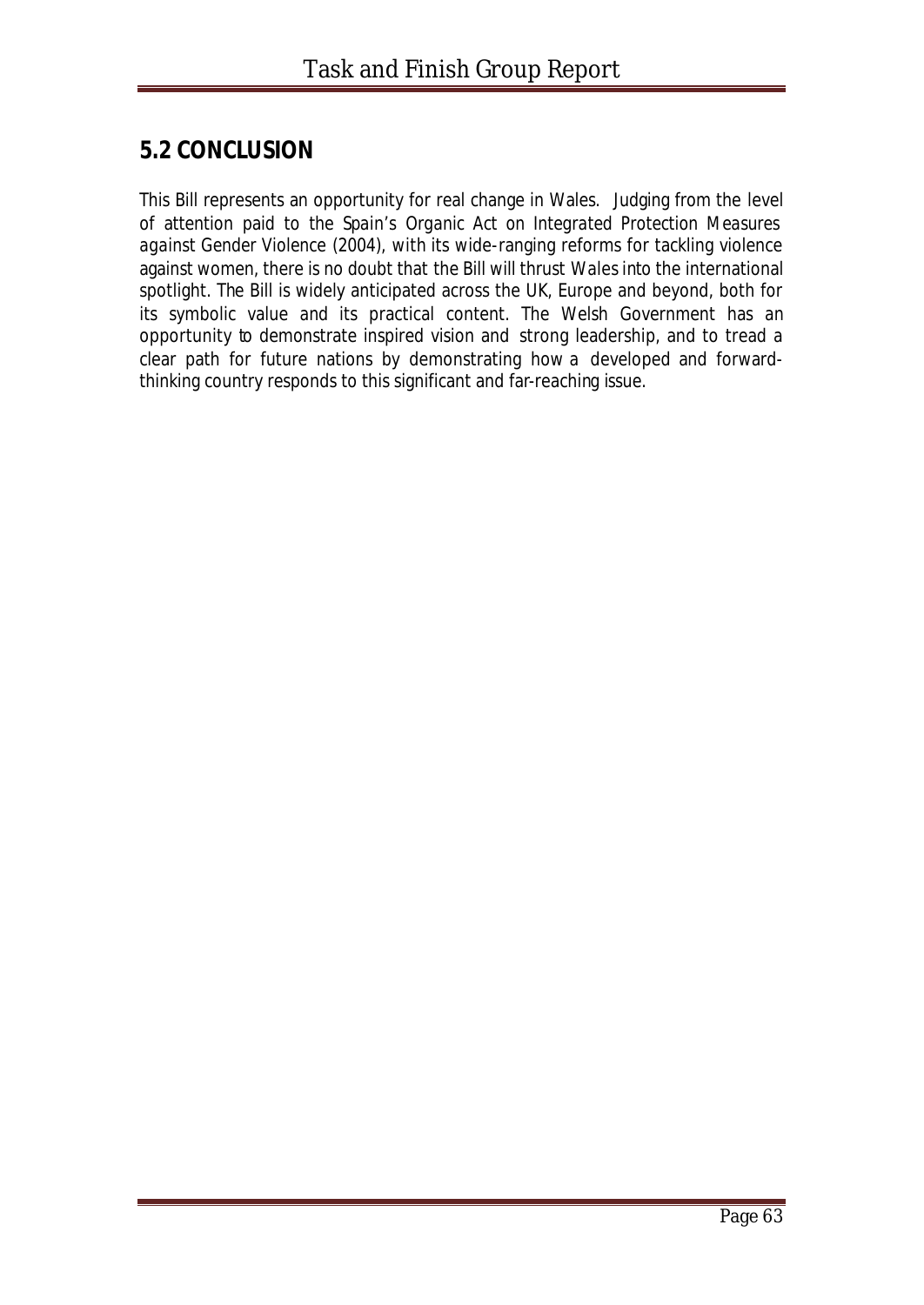# **REFERENCES**

Barron, I., and Topping, K. (2008). School-based child sexual abuse prevention programmes: The evidence on effectiveness. *Journal of Children's Services, 3(3)*.

Barter, C., McCarry, M., Berridge, D. and Evans, K. (2009). *Partner exploitation and violence in teenage intimate relationships.* London: NSPCC. Free download available from www.nspcc.org.uk/INFORM.

Bell, J. & Stanley, N. (2006). Learning about domestic violence: young people's responses to a Healthy Relationships programme*. Sex Education: Sexuality, Society and Learning, 6(3),* 237-250.

Borja, S. (2009). Target-hardening provision for victims of domestic abuse in Wales. Section 180 Good Practice in Homelessness Prevention: Welsh Assembly Government.

British Medical Association (2007). *Domestic abuse: A report from the BMA Board of Science*. London: British Medical Association.

Britton, A. (2012). Intimate violence: 2010/11 BCS. In Smith et al. (Eds.) *Homicides, Firearm Offences and Intimate Violence 2010/11*. London: Home Office Statistical Bulletin 02/12.

Brookman, F. & Robinson, A. L. (2012). Violent Crime. In Maguire, M., Morgan, R., & Reiner, R. (Eds.) *Oxford Handbook of Criminology (5th Edition)* (pp. 563-594). Oxford University Press.

CAADA (2012). *MARAC data and performance: The national picture*. Available at http://www.caada.org.uk/marac/MARAC\_data\_and\_performance.html

Campbell, J. C. et al. (2000). Reproductive health consequences of intimate partner violence. *Clinical Nursing Research, 9,* 217-37.

Campbell, J. C. et al. (2002). Intimate partner violence and physical health consequences. *Archives of Internal Medicine, 162*, 1157-63.

Cares, A. (2009). The transmission of intimate partner violence across generations. In Stark, E. & Buzawa, E. (Eds.) *Violence against women: The family context (Vol.2)* (pp. 23-40). Santa Barbra, CA: Praeger.

Carlson, B. E. (2000). Children exposed to intimate partner violence: Research findings and implications for intervention. *Trauma, Violence & Abuse, 1(4)*, 321–342.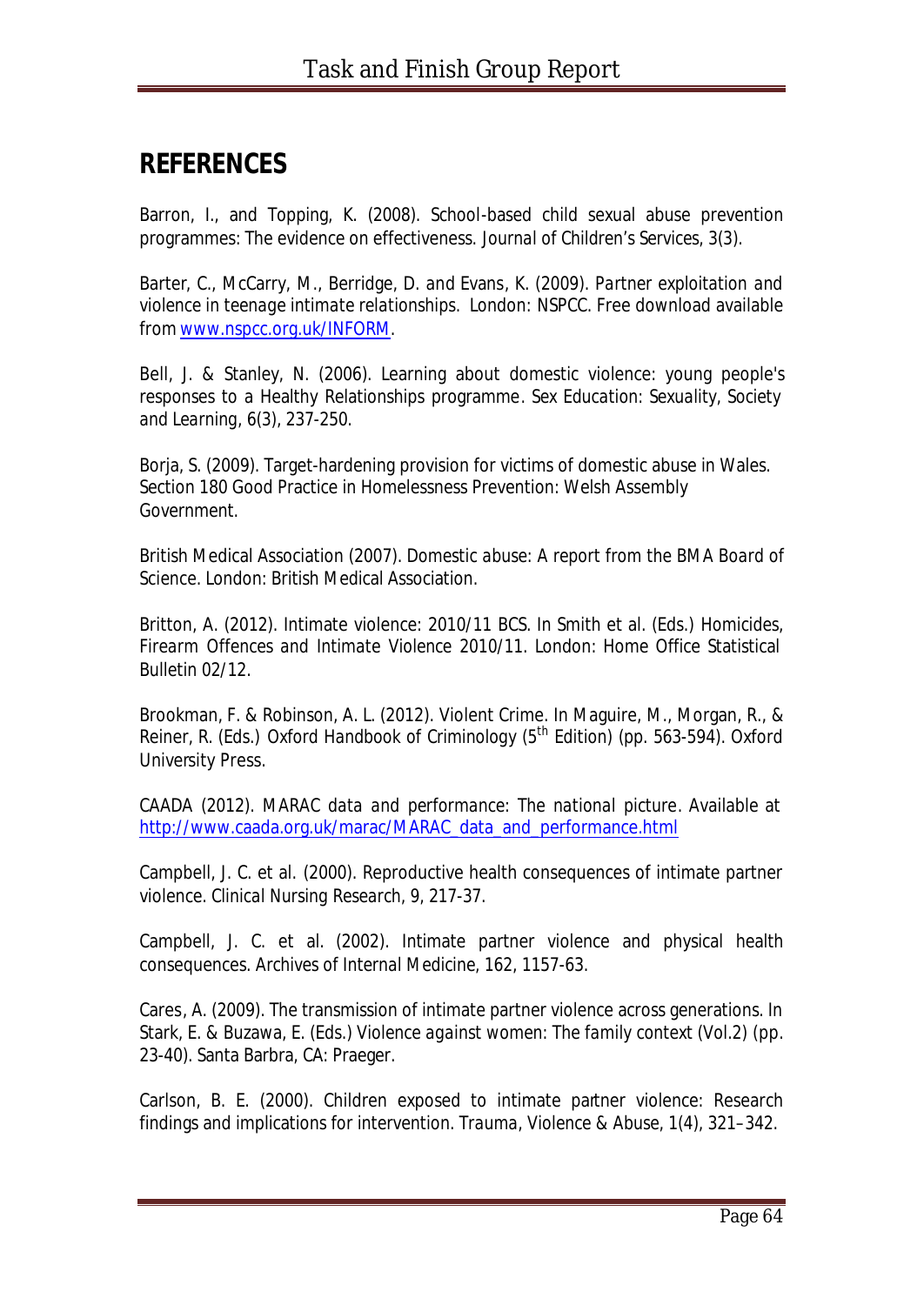Coleman, K., Eder, S., and Smith, K. (2011). 'Homicide' in K. Smith (Ed.) *et al*., *Homicides, Firearm Offences and Intimate Violence 2009/10*. HOSB 01/11. London: Home Office.

Cook, D., Burton, M., Robinson, A. L., & Vallely, C. (2004). *Evaluation of Specialist Domestic Violence Courts/Fast-Track Systems*. London: Crown Prosecution Service and Department of Constitutional Affairs.

Council of Europe (2011). *Convention on preventing and combating violence against women and domestic violence*. Explanatory report. CM(2011)49finalE

Coy, M., Kelly, L. & Foord, J. (2009). *Map The Gaps: The Postcode Lottery of Violence against Women Services in Britain*. London: End Violence Against Women

Crisis (2008). *Homeless women*. Crisis: London. Available at: http://www.crisis.org.uk/data/files/publications/2945Homeless\_women\_policy\_rec ommendations.pdf

Cui, M., Durtschi, J.A., Donnellan, M.B., Lorenz, F.O., & Conger, R. D. (2010). Intergenerational Transmission of Relationship Aggression: A Prospective Longitudinal Study. *Journal of Family Psychology, 24(6)*, 688-697.

Davies, P. T., & Cummings, E. M. (1994). Marital conflict and child adjustment: An emotional security hypothesis. *Psychological Bulletin, 116,* 387 – 411*.*

Davies, J., Lyon, E., & Monti-Catania, D. (1998). *Safety planning with battered women: Complex lives/difficult choices*. Thousand Oaks, CA: Sage.

Deary, I. J., Strand, S., Smith, P., Fernandes, C. (2007). Intelligence and educational achievement. *Intelligence, 35*, 13–21.

Department for Education and Skills (2004). *Safeguarding Children in Education*. London. Ref: DfES/0027/2004.

De Silva & Blake (2006). *Positive Guidance on Aspects of Personal, Social and Health Education*. London: National Children's Bureau.

Department of Health (2005). *Domestic violence: A resource manual for health care professionals*. London: Department of Health.

Ehrensaft, M. K., Cohen, P., Brown, J., Smailes, E., Chen, H., Johnson, J. G. (2003). Intergenerational transmission of partner violence: A 20-year prospective study. *Journal of Consulting and Clinical Psychology, 71(4)*, 741-753.

Elliott, G. C., Avery, R., Fishman, E., Hoshiko, B. (2002a). The encounter with family violence and risky sexual activity among young adolescent females. *Violence & Victims, 17(5)*, 569-92.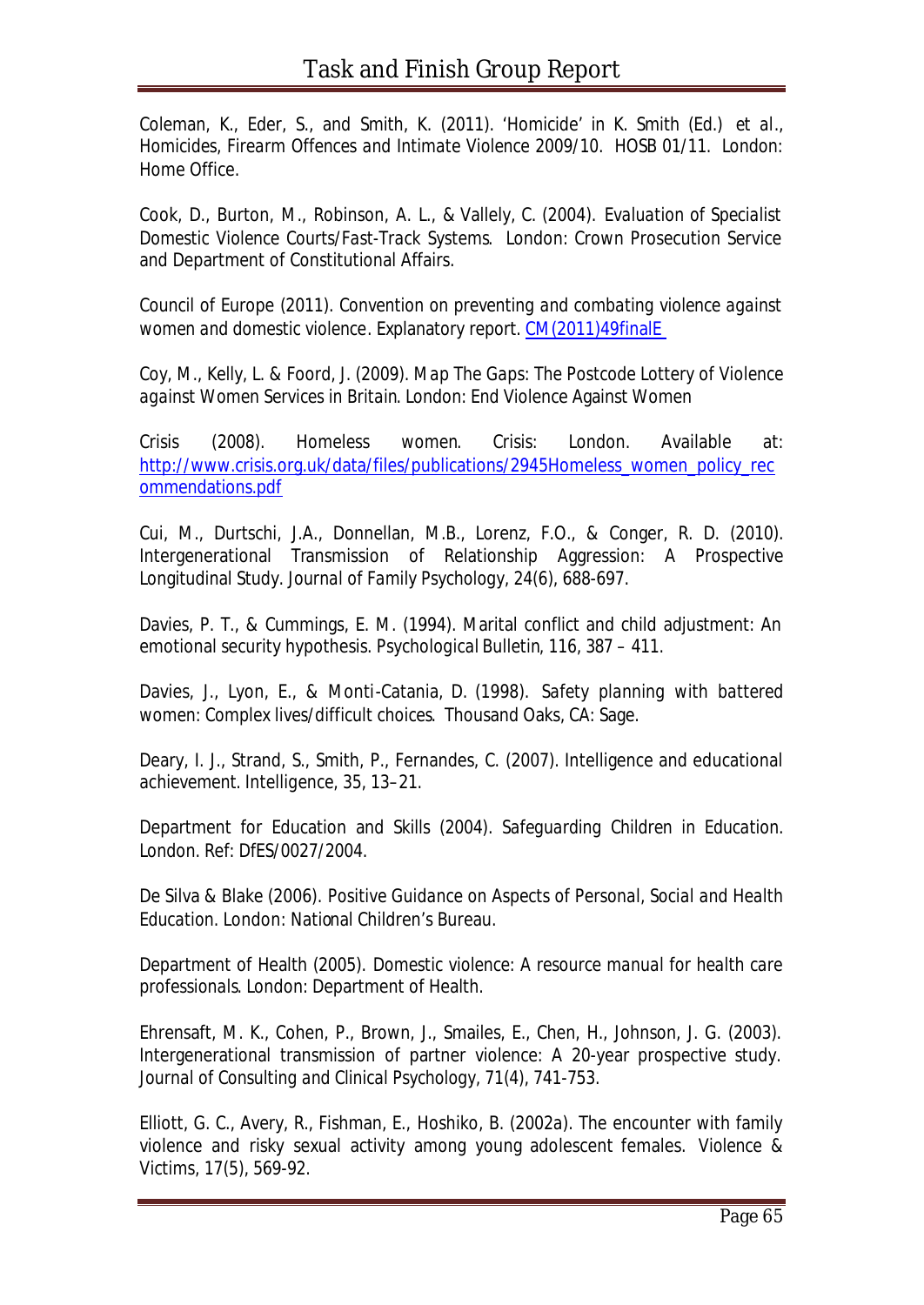Elliott, L., Nerney, M., Jones, T., & Friedmann, P. (2002b). Barriers to screening for domestic violence. *Journal of General Internal Medicine, 17(2)*, 112-16.

Enlow, M. B., Egeland, B., Blood, E. A., Wright, R. O., Wright, R. J. (2012). Interpersonal trauma exposure and cognitive development in children to age 8 years: a longitudinal study. Journal of Epidemiology Community Health.

Fantuzzo, J. W., Boruch, R., Beriana, A., Atkins, M., & Marcus, S. (1997). Domestic violence and children: Prevalence and risk in five major cities. *Journal of the American Academy of Child and Adolescent Psychiatry, 36,* 116 – 122.

Feder, G., Agnew Davies, R., Baird, K., Dunne, D., Eldridge, S., Griffiths, C., Gregory, A., Howell, A., Johnson, M., Ramsay, J., Rutterford, C., Sharp, D. (2011). Identification and Referral to Improve Safety (IRIS) of women experiencing domestic violence with a primary care training and support programme: a cluster randomised controlled trial. *The Lancet, 378*, 1788-95.

Flach C, Leese M, Heron J, Evans J, Feder G, Sharp D, Howard L. (2011). Antenatal domestic violence, maternal mental health and subsequent child behaviour: a cohort study. *BJOG: An International Journal of Obstetrics & Gynaecology, 118*, 1383-1391.

Flood, M., Pease, B., Taylor, N., Webster, K. (2009). Reshaping attitudes toward violence against women. In Stark, E., & Buzawa, E. (Eds.) *Violence against women: Volume 4 Media and Cultural Attitudes* (pp. 177-198). Santa Barbara, CA: Praeger.

Government Equalities Office (2011). *Tackling Violence Against Women and Girls: A Guide to Good Practice Communications.* Available at: http://sta.geo.useconnect.co.uk/news/vaw\_guidance.aspx

Gradus, J. L., et al. (2012). Sexual Victimization and Completed Suicide Among Danish Female Adults. *Violence Against Women, 18(5)*, 552-561.

Hagemann-White, C. (2008). Measuring Progress in Addressing Violence Against Women Across Europe. *International Journal of Comparative and Applied Criminal Justice, 32(2)*, 149-172.

Hamberger, L., Guse, K., Boerger, C., Minsky, J., Pape, D., Folsom, C. (2004). Evaluation of a health care provider training program to identify and help partner violence victims. *Journal of Family Violence, 19(1)*, 1-11.

Harne, L. and Radford, J. (2008). Tackling domestic violence: Theories, policies, and practice. McGraw-Hill: Open University Press.

Hastings, D. P. and Kantor, G. K. (2004). Screening for family violence with perioperative patients. In Kendall-Tackett, K. A. (Ed.) *Health Consequences of Abuse in the Family* (p. 33-44). Washington, DC: American Psychological Association.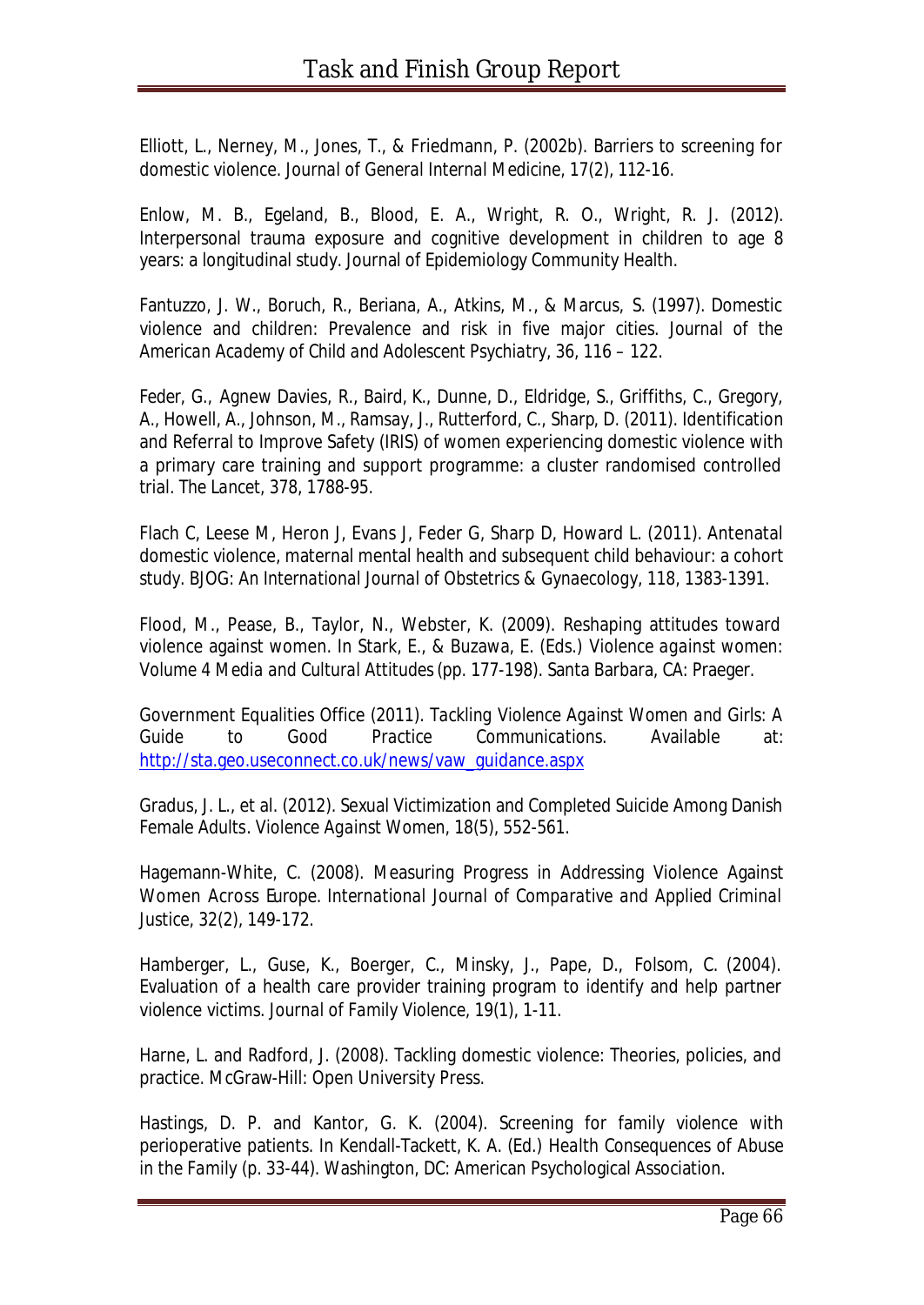Health Foundation (2010). *Improvements in practice: The IRIS case study*. London: The Health Foundation.

Hester, M., & Westmarland, N. (2005). *Tackling domestic violence: Effective interventions and approaches*. London: Home Office Research Study 290.

Hines, D. A., & Saudino, K. J. (2002). Intergenerational transmission of intimate partner violence. *Trauma, Violence & Abuse, 3*, 210-225.

HM Government (2010). *The Stern Review*. London: Home Office.

HM Government (2011). *Call to End Violence Against Women and Girls*. London: Home Office.

Holt, M. K., Finkelhor, D., Kantor, G. K. (2007). Multiple victimization experiences of urban elementary school students: associations with psychosocial functioning and academic performance. *Child Abuse & Neglect, 31(5)*, 503-15.

Holt, S., Buckley, H., Whelan, S. (2008). The impact of exposure to domestic violence on children and young people: a review of the literature. *Child: Care, Health and Development, 34(6)*, 840-841.

Home Affairs Select Committee (2008). *Domestic Violence, Forced Marriage and "Honour"-Based Violence*. Sixth Report of Session 2007–08. London: House of Commons.

Home Office. (2009). *Together We Can End Violence Against Women: A Consultation Paper.* Home Office: London.

Howarth, E., Stimpson, L., Barran, D. & Robinson, A. L. (2009). *Safety in Numbers: A multisite evaluation of Independent Domestic Violence Advisor Services*. Available at http://ww.drop.io/safetyinnumbers

Hughes, H., M. & Luke, D., A. (1998). Heterogeneity in adjustment among children of battered women. In G. W. Holden, R. Geffner, & E. N. Jouriles (Eds.), *Children exposed to marital violence: Theory, research and applied issues,* (pp. 185-221). ashington, DC: American Psychological Association.

Huth-Bocks, A., C., Levendosky, A., A. & Semel, M., A. (2001). The direct and indirect effects of domestic violence on young children's intellectual functioning. *Journal of Family Violence, 16,* 269-290.

Iranian and Kurdish Women's Rights Organisation (IKWRO) (2011). Responses to 'honour' based violence in the UK. Policy Briefing. http://ikwro.org.uk/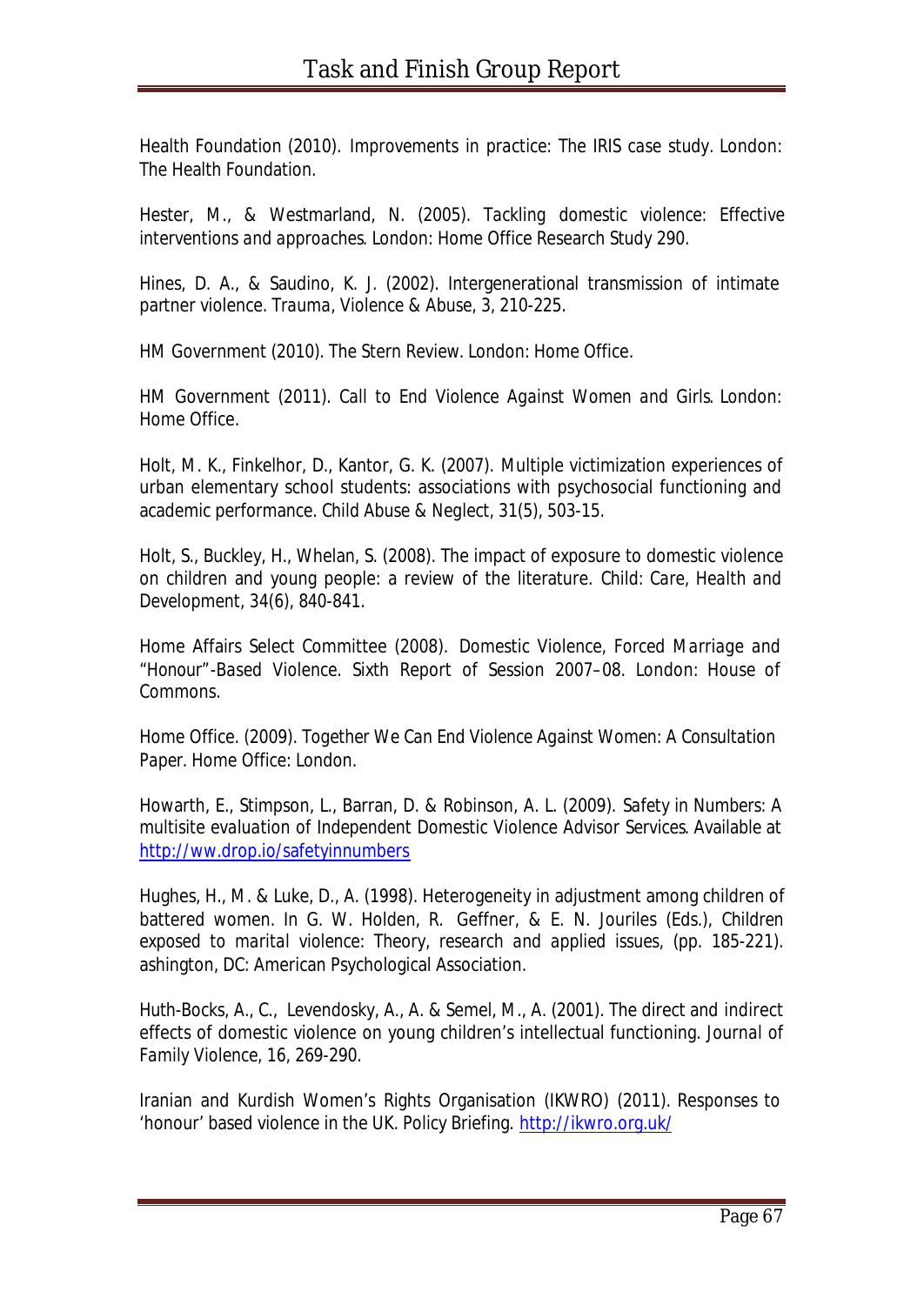Jaffe, P., Wolfe, D., & Wilson, S. (1990). *Children of Battered Women.* Newbury Park, CA: Sage.

Keeling, J. (2008). Effective educational strategies. In Keeling, J. & Mason, T. (Eds.) *Domestic Violence: A multi-professional approach for healthcare practitioners* (pp. 71-77). McGraw Hill: Open University Press.

Kitzmann, K.M., Gaylord, N.K., Holt, A.R., & Kenny, E.D. (2003). Child Witnesses to Domestic Violence: A meta-analytic review. *Journal of Consulting and Clinical Psychology, 71*, 339–352.

Lewis, E., Martinez. A. (2006). *Addressing healthy relationships and sexual exploitation within PSHE in schools*. London: National Children's Bureau.

Maguire, M. (2012). Criminal statistics and the construction of crime. In Maguire et al. (Eds.) *The Oxford Handbook of Criminology* (5<sup>th</sup> Edition), pp. 206-244. Oxford University Press.

Ministry of Justice (2012). *Getting it right for victims and witnesses*. London: Cm 8288.

Mullender, A. (2001). Meeting the needs of children, in: J. Taylor-Browne (Ed.) *What works in reducing domestic violence: a comprehensive guide for professionals.* London: Whiting and Birch Ltd.

Munro, E. (2010). *The Munro review of child protection part one: A systems snalysis*. London: Department for Education.

NPER (2011). *A review of preventative work in schools and other educational settings in Wales to address domestic abuse*. Cardiff: Welsh Government.

Nicholas, J. (2012). *Report from the Gwent Pilot Group*. Welsh Domestic Abuse Modernisation Project.

Nolan, J. (2011). *An Evaluation of The Dyn Project's Advocacy and Support Service*. University of Glamorgan.

Norman R., Spence A., Eldridge, Feder, G. (2010). Cost-effectiveness of a programme to detect and provide better care for female victims of intimate partner violence. *Journal of Health Services Research and Policy,* 3, 143-9.

Osofsky, J. D. (2003). Prevalence of children's exposure to domestic violence and child maltreatment: implications for prevention and intervention. Clinical Child Family Psychological Review, 6(3), 161-70.

Page and Shepherd, J. (2012). *Trends in Violence in Wales*. Cardiff University: Violence Research Group.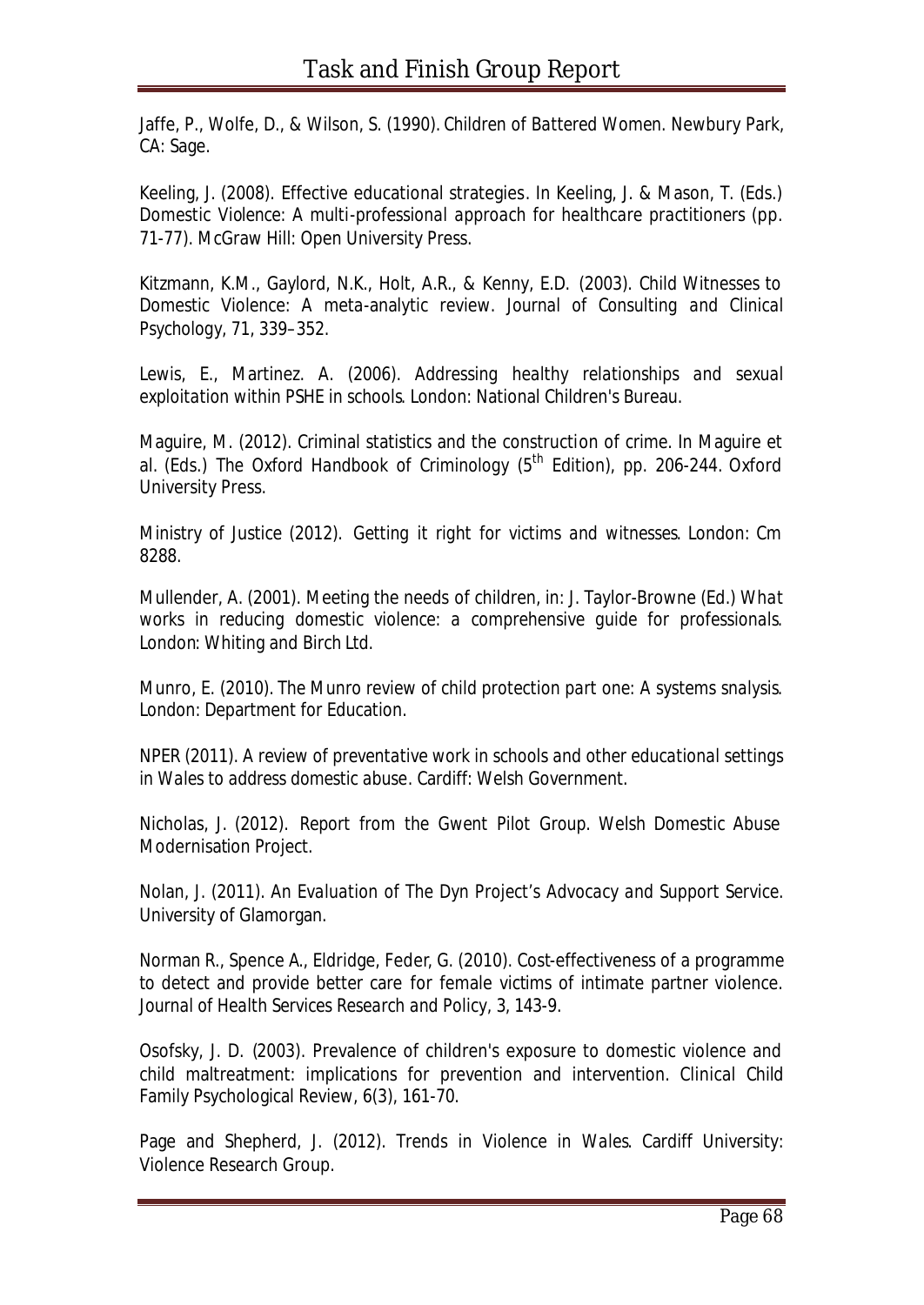Parmar, A., Sampson, A. & Diamond, A. (2005). *Tackling domestic violence: Providing advocacy and support to survivors of domestic violence*. London: Home Office Development and Practice Report 34.

Payton, J. (2012a). *How widespread is 'honour'-based violence in Wales?* IKWRO (Iranian and Kurdish Women's Rights Organisation) Information Briefing.

Payton, J. (2012b). *Violence against women and linguistic interpretation.* IKWRO (Iranian and Kurdish Women's Rights Organisation) Information Briefing.

Radford, L., Corral, S., Bradley, C., Fisher, H., Bassett, C., Howat, N., & Collishaw (2010). *Child abuse and neglect in the UK today*. NSPCC.

Roberts, E. and Charlesworth, K. (2011). *Teenage relationship abuse campaign:*  Conference Paper. Nottingham: National Practitioners' Seminar for Those Addressing Young People's Use of Violence in Close Relationships. http://www.respect.uk.net/data/files/k. charlesworth\_home\_office.pdf

Robinson, A. L. (2003). *The Cardiff Women's Safety Unit: A Multi-Agency Approach to Domestic Violence*. School of Social Sciences: Cardiff University.

Robinson A. L. (2004). *Domestic Violence MARACs (Multi-Agency Risk Assessment Conferences) for Very High-Risk Victims in Cardiff: A Process and Outcome Evaluation*. School of Social Sciences: Cardiff University.

Robinson, A. L. & Rowland, J. (2006). *The Dyn Project: Supporting Male Victims of Domestic Abuse*. School of Social Sciences: Cardiff University.

Robinson A. L. (2006). *Advice, Support, Safety & Information Services Together (ASSIST): The Benefits of Providing Assistance to Victims of Domestic Abuse in Glasgow*. School of Social Sciences: Cardiff University.

Robinson, A. L. & Maxwell, C. D. (2008). The challenge of responding effectively to violence against women in a global context. *International Journal of Applied and Comparative Criminal Justice, 32(2),* 133-147.

Robinson, A. L. (2009a). *Independent Sexual Violence Advisors: A process evaluation*. London: Home Office. (5 pages) http://rds.homeoffice.gov.uk/rds/pdfs09/horr20.pdf

Robinson, A. L. (2009b). *Independent Domestic Violence Advisors: A process evaluation*. School of Social Sciences: Cardiff University.

Robinson, A. L., Tregidga, J., Rees, A., & Roberts, J. (2010). *HomeSafe: Final Evaluation Report on the Cardiff HomeSafe Projec*t. School of Social Sciences: Cardiff University.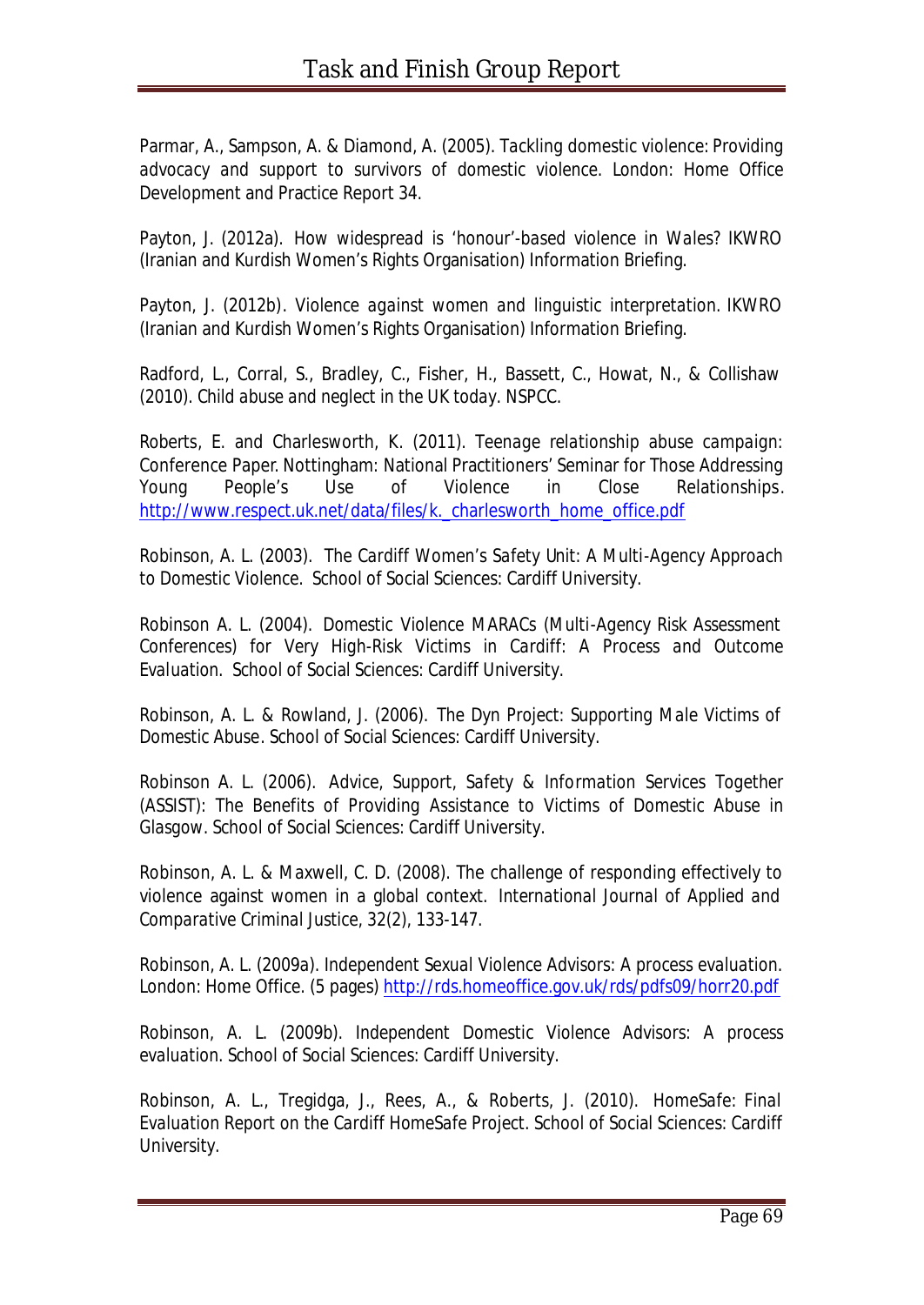Robinson, A. L., & Hudson, K. J. (2011). Different yet complementary: Two approaches to supporting victims of sexual violence in the UK. *Criminology & Criminal Justice, 11(5),* 515-533.

Robinson, A. L., Hammonds, R., & Richards, N. (2012). *Ynys Saff: Providing a 'safe island' for children and young people who have experienced sexual victimisation*. Cardiff University School of Social Science conference: 'Sexual Objectification, Sexual Exploitation and Sexual Abuse: Engaging with Research, Policy and Practice'

Rodriguez, M., Bauer, H. McLoughlin, E. & Grumbach, K. (1999). Screening and intervention for intimate partner abuse. *Journal of the American Medical Association, 282(2)*, 468-74.

Rossman, B. (1998). Descartes's error and posttraumatic stress disorder: Cognition and emotion for children who are exposed to parental violence. In G. W. Holden, R. Geffner, & E. N. Jouriles (Eds.), *Children exposed to marital violence: Theory, research and applied issues,* (pp. 223-256). Washington, DC: American Psychological Association.

Rossman, B. B., & Rea, J. G. (2005). The relation of parenting styles and inconsistencies to adaptive functioning for children in conflictual and violent families. *Journal of Family Violence, 20,* 261-277.

Salmon, D., Murphy, S., Baird, S. K., Price, S. (2006). An evaluation of the effectiveness of an educational programme promoting the introduction of routine antenatal enquiry for domestic violence. *Midwifery, 22(1)*, 6-14.

Shepherd, J. & Bisson, J. (2012). *Managing the impact of violence on mental health, including among witnesses and those affected by homicide*. London: Royal College of Psychiatrists.

Shepherd, M. et al. (1999). Public health nurses' responses to domestic violence: A report from the enhanced domestic abuse intervention project. *Public Health Nursing, 16*, 359.

Sivarajasingam, V., Wells, J. P., Moore, S., Morgan, P., Shepherd, J. P. (2011). *Violence in England and Wales in 2011: An Accident and Emergency Perspective*. Cardiff: Cardiff University.

Steel et al. (2011). *National review of MARACs*. Home Office Research Report 55.

Sullivan, C.M. (1991). The provision of advocacy services to women leaving abusive partners – an exploratory study. *Journal of Interpersonal Violence, 6,* 41-54.

Sullivan, C. M., & Bybee, D. I. (1999). Reducing violence using community-based advocacy for women with abusive partners. *Journal of Consulting and Clinical Psychology, 67,* 43-53.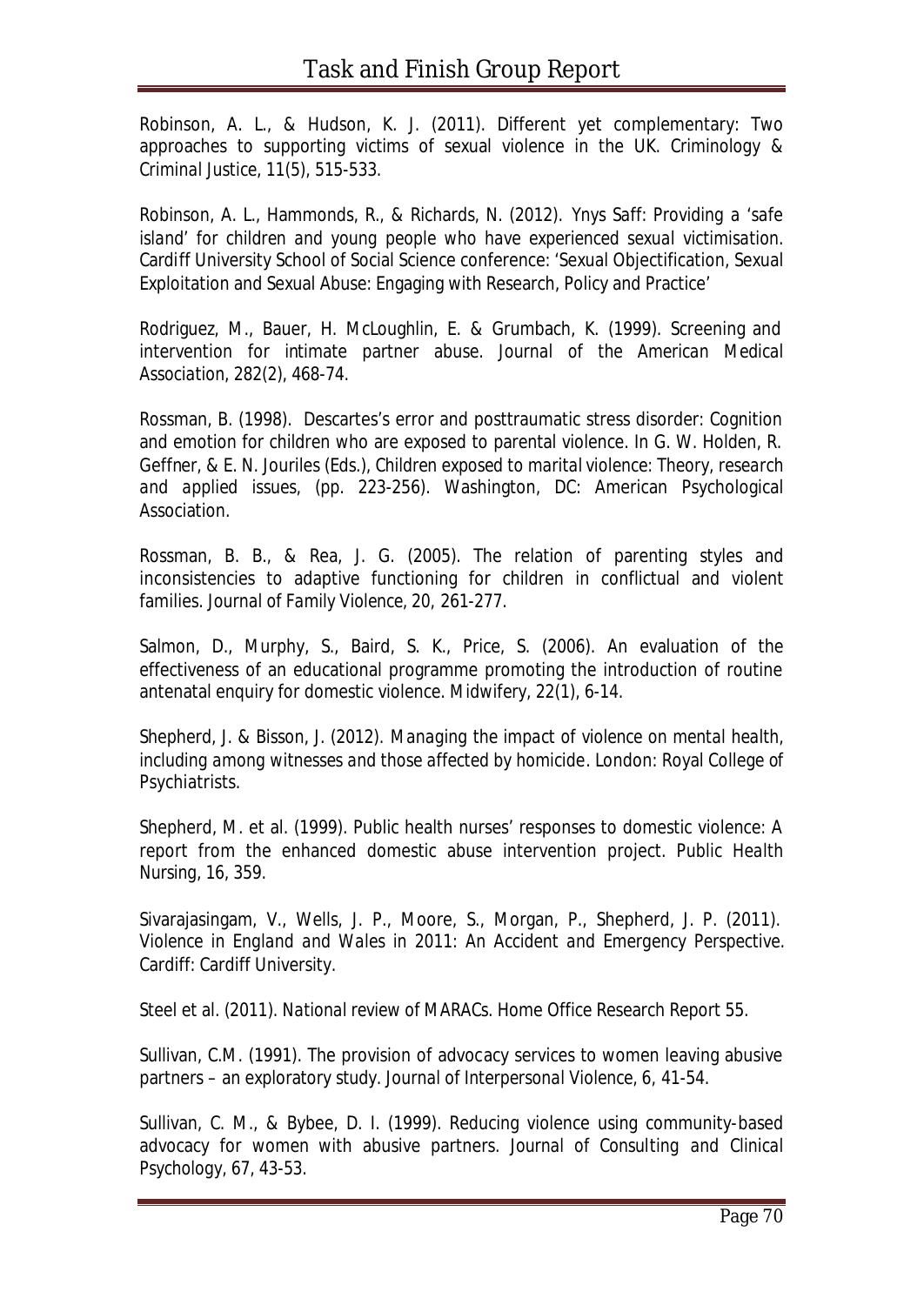Towers, J. and Walby, S. (2012). *Measuring the impact of cuts in public expenditure on the provision of services to prevent violence against women and girls*. Northern Rock Foundation and Trust for London.

United Nations (2010). *Handbook for Legislation on Violence against Women United Nations*. New York.

Vallely, C., Robinson, A. L., Burton, M., & Tregidga, J. (2005). *Evaluation of Domestic Violence Pilot Sites at Caerphilly (Gwent) and Croydon*. London: Crown Prosecution Service.

Walby, S. (2009). *The Cost of Domestic Violence: Up-date 2009*. Project of the UNESCO Chair in Gender Research, Lancaster University.

Wales Violence Against Women Action Group (2009). *Why an Integrated Strategy for Wales?* www.walesvawgroup.com

Welsh Assembly Government, (2009). *Ten Year Homelessness Plan for Wales.* Cardiff: National Assembly for Wales.

Welsh Assembly Government, (2010). *The Right to Be Safe.* Cardiff: National Assembly for Wales

Williamson, E. (2009). The health system response to domestic violence. In Stark, E., & Buzawa, E. (Eds.). *Violence against women: Volume 1 Victimization and the Community Response* (pp. 163-184). Santa Barbara, CA: Praeger.

Wolfe, D. A., Crooks, C. V., Lee, V., McIntyre-Smith, A., Jaffe, P. G. (2003). The Effects of Children's Exposure to Domestic Violence: A Meta-Analysis and Critique. *Clinical Child and Family Psychology Review, 6(3)*, 171-187.

Wong, S. L. F. et al. (2006). Increased awareness of intimate partner abuse after training: A randomised controlled trial. *British Journal of General Practice, 56*, 249- 57.

Ybarra, G., Wilkens, S., Lieberman, A. (2007). Influence of Domestic Violence on Preschooler Behavior and Functioning. *Journal of Family Violence, 22(1)*, 33-42.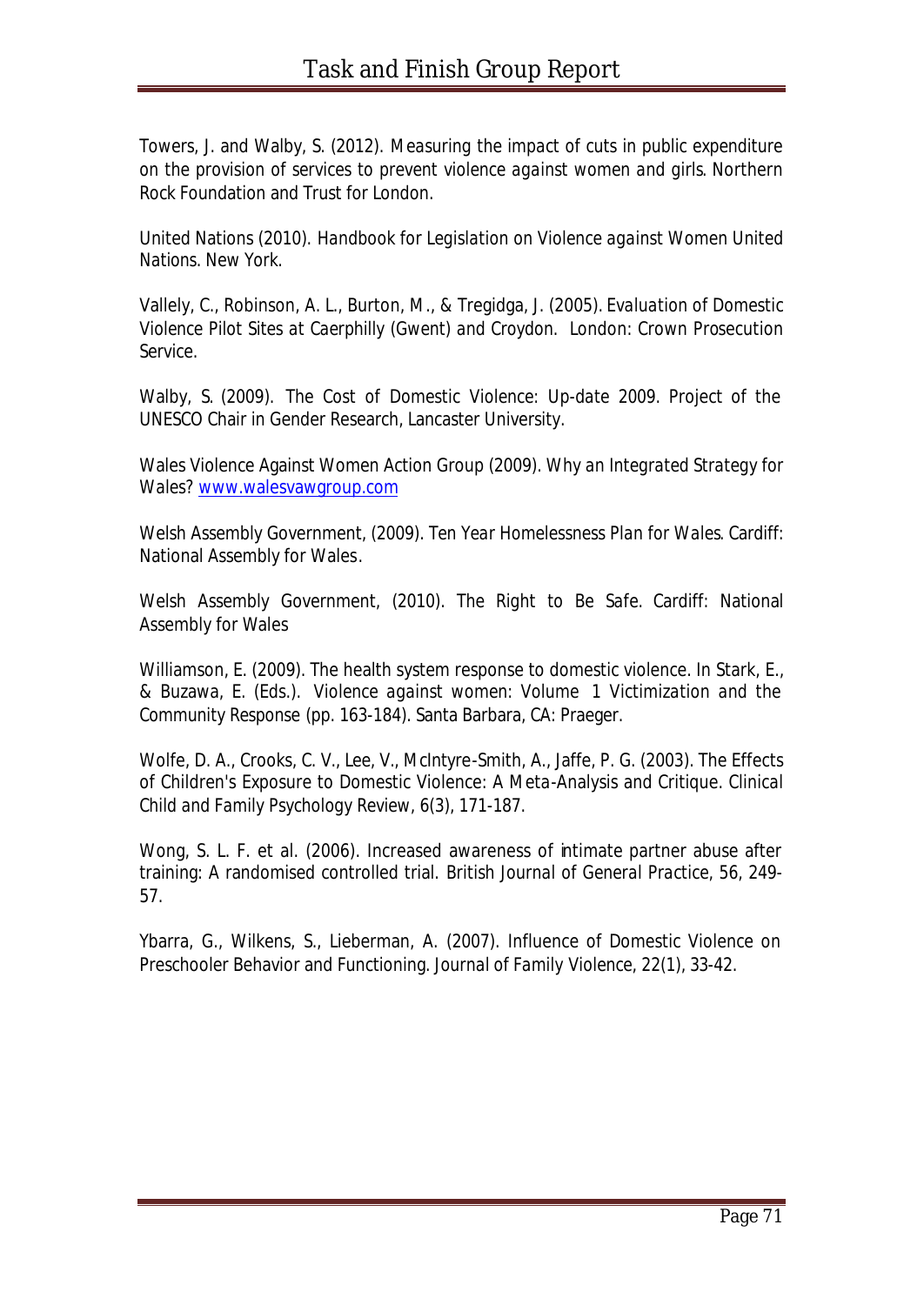# **APPENDIX A: Definitions of terms**

#### **Gender-Based Violence and Violence Against Women**

In its 2011 *Convention on preventing and combating violence against women and domestic violence*, the Committee of Ministers of the Council of Europe states that:

"*Gender-based violence refers to any harm that is perpetrated against a woman and that is both the cause and the result of unequal power relations based on perceived differences between women and men that lead to women's subordinate status in both the private and public spheres. This type of violence is deeply rooted in the social and cultural structures, norms and values that govern society, and is often perpetuated by a culture of denial and silence*."

The expression "gender-based violence against women" in the 2011 Convention is understood as equivalent to the expression "gender-based violence" used in the CEDAW Committee General Recommendation No. 19 on violence against women (1992), the United Nations General Assembly Declaration on the Elimination of Violence against Women (1993). Therefore, their recommendations for combating 'gender-based violence' are understood to be aimed at protecting women from violence resulting from gender stereotypes.

According to the United Nations the term 'violence against women' means any act of gender-based violence that results in, or is likely to result in, physical, sexual or psychological harm or suffering to women, including threats of such acts, coercion or arbitrary deprivation of liberty, whether occurring in public or in private life. They say that the term 'Violence Against Women' shall be understood to encompass, but not be limited to, the following:

(a) Physical, sexual and psychological violence occurring *in the family*, including battering, sexual abuse of female children *in the household*, dowry-related violence, marital rape, female genital mutilation and other traditional practices harmful to women, non-spousal violence and violence related to exploitation;

(b) Physical, sexual and psychological violence occurring *within the general community*, including rape, sexual abuse, sexual harassment and intimidation *at work, in educational institutions and elsewhere*, trafficking in women and forced prostitution;

(c) Physical, sexual and psychological violence perpetrated or condoned *by the State, wherever it occurs*.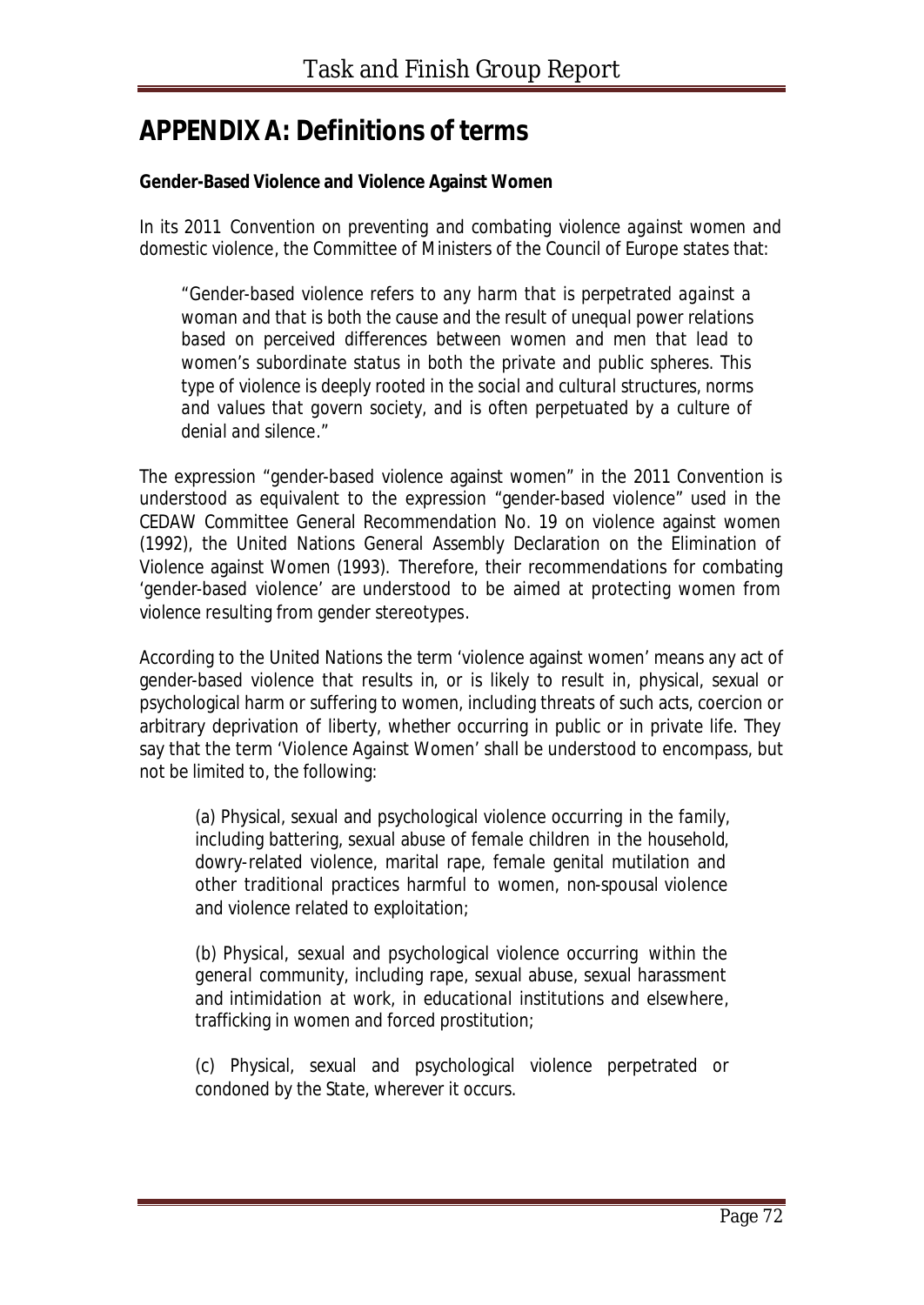In its model framework for legislation on violence against women, the United Nations<sup>26</sup> recommends that legislation should apply to all forms of gender-based violence and abuse, including but not limited to:

- Domestic violence;
- Sexual violence, including sexual assault and sexual harassment;
- Harmful practices (including forced marriage, female genital mutilation, female infanticide and so-called honour crimes);
- Femicide / feminicide:
- Trafficking;
- Sexual slavery.

Furthermore, the perpetration of these forms of violence and abuse may take place by many different actors, across the following contexts:

- Violence against women in the family (e.g., domestic abuse);
- Violence against women in the community (e.g., sex workers);
- Violence against women in conflict situations (e.g., rape as a weapon of war); and
- Violence against women condoned by the State (e.g., in police custody or committed by security forces).

#### **Violence Against Women and Girls (VAWG)**

The addition of 'and girls' to 'violence against women' has been adopted by the UK Government (both the previous Labour administration and the current Coalition Government), and is widely used across the specialist sector in the UK and internationally. The inclusion of girls within this definition allows for forms of intimate violence and abuse to be incorporated which affect under-18s, including for example female genital mutilation (FGM), forced marriage and sexual violence against under-18s.

Defining VAWG as such allows for these forms of gender-based violence to be incorporated within the same definition, which enhances the understanding of their shared causes and consequences, as well as the links between all forms of genderbased violence, and the fact that these forms of violence and abuse disproportionately affect females of all ages and throughout the life cycle.

#### **Domestic Violence**

l

The UK government definition of domestic violence is:

*'Any incident of threatening behaviour, violence or abuse (psychological, physical, sexual, financial or emotional) between adults who are or have been intimate partners or family members, regardless of gender or sexuality.'* 

<sup>26</sup> United Nations (2010), *Handbook for Legislation on Violence Against Women*.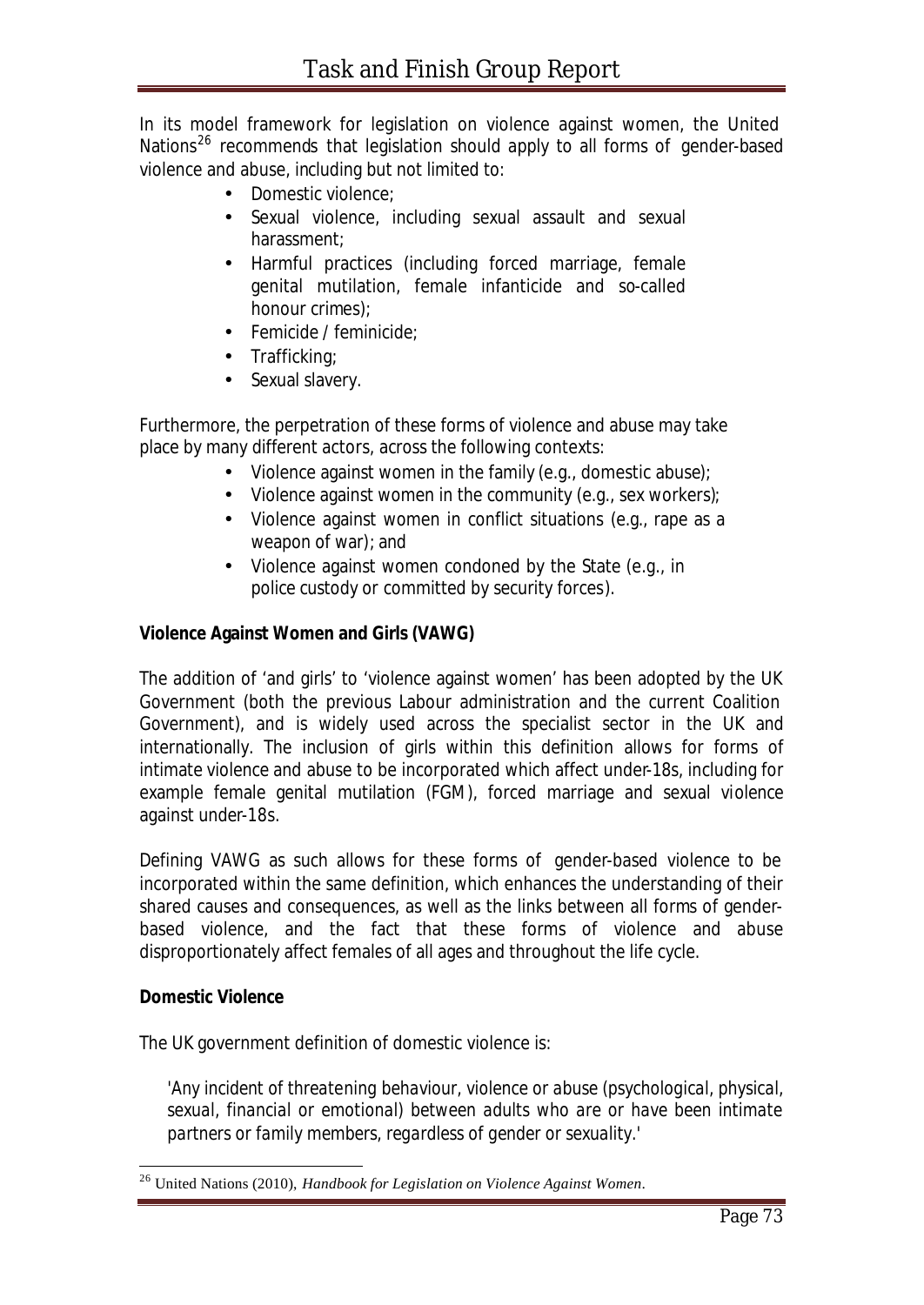This includes issues of concern to black and minority ethnic (BME) communities such as so called 'honour' based violence, female genital mutilation (FGM) and forced marriage, and is clear that victims are not confined to one gender or ethnic group.

In December 2011, the UK government issued a consultation on widening the current cross-government definition of domestic violence to include under-18s and/or to include the concept of 'coercive control'. In addition, the consultation also seeks views on whether the current definition is being applied consistently across government and if it is understood by practitioners, victims and perpetrators. At time of writing, the results of the consultation have not been published.

#### **Domestic Abuse**

The Welsh Government's definition:

*"Domestic Abuse is best described as the use of physical and/or emotional abuse or violence, including undermining of self confidence, sexual violence or the threat of violence, by a person who is or has been in a close relationship.*

*Domestic abuse can go beyond actual physical violence. It can also involve emotional abuse, the destruction of a spouse's or partner's property, their isolation from friends, family or other potential sources of support, threats to others including children, control over access to money, personal items, food, transportation and the telephone, and stalking.*

*It can also include violence perpetrated by a son, daughter or any other person who has a close or blood relationship with the victim/survivor. It can also include violence inflicted on, or witnessed by, children. The wide adverse effects of living with domestic abuse for children must be recognised as a child protection issue. The effects can be linked to poor education achievement, social exclusion and to juvenile crime, substance abuse, mental health problems and homelessness from running away.*

*Domestic abuse is not a "one-off" occurrence; it is frequent and persistent."*

# **Intimate Partner Violence**

This term is usually used to describe domestic abuse or domestic violence that is committed exclusively by current or former intimate partners (e.g., husband, wife, boyfriend, girlfriend, ex-partners, etc.). Thus, it is a narrower definition that excludes violence or abuse between family members (e.g., brother, sister, mother, grandmother, etc.). For example, the UN definition of intimate partner violence is:

*'Behaviour in an intimate relationship that causes physical, sexual or psychological harm, including physical aggression, sexual coercion, psychological abuse and controlling behaviours.'*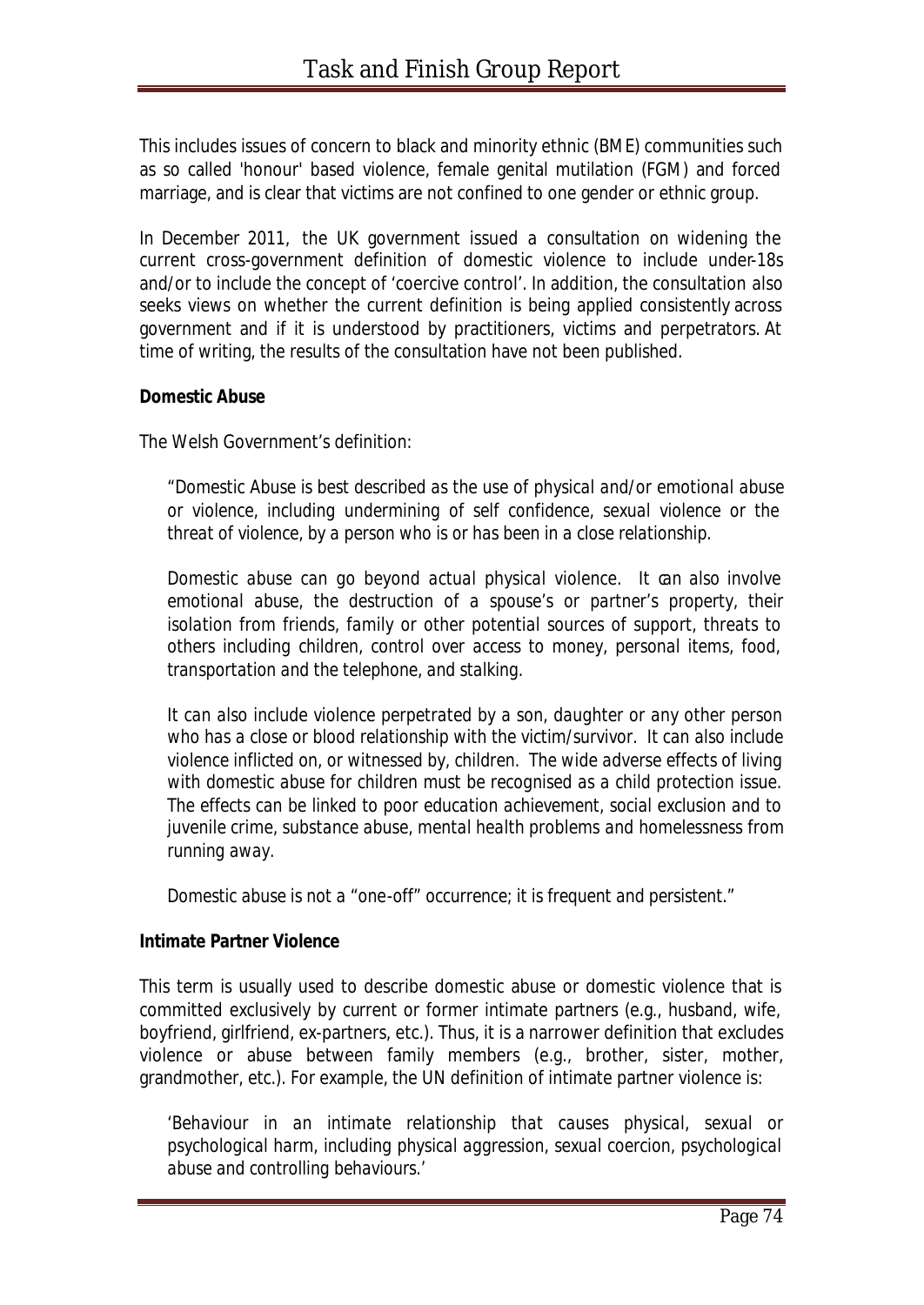Similarly, the World Health Organisation (WHO) defines IPV as:

*'Any behaviour within an intimate relationship that causes physical, psychological or sexual harm to those in the relationship. Intimate partner violence often involves various forms of systematic abusive behaviours usually in combination. These include threats of and actual physical violence, sexual violence, emotionally abusive behaviours, economic restrictions and other controlling behaviours.'*

#### **Sexual Violence/Abuse**

Sexual violence/abuse is the term used by specialist service providers working in this sector and encompasses all ages and types of offences that have an explicit sexual content (e.g., rape, sexual assault, sexual harassment, sexual abuse, child sexual exploitation). These forms of sexual violence can be perpetrated by family members, current and former sexual partners, other relatives and friends, acquaintances (including colleagues and clients), those in a variety of authority positions, and strangers. The many possible combinations of location and relationships mean that sexual violence can be in private or public locations, and in terms of rape, for example, can include many forms – marital rape, familial/incestuous rape, acquaintance/date rape, stranger rape, gang rape, custodial rape, and rape as a war crime.

The WHO's definition is:

*'Any sexual act, attempt to obtain a sexual act, unwanted sexual comments or advances, or acts to traffic, or otherwise directed against a person's sexuality using coercion, by any person regardless of their relationship to the victim, in any setting.'*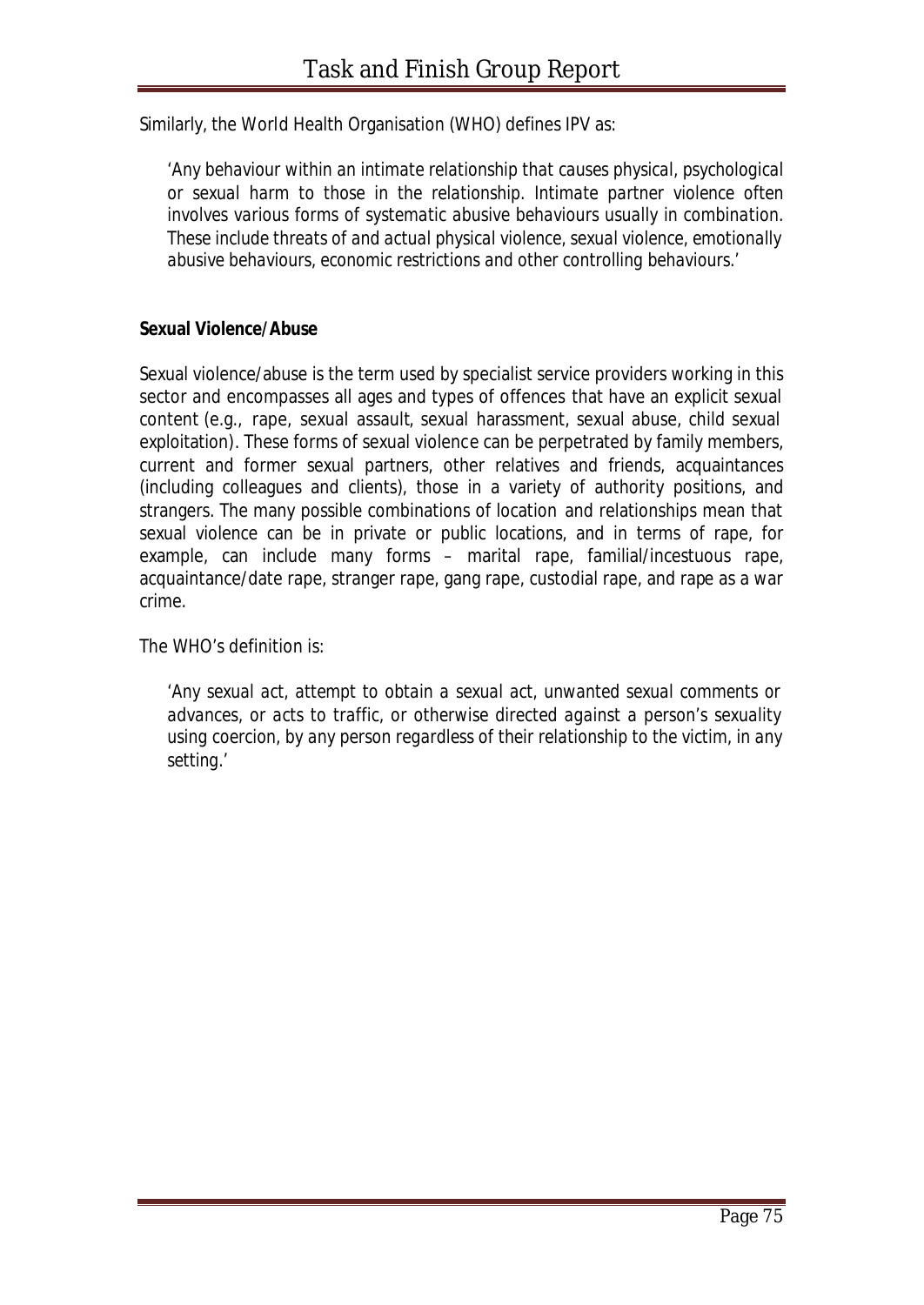# **APPENDIX B: International models for providing leadership**

This Appendix provides a number of international 'pen portraits' of how leadership on the topic of violence against women and domestic abuse is delivered in different countries and devolved nations. A number of issues are relevant to the proposed legislation in terms of how to address the 'leadership' gap, such as:

- What is the issue (domestic abuse, domestic violence, or violence against women)?
- Where in government is the issue located (justice/crime or gender/equality)?
- How does government receive specialist advice at a national level (structure/content of communication)?
- What is the composition of groups leading on VAW (statutory bodies, NGOs, academics, government officials)?
- What is the remit of such groups (policy advice, monitoring, sanctions, research)?
- What is the ultimate goal (implementation of a national strategy or elimination of VAW)?

Not every pen portrait has the same number of details, nor can they all answer all of the questions above. For some countries information is much more available, accessible and up-to-date. The sample of countries is also biased towards those that produce information in English.

Nevertheless, these country comparisons provide some context within which to consider how Wales might formulate its own mechanism to deliver the following objectives (from the last paper circulated to the T&F group):

- e) Promoting cross-policy responses on all forms of domestic abuse and violence against women (e.g. SV, HBV, trafficking, FM, FGM)
- f) Monitoring performance and holding agencies to account (institutional advocacy)
- g) Identifying and promoting best practice (driving up standards)
- h) Benchmarking progress (regionally and across Wales)

# **International comparisons**

# **UN:**

*Special Rapporteur on violence against women, including its causes and consequences*. This is a position created in 1994, since 2006 this person reports to the Human Rights Council and the post is considered a 'UN leadership by example' initiative. The SRVAW has a broad mandate with the ultimate goal of eliminating VAW and her duties include: (1) Transmitting urgent appeals and communications to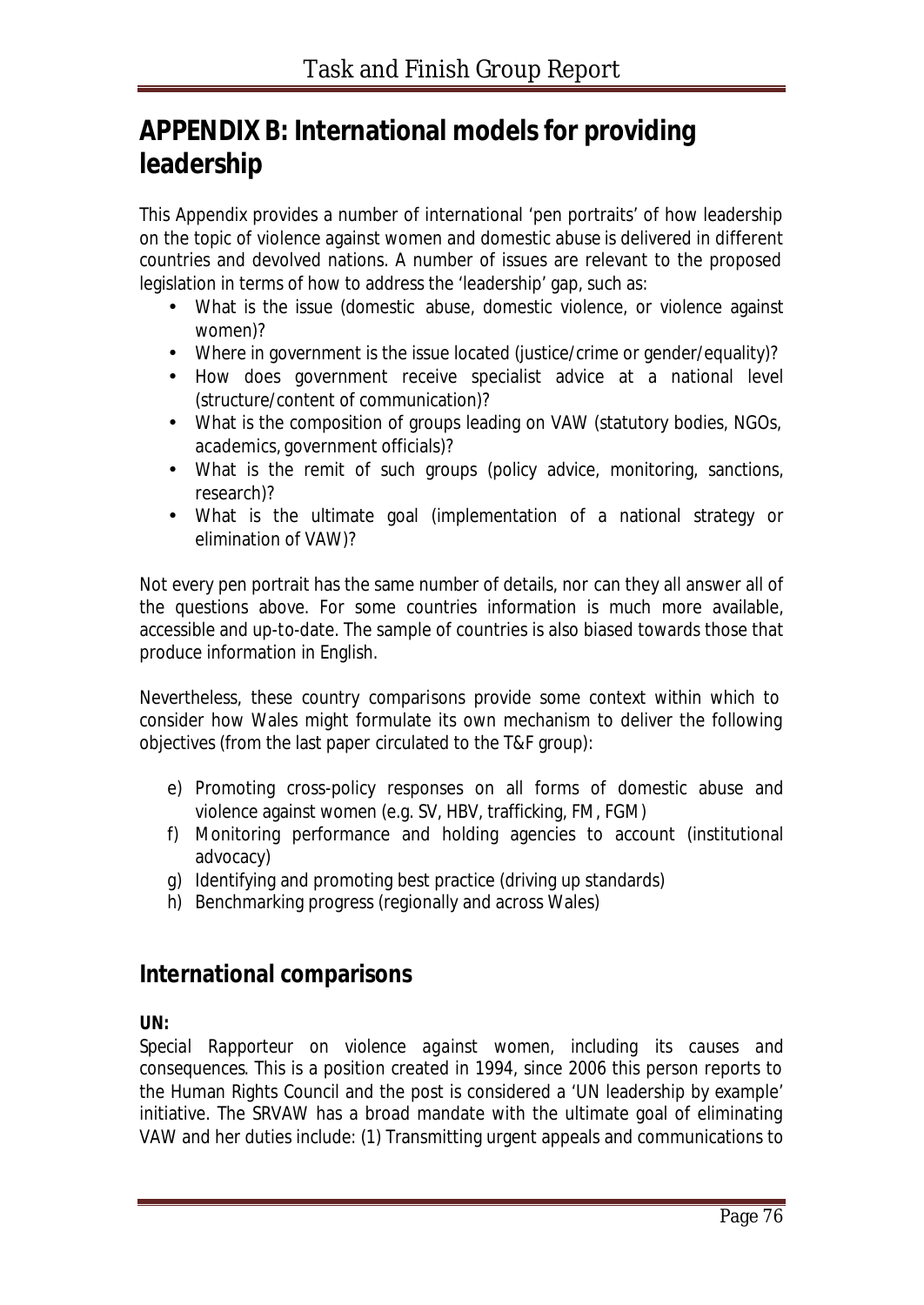States regarding alleged cases of violence against women, (2) Undertaking factfinding country visits, and (3) submitting annual thematic reports.

### **Spain:**

Spanish Organic Act No. 1/2004 on Integrated Protection Measures against Gender Violence created the *Special Government Delegation on Violence Against Women*. This office is located within the Ministry of Employment and Social Affairs, and its functions 'include the drafting of Government policies on violence against women, and coordinating and promoting all actions taken in this area, necessarily including actions designed to enforce the guarantee of women's rights.' Secondly, the law created the State Observatory on Violence against Women, 'a collegiate body attached to the Ministry of Employment and Social Affairs, whose main functions will be to serve as a centre of analysis regarding the status and evolution of violence against women, and to advise and collaborate with the Delegation in drafting proposals and measures to eradicate this type of violence.'

Spain also has a regional structure involving a *Directorate General for Gender-Based Violence Prevention, Youth Affairs and Juvenile Crime* within each region's Regional Ministry of Presidency office.

#### **Ireland:**

The *National Office for the Prevention of Domestic, Sexual and Gender-based Violence* (Cosc) was set up in 2007. Cosc was established to coordinate the state's response to the issues of domestic, sexual and gender-based violence. Cosc is an Irish word meaning 'to stop' or 'to prevent'. Cosc's key responsibility is 'to ensure the delivery of a well coordinated "whole of Government" response to domestic, sexual and gender-based violence.'

Cosc is an executive office of the Department of Justice and Equality, although it has been given a remit to address domestic, sexual and gender-based violence from a cross-government perspective. Thus, the role of the office is to facilitate coordination across the justice, health, housing, education, family support and community sectors. This work includes close interaction with non-governmental organisations (NGOs).

Cosc provides leadership and support to the National Steering Committee on Violence Against Women (NSCVAW) and its sub-committees and the National Steering Committee on Violence against Men (NSCVAM). The Executive Director of Cosc reports to the Secretary General of the Department of Justice and Equality and to the Minister for Justice, Equality and Defence.

Cosc does not provide funding for the running of services for victims; however it does administer funding for awareness raising activities and perpetrator programmes.

One of Cosc's primary tasks has been the development of a *National Strategy on Domestic, Sexual and Gender-based violence.* The Strategy was approved by the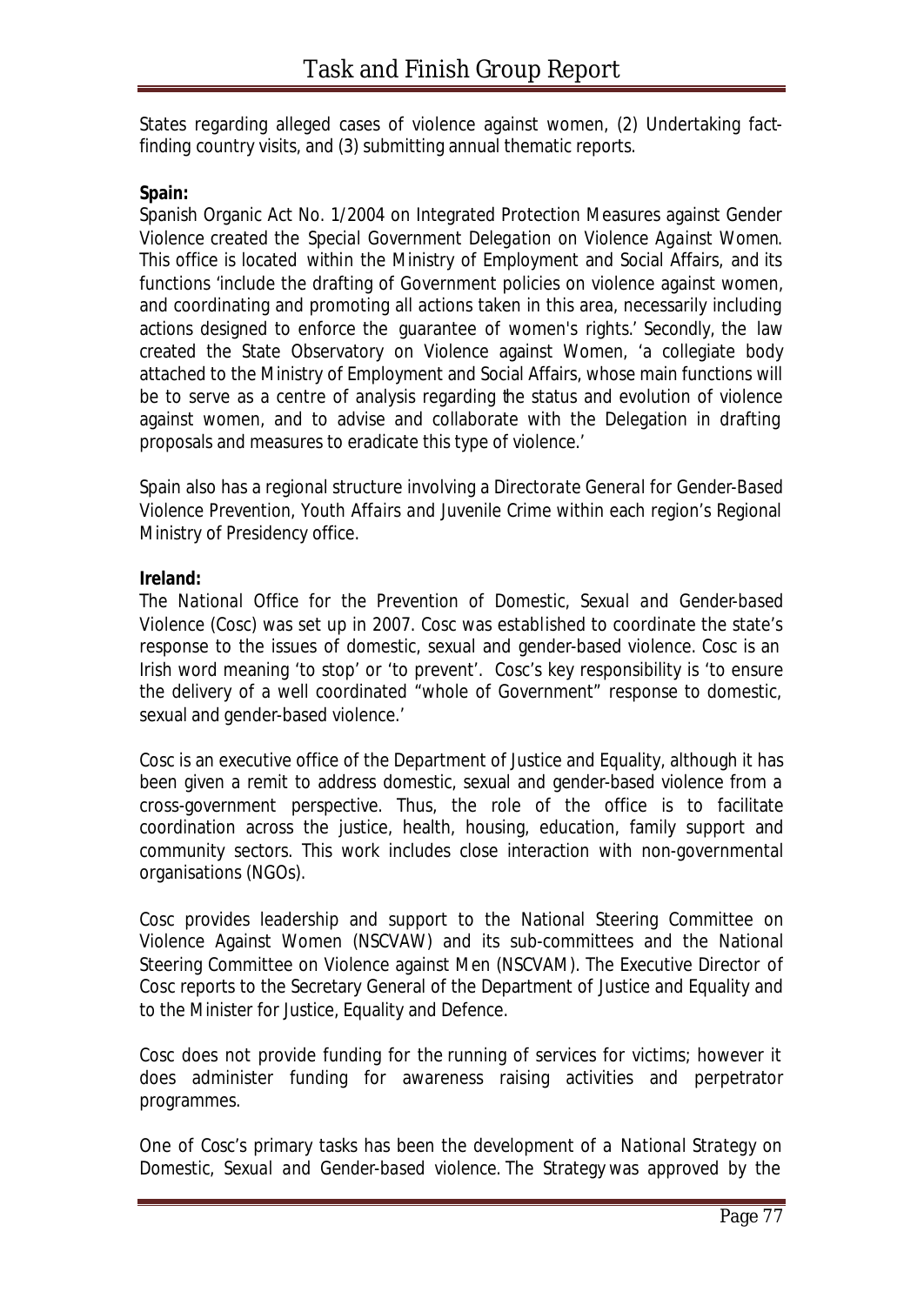Government in 2010 and Cosc is now the key government office for ensuring its implementation.

Ireland also has a national observatory. The National Women's Council of Ireland (NWCI) chairs the Observatory on Violence against Women, which prepares annual national reports, and nominates an Irish expert to represent the Observatory in the EU. Reports have been prepared on prostitution, pornography and migrant women.

#### **France:**

Effective coordination at national level seems to be lacking. A specialized administration has been set up by the French State to deal with women's rights and equality. Depending on the government in question, this service has fallen under the aegis of a Secretary of State or Minister for Equal Opportunities, or, more recently, the Department for Social Cohesion and Parity.

The service coordinates the work of a decentralized network of regional and departmental offices for which the regional prefect, is responsible. At this subnational level, *Departmental Commissions for Action against Violence Against Women* are offices which bring together actors in the field, from both state institutions and non-governmental organizations, in order to coordinate training and awareness-raising for those involved and to deal with matters relating to accommodation and housing for women who have been the victims of violence.

### **Sweden:**

The Government divides its work into 18 policy areas. VAW falls within the policy area of 'Democracy, gender equality and human rights' and is a responsibility of the Minister for Gender Equality, located within the Ministry of Education and Research. VAW is clearly conceptualized as a violation of women's rights and physical integrity, rather than a crime/justice issue.

In terms of a specific group or individual acting in an advisory capacity about VAW to Government, there is a *National Centre for Knowledge on Men's Violence Against Women* (NCK), which is a knowledge and resource centre based at Uppsala University. NCK has been commissioned by the Government to 'increase knowledge of men's violence against women in Sweden, and to develop methods for the treatment and care of women subjected to violence.'

Additionally, in 2009 the new Discrimination Act entered into force, and at the same time a new agency, the *Equality Ombudsman*, was established to supervise compliance with the Act. The Equality Ombudsman has access to better tools than the previous anti-discrimination ombudsmen to deal with actors that do not fulfil their obligations under the Discrimination Act. The Equality Ombudsman can apply to the new Board against Discrimination for a financial penalty to be ordered against employers and education providers that do not fulfil their obligation to take active measures. [NB I cannot tell if any VAW issues have been dealt with by this Ombudsman, although the SRVAW's visit in 2006 recommended Broadening the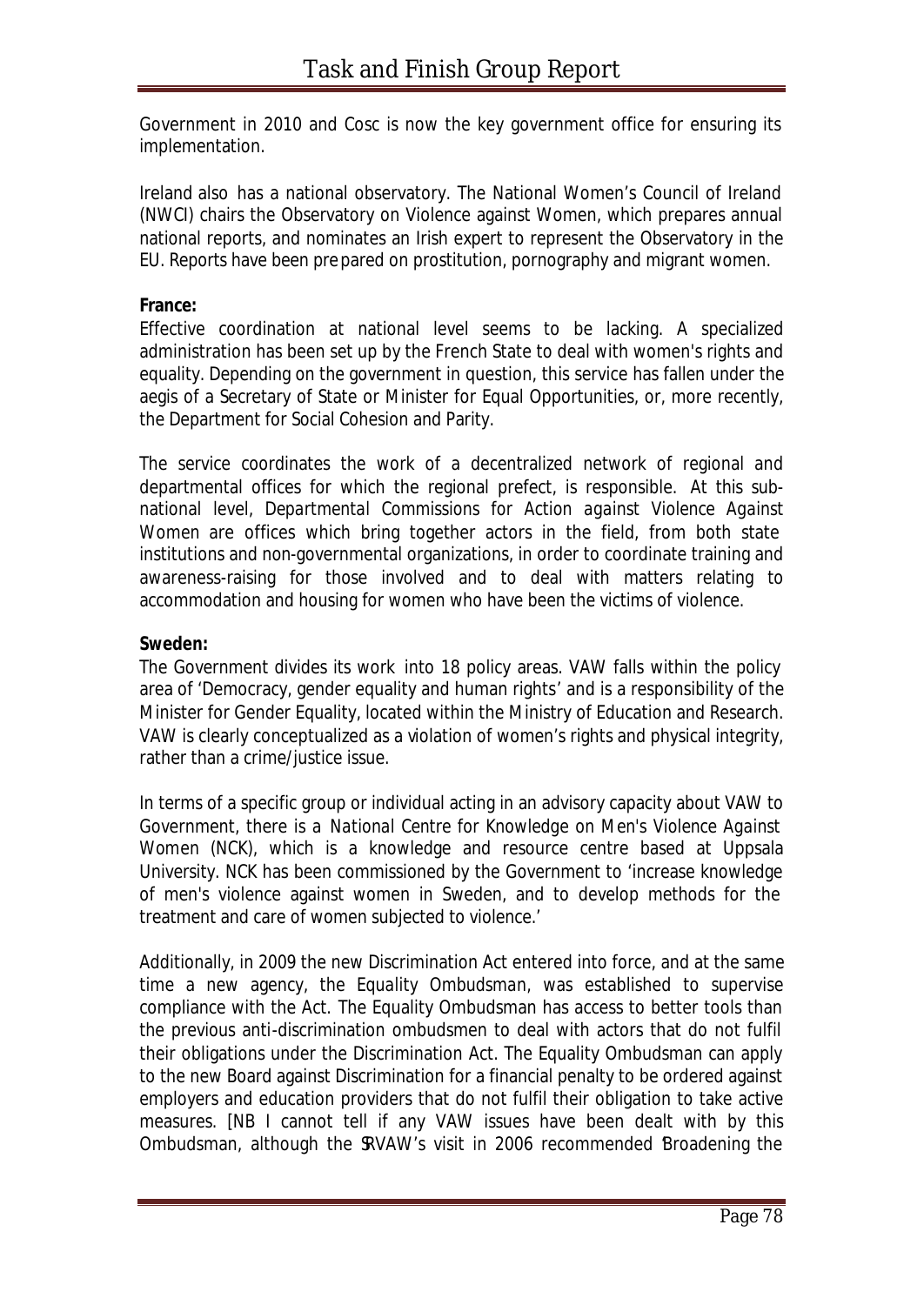competences of the Equal Opportunities Ombudsman to allow for addressing individual complaints from persons exposed to gender-related violence.']

### **Austria:**

The Federal Minister for Women and the Civil Service has 6 'spheres of activities' within Division II Women and Gender Equality. One of these spheres is violence against women and women-specific legislation. VAW is conceptualized broadly in terms of forms (types of violence/abuse) and on two levels (personal and structural): "Personal and structural violence are mutually dependent and complementary. Hence any effective fight against violence requires policies that address the perpetrator and support the victim while attempting to change the social inequalities between the sexes."

In their most recent CEDAW report, it was noted that 'Austria has enshrined the [CEDAW] Convention in its Constitution, which means that the Federal Provinces also have the obligation to implement it.' The Austrian Act on Protection Against Violence Austria was launched in 1997 and in 2009 was updated to provide for a number of further important measures (e.g., serial perpetration was defined as a new crime). Furthermore, since 2006, "victims of violence, dangerous threats or sexual crimes as well as dependents of persons who could have died because of a criminal act or other dependents who witnessed the crime are entitled by law to psycho-social and legal assistance, free of charge, during proceedings."

All ministries, Federal Province bodies and NGOs dealing with the prevention of violence are represented on the *Advisory Council on Fundamental Issues of Violence Prevention* in the Federal Ministry of the Interior. The tasks of this Council comprise, in particular, the drafting of proposals and position papers in connection with violence prevention projects of the Ministry. For the inter-ministerial preparation of violence prevention measures, working parties are set up which usually also include representatives of NGOs.

# **Czech Republic:**

The Governmental Committee for Equality between Men and Women established the *Committee for the Prevention of Domestic Violence* in 2008. Representatives from all respective ministries and NGOs working in the field of domestic violence participate in the Commission, which aimed to produce a national action plan. The National Action Plan for the Prevention of Domestic Violence (2011-2014) was adopted in 2011. Note the focus on domestic violence.

#### **Netherlands:**

The SRVAW's mission to the Netherlands in 2007 recommended: 'Reviewing and consolidating existing policy and practice on all forms of VAW into a comprehensive gender-sensitive policy. The Government should also consider developing a national action plan to eradicate VAW. Overall, without a comprehensive policy on violence against women that is defined within the context of gender inequality, a fragmented, gender-neutral and "law and order"-focused approach prevails, which undermines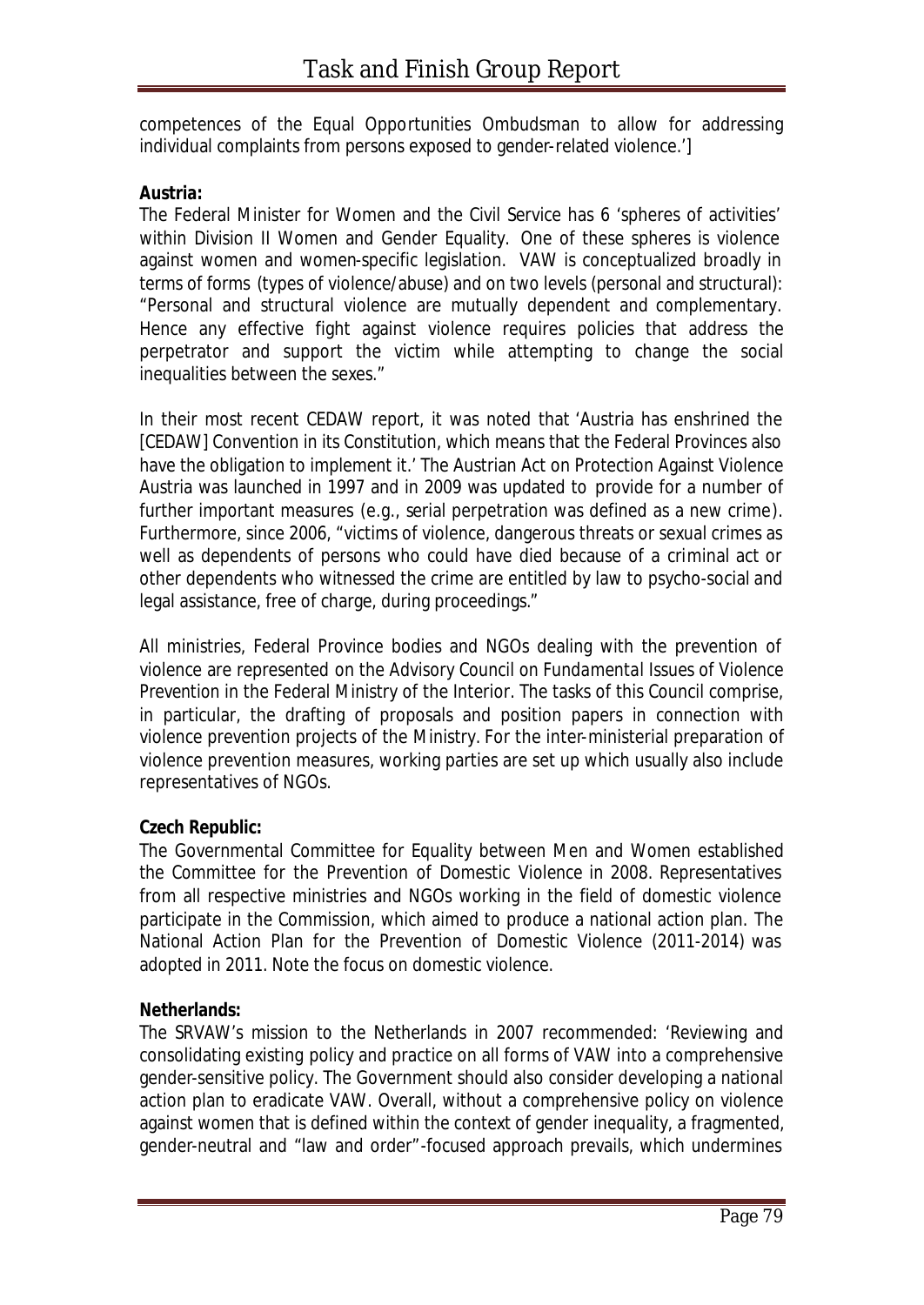the effectiveness of the many commendable programmes in place to address the problem.'

The Government introduced a new Action Plan for 2008-2011 entitled De volgende fase ('The next phase') as a follow up to the Privé Geweld - Publieke Zaak ('Private Violence - Public Issue') programme which ran from 2002 to 2008. Under the coordination of the Ministry of Justice the new Action Programme is being carried out in an interdepartmental project, in which five other departments cooperate, as well as the police, the public prosecution, the Board of Dutch municipalities and the probation service. The Minister of Security and Justice took the decision to provide free legal assistance to victims of domestic violence in 2011.

However the 'safety of women and girls' as a governmental responsibility is located within the Gender Equality strand of the Ministry of Education, Culture and Science. So it seems like the Dutch took on the SRVAW's recommendations, but only partially, in that VAW is not wholly seen as an equality/rights issue.

#### **Canada:**

*Canadian Panel on VAW* produced the Changing the Landscape (1993) report which contained a national action plan and many recommendations, including the creation of specialist research centres working on different aspects of VAW (there are now 8 of these). One of these is the *Canadian observatory on the justice system response to intimate partner violence*, which is an international network of researchers, practitioners and policy-makers from across many disciplines, housed at the University of New Brunswick. The Canadian observatory supports rigorous interjurisdictional analysis on the justice system response to intimate partner violence focusing on identifying policies and strategies to resolve intimate partner violence and exploring how the justice system functions across the country and abroad. Note the focus on IPV and criminal justice.

In addition, the Public Health Agency of Canada leads and coordinates the Family Violence Initiative on behalf of 15 partner departments and agencies. With the longterm goal of reducing the occurrence of family violence in Canada, the Government of Canada provides the Initiative with permanent annual funding (although this may now be ending due to austerity measures). The FVI promotes public awareness; works with government, research and community partners to strengthen the capacity of criminal justice, housing and health systems to respond; and supports data collection, research and evaluation efforts.

# **United States:**

The Department of Justice has an *Office on Violence Against Women* (OVW) with an Acting Director. Created in 1995, its mission is 'to provide federal leadership in developing the nation's capacity to reduce violence against women and administer justice for and strengthen services to victims of domestic violence, dating violence, sexual assault, and stalking.' The OVW administers technical (e.g., minimum standards protocols) and financial assistance (e.g., awarding grants established by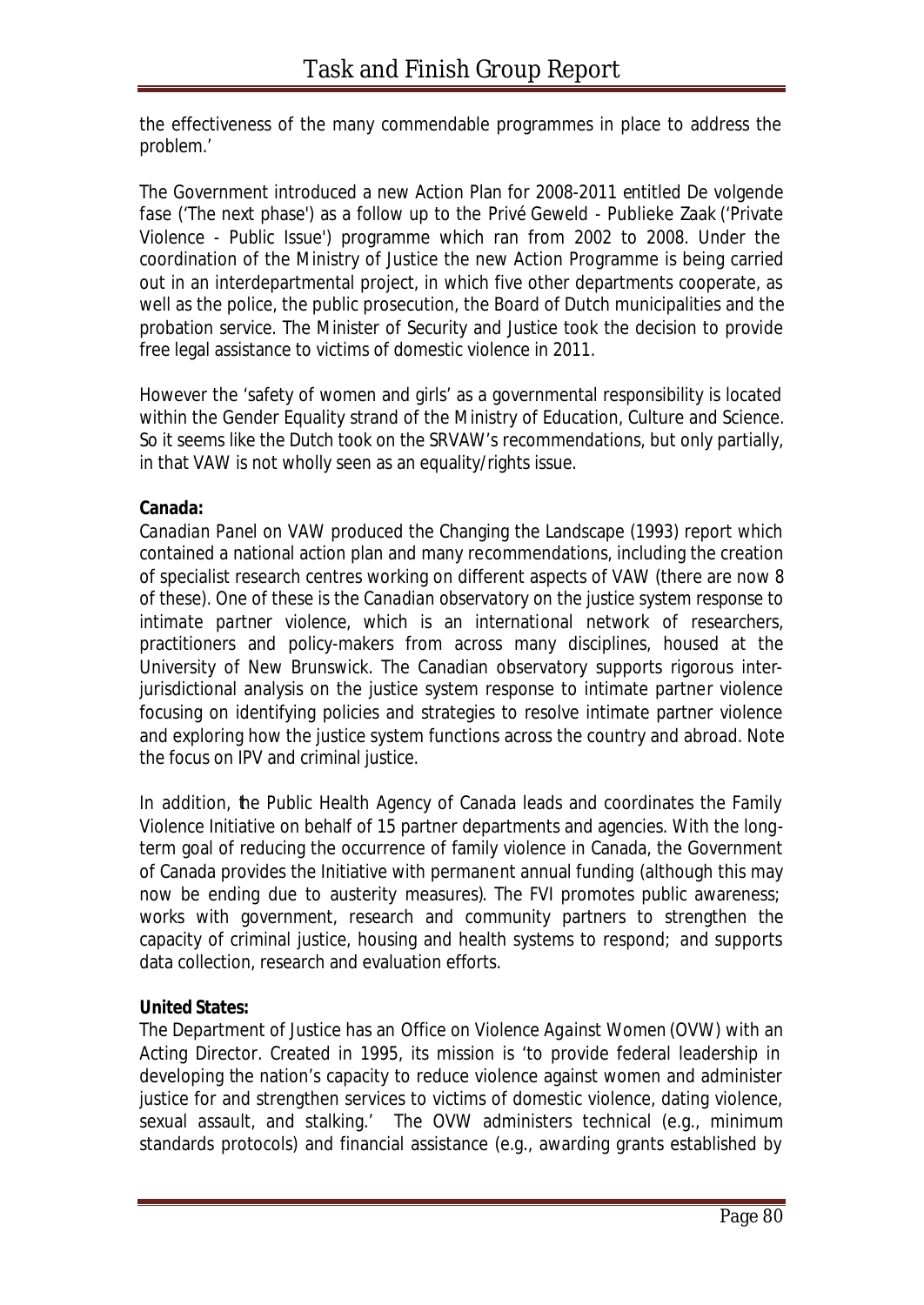the Violence Against Women Act). Its location within DoJ highlights the issue being seen as primarily a crime problem.

The *National Advisory Committee on Violence Against Women* (NAC) was rechartered in 2010 by the Attorney General. The purpose of this federal advisory committee (a mix of practitioners and academics) is to provide advice and recommendations to the DoJ and the Department of Health and Human Services on how to improve the nation's response to VAW, with a specific focus on successful interventions with children and teens who witness and/or are victimized by domestic violence, dating violence, and sexual assault.

The appointment of a *White House Advisor on Violence Against Women* was initiated in 2009. This person has the following duties: to be 'an advisor to the President and Vice President on domestic violence and sexual assault issues; be a liaison to the domestic violence and sexual assault advocacy community; coordinate with the Department of Justice's Office of Violence Against Women (OVW) on implementation of Violence Against Women Act programs; coordinate with the Department of Health and Human Services on implementation of Family Violence Prevention Act services (including the National Domestic Violence Hotline); coordinate with the State Department and USAID on global domestic violence initiatives; and drive the development of new initiatives and policy aimed at combating domestic violence and sexual assault with advocacy groups and members of Congress.'

NB the last visit of the Special Rapporteur to the US in early 2011 commended 'the establishment of dedicated offices on violence against women at the highest level of the Executive.'

# **Australia:**

In May 2008, the Government established a *National Council to Reduce Violence against Women and their Children*. The Council's task was to provide advice on the development of an evidence-based national plan, which became the 'Safe and Free from Violence - The National Plan to Reduce Violence against Women and their Children 2010 – 2022'. The Prime Minister established the *Violence against Women Advisory Group* in 2009. The group is comprised of a mix of professionals and academics and is chaired by a Minister. The role of the Advisory Group is to provide the Australian Government with expert advice on the implementation of the National Plan initiatives.

# **New Zealand:**

The *Family Violence Ministerial Team* was established in 2006, and includes the Ministers for Social Development and Employment, Police, Justice, Education, Health, Women's Affairs, and the Chairperson of the Open Hearing into the Prevention of Violence against Women and Children. The Ministerial Team is informed by the Taskforce for Action on Violence within Families (including members of government, NGOs and the judiciary), which has produced two programmes of action for eliminating family violence. A Taskforce for Action on Sexual Violence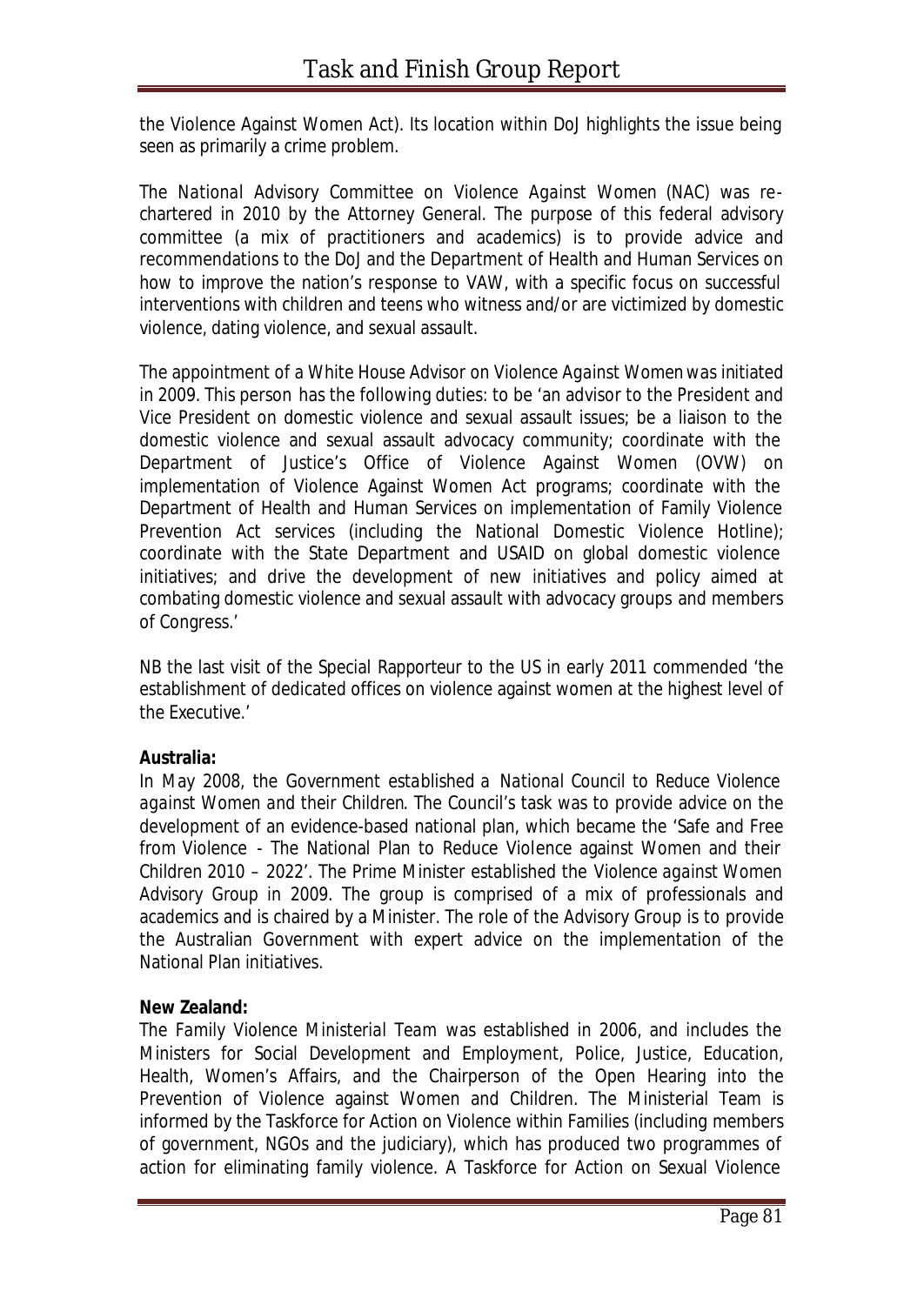(TASV) was established in July 2007, as sexual violence was left of the 'family violence' agenda. The Ministry of Women's Affairs (MWA) seems to lead on VAW policies and advice and is part of the Ministerial Team.

#### **Honduras:**

*Special Inter-institutional Commission for Monitoring the Implementation of the Law Against Domestic Violence* was formed in 1997 (government and non-government members). In 2004, the Commission proposed amendments to the law which were enacted in 2006.

#### **Uruguay:**

Law for the Prevention, Early Detection, Attention to, and Eradication of Domestic Violence (2002) provided for the creation of a *National and Consultative Council in the Fight against Domestic Violence*, charged with promoting a holistic approach to addressing the needs of victims.

#### **Nigeria:**

The Violence Prohibition Bill (2003) proposed the establishment of a *National Commission on VAW* to be fully funded by government as the supervising body of the legislation. The bill has not yet been passed into law.

#### **Indonesia:**

*National Commission on Violence Against Women* was established by Presidential Decree in 1998. This is an independent body tasked with promoting the enforcement of women's human rights and eliminating VAW in Indonesia.

#### **Philippines:**

Anti-Violence Against Women and Their Children Act of 2004 provided for an *Inter-Agency Council on Violence Against Women*, composed of national government agencies tasked to have programs to eliminate VAW and to monitor the implementation of the law. The Council formulated the Implementing Rules and Regulations on Republic Act No. 9262, which provides for duties of and guidelines and training programs for implementers.

# **Domestic comparisons**

# **UK Government:**

*VAWG Inter-Ministerial Group*, chaired by the Home Secretary (to meet quarterly) and a Cross-departmental *VAWG Delivery Board* with responsibility for oversight (to meet every 6 weeks). This structure was established by the Call to End Violence Against Women and Girls: Action Plan (2011).

The CEDAW committee's Universal Periodic Review for the UK (2008) recommended the establishment of an observatory body on VAW.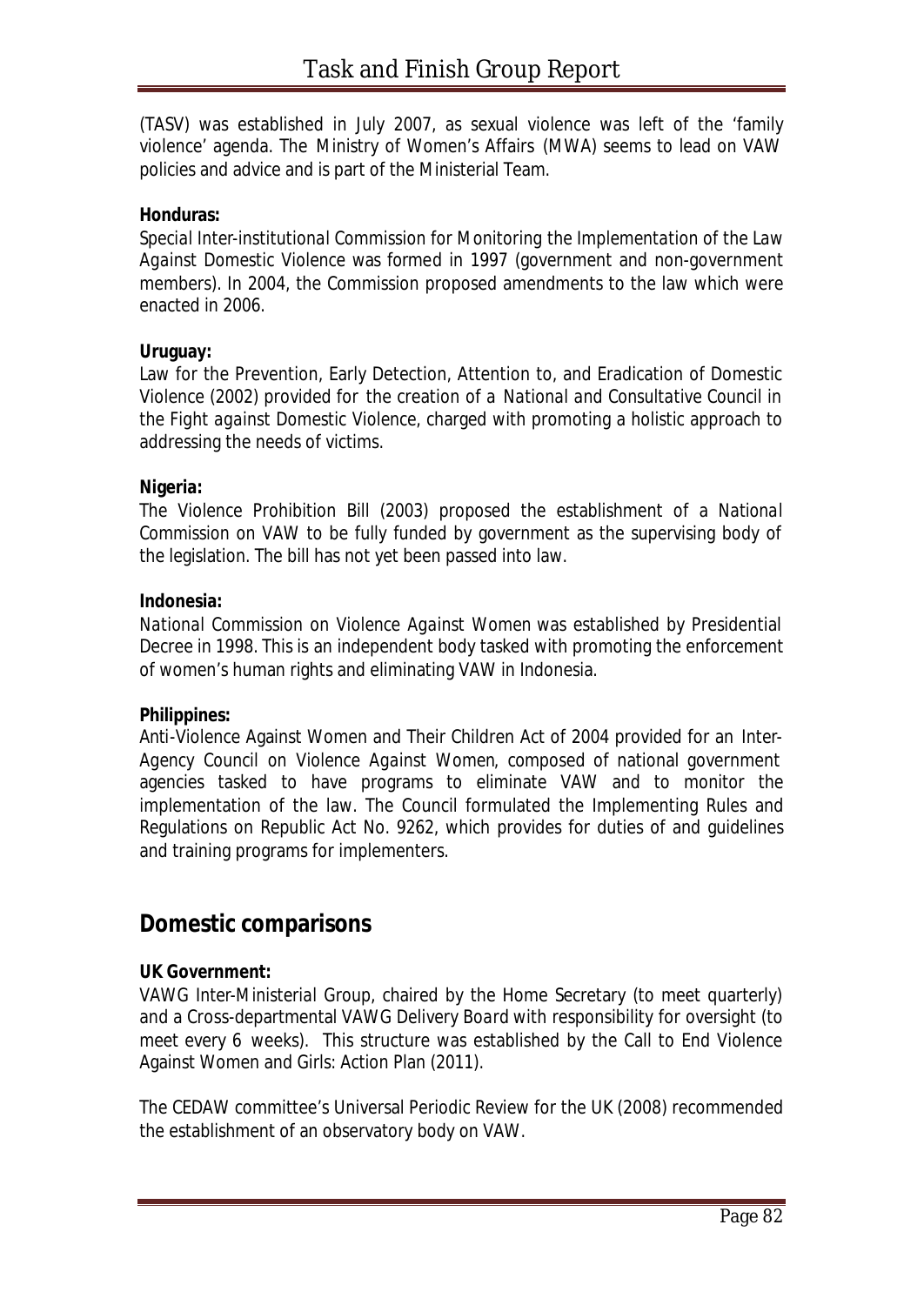Lynne Featherstone, the Parliamentary under Secretary of State for Equalities and Criminal Information was confirmed as *Ministerial Champion for tackling VAWG* overseas on 25th November 2010. The focus of the role is to provide policy coherence and coordination across Whitehall departments on tackling VAWG and to represent the UK overseas. The ministerial champion will also 'actively encourage FCO, DFID and MoD and other relevant Ministers (who retain Ministerial responsibility for VAWG) to use their influence in their domestic, EU and international engagements to drive forward efforts on VAWG.'

#### **Scottish Government:**

*National Group to Address Violence Against Women* (comprised of politicians and the specialized VAW sector) led on the development of Scotland's strategic approach. Within Scottish Government there is the *Gender Equality & Violence Against Women Team*. Scotland is considered the benchmark for the UK and is known for its ring-fenced, baseline funding for specialised women's VAW services. Also, they have 15 centres as part of a Violence Against Women Training Consortia, established to improve the capacity of agencies to deal with VAW.

#### **Northern Ireland:**

'Tackling Violence at Home: A strategy for addressing domestic violence and abuse in Northern Ireland' was launched in 2005. This report set out the structures for implementing the strategy, including an *Inter-Ministerial Group on Domestic and Sexual Violence*, chaired by the Minister for Health, Social Services, and Public Safety. A Regional Steering Group on Domestic Violence comprising representatives of all the relevant statutory and voluntary agencies was also set up. This group meets quarterly, and is accountable, through the Chair and other Departmental representatives, to Ministers. The Steering Group is seen to be the main driver for implementation of the strategy and for any future change or development of policies on domestic violence. Note focus on domestic violence has meant that now the strategy has been extended to 2013 so that it can run concurrently with the sexual violence strategy.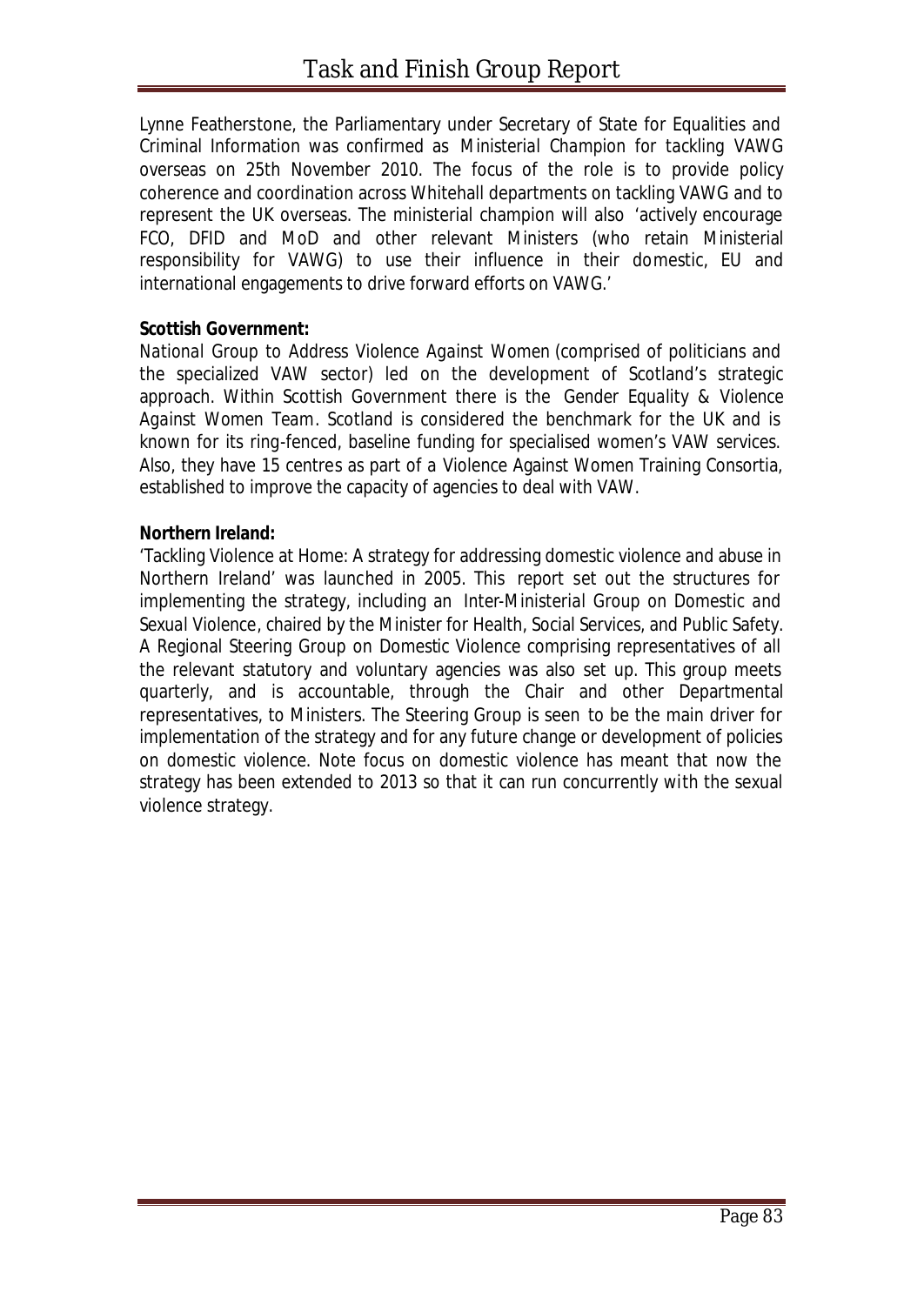# **APPENDIX C: Alternative models of Commissioner/observatory arrangements**

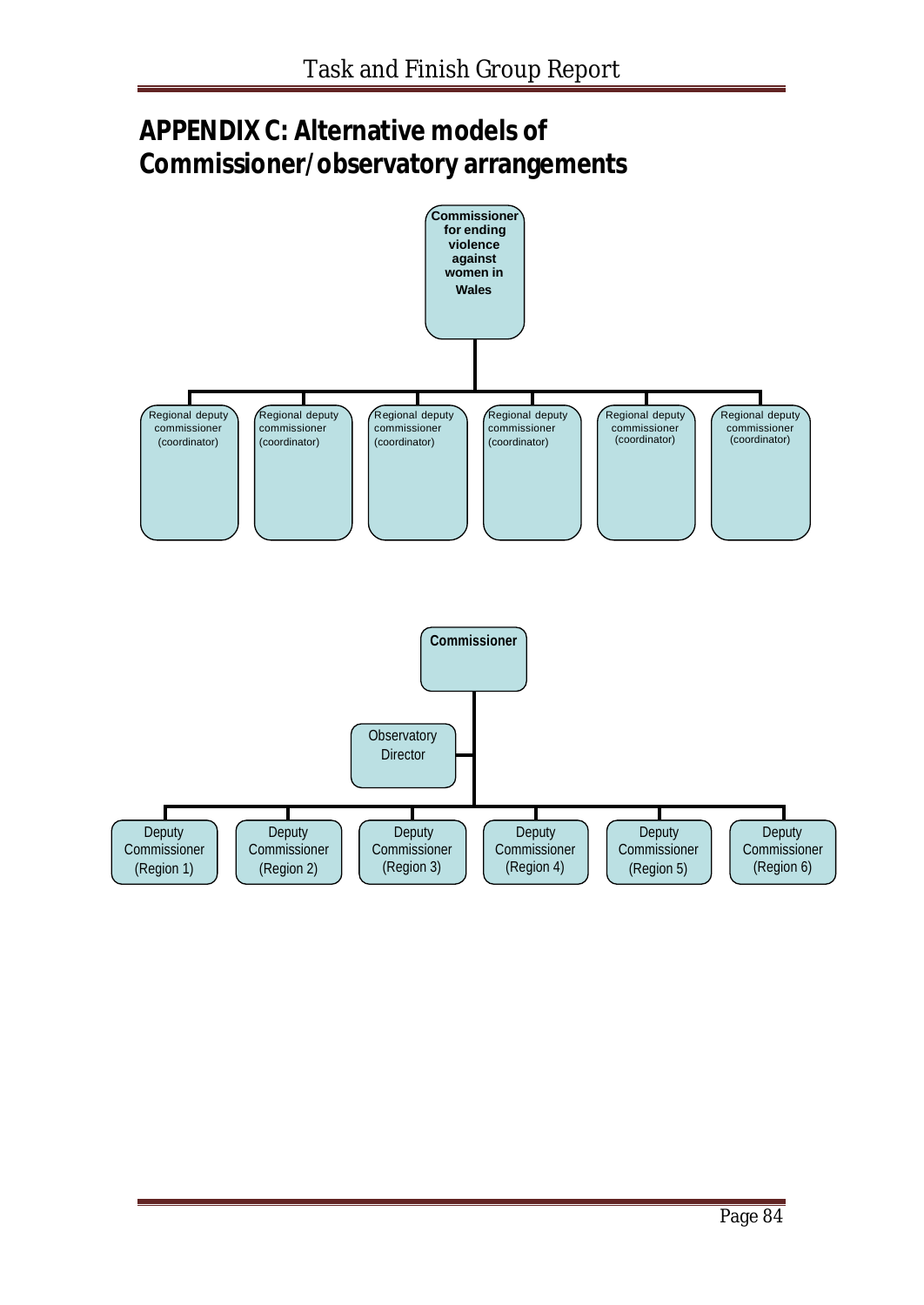

\*In this example, relevant research groups from Cardiff University are depicted: Violence Research Group; Universities' Police Science Institute; DECIPHER.